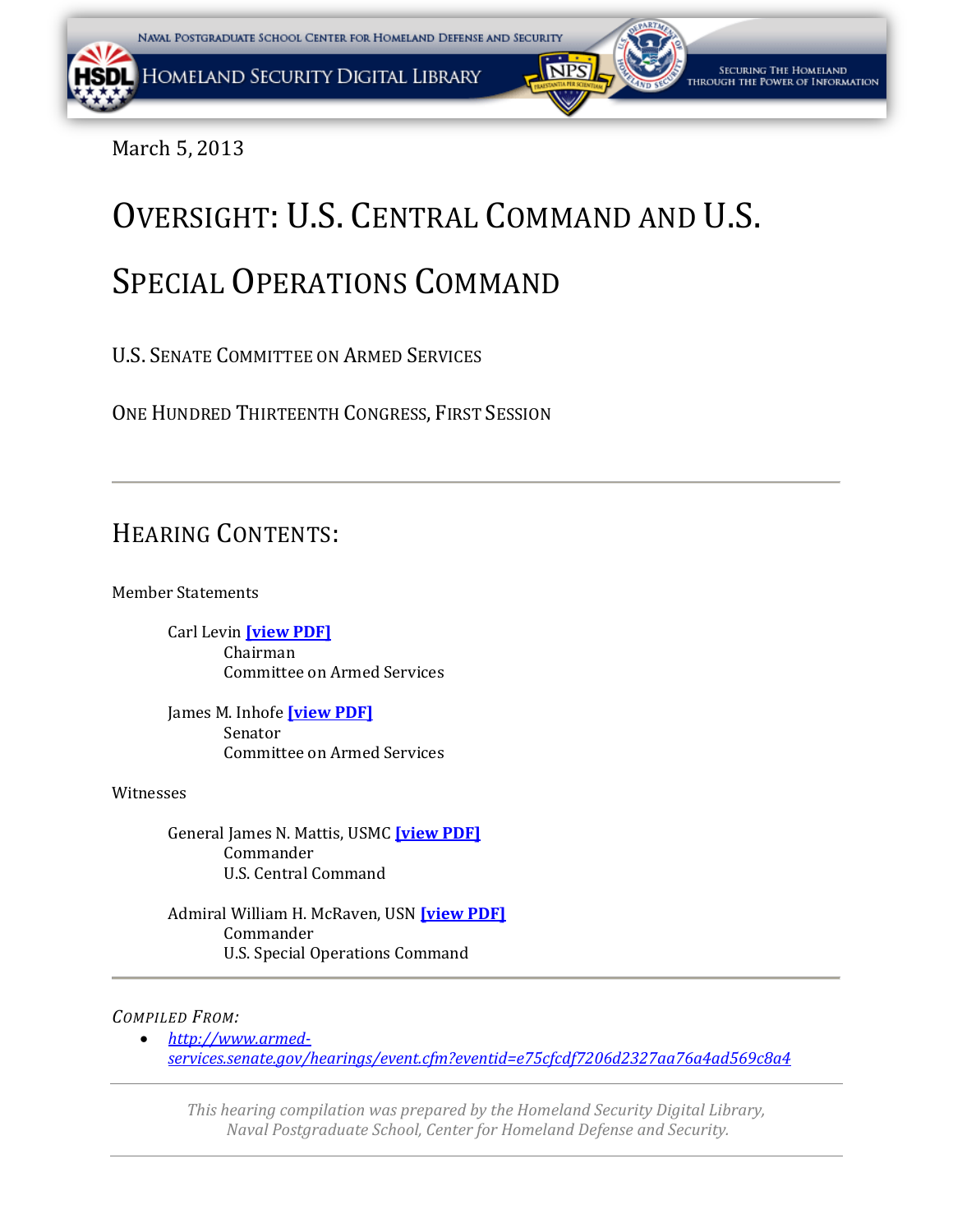## <span id="page-1-0"></span>**HEARING TO RECEIVE TESTIMONY ON U.S. CENTRAL COMMAND AND U.S. SPECIAL OP-ERATIONS COMMAND IN REVIEW OF THE DEFENSE AUTHORIZATION REQUEST FOR FISCAL YEAR 2014 AND THE FUTURE YEARS DEFENSE PROGRAM**

#### **TUESDAY, MARCH 5, 2013**

U.S. SENATE, COMMITTEE ON ARMED SERVICES,

*Washington, DC.* 

The committee met, pursuant to notice, at 9:37 in room SH–216, Hart Senate Office Building, Senator Carl Levin (chairman) presiding.

Committee members present: Senators Levin, Reed, Nelson, McCaskill, Hagan, Manchin, Shaheen, Gillibrand, Blumenthal, Donnelly, Hirono, Kaine, King, Inhofe, McCain, Wicker, Ayotte, Fischer, Graham, Blunt, and Lee.

Committee staff members present: Peter K. Levine, staff director; and Leah C. Brewer, nominations and hearings clerk.

Majority staff members present: Richard W. Fieldhouse, professional staff member; Michael J. Kuiken, professional staff member; Jason W. Maroney, counsel; and Michael J. Noblet, professional staff member.

Minority staff members present: John A. Bonsell, minority staff director; Adam J. Barker, professional staff member; and Thomas W. Goffus, professional staff member.

Staff assistants present: Jennifer R. Knowles, Kathleen A. Kulenkampff, and Lauren M. Gillis.

Committee members' assistants present: Carolyn Chuhta, assistant to Senator Reed; Jeff Fatora, assistant to Senator Nelson; Jason Rauch, assistant to Senator McCaskill; Christopher Cannon, assistant to Senator Hagan; Mara Boggs, assistant to Senator Manchin; Chad Kreikemeier, assistant to Senator Shaheen; Elana Broitman, assistant to Senator Gillibrand; Marta McLellan Ross, assistant to Senator Donnelly; Nick Ikeda, assistant to Senator Hirono; Karen Courington, assistant to Senator Kaine; Steve Smith, assistant to Senator King; Christian Brose and Paul C. Hutton IV, assistants to Senator McCain; Lenwood Landrum, assistant to Senator Sessions; Brandon Bell, assistant to Senator Chambliss; Joseph Lai, assistant to Senator Wicker; Brad Bowman, assistant to Senator Ayotte; Peter Schirtzinger, assistant to Senator Fischer;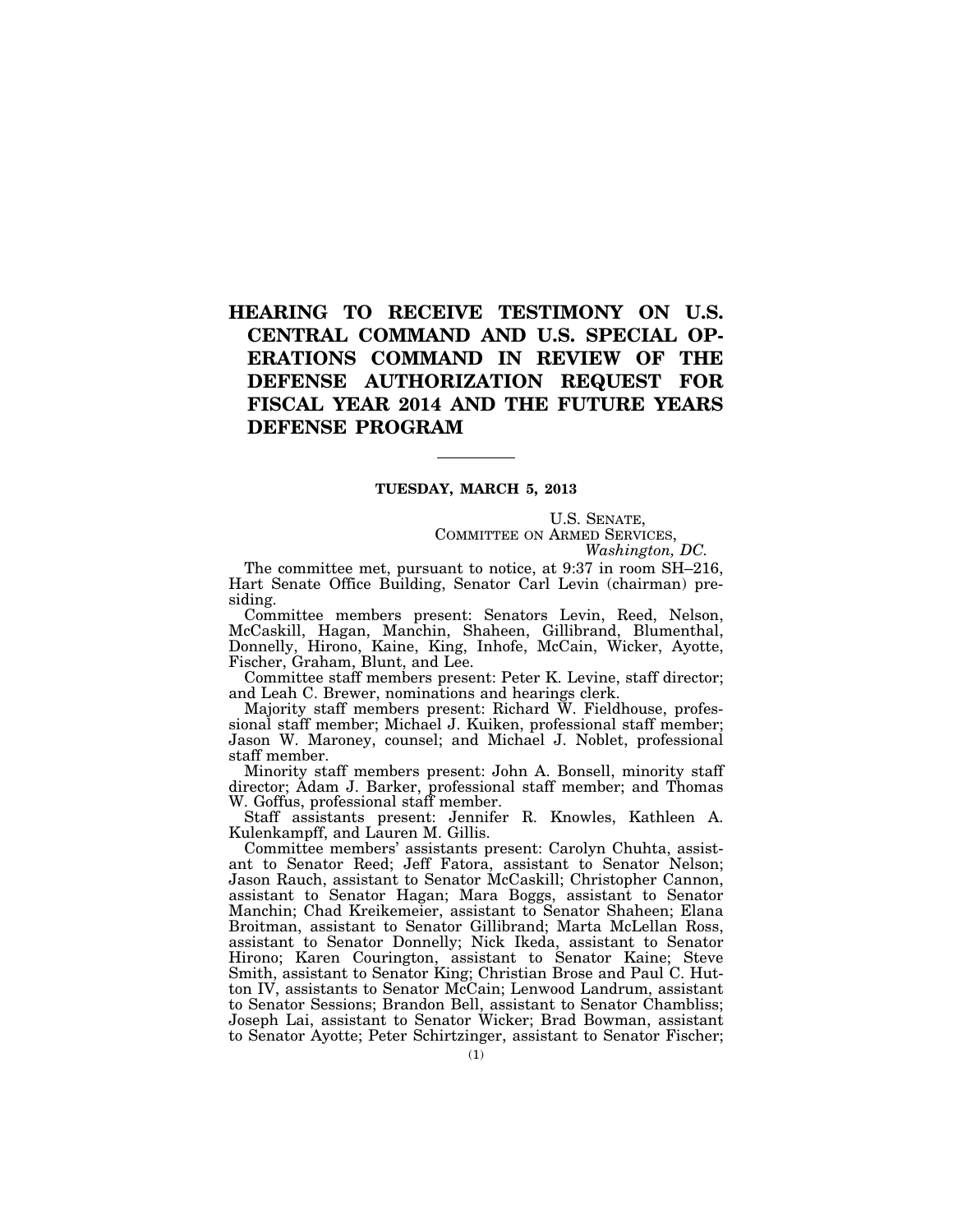Craig Abele, assistant to Senator Graham; Charles Prosch, assistant to Senator Blunt; and Peter Blair, assistant to Senator Lee.

#### **OPENING STATEMENT OF SENATOR CARL LEVIN, CHAIRMAN**

Chairman LEVIN. Good morning, everybody. This morning's hearing is the first in our annual series of posture hearings with the combatant commanders to receive testimony on the military strategy and operational requirements in their areas of responsibility. Our witnesses are two extraordinary military leaders: General James Mattis, Commander, U.S. Central Command (CENTCOM); and Admiral Bill McRaven, Commander, U.S. Special Operations Command (SOCOM).

On behalf of our members, please pass along to the men and women serving in both CENTCOM and SOCOM for their dedication and their sacrifices; and we also thank their families, whose support is so essential to the wellbeing of their loved ones and to the wellbeing of our Nation.

General Mattis, this is your third and your last posture hearing before this committee and this committee has favorably reported out your successor, General Lloyd Austin, to the full Senate. General, we want to thank you for your more than 40 years of military service and your distinguished leadership of our Armed Forces.

This year's posture hearings with the combatant commanders are being held under the specter of budget sequestration, which threatens to impose arbitrary cuts on our military forces unrelated to our National security requirements. Already, sequestration is having an operational impact in the CENTCOM area, with the Defense Department's postponement of the deployment of the USS *Harry Truman* aircraft carrier to the Persian Gulf. I hope that General Mattis and Admiral McRaven will address the impacts and risks will address the impacts and risks associated with sequestration and with the expiration of the continuing resolution.

Our transition strategy in Afghanistan is entering a critical phase in the coming months. Afghan forces will move into the lead for security throughout Afghanistan beginning this spring. This transition has been under way for some time and Afghan forces are already in charge of security for more than 85 percent of the Afghan people.

This shift to an Afghan security lead is exemplified by the statistic that in 2012 Afghan forces for the first time suffered more casualties than coalition forces. As Afghan security forces are stepping, coalition forces are shifting to a support role, deploying security force assistance teams to advise and assist Afghan units throughout the end of 2014, when the ISAF mission ends. ISAF casualties are down and during a one-month stretch from mid-January to mid-February of this year ISAF forces suffered no fatalities.

But it seems the bad news out of Afghanistan is splashed across the headlines, while good news barely makes a ripple. The press gave wide coverage in December to the Defense Department report that found only 1 of 23 Afghan brigades was rated as independent by ISAF. Yet when Senator Reed and I visited Afghanistan in January and talked to our regional commanders, we learned that Afghan forces in the volatile and critical East Region have been suc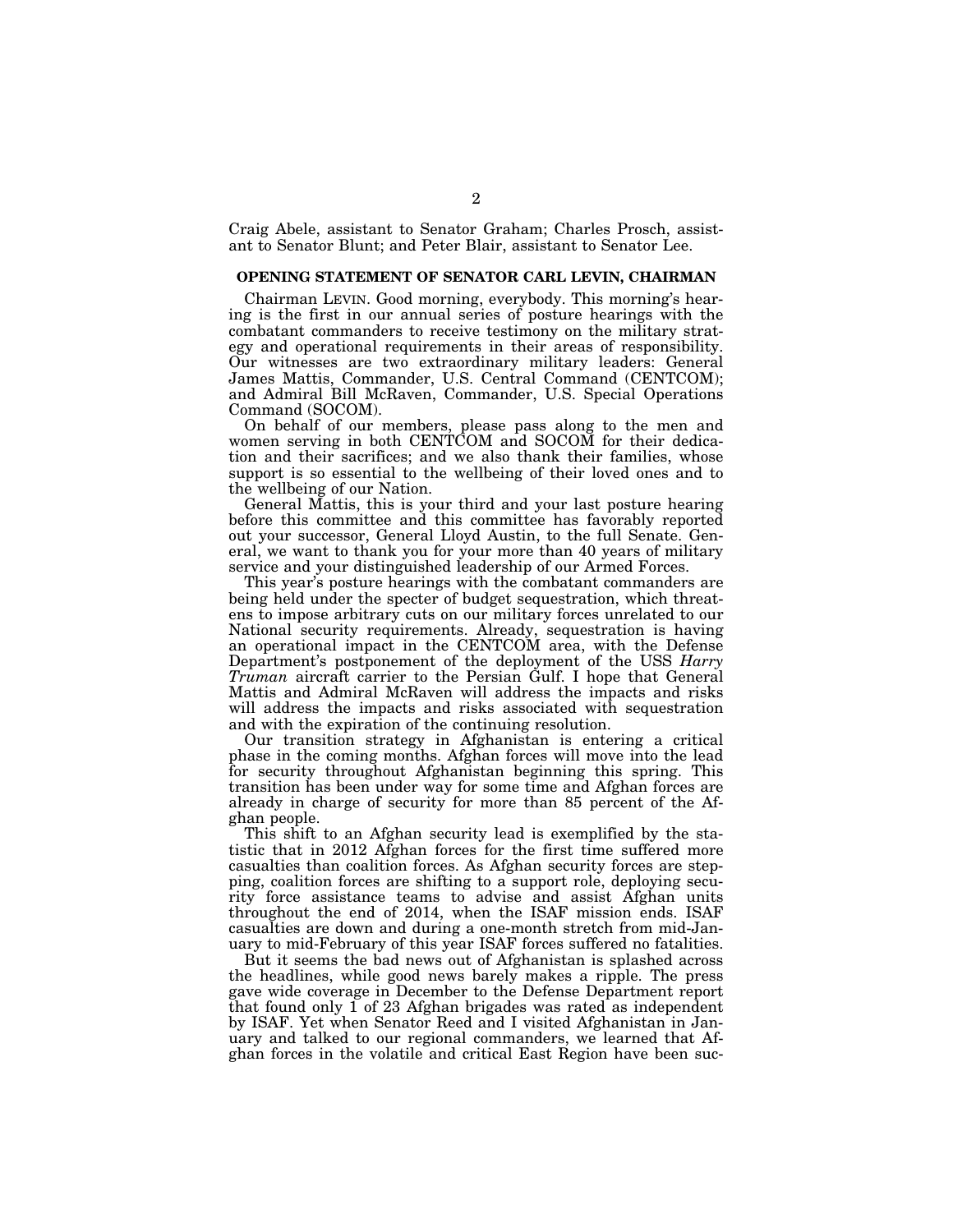cessfully conducting over 85 percent of the operations unilaterally, without coalition forces even being present.

Afghans want their own forces providing for their security and they have confidence in those forces. General Mattis, the committee would be interested in your assessment of whether our mission in Afghanistan is succeeding, whether our transition plan is on track, and whether the Afghan forces will be ready this spring to assume the lead for protecting the Afghan people throughout the country.

Last month President Obama announced plans for withdrawing by February of next year  $34,000$  of the  $66,000$  U.S. troops in Afghanistan. As important as the size of the cuts in U.S. troop levels over the coming year is, the pace of those reductions is also important. The President has previously stated that cuts in U.S. forces would continue at a steady pace after the recovery of the U.S. surge force at the end of last summer. It's now being reported that the bulk of the withdrawal of the 34,000 troops is likely to occur next winter, after the 2013 fighting season. We need to understand what the pace of U.S. troop withdrawal will look like and how it fits with the overall transition strategy.

Looking ahead, significant challenges in Afghanistan remain. Fundamental to the country's stability will be a demonstrated commitment by the United States and the international community to an enduring relationship with Afghanistan. I am encouraged by reports that NATO defense ministers recently reconsidered plans to cut Afghan security forces by a third after 2014 and are now considering maintaining those forces at 352,000 at least through 2018. That sends an important signal of commitment to the Afghan people, to the Taliban, and to Afghanistan's neighbors.

Pakistan needs to recognize that an unstable Afghanistan is not in its interests, and Pakistan's continuing failure to address the safe havens for insurgents conducting cross-border attacks into Afghanistan will make it impossible for the United States to have a normal relationship with Pakistan.

In addition, the government of Afghanistan needs to address its failure to deliver services and also the rampant corruption that undermine the Afghan people's faith in their government's institutions.

The CENTCOM AOR also presents other vexing challenges. Iran's continued pursuit of its nuclear program is one of the most significant national security issues of this day. I believe most of the members of this committee share President Obama's view that all options, including military options, need to remain on the table and that preventing Iran from acquiring a nuclear weapon is not only our policy, but that we are determined to achieve that policy goal.

Iran is also actively expanding their threat network that has promoted violence across the region in Yemen, Gaza, Sudan, Syria, Iraq, and elsewhere. Iran continues to provide financial and material support through the Revolutionary Guard and Lebanese Hezbollah to groups seeking to overthrow or undermine governments or terrorize innocent civilians.

General Mattis and Admiral McRaven, you are the two commanders most involved in confronting these current challenges and planning for contingencies involving Iran. We look forward to hearing your views on these matters.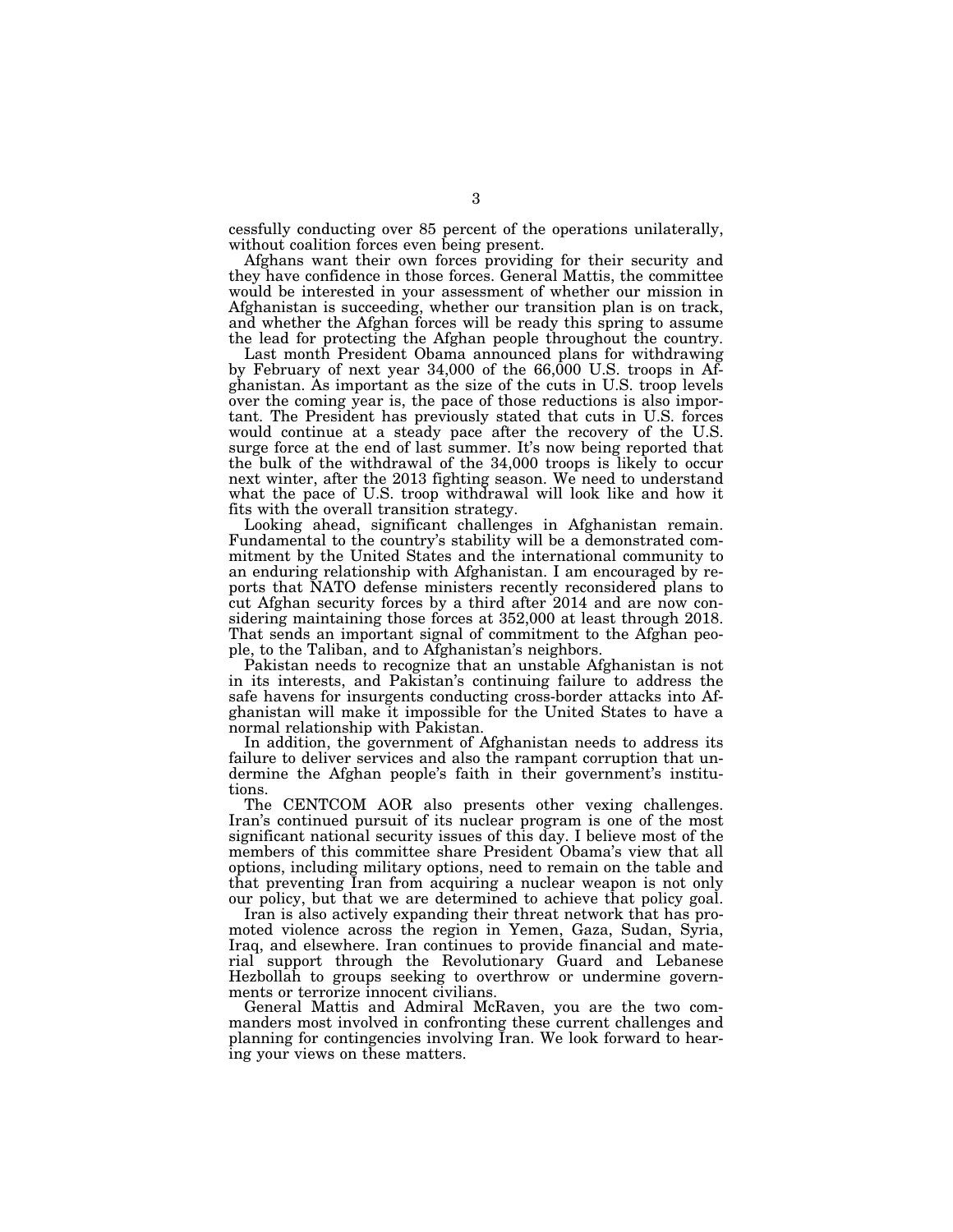In Syria, the death toll continues to rise daily. The mass atrocities committed by the Assad regime over the past two years have solidified the commitment of all but a few in the international community that the required outcome in Syria is that Assad must go. The United States is the largest contributor of non-lethal and humanitarian aid to the international response efforts, but these contributions have not been enough. General Mattis, the committee looks forward to hearing your views on the situation in Syria and to learn of what our closest allies in the region say about the possibility of extending additional aid to the opposition.

The committee is also interested in our commanders' reactions to recent reports about U.S. counterterrorism operations and whether more of these counterterrorism operations should be conducted under Title 10 authorities. For example, Secretary Panetta said recently, ''The advantage to it is that it becomes much more transparent in terms of what we're doing.'' He's referring, of course, to more counterterrorism operations being conducted under Title 10 authorities rather than Title 50.

John Brennan in his recent confirmation hearing to be Director of the CIA stated that ''The CIA should not be doing traditional military activities and operations," and noted that "On the counterterrorism front, there are things the Agency has been involved in since September 11 that in fact have been a bit of an aberration from its traditional role.''

Beyond the current conflict in Afghanistan and the fight against al Qaeda and its affiliates elsewhere, Admiral McRaven has spent significant time developing his vision for the future of Special Operations. In light of the continuing high demand for Special Operations throughout the world and the focus of last year's Defense Strategic Guidance on ''innovative, low-cost, and small-footprint approaches'' to achieve additional''—excuse me—''to achieve national security objectives, Admiral McRaven has rightly focused on the need to develop greater capabilities within our Special Operations Forces to engage with partner nation forces, with the goal of confronting mutual security challenges before they become threats to the United States or our interests overseas, what the Admiral calls ''enhancing the global Special Operations network.'' Admiral McRaven, the committee looks forward to hearing more about any changes to existing authorities that you believe would help you be more effective in these areas.

Our Special Operations personnel and their families continue to face the highest operational tempo in their history. I understand SOCOM has documented the negative impact of these repeated high-stress deployments, including an increase in marital problems, substance abuse, and suicides, and now has a standing task force dedicated to helping special operators and their families deal with these issues.

Admiral, the committee would appreciate your assessment on the state of your forces and the adequacy of the support provided by the military services and SOCOM to address the unique challenges in the Special Operations community.

Senator Inhofe.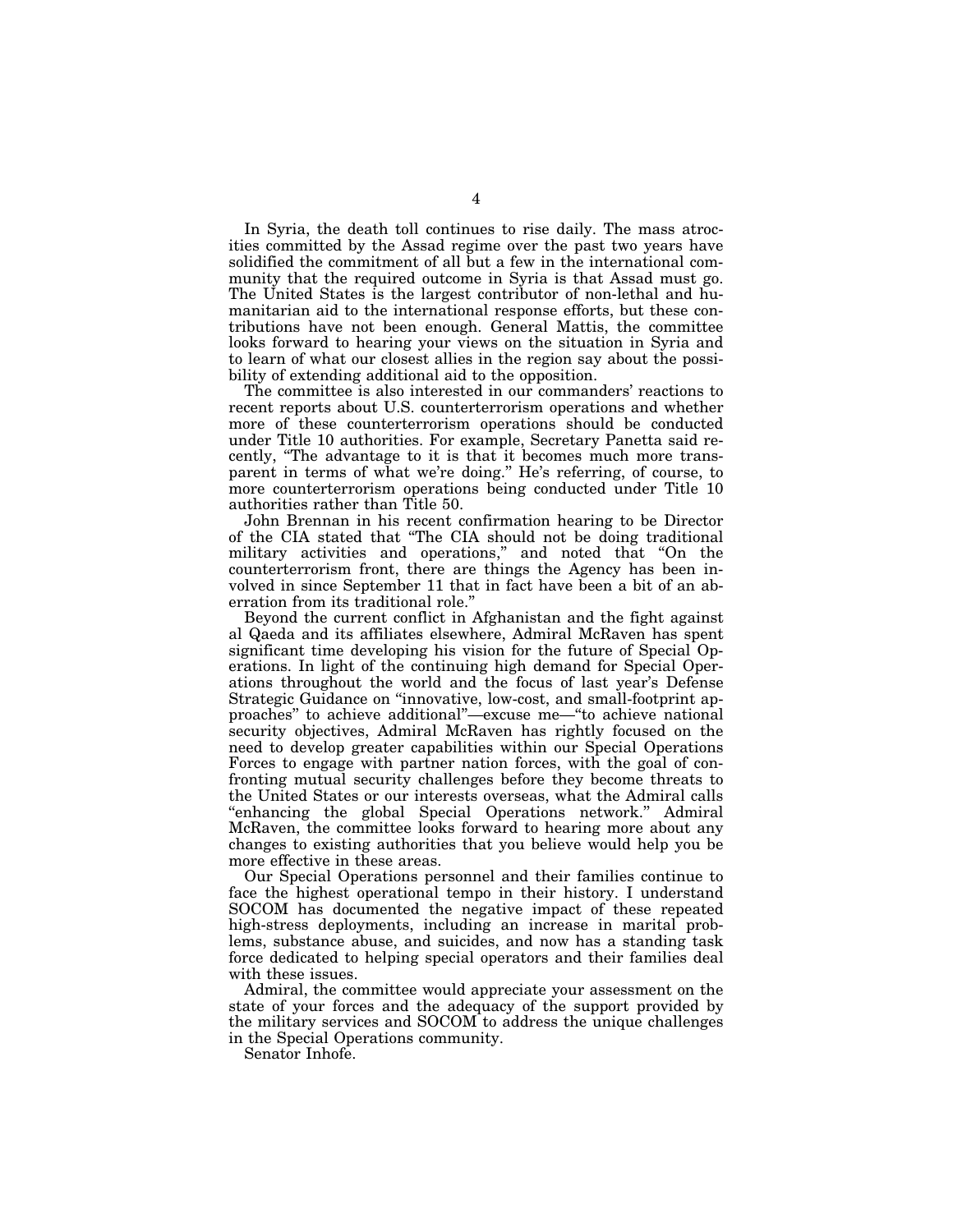#### **STATEMENT OF SENATOR JAMES M. INHOFE**

Senator INHOFE. Thank you, Mr. Chairman. Mr. Chairman, there are a lot of the things you've covered I was going to, so I'll just paraphrase some of the concerns.

First of all, I appreciated the opportunity to meet with both of you, and also appreciate your long years of service. But I think you'd have to agree, as we discussed, that you probably have not faced the situation that you're facing today. With the cuts that we've already sustained and then with sequestration coming up, with the CR problems that are there, it is in fact unprecedented.

Anticipating that this might be a possibility, about 6 weeks ago we introduced legislation that would allow the Service Chiefs to make determinations, as opposed to just the straight cut that would come with sequestration. I called all five Service Chiefs, including the Guard, and asked them, if we were in a position where, taking the same top line, the cuts that we are mandated for the military, if you could take that and operate within that and make the determinations as to where those cuts would be, would that be less devastating than if you just went ahead and did it with the straight-line cuts? They all said yes.

Then the second question I asked them is: Do you have time to do that between now and the next six weeks, as we approach the 1st of March? And they assured me that they did. So we're kind of looking at that right now. I'm hoping we'll be able to pass this and give that added ability to make determinations within the same amount of money, that would be less devastating.

General Mattis, I think as we look at CENTCOM one of the biggest problems there, as we've talked about, is Iran. The influence continues to spread across the Middle East, into Africa, Europe, and the Pacific. They're developing more complex anti-access and anti-denial weapons than simultaneously before. We all know that our unclassified intelligence said way back in 2007 that they are gaining this capability, nuclear capability, and they should have it, that along with a delivery system, by 2015. They're having a lot of influence over the surrounding areas. Assad in Syria is getting a lot of his stuff from Iran. The flow of Syrian refugees into Jordan and Lebanon will probably exceed more than a million as quickly as June of this year.

So all these problems that are out there, and we've talked about these and we know how serious it is. It is unprecedented.

Admiral McRaven, as commander of SOCOM you play an instrumental role in shaping our global counterterrorism campaign. Despite our successes in the battlefield, al Qaeda and affiliated terrorist organizations remain resilient and have developed sophisticated networks that transcend national borders.

So you've both got your work cut out for you, and I can't think of two better people to take on this huge responsibility right now than the two of you. I appreciate very much your service and what you're going to be rendering that addresses our problems today.

Thank you, Mr. Chairman.

Chairman LEVIN. Thank you so much, Senator Inhofe. General Mattis, let's start with you.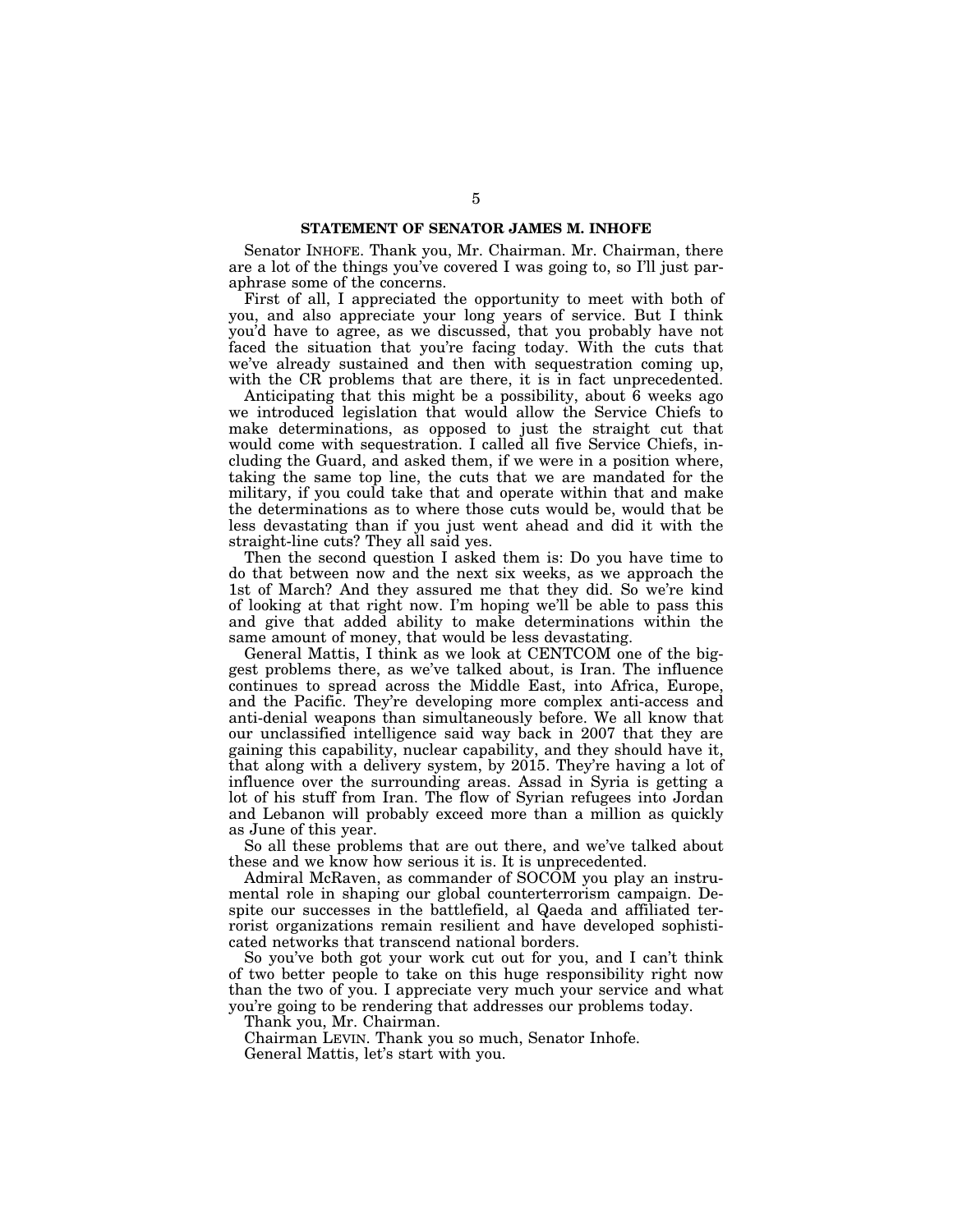#### **STATEMENT OF GEN. JAMES N. MATTIS, USMC, COMMANDER, U.S. CENTRAL COMMAND**

General MATTIS. Mr. Chairman and Ranking Member Inhofe, members of the committee: Thank you for the opportunity to testify. I have submitted a written statement and request it be accepted for the record.

Chairman LEVIN. And it will be.

General MATTIS. It's my privilege to appear alongside stalwart shipmate and friend Admiral Bill McRaven. We have worked together for many years and continue to do so.

In the Middle East, we confront what is a significant risk to our interests in the region, specifically a perceived lack of an enduring U.S. commitment. The counter this misperception, we must clearly communicate our intent and demonstrate our support through tangible actions.

In Afghanistan, we are conducting a steady and deliberate transition. U.S. leadership among 50 nations fighting together in the largest wartime coalition in modern history provide continued support of the Afghan security forces as they set conditions for their long-term success.

Iran remains the single most significant regional threat to stability and prosperity. Reckless behavior and bellicose rhetoric characterize a leadership that cannot win the affection of its own people or the respect of any responsible nation in the region. Iran's continued support to the murderous Assad regime in Syria, coupled with its malign activities in Iraq, Afghanistan, Lebanon, Bahrain, Yemen, and Gaza, and globally in Sudan, Turkey, Azerbaijan, Thailand, India, Georgia, Bulgaria, Nigeria, and even here in Washington, DC, in an attempt to kill the Saudi ambassador, and elsewhere in the world, as well as in the cyber domain, raise the risk of Iranian miscalculation that could spark a disastrous conflict.

As we address the very real challenges we collectively face, I am confident U.S. Central Command will continue working by, with, and through our regional partners to ensure a measure of stability in the region. Our military- to-military engagements, security cooperation efforts, exercise programs, and information operations will continue to need your support, including innovative and flexible authorities and the necessary funds, so we can continue doing what is required to protect U.S. national security interests.

As our Nation confronts a period of fiscal austerity, our ability to adapt our ways and means to continue to meet our operational objectives is impacted by three key factors: first, my need for budget certainty. Right now I do not have any budget certainty. Second, my need for time to adapt to reduced budgets and take the cuts smartly. Specifically, my third request is for flexibility to determine where to shift available funds in a manner that reduces risks and consistent with the intent of Congress, and of course much of that flexibility must be granted to the service chiefs.

With your support and with the continued devotion to duty of our troops and the commitment of our military families, we will stand by our friends to maintain a measure of regional stability in defense of our values and our interests.

I look forward, Mr. Chairman, to answering your questions.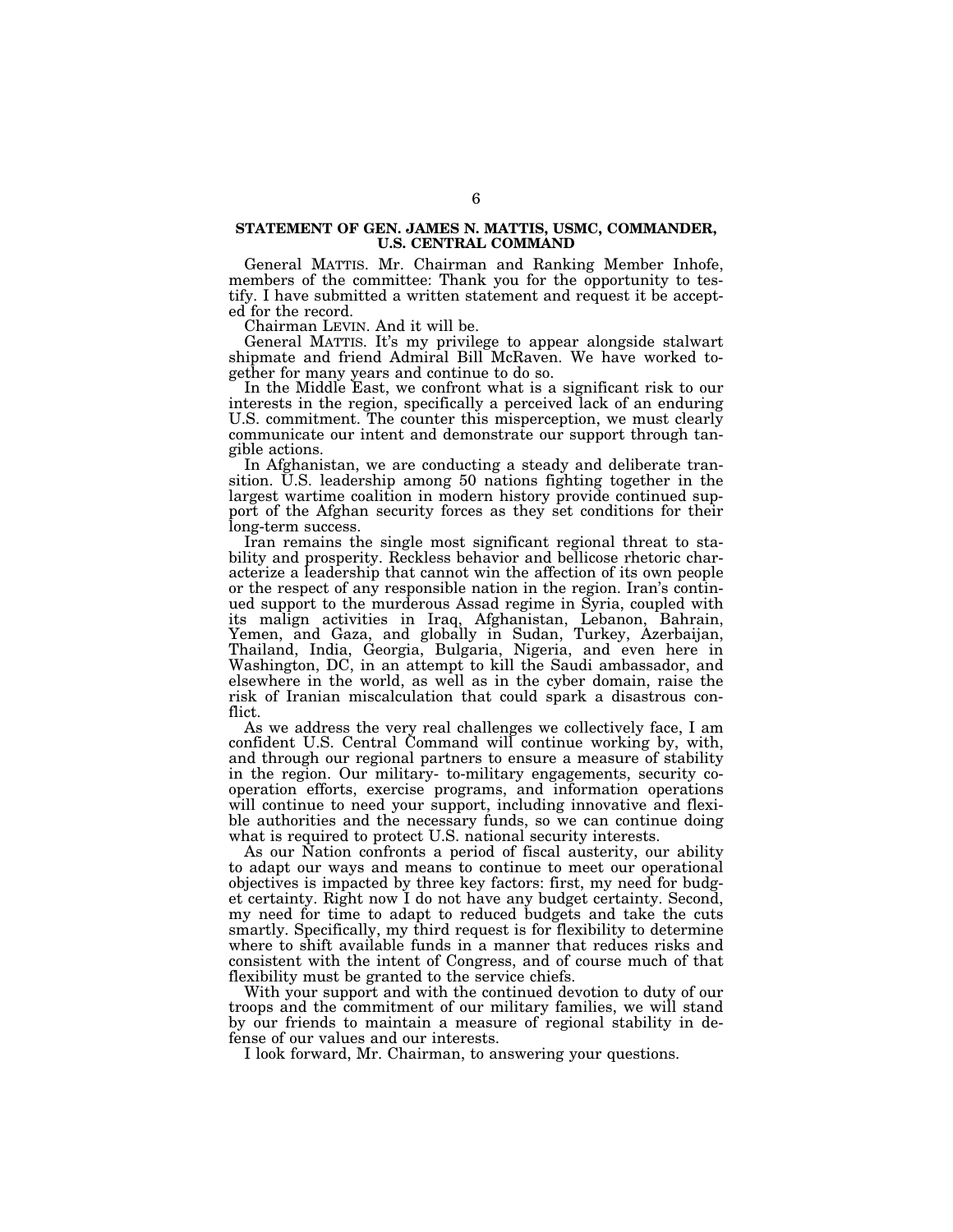[The prepared statement of General Mattis follows:] Chairman LEVIN. Thank you very much, General. Admiral McRaven.

#### **STATEMENT OF ADM WILLIAM H. MCRAVEN, USN, COMMANDER, U.S. SPECIAL OPERATIONS COMMAND**

Admiral MCRAVEN. Good morning. Mr. Chairman, Ranking Member Inhofe, distinguished members of the committee: I also appreciate the opportunity to address the committee today and talk about the magnificent work being accomplished around the globe by the men and women of the U.S. Special Operations Command. And, sir, I have also submitted a statement for the record.

Chairman LEVIN. Thank you.

Admiral MCRAVEN. Sir, before I begin, however, I would like to recognize my colleague, my mentor, and my friend, General Jim Mattis. In the coming months, sir, as you know, General Mattis will be completing a 41-year career in the service of our country. During that time he has fought in every major conflict in his era. He has led soldiers, sailors, airmen, and marines with a degree of caring, passion, and professionalism that would make every American proud.

General Mattis has always been known for two things, his incredible operational acumen and his candor. I know of no other general who is as well versed in the art of war and no other man who speaks his mind the way Jim Mattis does. Every warrior who has ever served by his side feels honored and privileged to have done so, and I count myself in that group.

Jim, you have been particularly supportive of the men and women of Special Operations and on behalf of all those great warriors and Americans everywhere I salute you for your service and your sacrifice to this Nation. It has been my distinct honor to have served with you.

Mr. Chairman, this is my second opportunity to address this committee since I took command in the summer of 2011. Since that time, I'm proud to say we have continued the great work initiated by my predecessor Admiral Eric Olson, and at the same time we have adapted to the changing strategic and fiscal environment to keep SOF relevant now and in the future.

In Afghanistan, we helped establish a new SOF command structure which brought the various NATO and U.S. SOF elements into alignment under a two-star headquarters. This has allowed the Special Operations Forces to have a common view of the enemy and synchronize our SOF to achieve a common end state. It has made SOF even more effective than ever before.

Partnered with our Afghan SOF, we have continued to attrite the enemy leadership, while at the same time building and training Afghan security forces so they can stand on their own against this determined threat.

In addition to Afghanistan, Special Operations Forces are in 78 countries around the world. At the request of those nations, we are helping to build their SOF capacity and strengthen our partnership and allied networks to deal with the unpredictable and complex threat we face today.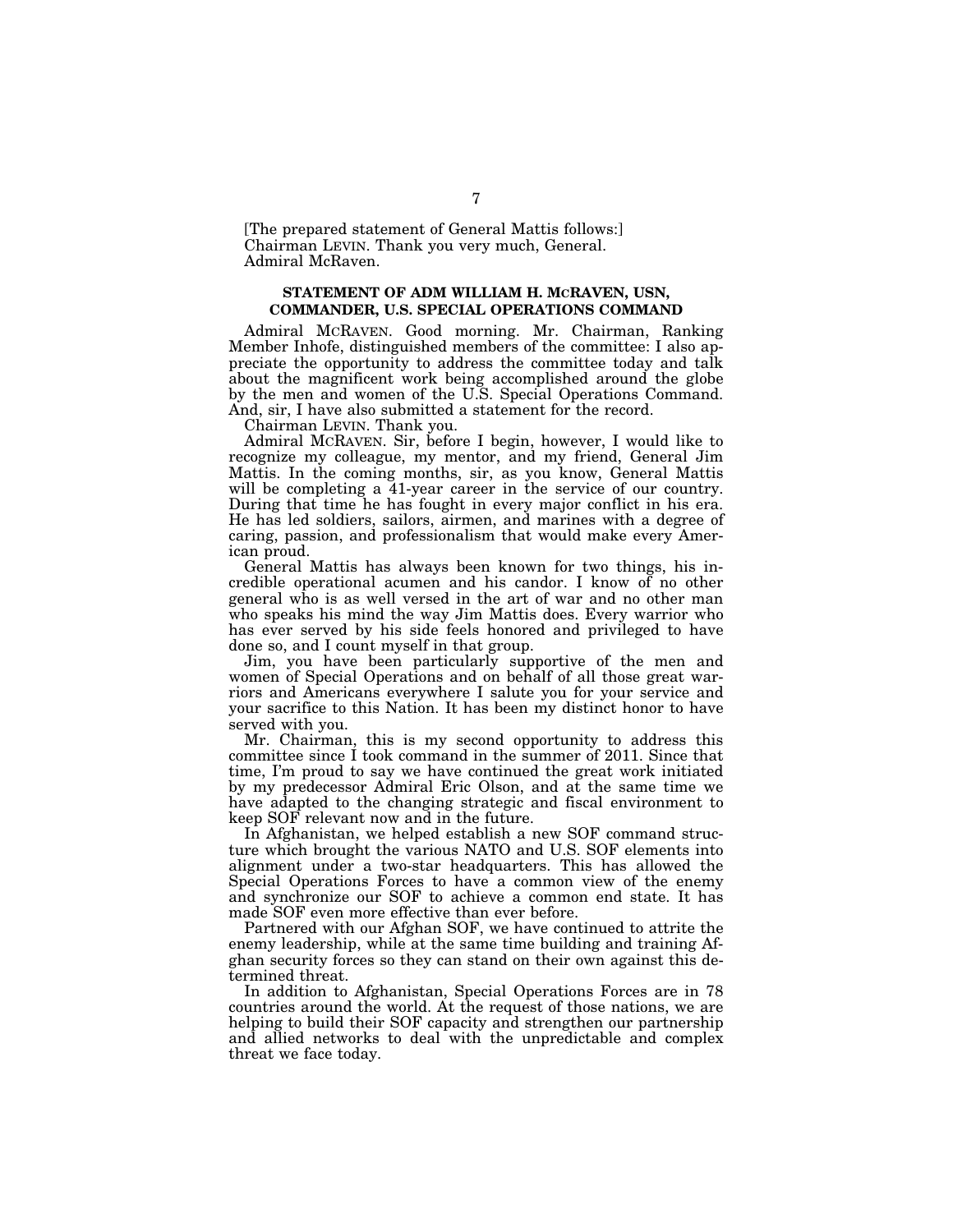In the 2012 Defense Strategic Guidance, former Secretary of Defense Panetta wrote: ''We are shaping a joint force for the future that will be smaller and leaner, but will be agile, flexible, ready, and technologically advanced. It will have cutting edge capabilities, exploiting our technology, joint and networked advantage. It will be led by the highest quality, battle-tested professionals. It will have a global presence, strengthening alliances and partnerships across all regions.''

I believe the Secretary's words speak to the core capabilities of SOF and therefore SOCOM is working with the Joint Chiefs and OSD to ensure we are postured now and into the future to meet the objectives of the strategy.

Finally, I have made the caring for our force and their families my top priority. In the past year, my command sergeant major and I have met with the soldiers and their families from around the SOCOM enterprise. We have listened to their concerns and, with the support of the services, we are aggressively implementing programs and plans to help with the physical, mental, and spiritual wellbeing of the force. We have a professional and moral obligation to take care of our warriors and their families, and we greatly appreciate the support of this committee and other members on the Hill in our efforts to take care of these men and women.

Thank you again for your commitment to the soldiers, sailors, airmen, and Marines and civilians of the Department of Defense, and specifically those great warriors who make up the Special Operations Command. I look forward to your questions.

[The prepared statement of Admiral McRaven follows:]

Chairman LEVIN. Thank you so much, Admiral.

We're going to have a 7-minute first round.

Admiral, let me start with you. Relative to Afghanistan, we read frequently that only one of 23 Afghan brigades was rated by ISAF as being at the highest capability level, and that's independent with advisers. Now, at the same time we also know and have read—Senator Reed and I went to Afghanistan, so we know firsthand—that 70 to 80 percent of the operations that take place in many regions, including the toughest regions of Afghanistan, are taking place with not just the leadership, but with totally Afghan involvement.

Now, those reports seem to be inconsistent. Can you tell us in your judgment whether or not, first of all, is our mission succeeding in Afghanistan, first of all? But second, can you tell us about the capabilities of the Afghan security forces and whether they are on track for where we expected them to be at this point in the campaign plan, with a little over 20 months to go before the end of the ISAF mission?

Admiral MCRAVEN. Thank you, Mr. Chairman. I'll defer to General Mattis

Chairman LEVIN. I thought I would start with General Mattis on this.

Admiral MCRAVEN. Yes, sir.

Chairman LEVIN. Did I say you, Admiral? I'm sorry.

General MATTIS. Mr. Chairman, our mission is succeeding. The Afghan campaign is on track. It is obviously a combination of progress and violence, but I would say when it comes down to the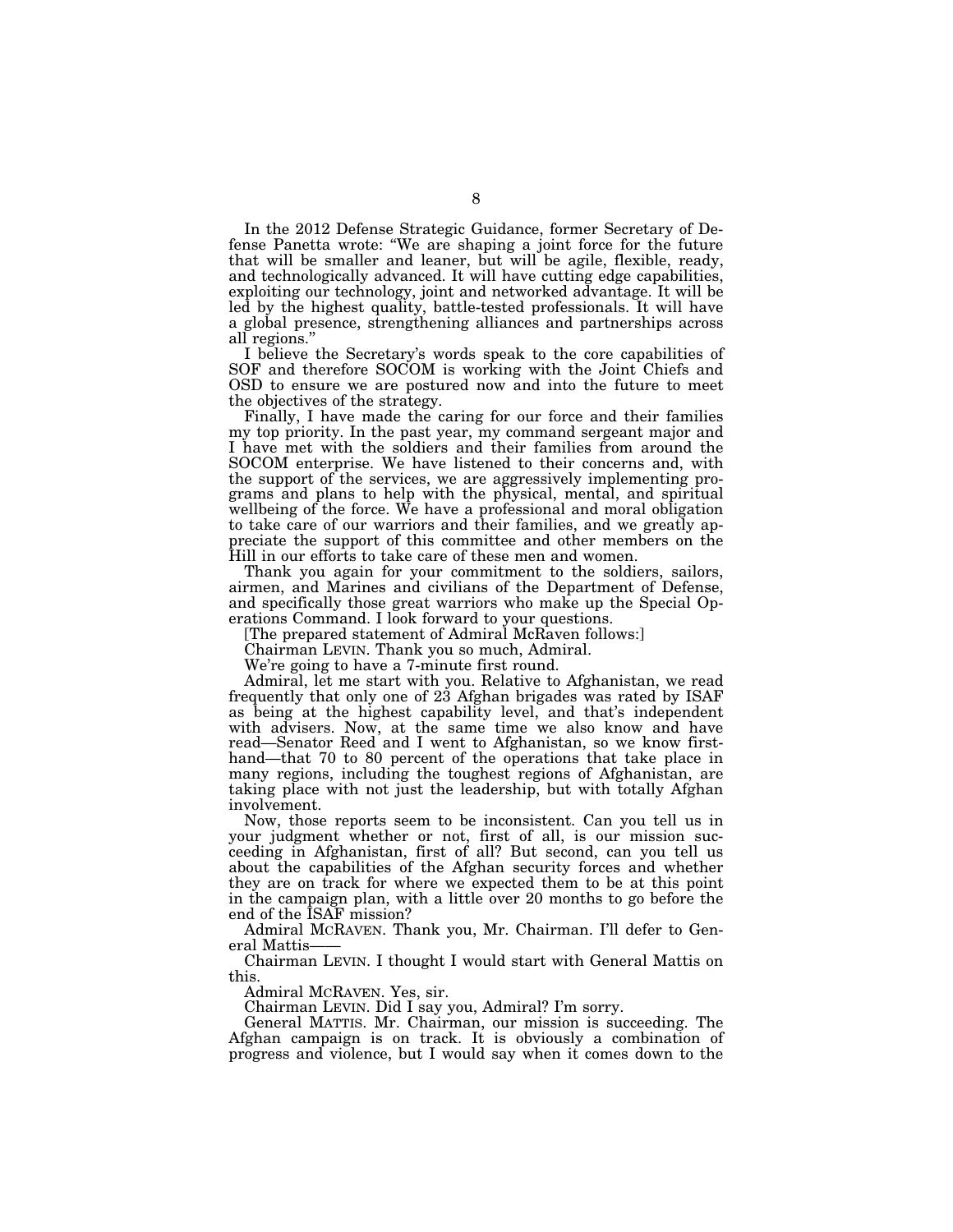ANSF, the Afghan National Security Forces, they are proving themselves capable. Obviously, when we were looking at the drawdown numbers there was a certain amount of forecasting that the Afghan forces would be capable.

Let me just give you some statistics that take this beyond simply my evaluation. Since the 1st of January, we have lost four U.S. troops, four of our wonderful troops killed in action. In the same period, the Afghan security forces have lost 198 killed. There can be no longer any doubt. It's not opinion; it's now a fact: The Afghans are doing the bulk of the fighting, and they are doing it with our support.

As a result, I need to go back and look at these statistics and how we're evaluating forces that are proving themselves in combat, when on the other hand we're saying only one is capable of independent operations with our advisers. I think we may have to relook at how we're measuring them, since obviously in the field they're measuring themselves against the enemy and they are proving themselves there.

As far as the ANSF itself, we are continuing to see them mature and, with our advisers, many of them from the Special Forces, but also from our conventional forces, as confidence builders, as bringing American air power to bear, that sort of enabling function, we are seeing that these lads are willing to take it to the enemy, and I think the Taliban has very little reason for comfort right now.

Chairman LEVIN. General, do you support the decision of the President relative to the reduction plan that he's announced in our troops, as well as the pace of those reductions? Do you support that decision?

General MATTIS. The second part of your question makes it—

Chairman LEVIN. The numbers and pace.

General MATTIS. Yes, sir. The pace is what makes it possible for me to support it fully. The pace, by not bringing the American forces down until after this year's fighting season, and with what we're seeing of the Afghan security forces, gives me a lot of confidence we're on track. I support the pace and I support the number.

Chairman LEVIN. When you say what we're seeing of the Afghan forces, you're talking about a positive trend in the capability of those forces as well as the size?

General MATTIS. Absolutely. They are getting better each day, and with 87 percent of the country now under their lead and them proving themselves in combat, yes, sir, I support it.

Chairman LEVIN. There's been a decision made to reconsider any reduction in the size of the Afghan troops. There was a NATO decision some months ago that the goal was to reduce them by 2015, I believe, by about a third, and now that's going to be reconsidered. Do you agree that we should keep them at their current level, which is much higher than 250,000? It's about 350,000, I believe.

General MATTIS. Yes, Mr. Chairman, it's 352,000, and I completely support that. That's the way to do it as we draw our forces down, to make certain the enemy does not see an opportunity there.

Chairman LEVIN. Now, relative to Iran, I think most of us agree with the position of the President, as I said, that military options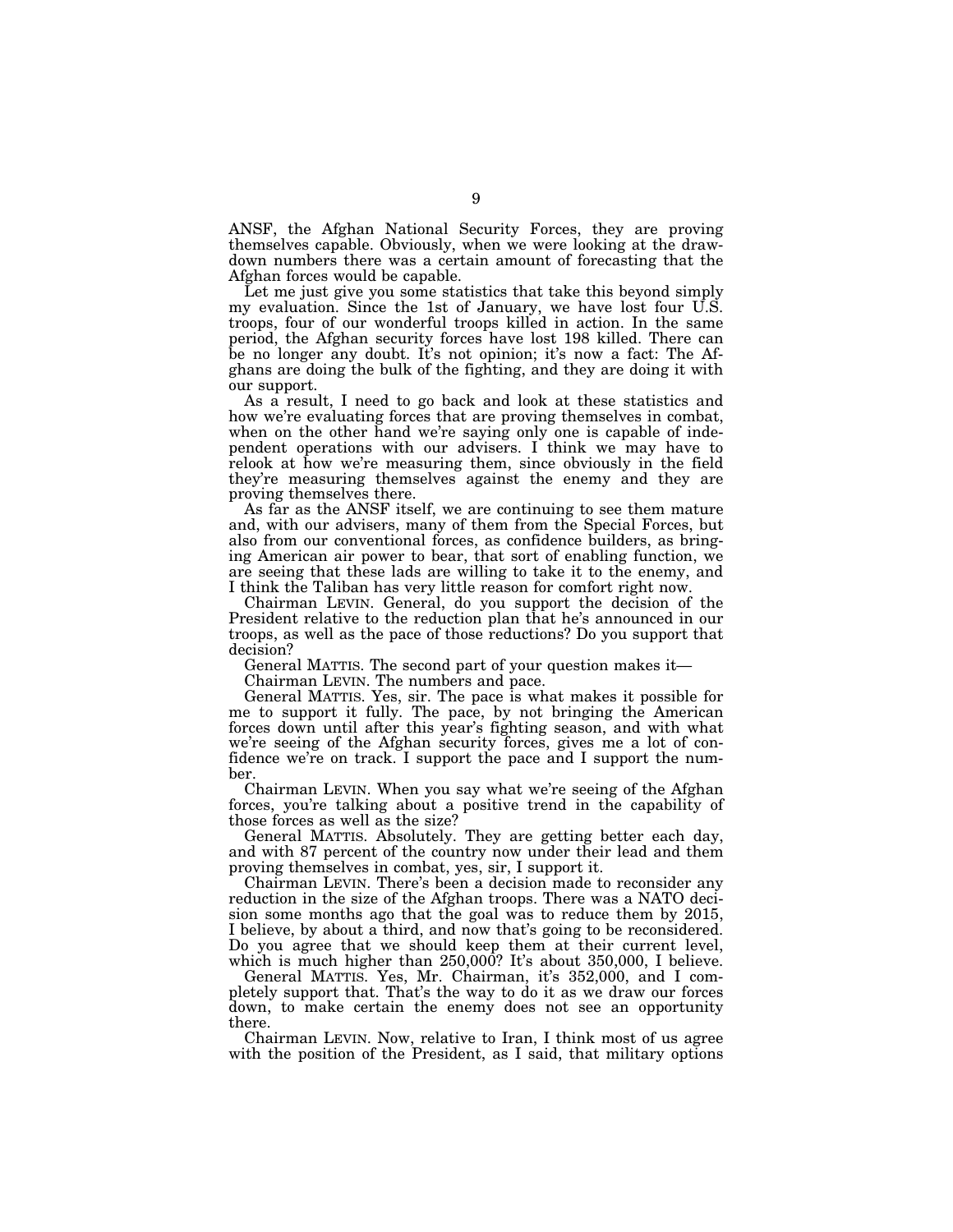need to be kept on the table if necessary to prevent Iran from moving to nuclear weapons. Are those military option plans being developed? Are they developed now?

General MATTIS. Those plans are fully developed, Mr. Chairman. Chairman LEVIN. Thank you.

Syria. This question relates to arming the opposition in Syria. Should we now provide lethal assistance to the Syrian opposition, and—well, let me start with that. Should we now move to providing lethal assistance?

General MATTIS. Mr. Chairman, the situation is so complex that I have to get some degree of confidence that the weapons that we would be arming them with are not going to people who are our enemies. That would be the one caveat that I would put on any military advice to go forward along those lines. We don't want to inadvertently, with the best of intentions, arm people who are basically sworn enemies.

Chairman LEVIN. You say you would have to get some degree of confidence in order to make that recommendation. As of this time, do you have that level of confidence yet?

General MATTIS. I do not, Mr. Chairman. But I have not been tasked with this mission, so I have not—I have not looked deeply into this yet, either.

Chairman LEVIN. Thank you.

General, there's a real threat of violence to the Christian communities in Iraq. My question to you is whether or not in your judgment the Iraqi security forces are taking the threat of violence against those Christian communities seriously and whether, if not—and I believe that they are not—what can we do to make sure that they do it?

General MATTIS. Mr. Chairman, Iraq itself is in a post-combat but prereconciliation situation, I believe. They are still working out how they settle their differences politically. So far they are imperfectly, imperfectly, working without resorting to violence. Al Qaeda, as you know, is conducting most of the violence.

So long as they continue to try to work these issues out politically, I believe that in the long run it's the rule of law and the political resolution of challenges that provide for all minorities in Iraq the best opportunity to live safely. The military itself, when I see them in action trying to work it out with the Kurdish situation to the north, appear to be willing to negotiate, to talk, not to go to arms. I see them doing the same thing pretty much with the Sunni troubles they're having out west. That's the sort of role I think of a military, to try and buttress law and the rule of law and not to try to provide security as the sole solution to that problem.

Chairman LEVIN. I do hope that you and your successor will look for ways that we can press the Iraqis to do what they committed to do, which is to protect minorities inside of Iraq.

General MATTIS. Yes, sir.

Chairman LEVIN. Thank you.

Senator Inhofe.

Senator INHOFE. Thank you, Mr. Chairman.

In my opening statement I talked about what we did in—right now it's Senator Toomey and I kind of headed up the effort to allow more flexibility if the chiefs—and I mentioned to you that I talked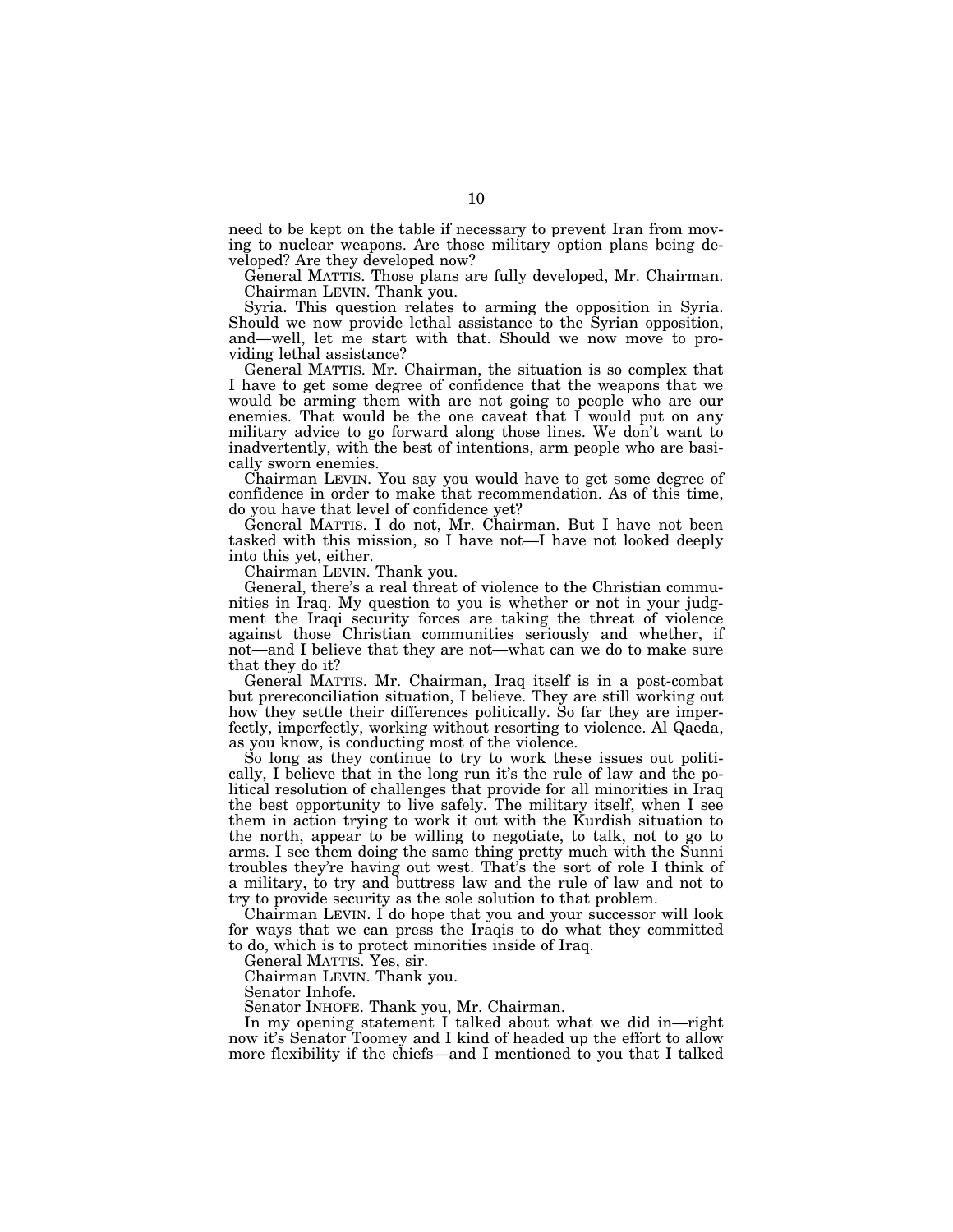to the chiefs about this and they responded pretty strongly that, yes, in the same top line, operating with the same amount of money, would we be able to get—to reduce the devastation, I guess is the best way to put it.

Would you agree, each one of you, agree with the chiefs' comments? And any comments you'd like to make about what type of thing we could do under that arrangement that we couldn't do with just straight—with the straight cuts?

General MATTIS. Senator, I believe that if we got some degree of budget certainty through an appropriations bill that provides us as much as the continuing resolution does now, so we know for certain what we're dealing with, then, like any household or business in America, we can make some wise choices. And the flexibility you're talking about for the service chiefs would be critical to those choices, obviously consistent with the Congressional intent. But yes, sir, we need that.

Senator INHOFE. Well, I would say this. Written into the draft is the assurance that we're going to follow the legislative intent of this committee. So it has that level of discipline. It also has the level of discipline that they're going to be able to have some type of a Congressional oversight or veto power over decisions that might be made if they were to be influenced in the wrong way.

Do you have any comments about that, Admiral McRaven?

Admiral MCRAVEN. Sir, I absolutely concur with the service chiefs. We at SOCOM have obviously the same dilemma. As you know, I've got a budget—I have kind of service-like responsibilities as well as combatant commander responsibilities. And under that my ability to manage the cuts, the way they are aligned now, is difficult. It's an across-the-board cut, as you mentioned.

So any flexibility in dealing with those cuts would be tremendously helpful to me and my staff.

Senator INHOFE. I appreciate that very much.

Chairman Levin mentioned, General Mattis—well, I guess to both of you—about supporting arming the opposition in Syria. Of course, you gave your answer, but I would like to ask you, closely connected to that, what is your assessment of how long the Assad regime can hold onto the power in at least the sub-region, a subregion of Syria?

It's my understanding along the coast and then perhaps the hockey stick going up to Damascus might be the area where he would have most control. But the other area, what's your assessment as to how long he'd be able to hold onto power in that area?

General MATTIS. We're dealing with a fundamentally unpredictable situation. However, it is—his power base is eroding. The geographic area he controls is eroding daily. You see him using ballistic missiles in order to try to impact those areas he's lost control on. Notice how the increased use of those missiles over the last month or two has been evident.

So he is losing ground. I really don't have the ability to forecast this well, Senator. I'd hate to give you some kind of certainty that I don't sense right now.

Senator INHOFE. You know, he's losing ground, but at the same time there's more stuff that's coming out of Iran to fortify him. It's a tough area over there, more so than it's ever been before.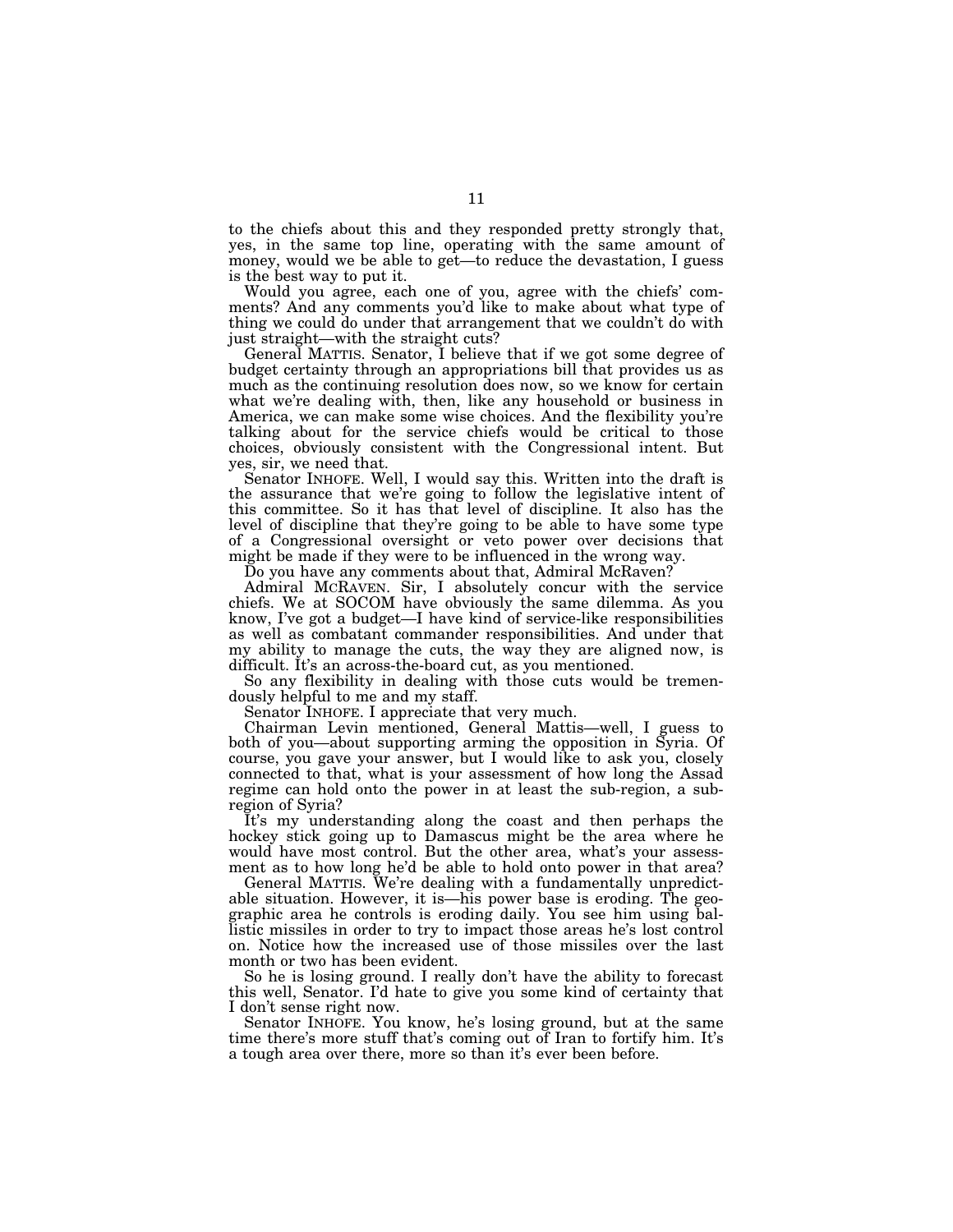Admiral McRaven, as we discussed during our meeting last week, we're seeing that al Qaeda and other terrorist groups are developing operational networks that are increasingly complex. I think you are the one who had stated that we can no longer go after terrorist groups in an ad hoc, country by country basis if we hope to be successful. Yet, I'm very concerned that's exactly what we've been doing.

Do you believe that our current counterterrorism strategy has kept pace with the increasing globalization in the nature of al Qaeda and affiliated terrorist networks?

Admiral MCRAVEN. Senator, I certainly think we understand the complexity of the al Qaeda network. If you look in Africa as an example, you have al Qaeda in the Islamic Lands of the Maghreb, and we know that they are partnered or linked with Boca Haram out of Nigeria. So you certainly cannot isolate a single organization, whether it's al Qaeda in the Islamic Lands of the Maghreb or Boca Haram, and expect to be able to solve the problem either locally by going after that problem in a particular country or by individual entity. If you deal with AQIM, you probably have to deal with Boca Haram.

Senator INHOFE. You mentioned Africa. Most people think the problem is just North Africa or up around the Horn of Africa, when in fact there's now evidence throughout Africa. I know if you talk to General Ham he'll tell you the evidence that he has now of the presence of these terrorist groups in other parts of Africa. So I think it is widespread.

Last question I'd have. In your professional opinion, are the current diplomatic and economic efforts to stop Iran from obtaining nuclear weapons capability, are they working?

General MATTIS. No, sir.

Senator INHOFE. How do you think Iran's behavior would change after it obtains—let's assume that they obtain nuclear weapons and that capability, which our intelligence says they're going to obtain. How do you think their behavior would change after that?

General MATTIS. Senator, you know what our policy is, but I believe the reason for that policy is they would be more emboldened to act more like a revolutionary cause vice a responsible country.

Senator INHOFE. I think so, too. And I think it's important that we understand that this thing that we've talked about since 2007, with their emerging capabilities, nuclear capabilities, delivery systems, it's getting worse all the time. I just think we need to keep talking about that. Do you agree the that, Admiral McRaven?

Admiral MCRAVEN. I do, yes, sir.

Senator INHOFE. Thank you.

Thank you, Mr. Chairman.

Chairman LEVIN. Thank you so much, Senator Inhofe.

Senator Reed.

Senator REED. Thank you, Mr. Chairman.

I want to add my commendations, General Mattis, along with your colleague and my colleagues for your extraordinary service to the Nation and to your Marines. Thank you, sir, very much.

Let me begin by asking a question, a specific question about Afghanistan to both of you. Recently President Karzai declared that Special Operations Forces couldn't operate in a certain province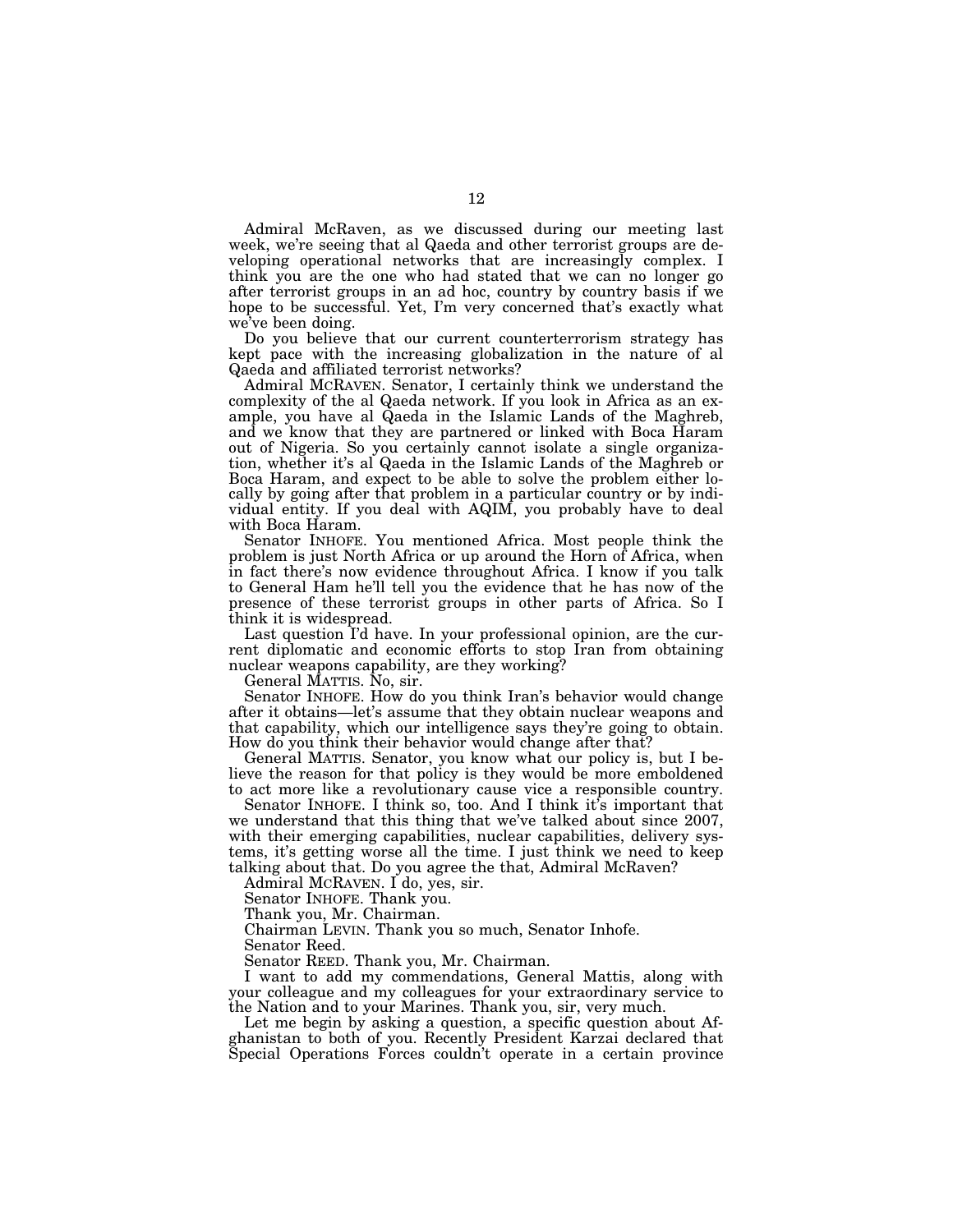south of Kabul. Does that affect the short or long-run plans to deploy Special Operations as part of our withdrawal? Is it something that you can cope with in one instance, but if it develops to a wider scale it would interfere dramatically with your operations and our withdrawal?

General MATTIS. I just spoke with General Dunford a short time ago. That issue is being worked right now. It is not operant right now, that decision that you've heard about. So we're working this out as we speak.

Obviously, we'd be reluctant to see our forces unable to operate there. But at the same time, I think this is being worked at the appropriate level with the responsible people working with the president.

Senator REED. So you at this juncture feel you can reverse what appeared to be a final decision. And going forward, though, I presume from your answer is that the need to operate rather freely throughout Afghanistan by Special Operations troops is essential to the withdrawal plans?

General MATTIS. Senator Reed, I think the decision was not taken, either—it's not just reversing it; it's crafting how best we operate in Wardak Province, which is a key route into Kabul. So I think it's still in place, sir, and I can get back to you once the decision's made.

Senator REED. Let me just—the larger issue here is, to the extent—implicit in your plans for a phasedown of American forces, I always assumed was a robust Special Operations capacity that could operate throughout the country. Is that still central to your plan? Is that something that's still viable?

General MATTIS. It is, sir. Two purposes. One is counterterrorism; the other is advise, train, and assist the Afghans in their counterterrorism effort. So it's a twofold effort.

Senator REED. Admiral McRaven, do you have any comments?

Admiral MCRAVEN. Sir, the Special Operations forces that we've got in Afghanistan, as you know, are partnered with our Afghan SOF. So as you look at Special Operations Forces, nowadays you can't look independently at U.S. or NATO forces alone. We have Commando Candaks that we have built. We have Afghan Special Forces that are out there. So there is a network of SOF that is being applied across the area of operations that deal with the threat.

Senator REED. Let me ask another question about going forward. There's an issue of size of the force. There's also an issue of the pace of the force. But there's an issue also of the role of the force. There's been some discussion, and I don't know how far along, that these residual forces could be institutional-based trainers only, not embedded with Afghan forces, ANSF.

Is your vision that you will have embedded forces with them or is it simply going to be institutional trainers in bases?

General MATTIS. Senator, we're going to have to watch how the Afghan forces mature. I anticipate there will be some embedding going on, whether it be with their special forces or their conventional forces. But at the current rate of maturation, they are actually becoming quite impressive in their ability to operate against this enemy.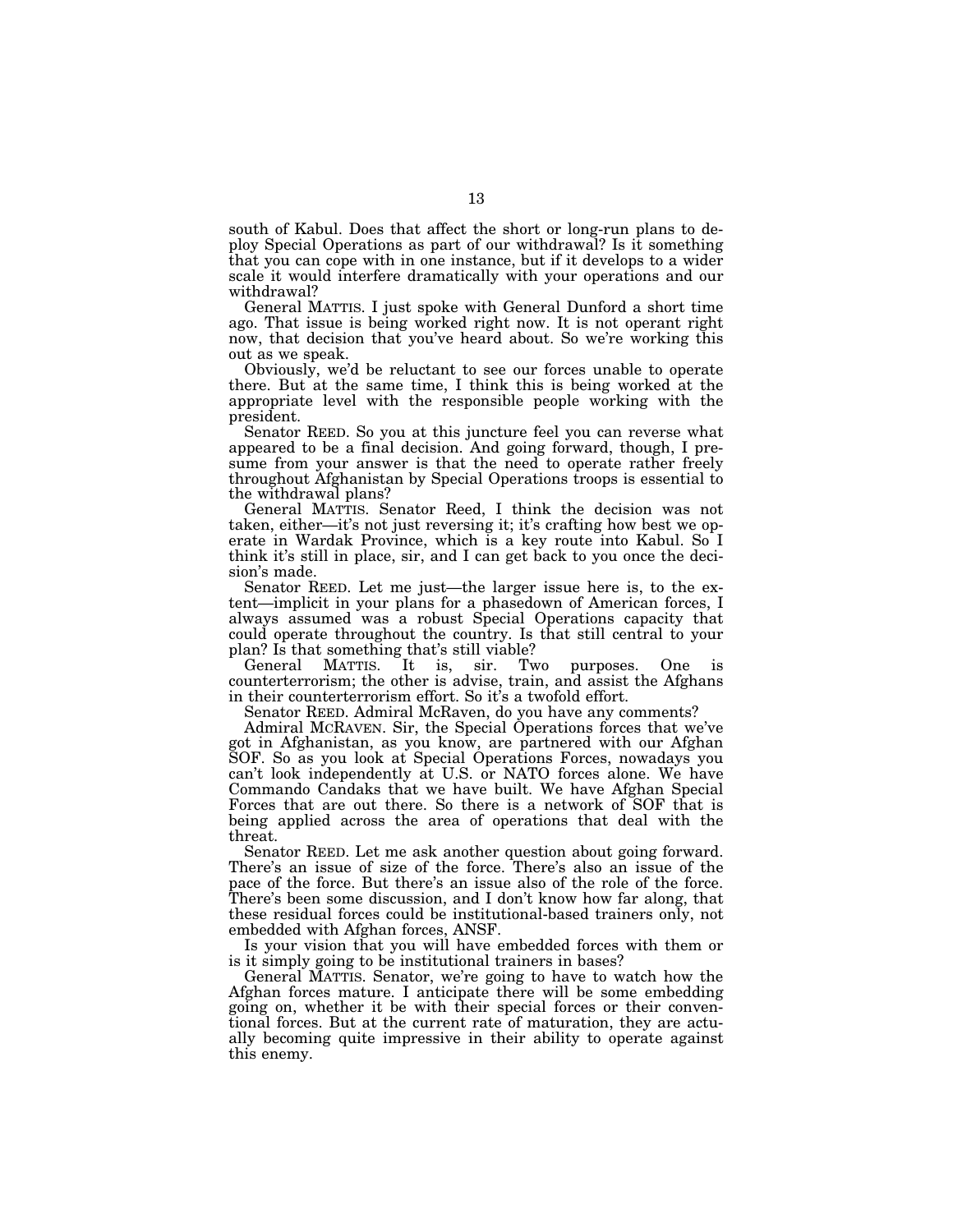So we've got some time yet, a year and a half to go, as we get them up on the step for when we will draw down to the enduring force. During this period we'll figure out what level of embedding has to be there and what level NATO forces are willing to commit to.

Senator REED. A final question on this area, Admiral McRaven. You still retain the capability of striking anywhere in that region if there is a high-value target as you go forward in terms of whether or not there's access to certain bases in Afghanistan or other parts of the world? You can do that from aerial platforms, from sea-based platforms, or from alternate land-based platforms. That capacity or capability exists?

Admiral MCRAVEN. It does, Senator.

Senator REED. Thank you.

Let me turn quickly to the issue of Syria. As many people assume, the Assad regime is deteriorating rapidly. So let's just assume at some point it fails. What planning is going on, General Mattis, for any type of stability operations internationally to prevent a descent into anarchy there that would be disruptive for the whole region?

General MATTIS. Senator, we have some quiet planning going on with regional partners and with other partners, to see what level of ambition and what regional leadership could take on this mission. Clearly, it would be something best accomplished with a regional leader, regional organization. After the Russians' regrettable veto in the United Nations, we probably have fewer options in terms of a UN-led effort or -sanctioned effort. But at the same time, there are regional organizations—Arab League, GCC—that may be able to take this on.

We are doing some planning with the regional militaries and getting basically a framework for what this would look like sir.

Senator REED. Let me ask a follow-on question. What do you think the reactions of the Iranians would be to a collapse of the Assad government?

General MATTIS. The collapse of the Assad regime, sir——

Senator REED. Yes, sir.

General MATTIS.—would be the biggest strategic setback for Iran in 25 years. I believe they will arm militias inside the country to try to create a Lebanese Hezbollah-type effect, and they would redouble their efforts vis a vis Iraq, Bahrain, Yemen, and elsewhere. I think that's on a strategic plane what we would see as far as their shift.

Senator REED. And part of our reaction would be to plan for that contingency explicitly?

General MATTIS. And we are, Senator.

Senator REED. Thank you very much.

Thank you, Mr. Chairman.

Chairman LEVIN. Thank you, Senator Reed.

Senator Wicker.

Senator WICKER. Thank you very much.

General Mattis, appreciate your service and good luck in your retirement.

I notice the map that you passed around about the area of responsibility for the commander of CENTCOM. It ranges all the way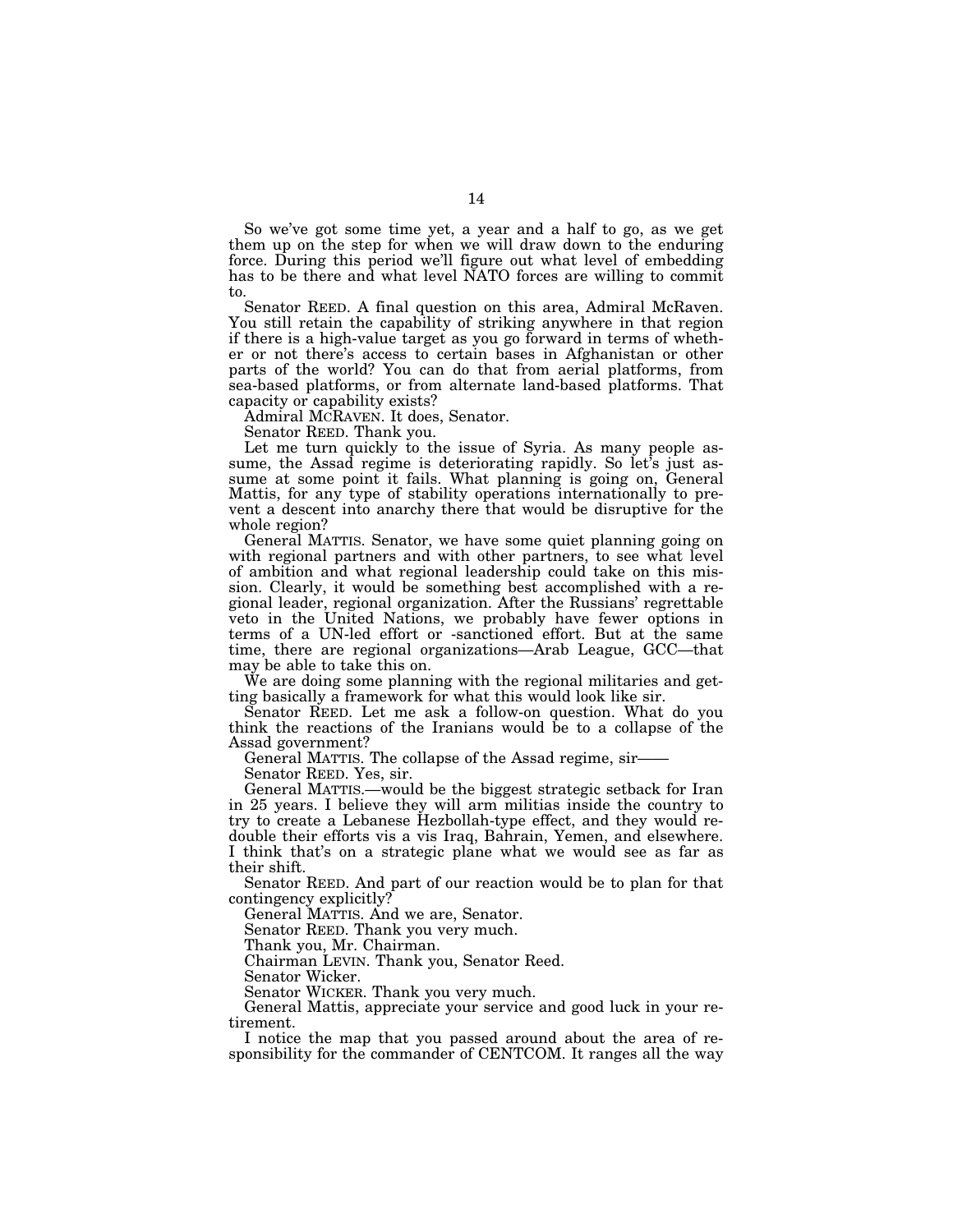from Kazakhstan to the north down to Yemen in the south and over to Egypt. About half the Arab world, half the population of the Arab world, lives in Egypt, is that correct, General Mattis?

General MATTIS. I think it's well over a third anyway, yes, sir. Senator WICKER. A good portion.

We just had an amendment a few weeks ago offered to actually a storm relief bill on the floor of the Senate. It would have prohibited our sale of F–16 aircraft from the United States to the Egpytian military. Did you follow that issue, General Mattis?

General MATTIS. Yes, sir, I did.

Senator WICKER. As a matter of fact, Senator McCain took the point on that on the Senate floor and made an impassioned plea for us not to abandon the chance of improved relationships with the Egyptian military. I just wonder, was Senator McCain correct? I voted with him on that, to not abandon our sale of F–16's to Egypt.

What advice would you give us going forward, because we may have to take further votes on that? What advice would you give? What effect would the termination of that sale be on our relationship and our chances of having any kind of meaningful relationship with the Egyptian military?

General MATTIS. Sir, I strongly endorse the administration's position and Senator McCain's position. I will tell you that I was just in Cairo a short time ago and our ambassador, one of the best ambassadors we have in the Foreign Service, Ambassador Anne Patterson, also endorsed it.

The bottom line is, Senator, that the Egyptian military through a very difficult period has maintained and even built trust with the Egyptian people. They have made clear their expectation that Egypt will maintain its international treaties. That includes the one with peace with Israel. They are the people what provide extra security when my ships go through the Suez Canal. The Gaza area has probably not been this quiet in ten years, and in no small part the Egyptian military is doing quiet operations in the Sinai to help keep it that way.

I think anything right now that we do that would undercut the trust between the U.S., the U.S. military, and the Egyptian military would be extremely unhelpful.

Senator WICKER. Now, what do you think the advice of the Israeli government would be to policymakers such as us with regard to that F–16 sale? Because I'll tell you, I've gotten a lot of mail and a lot of emails from people in Mississippi very supportive of the Nation of Israel, and they say, how could you agree to the sale of these F–16's to Egypt when that could be so harmful to Israel? What would your answer be to that?

General MATTIS. Sir, I won't speak for what Israel thinks about this. I can't do that. But I would tell you that the chief of defense of Israel was in my office a week ago and this issue did not come up.

Second, as far as how to respond to your constituents, it is the Egyptian military right now, sir, that is the bulwark in the Sinai against the threats, the extremist threats against Israel, against Egypt, against all of us. So the Egyptian military is the organization committed, alongside as part of their government, but cer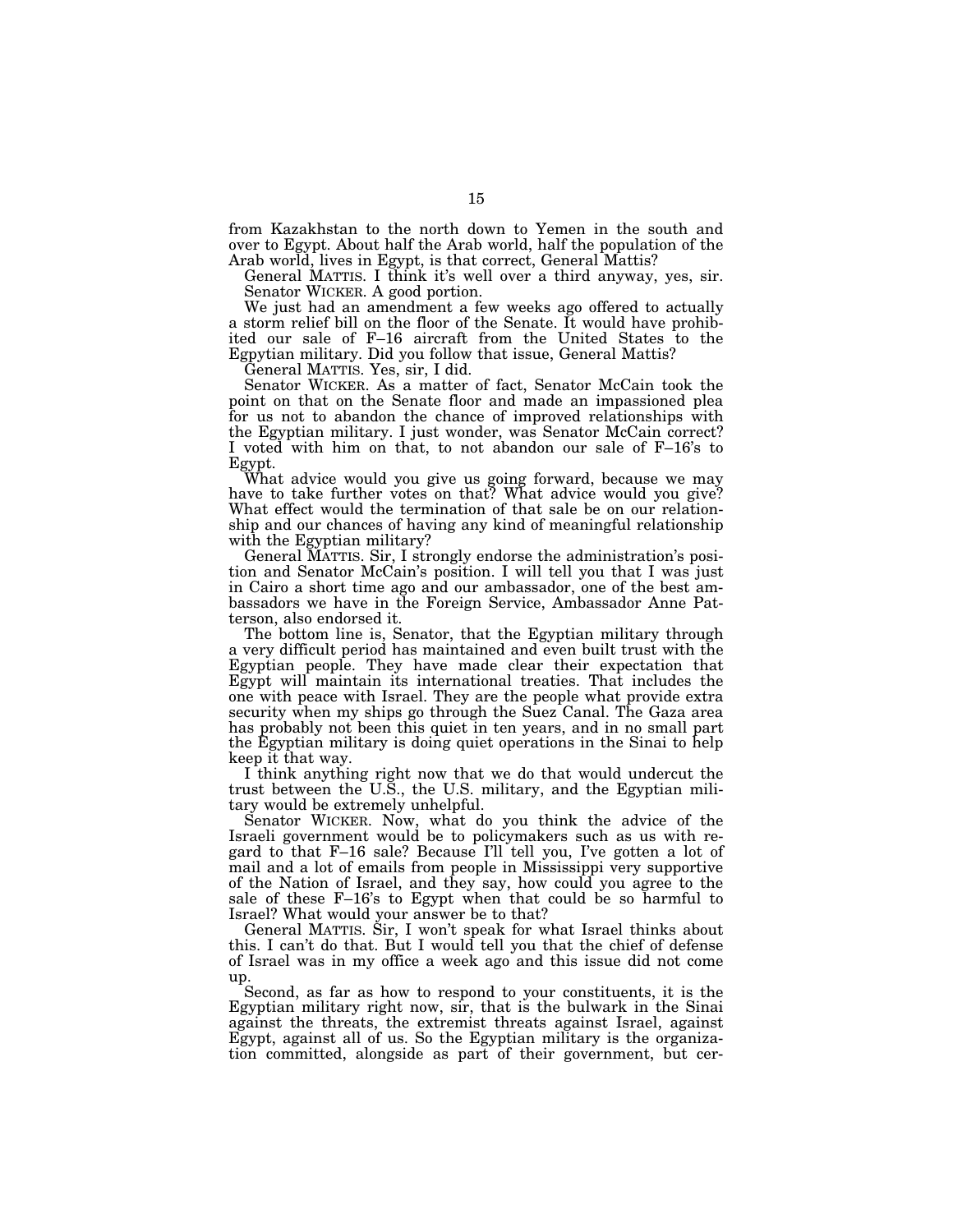tainly have been very outspoken about maintaining the peace treaty, the international treaty. So it should not be seen as an enemy. It should be seen as a stabilizing force in the region, unlike, I might add, the military in Libya that fought alongside Qadafi or directed by Qadafi, unlike the military in Syria. We have a military that did not act that way when Egypt went through its transition.

Senator WICKER. Thank you.

General MATTIS. So it's a stabilizing force.

Senator WICKER. That's very helpful information.

Let me just switch to something. I had to step out of the room to go meet with a very distinguished group of four retired admirals and generals representing the U.S. Global Leadership Coalition. Are you at all familiar with this coalition, General Mattis?

General MATTIS. Only very, very little. I've heard about them.

Senator WICKER. Let me tell you. They are a group of more than 120 retired three and four-star generals and admirals, and they are coming on the Hill today to meet with members of Congress, not about the military budget, but about the international affairs budget, in other words what we call in shorthand foreign aid. Their message to me was what to some people might be a surprising message: We need to be very careful about cuts in foreign aid. They view it, General, as working hand in glove with our security operations that you two gentlemen are involved in.

So I just wondered if you would comment on that. Have you observed that the international development budget is helpful to us in providing national defense for our country?

General MATTIS. Yes, sir. I would start with the Department of State budget. Frankly, they need to be as fully funded as Congress believes appropriate, because if you don't fund the State Department fully then I need to buy more ammunition ultimately. So I think it's a cost-benefit ratio. The more that we put into the State Department's diplomacy, hopefully the less we have to put into a military budget as we deal with the outcome of an apparent American withdrawal from the international scene.

Senator WICKER. I see. To both of you: As I say, I had to step out and I understand a question was asked with regard to sequestration and the CR and the advice I think that you have for us is we at least need to go ahead with the full appropriation bill for the entire fiscal year.

But let me just make sure I get this answer. Would flexibility help you two gentlemen in getting through the sequestration issue? In other words, if the Congress gave you, not the meat axe acrossthe-board arbitrary cuts, but the ability to pick and choose, would you be better off in performing your missions?

General MATTIS. From CENTCOM's point of view, sir, I'd just tell you that the full appropriations bill would give us the predictability, the flexibility you refer to. It would be critical to the service chiefs to carry out their responsibilities and lower the risk of less money available to us.

Admiral MCRAVEN. Sir, I think the flexibility would certainly allow us to manage our money towards those areas that are at most high risk right now. So certainly having the ability to manage our own budget, recognizing the cuts that are coming, would be very beneficial to us.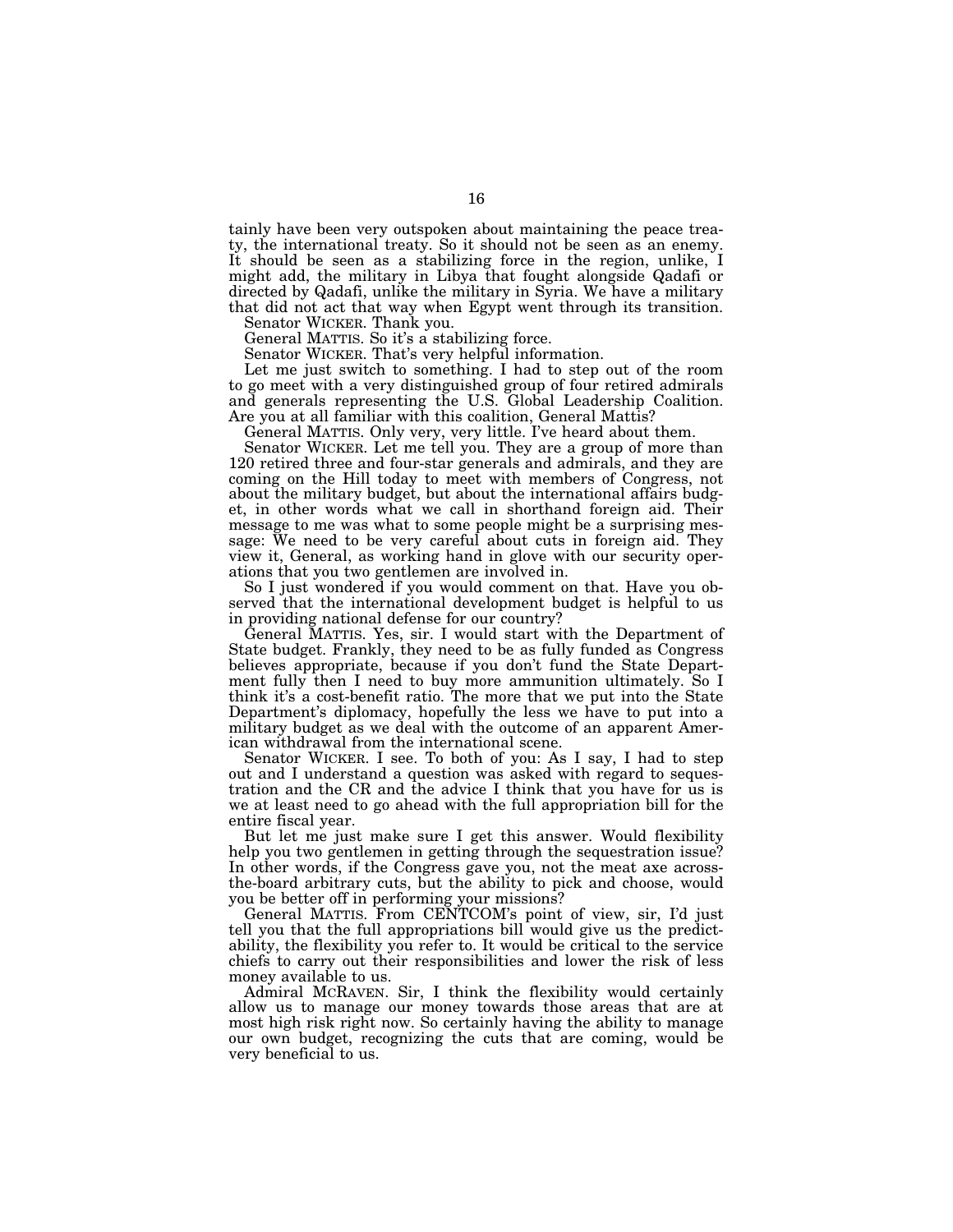Senator WICKER. Thank you very much, and thank you both for your service.

Chairman LEVIN. Thank you, Senator Wicker.

Senator Nelson.

Senator NELSON. Thank you, gentlemen, for your service.

Recently the Navy announced that it was going to delay the deployment of an aircraft carrier over into the CENTCOM AOR because of the sequestration threat. Can you speak to that?

General MATTIS. Well, sir, ships are expensive articles to operate. We all know that. She will be maintained at an enhanced readiness level. I was on board USS *Harry Truman* and spoke with Admiral Kevin Sweeney about two weeks ago, and he assures me his air wing and his ship will be ready to deploy on short notice.

I still have one carrier out there, and I would just caution any enemy that might look at it as an opportunity to take advantage of this situation that that would be very ill-advised. If the President orders us into action, I have what it takes to make it the enemy's longest day and their worst day, and we'll get the other carrier out there quickly to reinforce.

Senator NELSON. If the President decided that the second carrier needed to be out there, what is the transit time from the time that he would give the order?

General MATTIS. Sir, the carrier, just knowing the U.S. Navy, would deploy faster than it's required to. Right now it's on 21-day ready to deploy orders. I believe they would be out of port faster than that, and would take probably about 14 days to get her into theater.

Senator NELSON. So even if you cut the 21 days in half, say down to 10 days, plus 14, you're talking a total of 24 days before it could be on station?

General MATTIS. That's correct, Senator. I can buy the time.

Senator NELSON. When was the *Harry Truman* scheduled to depart?

General MATTIS. It was about 2 weeks ago, Senator. I'd have to get you the specific date.

Senator NELSON. Well, I ask the questions for the obvious reasons, that here is a good example of what you had planned in the way of readiness, because of some ridiculous budgetary ultimate decision is causing you not to have that second carrier out there on station.

Would that carrier have the opportunity to be diverted into the Mediterranean instead of going to the Persian Gulf region?

General MATTIS. Sir, that would of course be up to the Secretary of Defense, which combatant commander gets her. But I've always thought most combatant commanders end up just forwarding personnel and ships for my use, so I'm pretty sure I could get her.

Senator NELSON. Coming back to Syria, which is in your AOR, and that's why I ask about sending it to the Mediterranean as opposed to the Persian Gulf. It seems that on the one hand we have a Assad and on the other hand we have a group that's fighting Assad that increasingly al Nasra, which is in bed with al Qaeda, is trying to take over. That doesn't give us much of a choice between those two.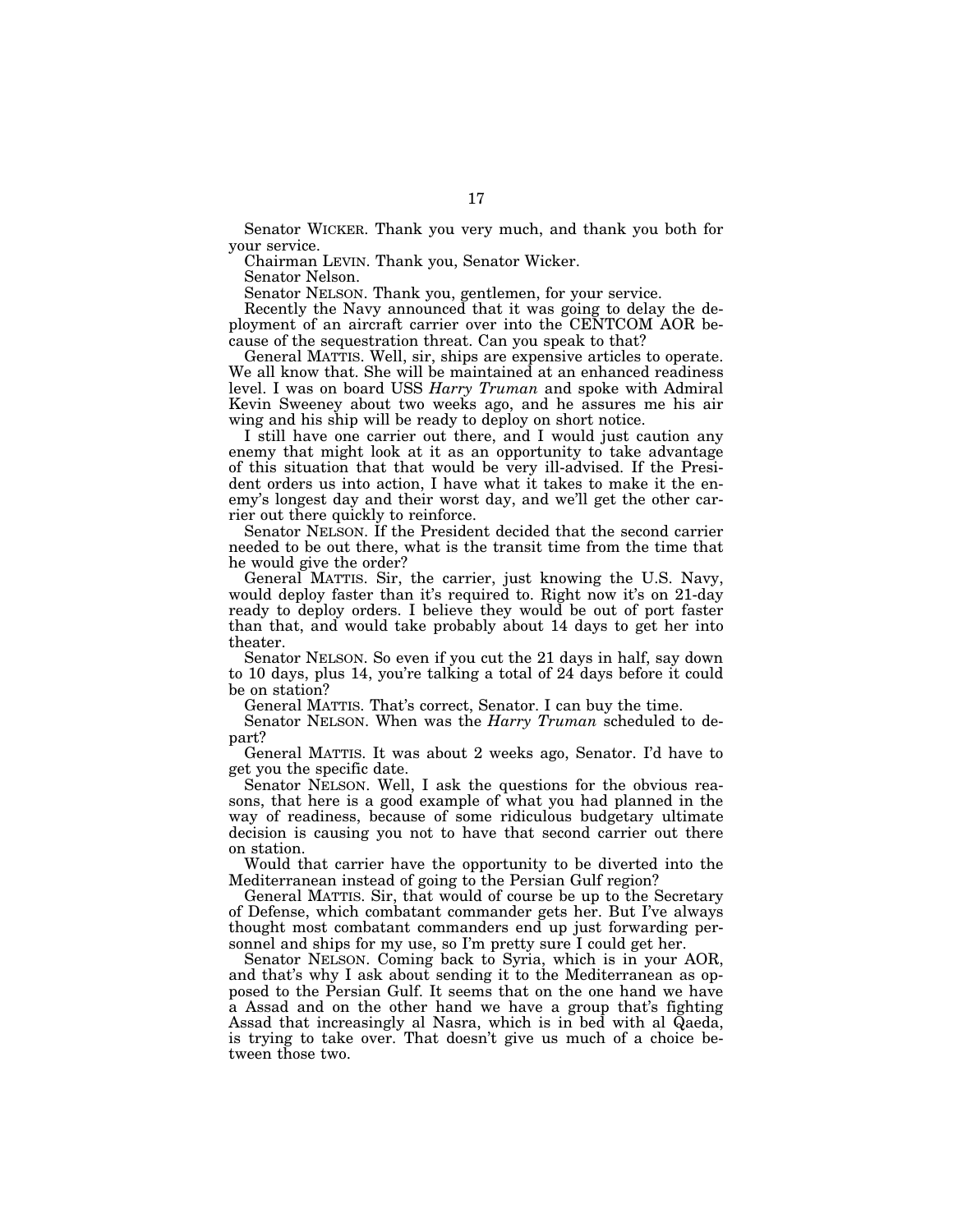Do you have any reason for optimism that the anti-Assad forces are going to win out that are more amenable to us than al Nasra?

General MATTIS. Senator, the al Nasra, they have a good propaganda campaign. They're using humanitarian aid, they're using their weaponry and their skilled foreign fighters to dig their roots into this. But at the same time, they have a philosophy that is not admired by a lot of the people who are fighting Assad. So there's nothing certain about them coming out on top in this, but it could be very messy.

The regional powers that are supporting the anti-Assad forces obviously have no truck with al Nasra and I think that you'll see more support continued for non-al Nasra elements. But it is the intertwining that concerns me.

Senator NELSON. Admiral, you want to characterize for the committee any effects of sequestration on your ability to deploy Special Operations troops anywhere where there might be a flare-up?

Admiral MCRAVEN. Thank you, Senator. Obviously, we've got kind of the perfect storm here, with the continuing resolution and the sequestration. Right now the CR actually hurts us more than the sequestration does at this point. The CR for me is about \$1.5 billion, but, getting back to Senator Wicker's point, I'm unable to manage some of the issues in terms of the MILCON and new starts and some of the adjustments that need to be made.

So the CR not only precludes me from spending at the fiscal year 2013 level, as you know, pushing me back to fiscal year 2012, but it also kind of limits what I can do there. Then you add on top of that sequestration for me, which is about \$900 million, and again unable to kind of manage that money. It's about a 23 percent cut in SOCOM's available resources.

So what does that equate to? For me it is a function of readiness, but not necessarily readiness forward deployed. We are managing the forward-deployed readiness, but frankly that's coming at the expense of our training base back in CONUS. So my concern, sir, is not for the immediate future.

I think I can manage that with the resources we have. But we are beginning to create a readiness problem if we don't resolve the CR and/or have an opportunity to manage the sequestration money, because I'm already cutting 60 percent of my flying hours back in CONUS. I'm reducing also some of my deployments, about 20 percent of my deployments going forward.

So again, kind of a perfect storm of fiscal problems for us, sir. Senator NELSON. I want to ask you something down in the weeds. Last year the Defense Department transitioned the Defense HUMINT Service to the Defense Clandestine Service. How do you anticipate that this is going to affect SOCOM's operations?

Admiral MCRAVEN. Sir, we've been working with the Defense Intelligence Agency and the intel community to help support the movement forward of the Defense Clandestine Service. I'd prefer to talk in closed session on some of the details of that, but in total we think it's a very good plan. We like the direction and the initiative of the Defense Clandestine Service. It puts us, U.S. SOCOM, in a position to have more collectors supporting the Defense Intelligence Agency. So I'm very much behind it, sir.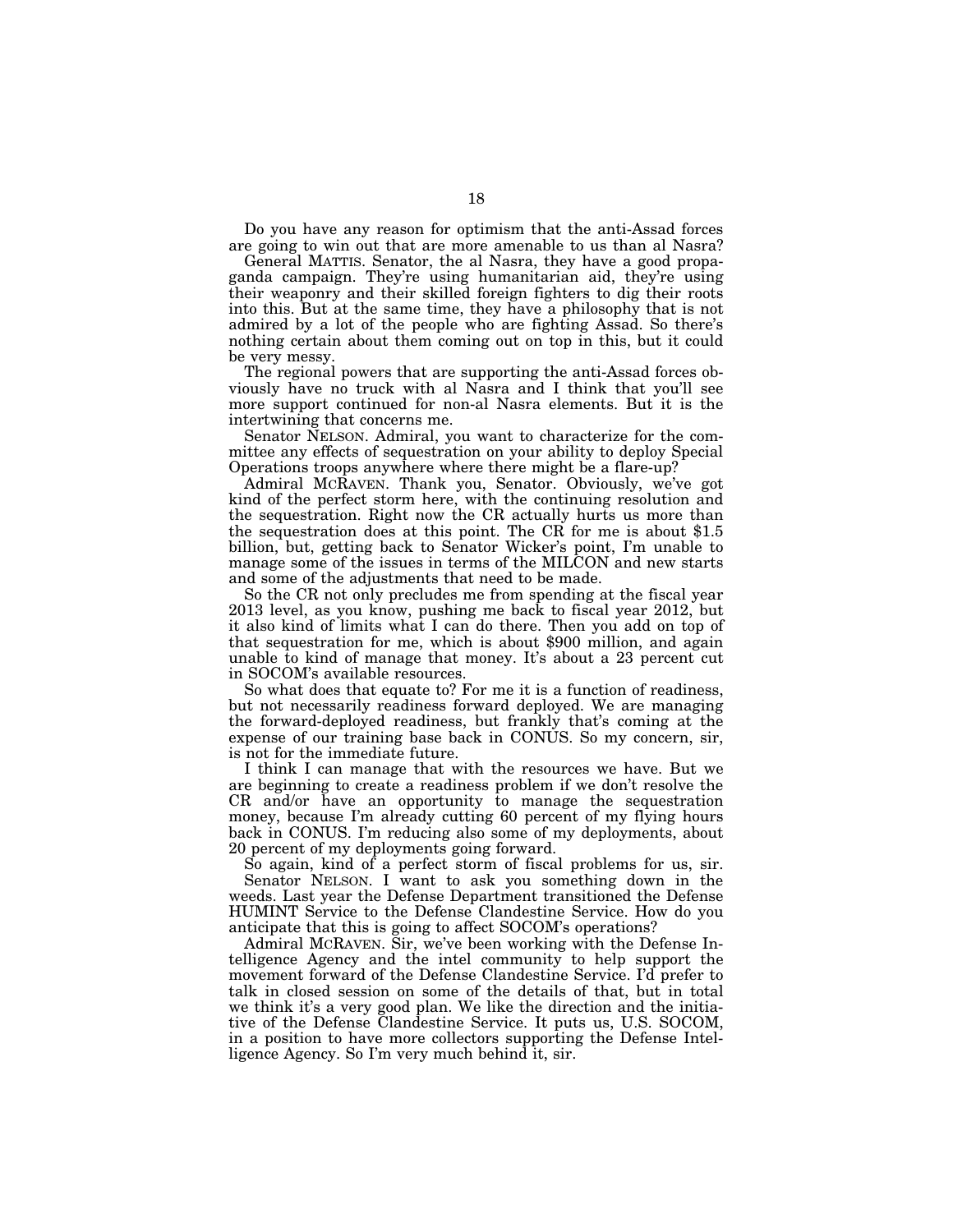Senator NELSON. Well, as you know, in the past specifically you and the CIA have gotten along so well, and yet there is some concern about the two stepping on each other as you're moving forward with this DCS.

Admiral MCRAVEN. Yes, sir. We're working very closely with the Agency on this and I think we each understand kind of our lanes in the road. The DCS is really about kind of military intelligence and obviously the Agency has a different mandate in that term. So I'm pretty comfortable and I think the senior leadership of the Agency would tell you that they're pretty comfortable with the direction we're heading on Defense Clandestine Service.

Senator NELSON. Thank you, Mr. Chairman.

Chairman LEVIN. Thank you very much, Senator Nelson.

Senator Ayotte.

Senator AYOTTE. Thank you, Mr. Chairman.

I want to thank both of our witnesses for their distinguished service to our country. General Mattis, we will certainly miss you, and thank you for everything that you've done for our country.

I wanted to follow up. Senator Inhofe had asked you, General Mattis, about your professional opinion on whether current diplomatic and economic efforts will stop Iran from obtaining nuclear weapons capability, and I believe you said no. So if that is the case, right now as I understand it the economic sanctions that we have imposed on Iran are having a very significant negative impact on their economy and their currency, correct?

General MATTIS. Yes, ma'am, they are.

Senator AYOTTE. So if we don't—if current diplomatic and economic sanctions will not stop us—stop them in your opinion from obtaining nuclear weapons capability, what do you think that they are doing now with negotiations? Are they trying to delay us again and continuing to enrich?

General MATTIS. Ma'am, just to be clear, I fully support the economic sanctions. I fully support the diplomatic isolation and accruing the international community's support to try to stop this. I believe they are trying to buy time with the negotiations, but that should not be in any way construed as we should not try to negotiate. I still support the direction we're taking. I'm paid to take a rather dim view of the Iranians, frankly.

Senator AYOTTE. Well, it's understandable why you would be taking a dim view, how you describe their activities around the world in Syria, Iraq, Afghanistan, Sudan, Gaza, Lebanon, Yemen. I daresay that we can't think of another country that is doing more damage in terms of terrorism around the world and hurting our interests and those of our allies. Would you agree?

General MATTIS. I would agree strongly with what you just said, ma'am.

Senator AYOTTE. So if we are in a position where—what is their history, by the way, in terms of using negotiations to delay and continuing to enrich? Do they have a history of doing that?

General MATTIS. They have a history of denial and deceit, ma'am.

Senator AYOTTE. So in the recent P5 Plus 1 negotiations we offered, the group offered, basically that we would back off on some of the sanctions if they agreed to keep enrichment levels at 20 per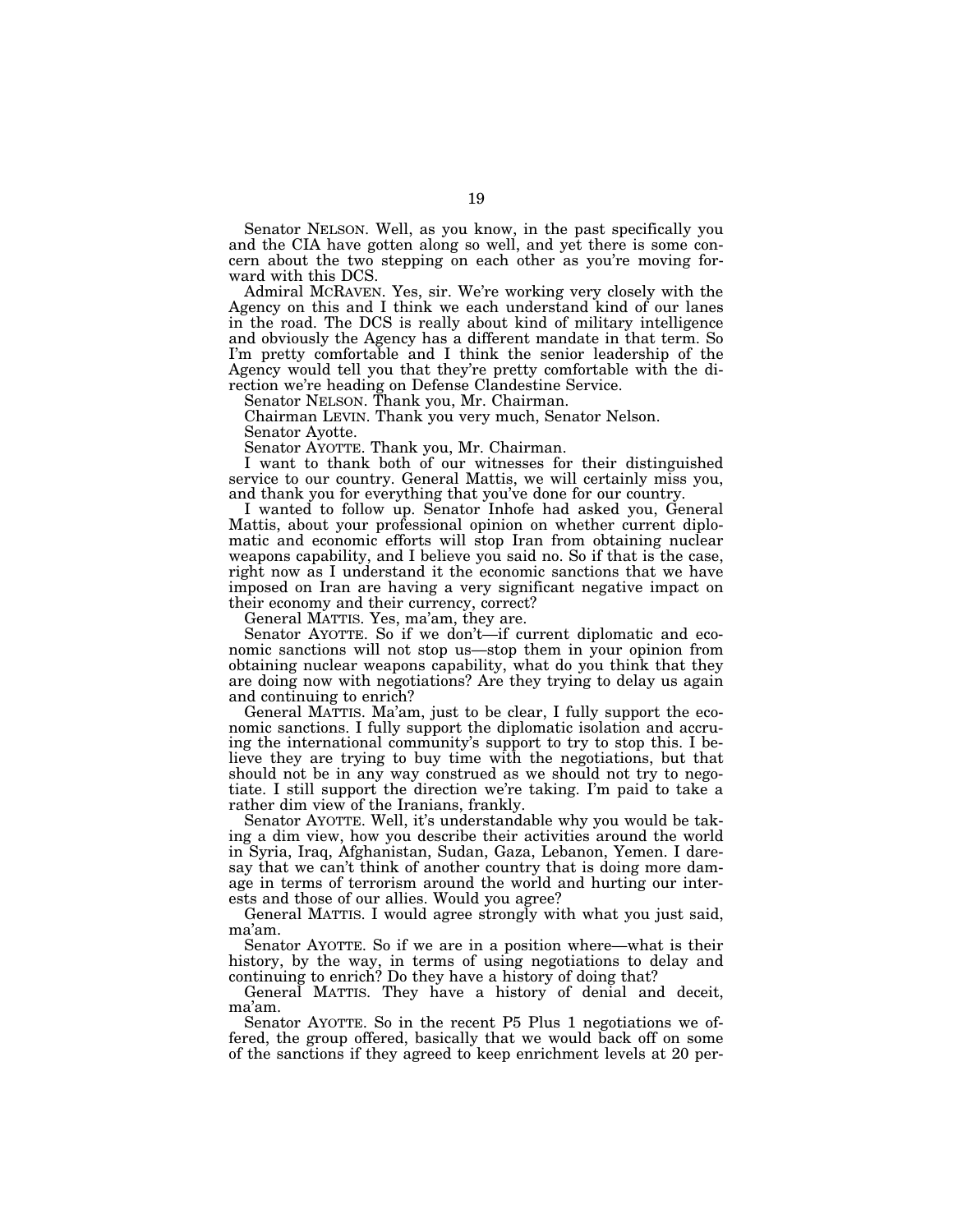cent. And Iran as I understand it—we were not able to come to an agreement there. Is that right, General Mattis?

General MATTIS. I believe they agreed to meet again, Senator. But again, I think this was negotiations. I mean, there's nothing final about it. This is a give and take.

Senator AYOTTE. Well, here's our problem. If they have a history of using negotiations as a dilatory tactic while they're continuing to enrich and march toward nuclear weapons and we know how dangerous that they are, how do we stop this pattern to make sure that they know that we are serious that we will not accept them having a nuclear weapon?

General MATTIS. Senator, I think that the more that we can accommodate a larger coalition against them—I believe that in some ways we have to recognize Iran's legitimate security interests so they are not put in a position to use illegitimate means such as we're observing to address their legitimate security interests. I think that we continue everything we're doing right now, but, as the President has said, he's taken no option off the table and my role is to provide him military options.

Senator AYOTTE. How important is it that we stop Iran from obtaining a nuclear weapon?

General MATTIS. I would just echo the President's words. The Commander in Chief has said it's unacceptable and I believe it's absolutely important.

Senator AYOTTE. In your view, based on your position, on a scale of one to ten in terms of danger to the world and to our country, where would you put them obtaining a nuclear weapon, ten being the highest danger?

General MATTIS. Ma'am, it would be dangerous because it would enable Iran to continue to act like a revolutionary cause vice a responsible country, and they would sense fewer limitations and more invulnerability to conducting the kind of attacks to kill Israeli tourists in Bulgaria, provide MANPAD's to Yemen, which they were just caught at. I believe we would see more of this irresponsible, reckless behavior.

Senator AYOTTE. Given the fact that they use negotiations to delay and continuing to enrich, why wouldn't we consider just cutting off negotiations and saying, here's the bottom line, Iran; otherwise we're going to act, because I fear that if they continue to use negotiations to delay that we will be at a point where they have nuclear weapons capability and then it's too late, is it not, sir?

General MATTIS. Well, it would certainly be too late for our stated policy that they are not to achieve a nuclear weapons capability. But I believe negotiations are critical as we build an international consensus against them and sustain that. I think that at some point they are going to have to confront the unproductive aspects of what they're doing for their own interests.

Senator AYOTTE. But one thing I can't, I just can't get my hands around here. We have pressed their economy. We have pressed them dramatically. We have negotiated with them in good faith. They have continued to enrich. They have used negotiations as a delay tactic. At some point you kind of have to get to a position where you say insanity is the definition of doing the same thing over and over again and expecting a different result, from a regime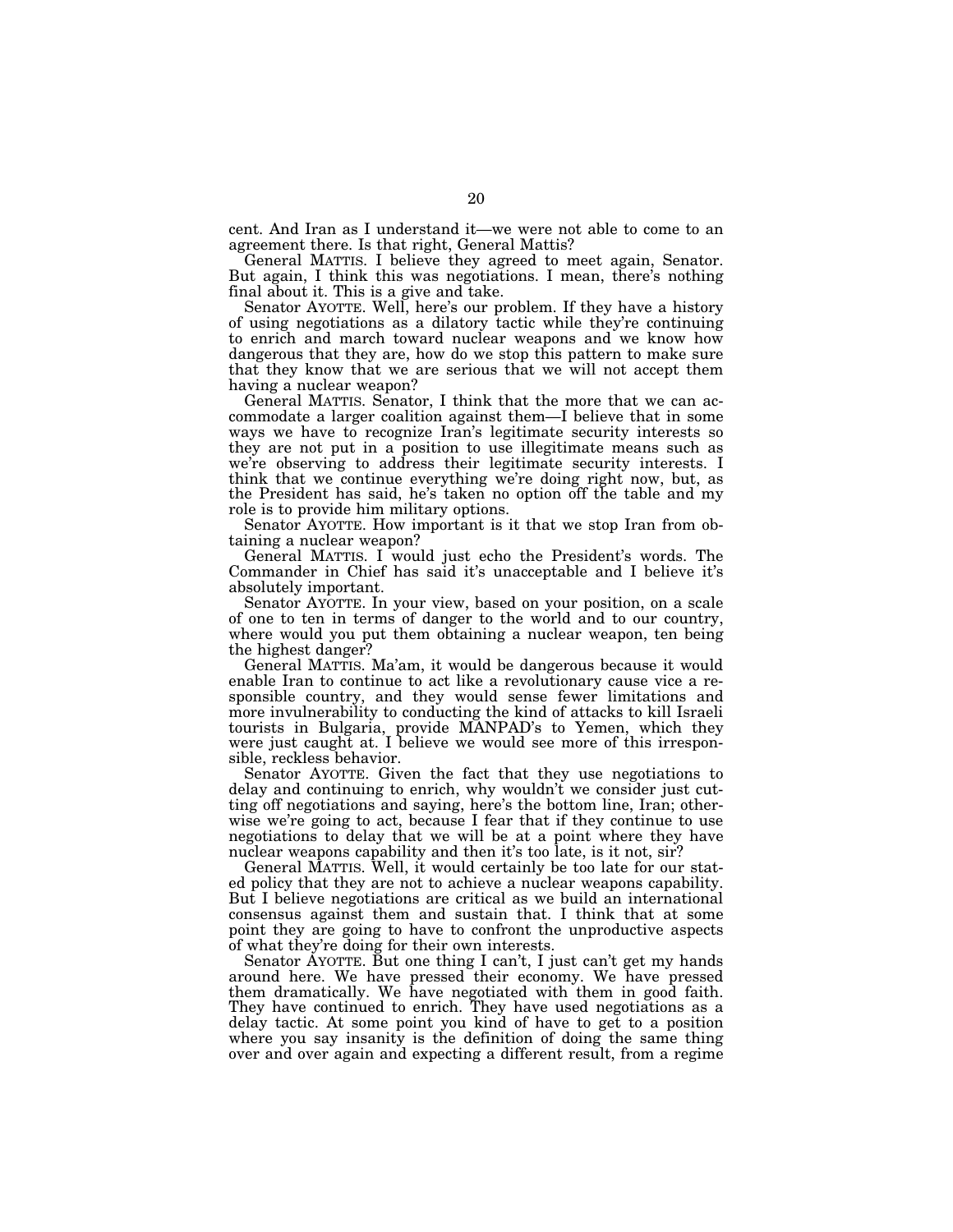that obviously continues to flout us and our allies and also to be a danger to the world in terms of their terrorism activities.

So that's the thing I worry about, General Mattis. So how do we address that?

General MATTIS. Well, ma'am, as you know, what I do, I provide the Commander in Chief military options, working with some very, very strong friends, partners in the region. They are creating in their minds as a revolutionary cause a resistance economy. They are trying to raise a sense of martyrdom as a nation. That's a very dangerous type of self-view if they were to get a nuclear weapon.

But I don't believe that we should stop negotiations, because they do not prevent us from doing other things at the same time. For example, while negotiating I have requested and received additional forces in the Gulf by the decision of the Secretary of Defense to ensure that we are ready to reassure our friends that we mean business and temper the Iranians' designs.

Senator AYOTTE. Well, I thank you very much, General Mattis. I think we all share the concern, and particularly the Senate. We voted on a resolution saying that containment is not the policy of the United States of America. This is an overwhelming bipartisan issue and Iran needs to understand that we will not accept them having a nuclear weapon. But I worry that they are using negotiations to delay and I hope the administration will make sure that they are not able to use those negotiations to further their aims at getting nuclear weapons capability.

I thank you so much for what you're doing. I want to ask you a brief question on section 841, on another topic, on no contracting with the enemy, that was incorporated in the Defense Authorization on work that Scott Brown and I did together. Richard Blumenthal and I recently visited, along with Senators McCain and Graham, Afghanistan in January, talked to Major General Longo about the impact of those provisions. He indicated that it would be helpful—the provisions have been very helpful in cutting off funds to those, our enemy, when contractors are contracting to those that we don't want taxpayer dollars to go to.

Senator Blumenthal and I are working on an effort to extend those provisions beyond Afghanistan to other combatant commands and also to think about extending it to other agencies, including the State Department and USAID. I wanted to get your opinion on that, General Mattis.

General MATTIS. Very quickly, Senator, I fully support both the letter and the spirit of what was in there. We did have to look more deeply at the subcontractors. That's where we found the problem. It was not with the contractors. But then we followed the money down and we found some things that were disappointing. I can just tell you from CENTCOM's point of view it's been very helpful to focus us in that area.

Senator AYOTTE. Thank you, General.

Chairman LEVIN. Thank you, Senator Ayotte.

Senator McCaskill.

Senator MCCASKILL. Thank you.

Thank you both for being here today. Following up on my colleague's question, I know that I have some specific questions I probably won't have time for today about Afghanistan Infrastruc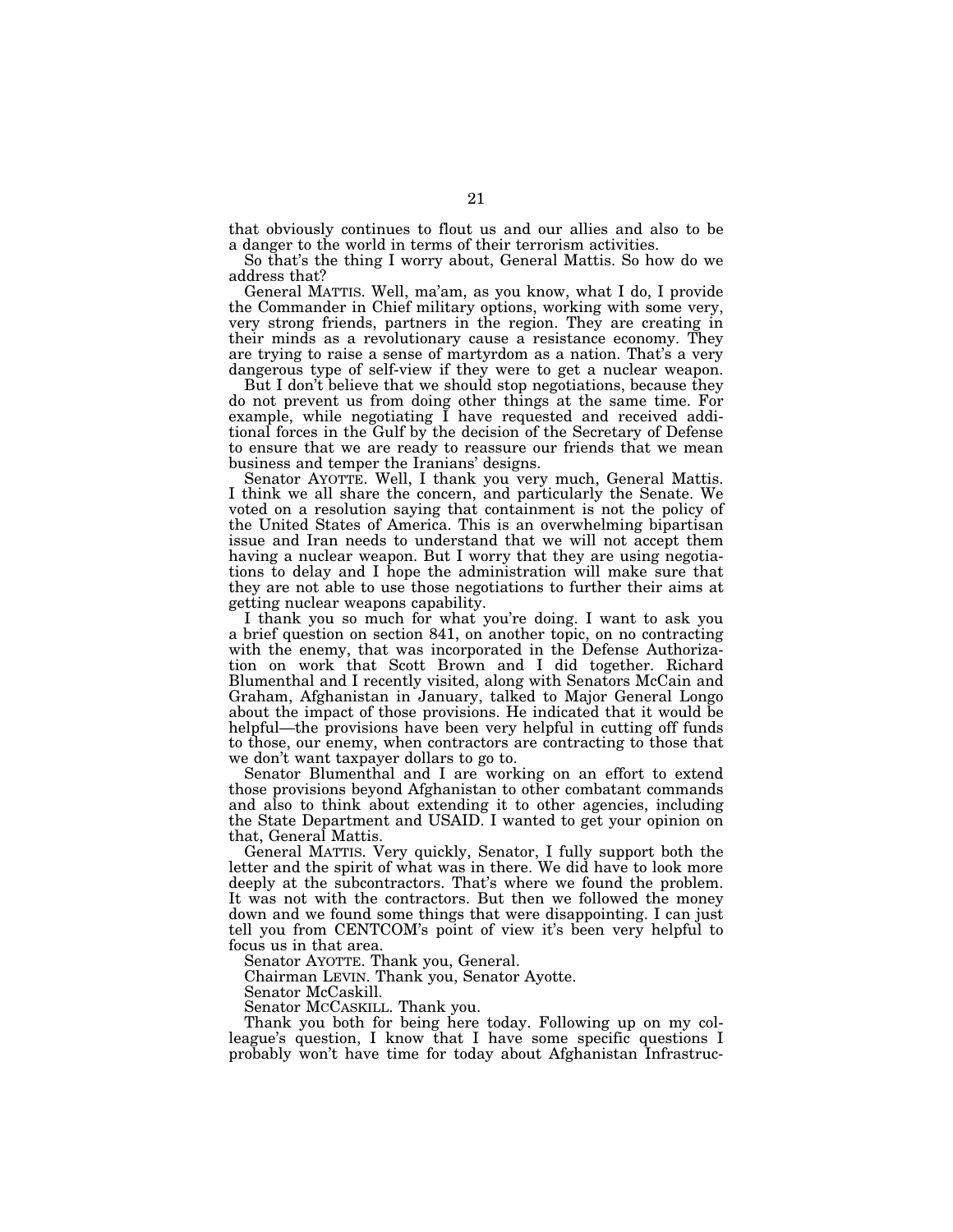ture Fund and the notion that it's very, very hard to build infrastructure inside of a contingency by our military without some money getting to the enemy, because of the huge costs of security. One of the reasons the enemy got money is because we were trying to pay off the enemy to not kill our contractors.

So the problem here is not just contracting with the enemy. As the war contracting provisions that we have now passed into law embrace, it is also about whether or not the COIN strategy should in fact include infrastructure. Should it include major projects? I'm going to have some specific questions about metrics being produced around the COIN strategy to in fact support the notion that it is an effective part of counterinsurgency efforts.

Now, I'm going to talk to you today about something that's not— I want to take advantage of your years of service, General Mattis, and ask you something that is not directly related to CENTCOM. My background includes handling dozens and dozens of jury trials as a prosecutor of very difficult sexual assault and rape cases. I think I have taken an acute interest, along with many of my colleagues, on the pervasive problem of prosecuting sexual assault in the military.

I feel a sense of urgency today because of what happened last week. A colonel, James Wilkerson, was convicted by a jury, a military jury, of sexual assault that occurred at Aviano. He was sentenced to dismissal, forfeiture of pay, and one year in jail. And with a stroke of a pen last week, a general dismissed those charges against him, a general with no legal training, a general that had not sat in the courtroom. And this general did it against the advice of his legal counsel.

Now, my heart is beating fast right now, I am so upset about this. As we are trying to send a signal to women—now, the victim in this case wasn't a member of our military. I question now whether that unit that that man returns to, whether there's any chance a woman who is sexually assaulted in that unit would ever say a word, because what that general just said is that jury's decision didn't matter.

The rules actually say that the convening authority not only has complete discretion as to whether or not a case is brought, without any legal training required; that general, that convening authority, also has the right to either reduce punishment or dismiss the cases for, quote, "any reason or no reason at all."

Now, I ask you, General Mattis, isn't it time, as we understand that the majority of homeless women in this country are veterans and that the majority of them had some form of sexual assault, that we look at the UCMJ and decide that we need to have something other than the arbitrary decision of one general, without any other supervising authority, any other procedure that is necessary, to actually overturn the very difficult decision that the jury came to?

General MATTIS. Senator, I do not know the specifics of this case and I've always been reluctant to comment on something where I don't know it. Some of you are aware of the high-visibility court cases I've superintended. I've read as many as 9,500 pages of investigations before I made certain decisions.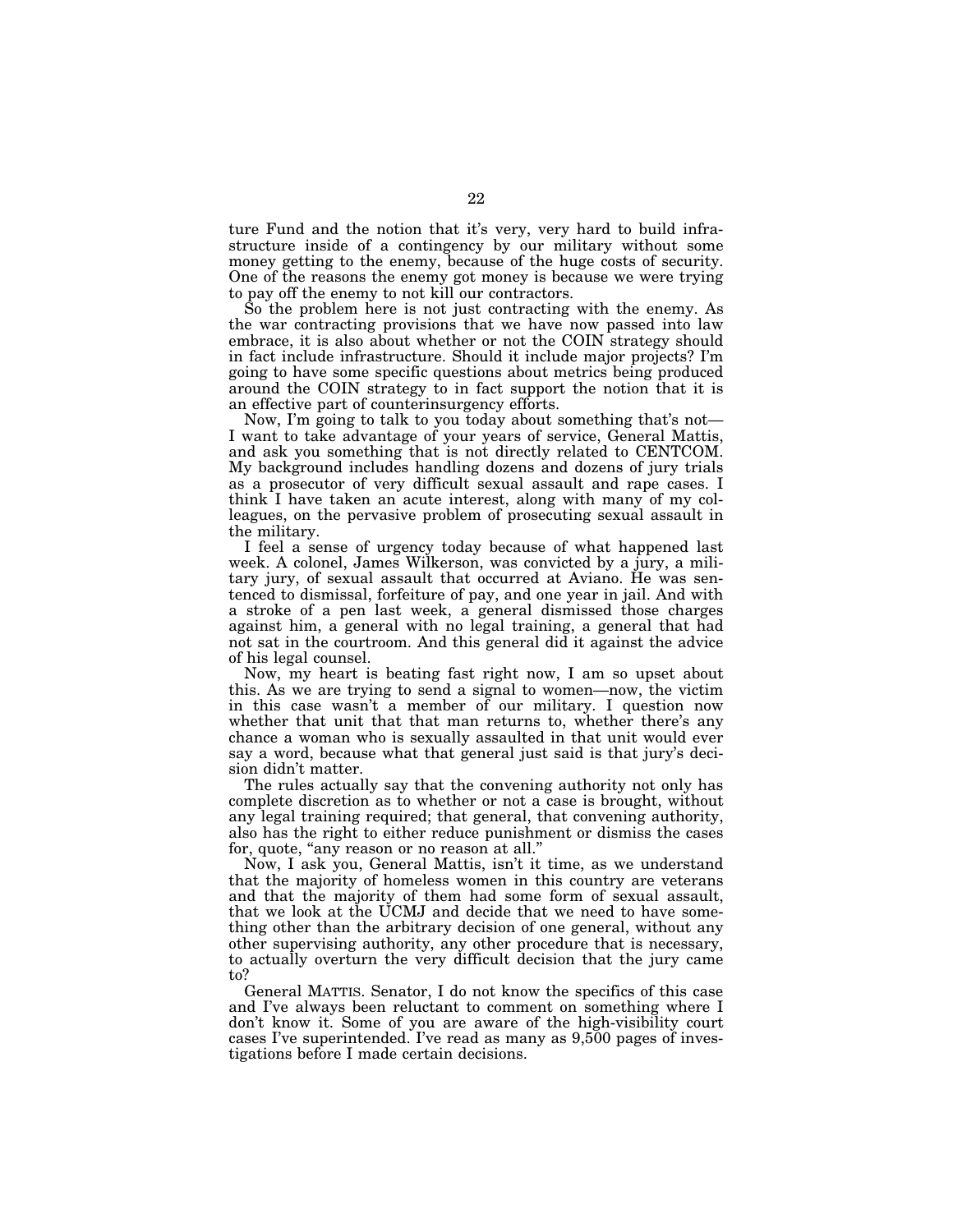But let me assure you, Senator, that the Supreme Court has upheld what Congress has passed for the UCMJ, recognizing the unique aspects of the military. In this case, there is—there are more rights provided to defendants in the military, because no court system is more subject to being characterized as a kangaroo court than one where military officers who are in command also initiate it.

In this case, I cannot speak to the specifics, but I can assure you that justice is overwhelmingly served by the currently constituted UCMJ. I say that because as a commander I was not just responsible for prosecution, I was also responsible for defense, and commanders must balance both of those if we're to have a fair system.

Senator MCCASKILL. But you understand that—

General MATTIS. I don't know the specifics of this case, so I do not want that to be drawn in as support for something that I really can't, I really can't address. I'm sorry.

Senator MCCASKILL. Let's just set aside the specifics of this case. General MATTIS. Okay.

Senator MCCASKILL. But do you really think that after a jury has found someone guilty and dismissed someone from the military for sexual assault, that one person, over the advice of their legal counselor, should be able to say, never mind? Don't you think that someone up the chain should have an opportunity to look at that if they're going to dismiss it, a jury conviction?

I mean, I'm not talking about—I understand that the military is not the civilian system. But I'm trying to envision here the ability of a prosecutor or a defense lawyer or the person who they both work for—and that's a weird concept for me to get my arms around, the notion that they could unilaterally, without having to have any justification, for no reason at all, just say, never mind.

I just, I think that is something that most—especially when you realize how serious this problem is. I may not be able to talk you out of the position that you just stated, but I think that the military needs to understand that this is—could be a tipping point, I think, for the American people to rise up, particularly the women, and say: I don't think one general should be able to overturn a jury.

General MATTIS. Well, Senator, the commanders, including women commanders, have this authority for a reason, for a vested reason. And I would just tell you that I would look beyond one case, because I can't—

Senator MCCASKILL. Unfortunately, General, I think I could bring you a lot of cases. I think I could bring you a lot where cases were not brought, where victims were not taken seriously. I think there's a culture issue that's going to have to be addressed here, and what this decision did was, all it did was underline and put an exclamation point behind the notion that if you are sexually assaulted in the military, good luck.

General MATTIS. Well, ma'am, I would just tell you that my troops generally know what I stand for, but they also have no doubt what I won't tolerate. I would just tell you that I'm not unique in this. You show us someone who conducts themself in a criminal manner along these lines and I am dry-eyed when I put my beloved troops in jail the rest of their life for all I care.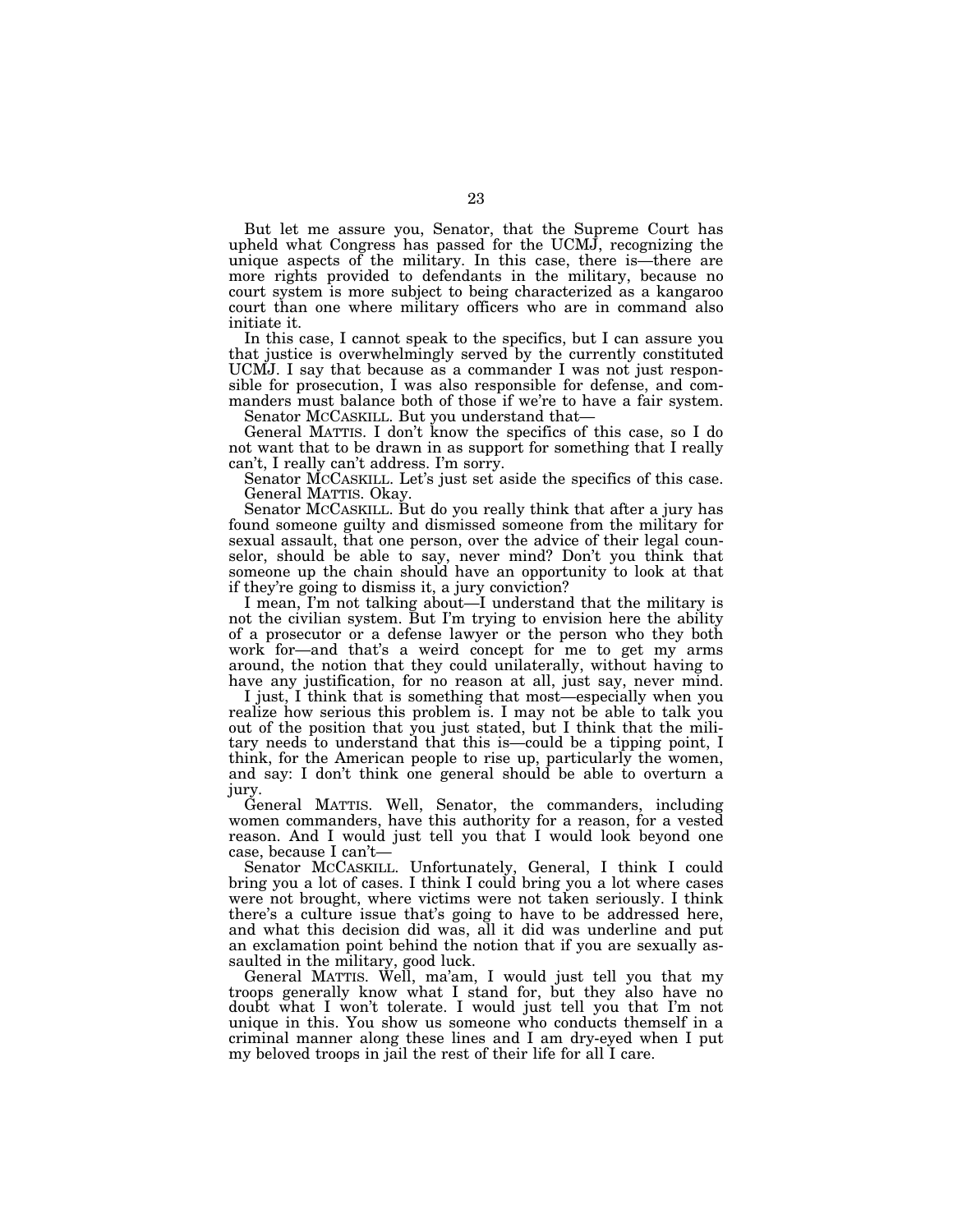Senator MCCASKILL. And believe me, in some ways I am sad that this occurred right before this hearing and that my time with you today is covering this subject matter, because I have great respect for the leadership of the military and particularly for your service, General Mattis. So please don't misinterpret this as anything other than a high degree of frustration as to a system that appears unaccountable to the thousands of victims who are struggling for a piece of justice under these circumstances.

Thank you very much, General.

General MATTIS. I respect that, Senator, and I just assure you there is accountability for every general under my command.

Senator MCCASKILL. Well, General Welsh is going to be hearing from me about this particular general. I think it's also interesting that both of these people are fighter pilots, they both have served together, and that adds more appearance of impropriety to this particular decision. I'm going to ask General Welsh some very difficult questions.

Thank you very much, General Mattis.

Chairman LEVIN. Thank you very much, Senator McCaskill. There's going to be a hearing, a sexual assault hearing that Senator Gillibrand is chairing-

Senator MCCASKILL. March 13th.

Chairman LEVIN.—as the chair of our Personnel Subcommittee. I would think that, even though the issue you raise is broader than sexual assaults—it has to do with the power of the convening authority, period, sexual assault cases and any case—nonetheless that may be an appropriate time to raise it.

I would ask—we will ask the general counsel for the Department of Defense, Bob Taylor, who's acting general counsel, to address this issue, if this is okay and consistent with what you have in mind, Senator McCaskill. I think it's important that we start getting the general counsel of the Department of Defense aware of the issue of the "no reason at all" language which apparently is in the UCMJ, and to give this committee for starters an opinion as to the source of that language and to whether or not it is credible to maintain that kind of authority, that "no reason at all" language in the UCMJ.

So I don't want to in any way move in a different direction than you want to go, but I think that would be helpful, to ask the acting general counsel that question, and we will do that.

Thanks to Senator Fischer, Senator McCain is next.

Senator MCCAIN. I thank Senator Fischer for her indulgence, unlike our colleague from New Hampshire. I appreciate it.

Thank you, Mr. Chairman.

General Mattis, let's be clear about this cut and the, quote, ''flexibility.'' We're still looking at \$43 billion in cuts, is that right?

General MATTIS. Yes, sir.

Senator MCCAIN. Still, no matter whether you have the flexibility or not, isn't this, in the words of Secretary Panetta, "we're shooting ourselves in the foot," in the head and not in the foot?

General MATTIS. Yes, sir. We're going to have to change our strategy. We cannot maintain the same end state——

Senator MCCAIN. The \$43 billion is still a devastating blow whether you have the flexibility or not; is that correct?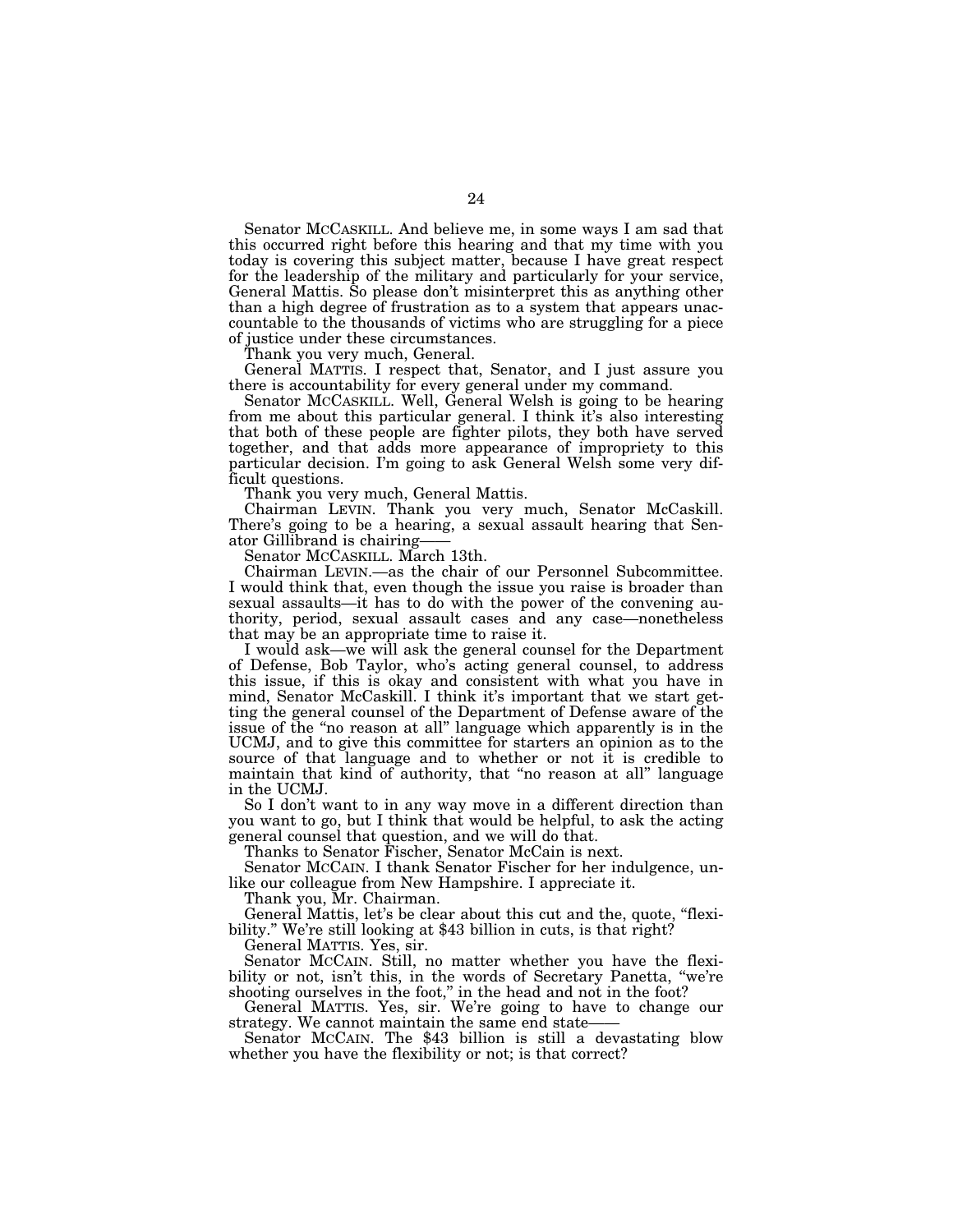General MATTIS. It is, Senator, but I don't want the enemy to feel brave right now. I can still deal with them in my region.

Senator MCCAIN. But to somehow say that this problem goes away because you are given flexibility is not accurate, is that true? General MATTIS. That's correct, sir.

Senator MCCAIN. First of all, I want to say thank you. Thank you for your service. Thank you for the inspiration you've provided to the men and women who serve under you. I have met so many of them who have the highest admiration for you. Thank you for your service to the country, and you speak truth to power and I wish more of your colleagues did that as well.

On the issue of Syria, we're now over a million refugees. We're now at 70,000 people at least who have been massacred. The risk of spillover into Lebanon and Jordan is obvious. The events of yesterday, 42 Iraqi—excuse me—Syrian soldiers being murdered or killed in Iraq. Everything that we worried about if we intervened has taken place because we didn't intervene. Would you buy that argument?

General MATTIS. Senator McCain, I'm not certain even by intervening into this, this cauldron, we could have prevented all of it.

Senator MCCAIN. Well, have we seen a worst case scenario?

General MATTIS. Not yet.

Senator MCCAIN. Not yet, because that's chemical weapons, right?

General MATTIS. And it's also the further fragmentation of the country into ethnic and sectarian militias.

Senator MCCAIN. I say with respect, that's already happened.

And you're saying you want to make sure that we get the weapons to the right people if you were to support such a move, is that correct, your previous answer?

General MATTIS. Yes, sir.

Senator MCCAIN. So isn't the best way to do that to give them a sanctuary area, a no-fly zone, and let them establish themselves as the Libyans did in Benghazi, so that we can make sure the weapons do get to the right people?

General MATTIS. If I was given that mission, yes, sir, that would be a way to do it.

Senator MCCAIN. And without that, it's pretty obvious that the flow of jihadists into the country continues unabated?

General MATTIS. Yes, sir.

Senator MCCAIN. And the Iranian Revolutionary Guard is on the ground.

General MATTIS. They are both on the ground and bringing in other foreign fighters.

Senator MCCAIN. And the Russians continue to supply weapons to Bashar Assad and veto resolutions in the Security Council.

General MATTIS. Yes, sir.

Senator MCCAIN. Wouldn't you call that an unfair fight?

General MATTIS. I've never been in a fair fight. Always one side has the advantage, and right now Assad has got—

Senator MCCAIN. Yes, but the other side, the other side has the advantage because we refuse to do something which would make it a fair fight.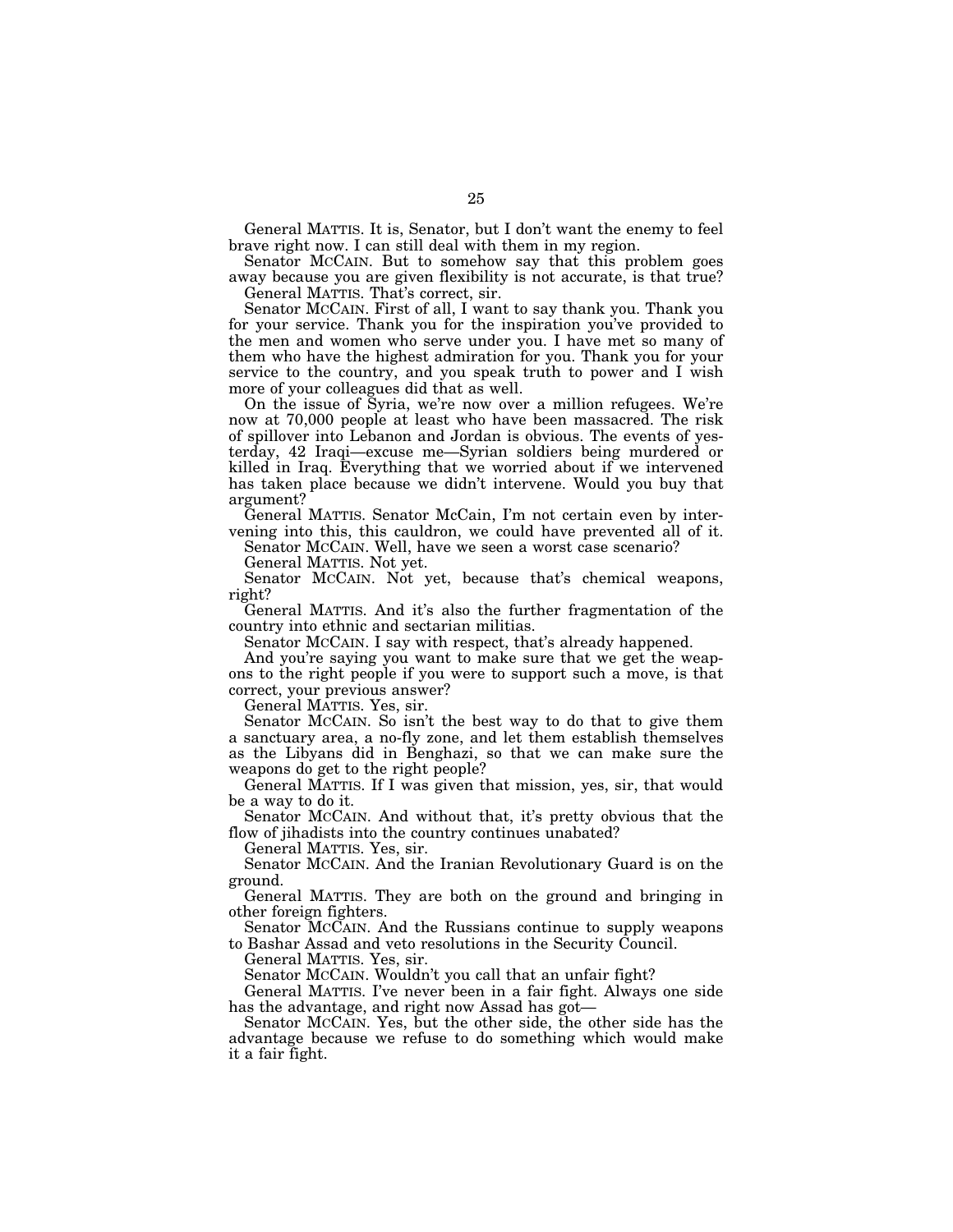General MATTIS. There are regional partners that we have that are taking action.

Senator MCCAIN. Many of those weapons are going to the wrong people, as we know, some of our partners that are giving the weapons to the wrong people.

General MATTIS. Yes, sir.

Senator MCCAIN. Let me switch very quickly to Afghanistan if I could. What was your recommendation as to the troop levels that should remain behind in Afghanistan?

General MATTIS. Sir, we initially did not—we did not use numbers. We said we wanted to know what missions are we expected to do. Based on that, we got to the 34,000, which I so support, the reduction by 34,000, so long as the pace left them there through this fighting season as the Afghan Security Forces proved themselves.

Senator MCCAIN. And did that happen?

General MATTIS. It did.

Senator MCCAIN. What about the residual force?

General MATTIS. The post-2014 force, Senator, that decision I know has not been made yet. It's still under consideration. I have made my recommendation.

Senator MCCAIN. Which is?

General MATTIS. That recommendation is for 13,600 U.S. forces, sir.

Senator MCCAIN. And how many NATO?

General MATTIS. Well, not something I control, but——

Senator MCCAIN. Right.

General MATTIS. But I assume it would probably be around 50 percent of what we provide.

Senator MCCAIN. Back to Iraq for a moment, aren't you concerned about the unraveling of Iraq, with the schisms between the Kurds, Barzani, and Maliki, the continued terrorist attacks that take place, and the increasing polarization of the Sunni-Shia situation, particularly in places like Mosul, where you've got Kurds, Shia, you've got everybody, Turkoman, you've got everybody there? In retrospect, do you think that the situation would have been better if we had left a residual force there?

General MATTIS. Hard to say if it would have been better, Senator McCain. I share the concerns about the Kurdish schism with the country, with the Sunni-Shia situation. Al Qaeda is continuing its campaign. I would add one more point: The Iranian-backed militia shelling the capital city, the MEK camp, shows that the Iranians are not even now above going back and to work their own way.

However, Senator, imperfectly as it is, they are still—the various parts of the body politic there in Iraq are talking with each other. So it has still probably got a level of violence, Senator, that is slightly below what it was when we were there overall. Not a good answer.

Senator MCCAIN. Well, let me just say, let me just say with respect, Barzani told me he had not spoken to Maliki in over a year, and to my knowledge they're still not. But that's beside the point.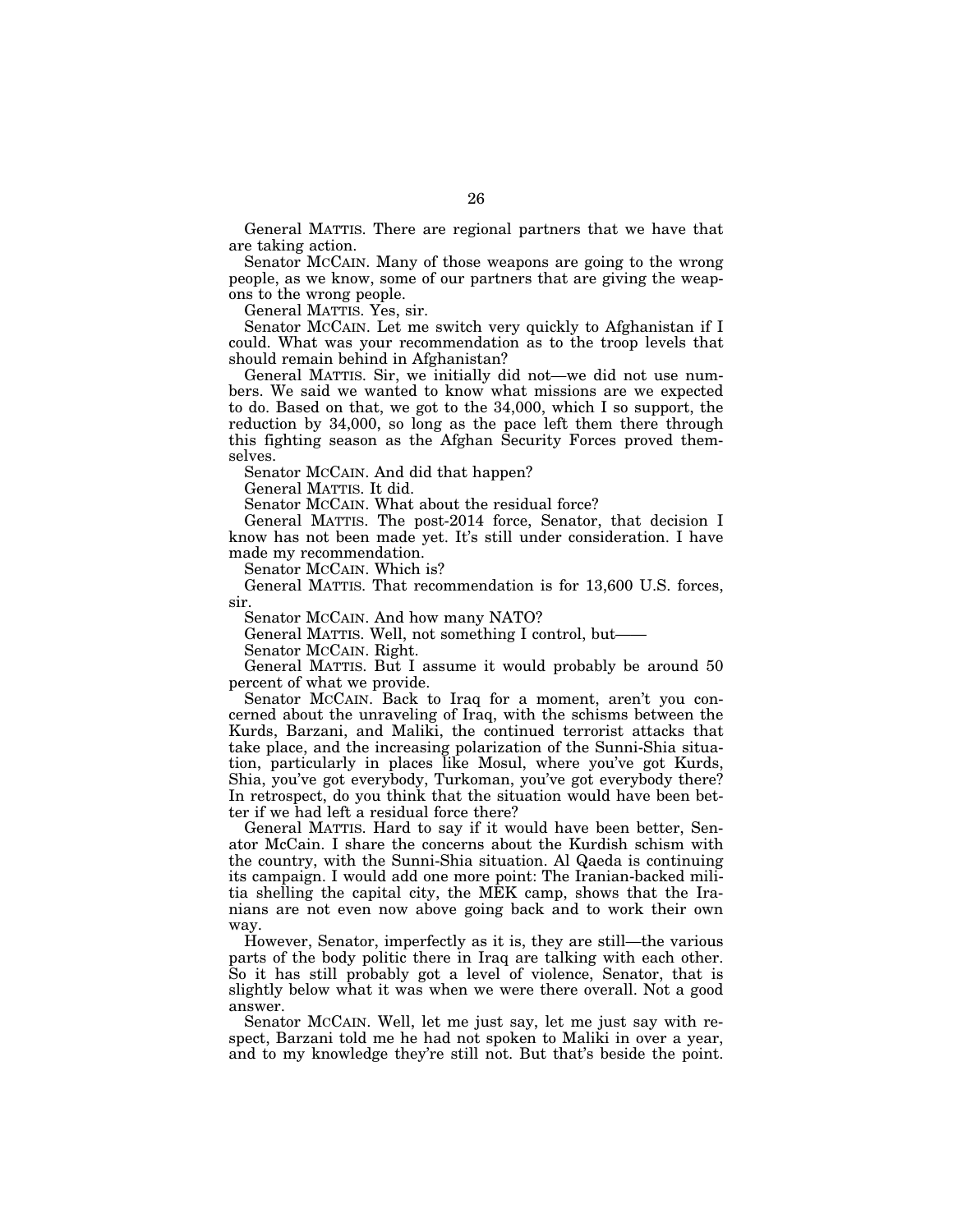Back to Syria a second. We could take—could we take out the air assets of Bashar Assad with cruise missiles, take them out on the ground?

General MATTIS. Not all of them, Senator, because they have a number of mobile systems. I'd have to do a pretty-

Senator MCCAIN. Well, we can take out a fair amount?

General MATTIS. Oh, we could take out a fair amount, yes, sir. Senator MCCAIN. And the Patriots could defend a no-fly zone?

General MATTIS. They could—they're a point defense weapon. They could certainly help put together a no-fly zone.

Senator MCCAIN. And you would agree that in a topography and a situation like that air power is a really decisive and important factor in Bashar Assad's being able to hang?

And finally, I'm concerned about this withdrawal to the coast, the Alawite enclave, and I wonder what you think of the likelihood of that might be?

General MATTIS. Sir, it is an economically unsustainable enclave if they go there. So it's not going to be a long-term thing. But it could certainly create a longevity for the regime if they were to lose Damascus, that right now I think is something we have to consider. In other words, you'll see kind of a two-step. As Damascus starts to fall, they'll try to get over. I believe the Iranians are helping them to get established there.

Senator MCCAIN. Again, General Mattis, I've had the great honor of being associated with some outstanding military leaders and I know you will continue to contribute to our Nation's security, and I thank you.

General MATTIS. Thank you.

Chairman LEVIN. Thank you very much, Senator McCain.

Here's the order of battle for us now. On the Democratic side it's Hagan, Manchin, Shaheen, Blumenthal. On the Republican side it's Lee, Fischer, Blunt, Graham.

Senator MCCASKILL. Mr. Chairman.

Chairman LEVIN. Yes?

Senator MCCASKILL. I notice that our colleagues Senator Kaine and Senator Donnelly, while they are new here, they're upset that they were not mentioned. They're afraid that you've forgotten they're there.

Chairman LEVIN. I have not. I should have said the next four. Senator MCCASKILL. Oh, okay. All right. They looked panicked

for a minute, and I used to sit way down there at the end, so I'm feeling for them.

Chairman LEVIN. Thank you.

Number five and six and seven and eight on the Democratic side are Donnelly, Hirono, Kaine, and King. I should have said the next four.

Since Senator Hagan is not here, it is Senator Manchin.

Senator MANCHIN. Thank you, Mr. Chairman.

To General Mattis and Admiral McRaven, thank you for being here. Congratulations on your retirement. I'm sure you're going to enjoy it.

With that being said, General Mattis, if you would have had the flexibility—I know there's been a lot going back and forth—if you'd have had the flexibility, knowing from the get-go that you'd have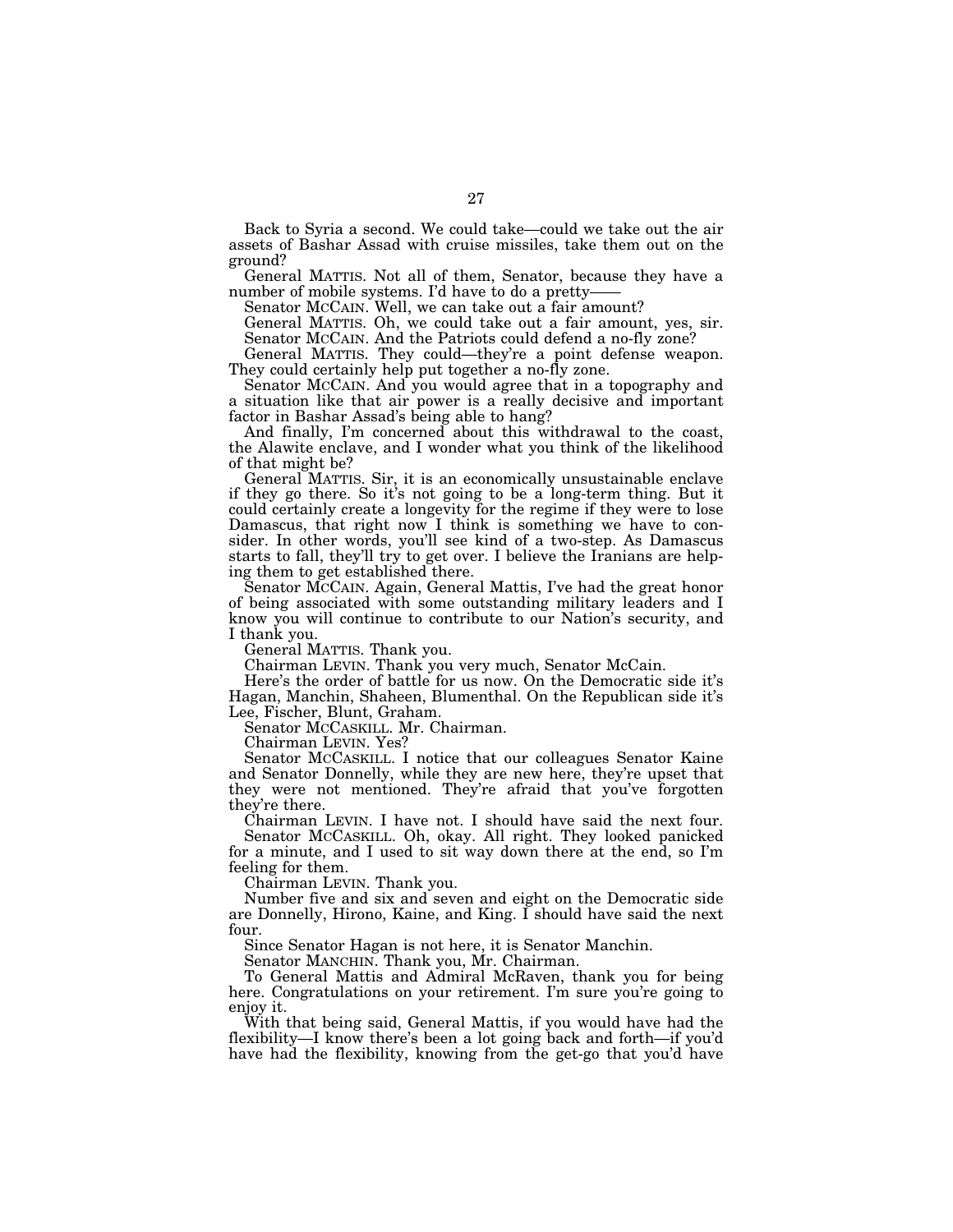had flexibility, but had to do the cuts, the \$42.5 billion cut, would you have been able to deploy the *Harry S. Truman* on time?

General MATTIS. Sir, I'd have to know better what the Navy confronts, but I suspect that we could have, yes, sir.

Senator MANCHIN. So much said about the amount of money that we spend in the Department of Defense versus other countries. Do you have, either one of you, would have just a quick scenario, an oversight, on the difference of our cost versus—they tell me the next 10 or 15 developing nations of the world combined doesn't spend as much as we do. What is the high cost of ours so much differently?

General MATTIS. Senator, I think part of it is we're the gold standard. We set the standard, from weaponry and technology to the training and certainly to the coherence of our force, the cohesion of our force, that also believes that they're the best in the world because of the support of the Hill.

We also have global responsibilities, and those—I was born into this time. Others made those decisions. But I am often impressed when I walk into offices where even at this rank overseas I say "Sir" or "Your Highness" or "Mr. President" or "Mr. Prime Minister" or "Sultan," at just how much other nations look to us to reassure them that they can follow their better instincts and not have to accommodate some pretty ugly situations in their region.

Senator MANCHIN. Admiral McRaven, I find it troubling that the military losses—are losing many of its talented people to private contractors. I talk to an awful lot of your people, a lot of the Special Forces, and they're being lured away by the higher salaries. Is that not troubling to you, sir?

Admiral MCRAVEN. Sir, statistically that was true back at the beginning of the war, I think, when we saw, certainly around 2001 as the wars began to ramp up and the contract base began to build, we were losing a number of our senior NCO's. Sir, that has tapered off considerably and right now, frankly, our accessions rate into our training pipelines are as good or better than they've ever been and our retention is equally high.

Senator MANCHIN. Are we reducing our amount of dependency on contractors, then? Is that what you're saying?

Admiral MCRAVEN. Sir, we are, yes, sir.

Senator MANCHIN. Okay. Either one of you could speak to this one, but compare Pakistan's actions—if you compare Pakistan's actions by them having the nuclear weapon and how we are working with them as supposedly an ally—I can only imagine what your thoughts may be if Iran is able to achieve the same status of nuclear weapons. I'm sure if you had it to do over again, we'd probably look at that differently with Pakistan. But your greatest fear is Iran, I would assume, having this nuclear arsenal, right?

General MATTIS. I think that would be the most destabilizing event that we could imagine for the Middle East, sir.

Senator MANCHIN. Another question I have is one that—I came out of the Vietnam era, so I remember that war came to a close much quicker than this war. Here we are 2013. In 2001 if anyone would have, I think, anticipated that we'd still be going at this 13 years, the amount of money and time—so I think it brings up the question just for discussion: Have you thought about, with all the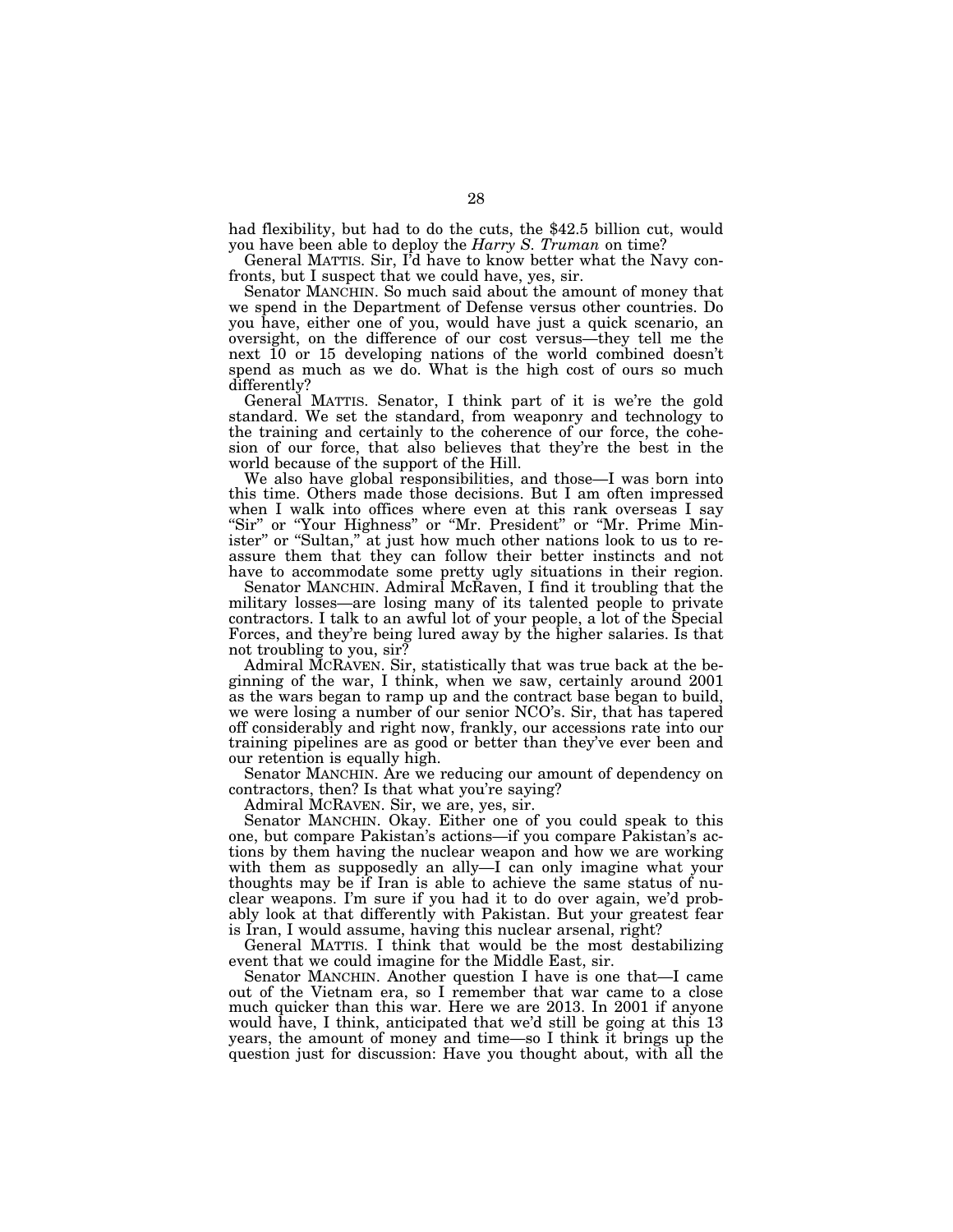budget cuts and different things that we can do and staffing and all that, of the draft, a combined hybrid of the draft with the professional services that we have now? I know from a fact that we would not be in a war 13 years if moms and dads had the input that they had back then.

General MATTIS. Senator, I won't take issue with what you just said. We in the military are concerned that the all volunteer force has drawn us a little apart from our body politic. But, that said, this threat is real. I've dealt with it since 1979. The Shia side declared war on us in the 1980s, blew up our peacekeeper barracks in Beirut. They continue with Lebanese Hezbollah today. The Sunni side of the extremists—al Qaeda is how you know them they tried to take down the Trade Towers once in the 90s. They took it down the second time.

It's a real threat. And one thing about America: It's been willing to meet real threats when the political leadership explains it to the American people. I think we would still be here, sir, because I think the enemy would force the issue.

Senator MANCHIN. I agree that we're going to have to be fighting the war on terror for many generations to come. I think that most Americans accept that. But when you look at how we got into Afghanistan and then we moved to Iraq and now we're back in nation-building, I think there's an awful lot—I'd rather us get out quicker and come home and rebuild America.

When you look at the Kajaki Dam, when you look at the Kajaki Dam that we built in the 1950s, right, and now in disrepair. We went back and rebuilt it again, and we've spent I think \$70 million to finish the project. The Inspector General of Afghanistan Reconstruction doubts that they have the capability of doing that if we gave them the \$70 million. That's what I think that we're as Americans upset about, the money we're putting into an infrastructure which is incapable of them to maintain.

Are we moving away from that strategy? Admiral, would you say we are?

Admiral MCRAVEN. Sir, I'll allow General Mattis to address the Kajaki Dam issue, but I think in general as we in the Special Operations community work with our partners abroad—as I mentioned in my opening statement, we're partnered with about 78 nations on any day in the calendar. In a lot of those cases, we are doing minor construction, so obviously nothing like Kajaki Dam, but being able to build schools and boreholes and wells and help with small infrastructure projects that absolutely I think are critical to building our credibility with the host nation, both with the military and the civilian sectors.

Senator MANCHIN. Sir, I'm understanding in that situation there we're not even allowed to brand it as made by the U.S. because of the drawback. I mean, so we're not even getting credit for that as we do that infrastructure repair and building.

Admiral MCRAVEN. Sir, you're referring to the Kajaki Dam, sir? Senator MANCHIN. I'm saying all the other things, whether it be schools or whether it be the water supplies and things of that sort, when I was there that we were afraid or they were afraid to put our name on and give us credit, the U.S. Government, for doing it.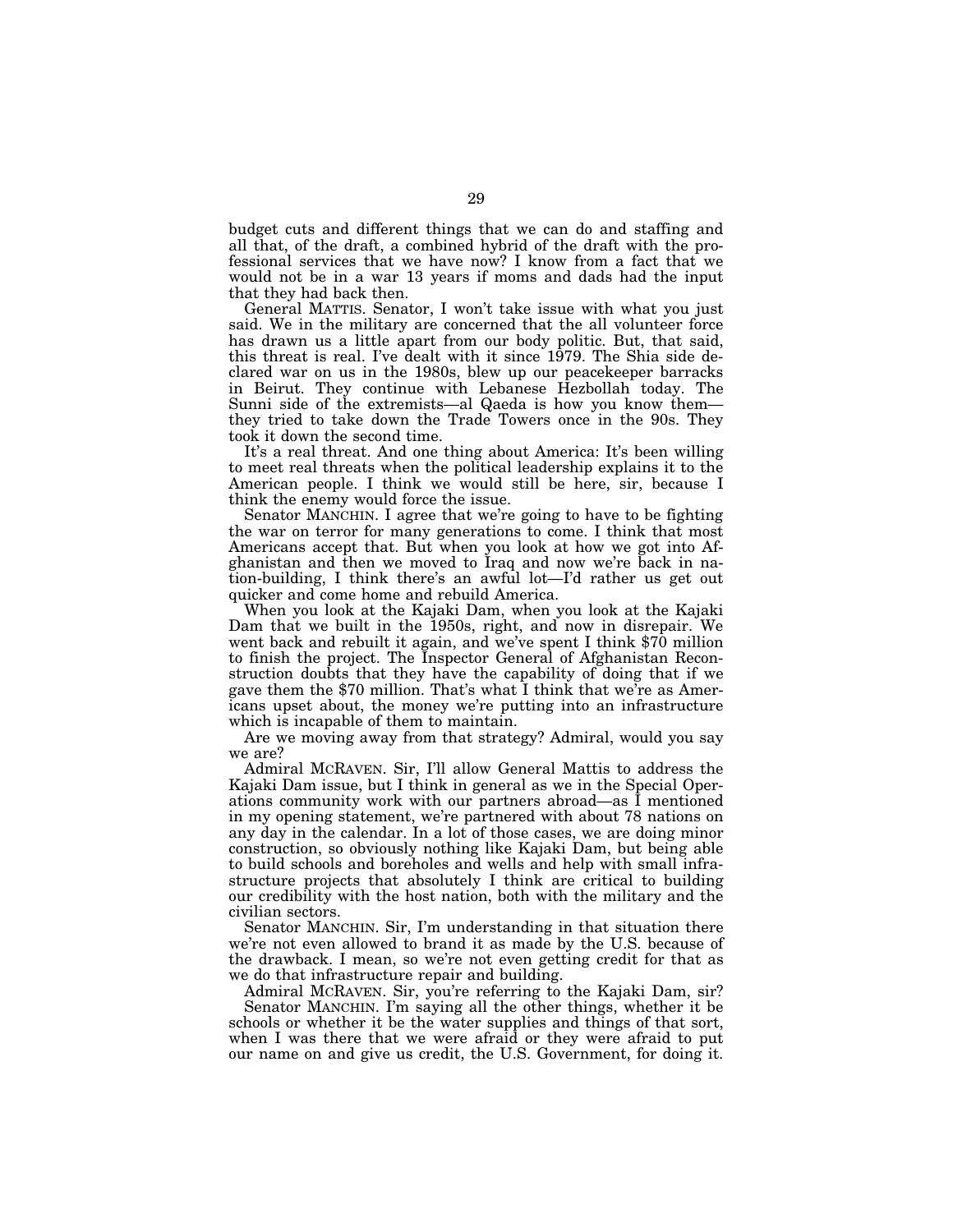Admiral MCRAVEN. Sir, I would tell you I think it's on a case by case basis. We work with USAID. They're one of my closest partners, and in fact I've got a great relationship with AID. Every time we go downrange we work with the U.S. embassy team. We kind of take our lead from the U.S. ambassador there. We get together with their foreign assistance folks and we collectively build a plan that makes sense.

Where it is important for us to articulate that the U.S. has built this particular piece of infrastructure, we absolutely do that. Where, frankly, we think it's more culturally sensitive to allow the locals to receive credit, then there's an appropriate way to do that as well. But certainly it's not one size fits all, sir.

Chairman LEVIN. Thank you very much, Senator Manchin.

Senator Lee is next under our order that we operate here. Again I want to thank Senator Fischer. She may not have known what she got into, but her generosity is noted. We appreciate it. Senator Lee.

Senator BLUNT. Thank you, Mr. Chairman.

Thanks to both of you for joining us today. Thank you especially for all you do and have done throughout your distinguished careers to keep us safe.

General Mattis, I wanted to start up by talking to you a little bit about Syria. Your written testimony mentions the dire situation in Syria and it also refers to the fact that there is a certain amount of disunity among the opposition groups and there may be some influence from Al- Qaeda-related groups. I'd like to get your assessment on Syria and your answers to a couple of questions.

First, what can you tell us about the composition and the objectives of the opposition forces in Syria? In particular, what can you tell me about the extent to which they have a vision for a future of a post-Assad Syria?

General MATTIS. Senator, the opposition is not completely unified, as you know. It's becoming more unified day by day. The one thing I think all of them agree on is Assad has got to go, on the opposition side. But after that it breaks out pretty broadly, to include some what I would call populist extremist views, as well as the ones that we would find more along the lines of how we would like to see Syria come out of this civil war.

The vision that some of them have is clearly inconsistent with what we would like to see. These are the jihadist elements that are there, the extremist elements, the foreign fighters who've come in, who simply want to create another chaotic background where they can put in their roots and have a new place to operate from.

Senator LEE. What's your sense as to where the center of gravity is? I mean, obviously there are some that are like those that you've just described, sort of jihadist elements, as you put it. Is that where the center of gravity is? Is that where the heartland of the opposition forces are?

General MATTIS. Well, sir, I think when you look at the Syrian National Coalition or what you read as the SNC—and I have to refer to my notes here in order to keep accurate—and then you've got the Syrian Opposition Council, the SOC, those are one and the same thing. So where you see them gaining traction and coherence,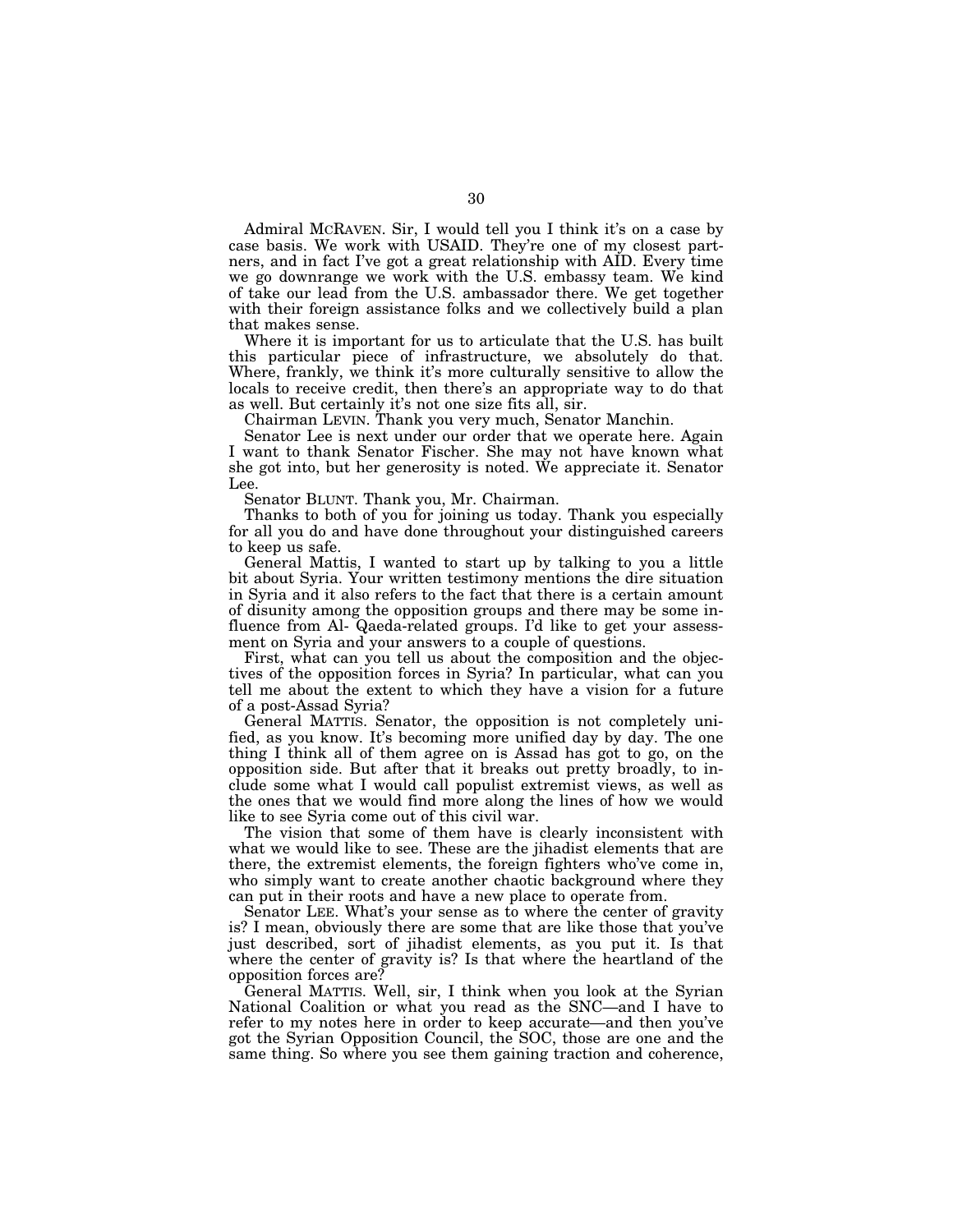that's carrying a message to the Assad regime that there is an opposition that's increasingly unified against them.

At the same time, there's a military council below that and that military council is what actually carries out the operations there inside the country.

Senator LEE. But you can't give me a thumbnail sketch of whether this is a minority faction within, whether it's a fringe faction, a minority faction, a solid plurality, or a majority faction that takes sort of a jihadist approach?

General MATTIS. I would say that that is a significant minority that takes a jihadist, extremist approach, with the idea of, for example, the al Nasra front gaining traction, those kinds of organizations.

Senator LEE. It's those organizations that are a significant minority, not amounting to a majority, but a significant minority, that have either links to al Qaeda or to some other terrorist group or some other group that might be related to or similar to al Qaeda?

General MATTIS. I believe that's correct, sir. They do have a powerful propaganda arm. They do use humanitarian efforts in addition to their well-armed, well-trained fighters to try to build a broader reach among the opposition.

Senator LEE. Okay. Then I assume that their respective visions for a post-Assad Syria would break down according to what's motivating them now; would that be correct?

General MATTIS. I believe so, yes, sir.

Senator LEE. In the time I've got remaining, I'd like to talk to you just a little bit about the threats that we face elsewhere in the region. I certainly agree with our President, who said in his State of the Union Address a couple of weeks ago ''We will do what's necessary to prevent Iran from getting a nuclear weapon.'' I strongly support that and I suspect nearly all my colleagues do as well.

But the decision to decrease the size of our carrier presence in the Persian Gulf worries me because it seems that it could be sending a different message. The budget uncertainty surrounding sequestration is forcing the Department of Defense to take a number of difficult steps. But I remain concerned about where the administration's priorities are when we weaken our presence in a region of such huge strategic importance to our national security.

So let me ask you, will our removal of an aircraft carrier from the Persian Gulf affect our ability to deter Iranian action in the Gulf or elsewhere in the region?

General MATTIS. Obviously, it is more difficult for me to reassure our friends and to deter our Iran, but I believe that a strong statement of political will and the forces I have there right now would cause Iran to take pause before they decide to try to take advantage of what is not really an opportunity. I can buy the time to get the second carrier out there with the combat power I have right now in the Gulf.

Senator LEE. You think we'll be okay with the time you can buy in order to get that out there?

General MATTIS. Yes, sir, I do.

Senator LEE. Thank you very much, General.

Thank you, Mr. Chairman.

Chairman LEVIN. Thank you very much, Senator Lee.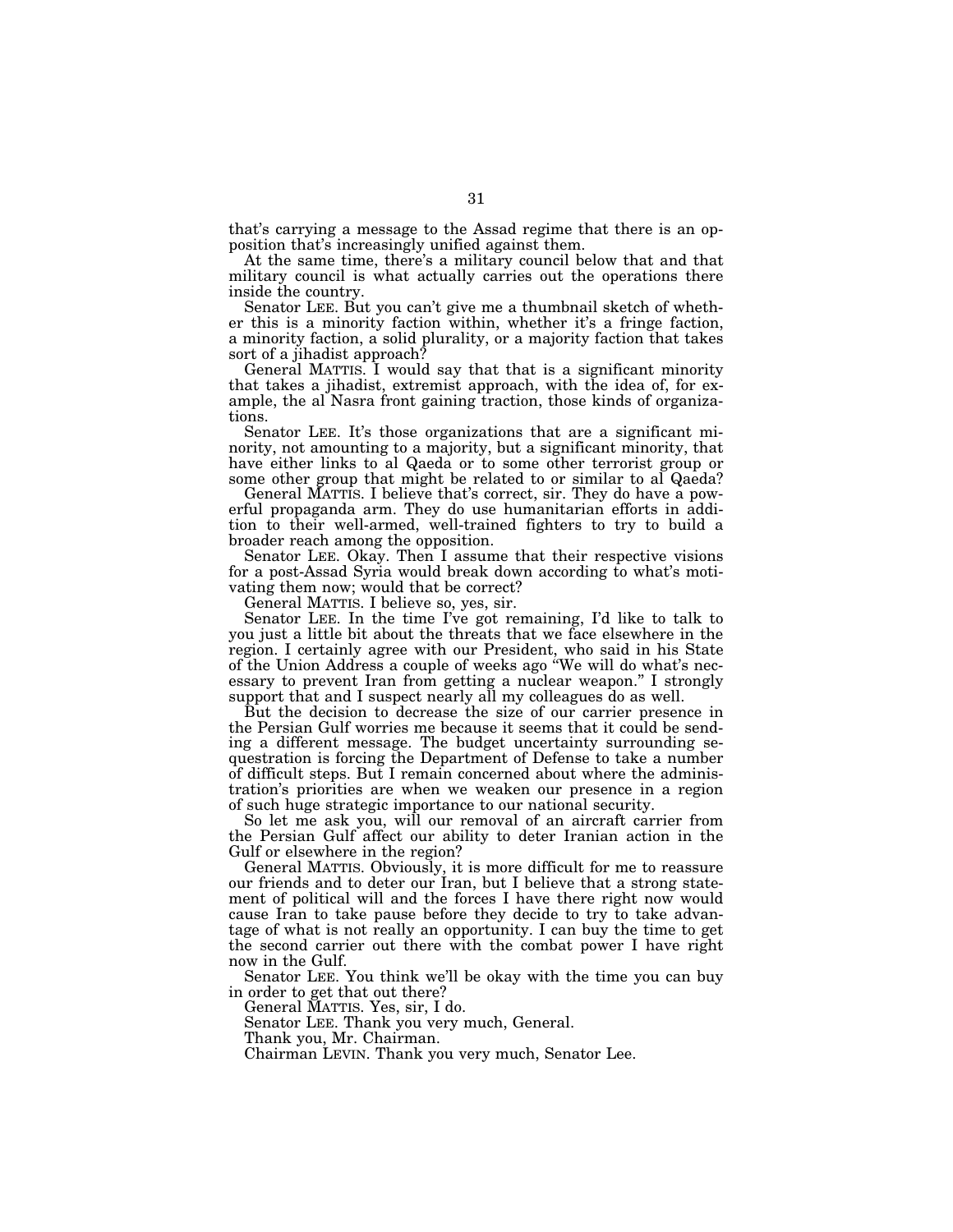Senator Shaheen.

Senator SHAHEEN. Thank you, Mr. Chairman.

General Mattis and Admiral McRaven, thank you both for your service and thank you for being here this morning. General Mattis, as all of my colleagues have said, we will certainly miss you and very much appreciate your years of service to this country.

I want to start by following up on some of the Syrian issues that Senator Lee was raising. When you were here for your posture hearing last year, General Mattis, one of the things that we discussed was the chemical weapons in Syria. Secretary Panetta was quoted as saying that the situation in Syria is 100 times worse than what we saw in Libya with the proliferation of weapons. It's been described as a nightmare scenario by a number of officials.

I assume that it's safe to say that your concerns since that hearing last year have not diminished and you continue to be very concerned about the presence of the stockpiles of chemical weapons in Syria?

General MATTIS. Yes, Senator, absolutely.

Senator SHAHEEN. There's been discussion about the red line that has been drawn should Syria attempt to use those chemical weapons either on their own people or on others in the region, and a suggestion that the international community is also concerned, equally concerned about that. But what happens should they transfer, try to transfer those weapons to Hezbollah and they then get transferred throughout the region? Has there been planning for how to address that and how to prevent that from happening?

General MATTIS. Yes, ma'am. That would be a policy decision by the President. I have military options if he wants to prevent—if he wants to disrupt that. It would be very difficult to prevent it at the beginning, either use or transfer. But as fast as we picked it up, we could disrupt it and we may be able to prevent further transfer or use.

Senator SHAHEEN. Has NATO and other countries that are concerned about what's happening in the region, have they also been involved in those contingency plans?

General MATTIS. Yes, ma'am.

Senator SHAHEEN. Is there any—is there any reason that we should have less concern about what's happening there, rather than more concern? How can we affect what happens with those chemical weapons? What can you share with us about the contingency planning that should either make us be more concerned or less about what's happening there?

General MATTIS. Senator, in the chaos of what Assad has created with his handling of his people's dissatisfaction and the civil war that's grown out of it, I believe we have increasingly vulnerable chemical sites there as this fighting swings back and forth, as weapons get transferred from one vulnerable site to one they believe is more secure, as certainly the mercurial aspects of their leadership could cause them to do things that cause us to keep a very, very close eye on them.

Our planning is taking this into account to the degree that it can. I'll just tell you that we have options prepared.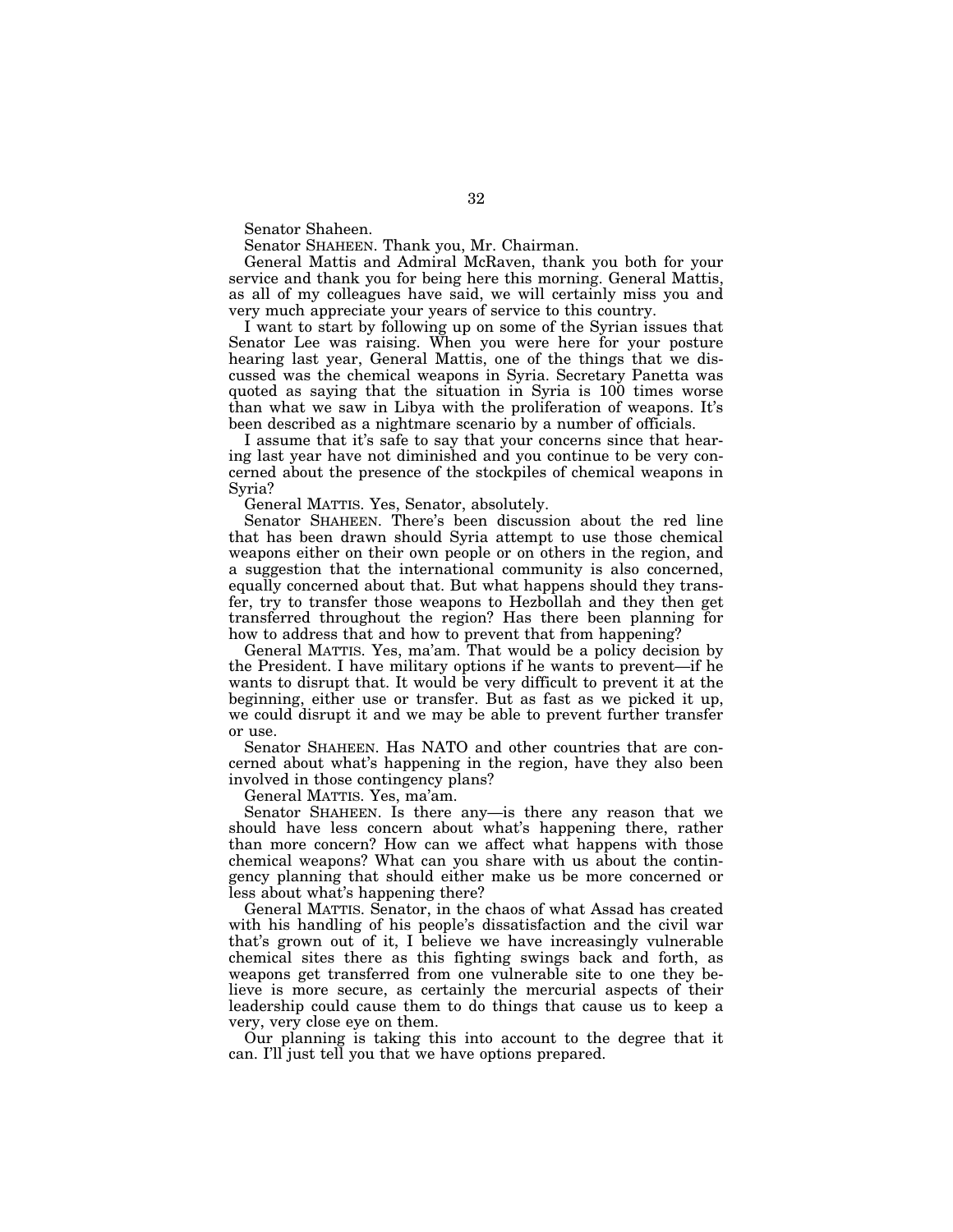Senator SHAHEEN. Have any of the opposition groups that we're talking to been involved in any of those discussions or any of those plans?

General MATTIS. No, ma'am.

Senator SHAHEEN. Thank you.

General MATTIS. I should say not to my—not by U.S. Central Command. We have not engaged with the opposition groups on this.

Senator SHAHEEN. Thank you.

I want to switch from Syria to Pakistan because obviously that's one of the other parts of the Central Command where there are serious concerns about the impact on our actions in Afghanistan. I wonder if you could talk about what the current status is of our relationship with the military in Pakistan and how the trilateral engagement on the border there between Afghanistan, between ISAF and Pakistan is working or is not working today?

General MATTIS. Senator, I don't want to overstate it, but our military to military relationship with Pakistan has been improving, and this is not recent. This goes back over the last year, even in the aftermath of the Salala incident where we accidentally killed 24 of their Frontier Corps troops.

The border itself, the collaboration along the border, the trilateral cooperation, is actually much improved over a year ago or two years ago. It's not everything we need it to be, but it is improving, and we have got other efforts going on, including track two efforts under former Dr. Perry, Secretary of Defense Dr. Perry, and former Secretary of State Schultz out of Palo Alto. That will shift to Islamabad coming up here in May, where we have retired officers working to find ways to continue this improved collaboration and help set the conditions for longer term prosperity and peace in that region.

Senator SHAHEEN. So how will that work once ISAF pulls out with the Afghan and Pakistani forces there along the border? Do you expect that collaboration to continue? Senator Levin and I had the opportunity a year and a half ago, well, two years ago this summer, to see firsthand the attempted collaboration at a time when it had really broken down. They were talking about the potential effectiveness of that. Obviously, that's going to be critical as we withdraw in terms of maintaining some stability in the region.

So what kinds of plans are in place to help address that once ISAF withdraws?

General MATTIS. It's a great question, Senator, because we actually identified this as a key part of our transition a year ago. Since then we have now—we no longer meet as NATO ISAF with the Pakistan military. It's always NATO–ISAF and the ANSF, the Afghan security forces, and we meet in these trilaterals, as you referenced them. We are going to have to continue to mature it.

But right now, Senator, it's at least going in the right direction, and day by day we build a little bit more trust, a little more cooperation, a little more collaboration along that contentious border.

Senator SHAHEEN. Thank you very much. My time has expired. Chairman LEVIN. Thank you, Senator Shaheen.

Senator Fischer.

Senator FISCHER. Thank you, Mr. Chairman.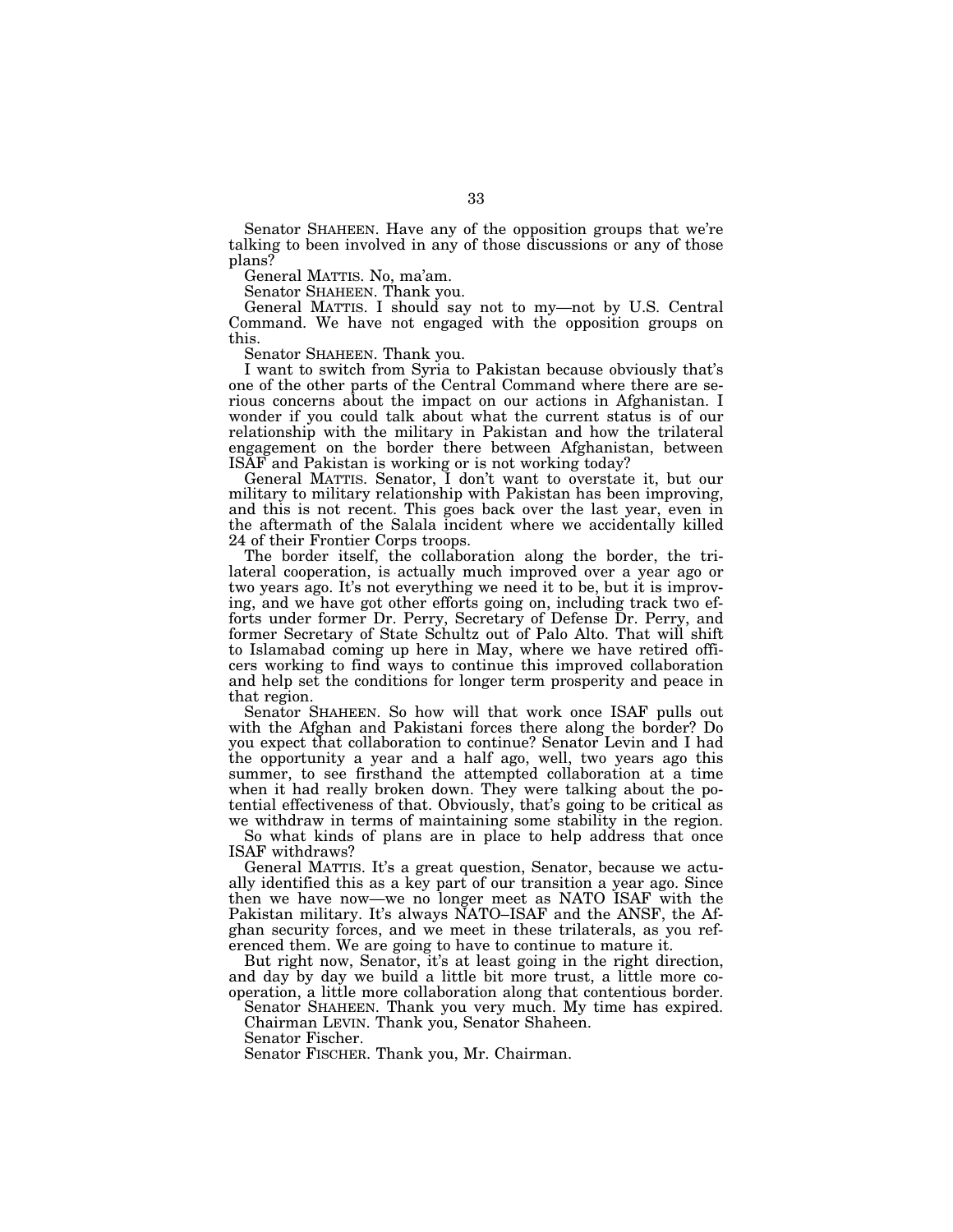Thank you, General and Admiral, for your service and for the service of those that you represent as well.

Admiral, earlier I believe you stated that with the sequester and the CR we were looking at creating a readiness problem. What are you doing now that is absolutely essential and that we need to keep on doing with special ops?

Admiral MCRAVEN. Yes, ma'am, thank you. Our first and foremost mission is to take care of the warfighting requirements downrange. So my support to General Mattis and to the other combatant commanders to me is my number one warfighting priority, operational priority.

The problem with the CR and the sequestration is it is beginning to affect my readiness back at the CONUS-based forces. So as I have to kind of prioritize the training, I'm prioritizing it forward, but that will come at the expense of the next generation of forces that begins to deploy downrange. Now, my ability to manage that budget and continue to provide the very best Special Operations Forces forward is exactly what I intend to do.

Having said that, if you take a look at our flying hours, as an example, as I said, we've got about 60 percent of our CONUS-based training flying hours. Now, that bathtub, if you will, will continue from this fiscal year to the next fiscal year. It will get smaller, but it will continue. It just takes time to catch up once you kind of stand down training.

So when you take a look at the flying hours, and then I am cutting some of my recruiting base, I'm cutting some of my other training, that bathtub, as we refer to it, will move throughout until we eventually hopefully catch back up several years from now to stem the lack of readiness. But we take care of our operational priorities first, but we are mortgaging a little bit of our readiness and the future.

Senator FISCHER. The troops that you represent, do you believe that you're putting them at risk, where they're going to have to be in rotation longer since the readiness is not there, the training's not there, so that they can benefit from some rest when they're off duty? Do you see that as a major risk? If so, I'd like to hear why. If not, what do you see as the major risks that you are facing due to these cuts that we're looking at?

Admiral MCRAVEN. Yes, ma'am. We've worked very hard with— I've got subordinate service components that work for me, and one of my biggest concerns has been the pressure on the force and making sure that the personnel tempo and the operational tempo of the force is appropriate to meet the demands of the combatant commanders.

We've taken a number of pretty dramatic and important steps to ensure that those forces have the rest they need when they are back in the continental United States before we cycle them forward again. But I don't want to mislead you. There are certain kind of high demand, low density military operational specialty codes, some of the intelligence requirements we have, some of the information officers; those sorts of high demand, but are in low density, require them to rotate a little bit more quickly forward.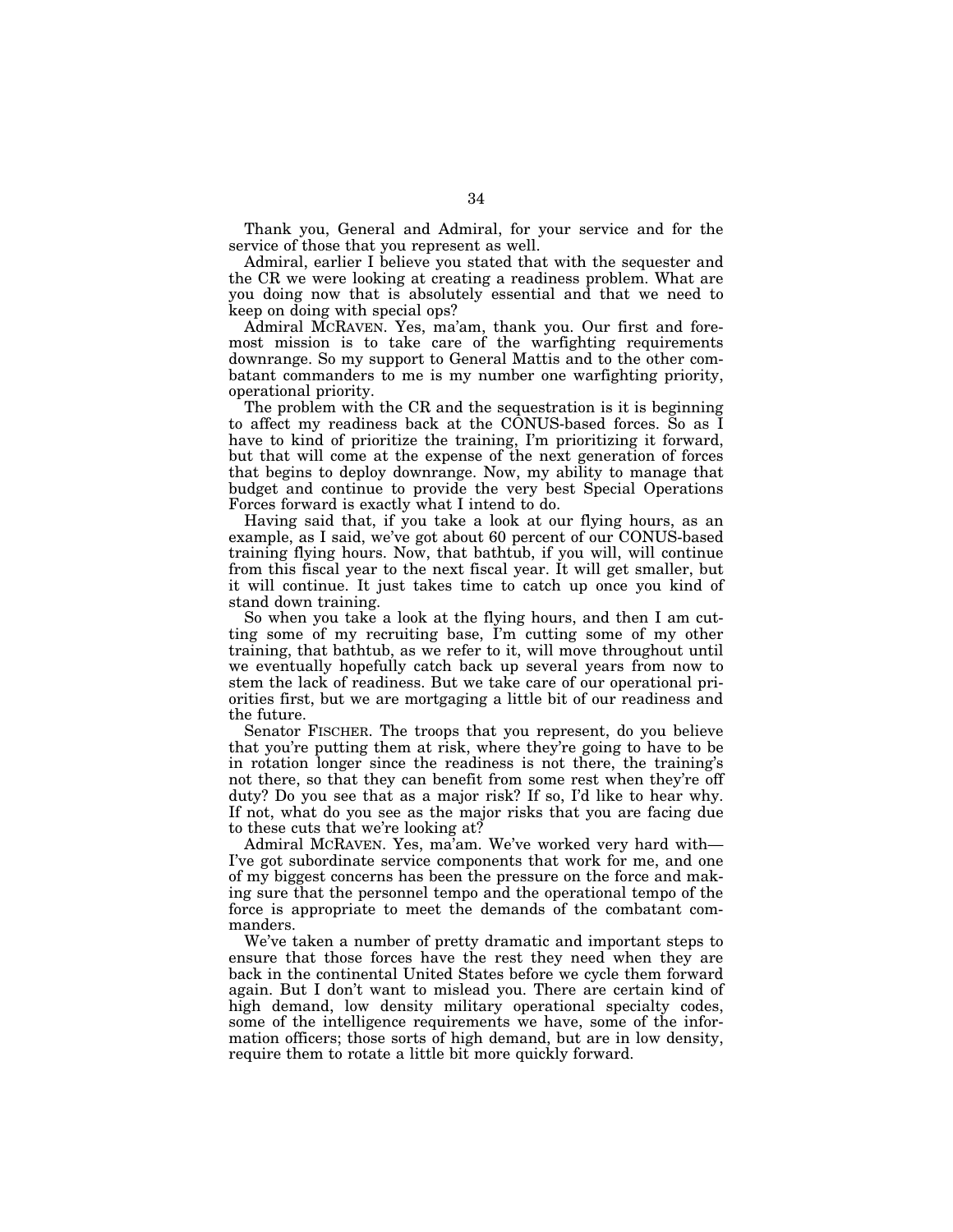So again, I'm working hard as they come back to the continental United States not to impress upon them additional training and give them a little bit more time in the rear.

Senator FISCHER. Under the current command structures that you face, do you see any limitations being imposed on our special ops forces?

Admiral MCRAVEN. No, ma'am. I'm very pleased with the kind of command relationships I have and the command authorities that I have. So right now I am a support team commander to the combatant commanders like General Mattis and General Ham and others, and that is a great relationship. I provide them the forces; they, if you will, fight the forces or have the operational command and control; and I'm perfectly comfortable with that.

Senator FISCHER. You don't think any changes need to be made with regards to that?

Admiral MCRAVEN. Not in regards to the command relationships with the combatant commanders in terms of the forces that are under their operational control, no, ma'am, I do not.

Senator FISCHER. Do you think there needs to be any additional legal authority for soldiers in order for them to train with our partners?

Admiral MCRAVEN. Well, that's certainly an area that we're taking a look at. Right now one of the—one of the amendments that presents some problems for us is the Leahy amendment, is we have to vet not only the individual now but the units to make sure that there are no human rights violations. We are absolutely in favor and we understand the value and the importance of making sure we've got good clean human rights. Unfortunately, at a time sometimes when those units need to have our partnership and our relationship so they understand what right looks like, that's a time in which we find ourselves more constrained than ever. If there is a human rights violation, frankly, I would offer that then more than ever we need to get engaged and make sure that they do what is right.

So that's an area that we're exploring both with the CJCS and with the OSD and with the Hill.

Senator FISCHER. And you've discussed that with the regional commanders, I would assume?

Admiral MCRAVEN. I have, yes, ma'am.

Senator FISCHER. And their reactions?

Admiral MCRAVEN. Well, I think they all have similar issues. The Special Operations Forces that I provide them find themselves constrained in certain circumstances, not in all circumstances, but in certain circumstances in the units that we're dealing with. So yes, ma'am, it's a concern. Again, I think we're working through the appropriate processes now.

Senator FISCHER. Thank you very much.

Admiral MCRAVEN. Yes, ma'am.

Senator FISCHER. General, do you think that it's working well together? Do you have any concerns on decisions being made?

General MATTIS. Ma'am, we have got the best working relationship between conventional and Special Forces that I have enjoyed in 40 years of service. There is no longer any lines between us. The collaboration is intense. It's been learned the hard way, frankly, in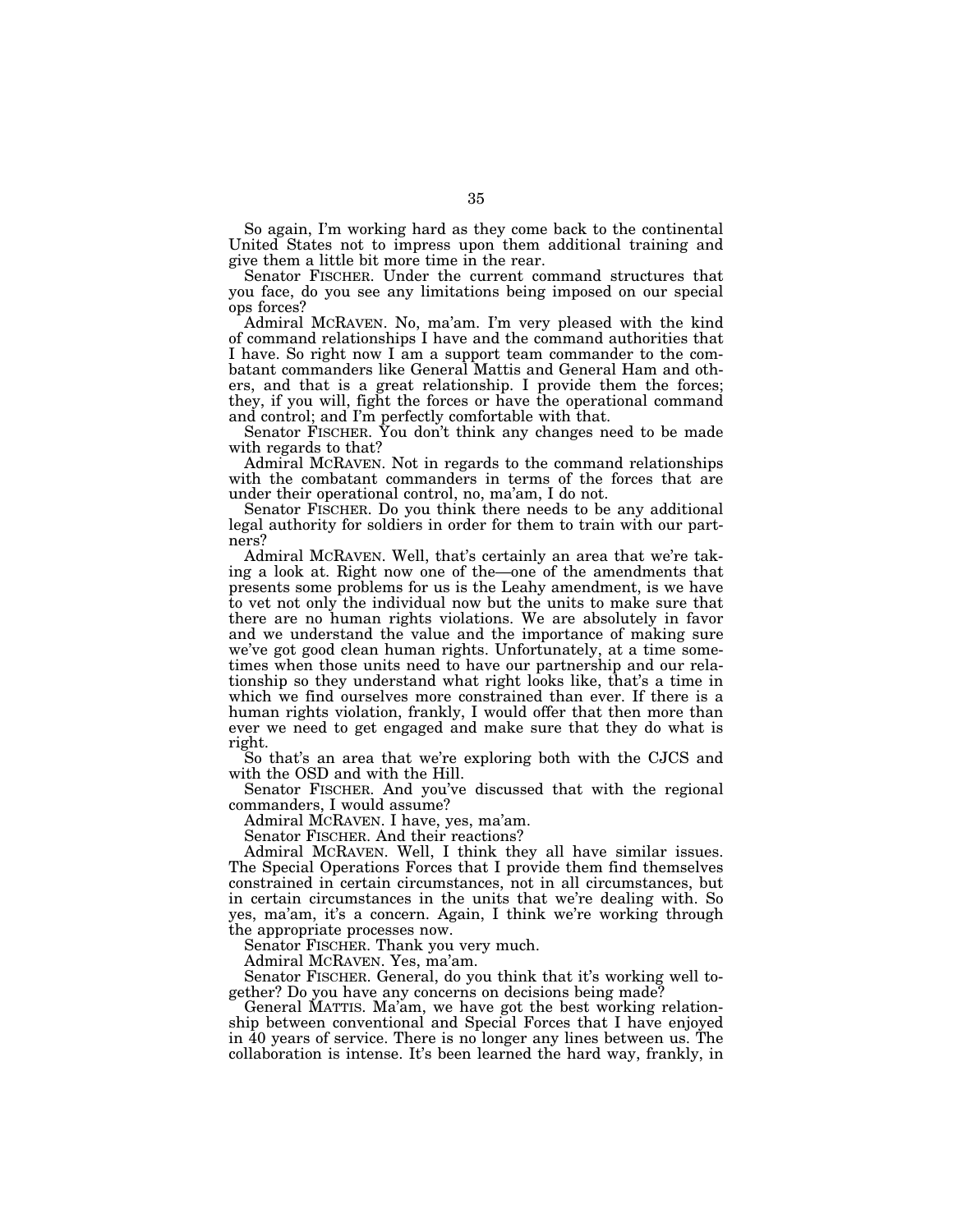the toughest school we could have had, and right now the degree of confidence in each other and the use of each other's capabilities I think is really at the top of its game. But we're not complacent. We don't want to lose this as the war's drawing down. So we're going to have to work hard to maintain it.

Senator FISCHER. Thank you, sir, and thank you for your many, many years of service. You have a sterling reputation. Thank you.

Chairman LEVIN. Thank you, Senator Fischer.

Senator Hagan.

Senator HAGAN. Thank you, Mr. Chairman.

I too want to echo everybody's thoughts to both of you, who you've given so many years of service to our country and we admire, we respect, and we really do appreciate all of your commitment to our military and to the national security of our country. So thank you very much.

Admiral McRaven, I wanted to ask a question on the women in combat now that former Secretary Panetta and General Dempsey announced the end of the direct ground combat exclusion rule for female servicemembers. I know that you've publicly highlighted the contributions that women have made to our Special Operations missions, including the cultural support teams, the military information support teams, the civil-military support elements, and other roles.

I understand, obviously, the Department's recent decision for women. This is going to open up thousands of new positions for women, and including many in the Special Operations, too.

I wanted just to get your overall thoughts on how this is going to be carried out under SOCOM. How have women contributed to our Special Operations missions in recent years and then what contributions, additional contributions, do you see that will be possible given this policy change, and how is SOCOM going to respond to this, and how will you address the need to maintain strict standards for assessment and selection for the male and female special operators, and will there be exceptions so that, exceptions or waivers, to keep any of the units all male? Just sort of a series of thoughts.

Admiral MCRAVEN. Yes, ma'am. Thank you. First, as you mentioned, the women that have served in Special Operations have done an absolutely magnificent and heroic job. We have them with our cultural support teams and for the broader forum here, they are partnered with our Rangers and our SEAL's and our Special Forces elements downrange. They go on target in very hostile environments and they have proven themselves again and again and again. Those are in small numbers, but have been very valuable.

The policy right now from the Secretary of Defense, we are required to provide him a brief back on the 15th of May that will tell how we are going to implement the new policy. What it will require me to do is over the course of—well, I'm going to build the plan before 15th of May to brief the Secretary on exactly how we're going to get there.

It will take us some time to do the assessments to determine whether or not we need to adjust the standards, whether we're going to do that, how they will fit into the training pipelines, the critical mass of female trainees and students we might need in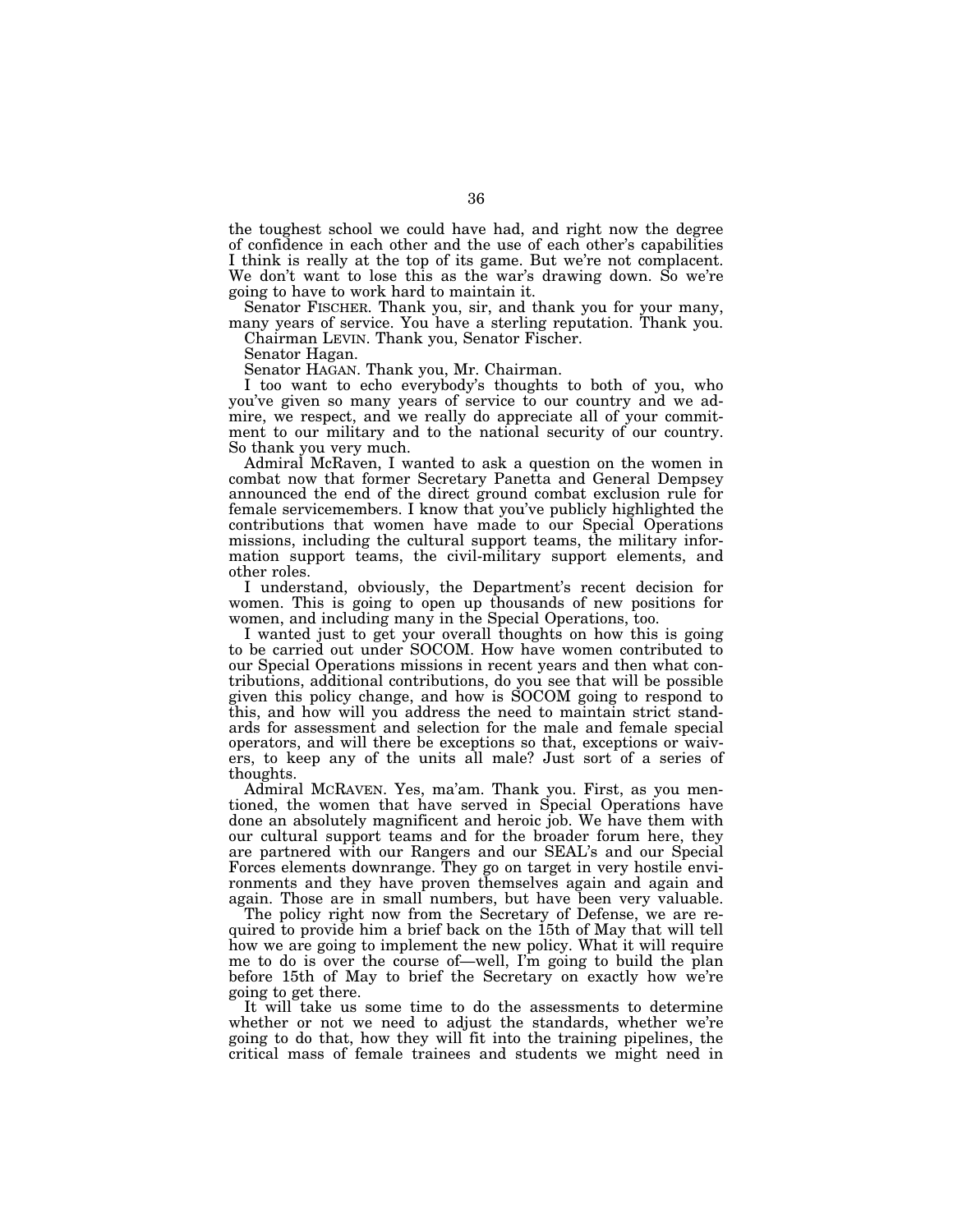order to create the appropriate pipelines with the various military operational specialties.

So we will go through all of that analysis here in the next year or so. Then if we find that there are areas where we just cannot meet the requirements without lowering the standards, without unduly affecting the cohesion of the small units, then we will come forward to the Secretary for an exception to policy.

Having said that, my going-in position is we are going to find a way to make this work. So my staff and we are working very closely with the services. As you know, the services all have equities in this in terms of the Special Operations MOS's that we have. But I have an agreement with the service chiefs. I will be looking at those special operations-unique MOSs, so the Special Forces, the 18 series, the Green Berets, if you will, the Navy SEAL's, the Rangers, etcetera. I'm going to have an opportunity to provide my input directly to the service chiefs.

Senator HAGAN. I think one of the key points was not to lower the standards. So when you said assess the standards, I don't think anybody's saying lower the standards.

Admiral MCRAVEN. No, ma'am, absolutely not. In fact, I was asked at a press conference a couple of weeks back about the concept of the gender-neutral standards and I said, well, we've never had gender standards because we haven't had to have other genders, so we have a standard. That is the standard. It's been a standard that we have had around for a very long time. It's an important standard. That doesn't mean we don't need to assess that standard to make sure that it is in fact appropriate.

But there is absolutely positively no intent to lower the standard. We want to provide the Nation the very finest Special Operations Forces we can irrespective of gender.

Senator HAGAN. I think that's good, and I also think that so many of the women that I have talked to, they have been attached to a number of units, but they haven't been assigned, so they didn't get the credit for their career ladder. That certainly has harmed many, many individuals, women, and I think many of them saw the writing on the wall and then decided not to make this a continued career.

So I think this is really, it's a good step, and I think it's a very beneficial step for our military, too.

Admiral MCRAVEN. Yes, ma'am.

Senator HAGAN. General Mattis, I know that Senator McCaskill asked questions on the sexual assault, but I wanted to follow up on one area, too. I know that some research that I have seen says that, from the Department of Veterans Affairs, suggests that about half of the women who deployed to Iraq or Afghanistan reported being sexually harassed and almost 25 percent say they were sexually assaulted.

I've been to Afghanistan three times, Iraq, Pakistan, traveled, and women do tend to talk to other women. I was really shocked at one of the FOB's and some of the other bases where—in an instance where individuals shared with me that they literally were concerned, not then but earlier, about the amount of fluid that they would drink in the afternoon because they found it dangerous to go to the latrine at night. When I think about an issue, how that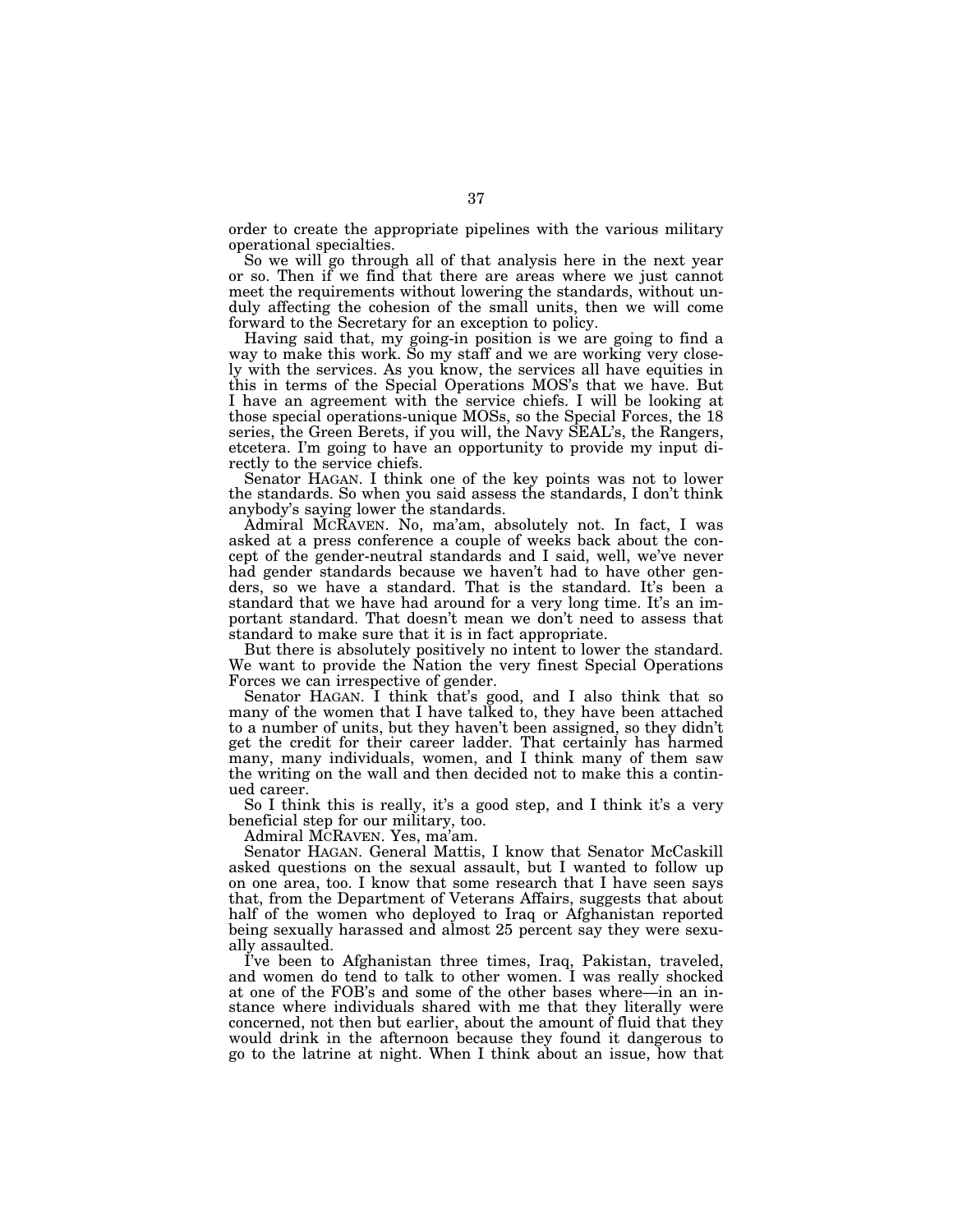would impact somebody who's fighting for our country, to be concerned about their safety, it makes you wonder. We've got to take this seriously and do something about it.

So my question is, what's the current state of this problem within the CENTCOM area of responsibility, what's specifically being done to address the issue of sexual assault while on deployment, and will the drawdown in Afghanistan present any unique challenges?

General MATTIS. Senator, I don't believe the drawdown will present unique challenges. The environment in the unit is the environment, whether they're in buildup, drawdown, combat, FOB. It really comes down to the alertness of the chain of command. It comes down to the command climate. It comes down to the commander's intent and his ability or her ability to articulate clearly what is acceptable behavior. And the authority of commanders to deal with unacceptable behavior thanks to the UCMJ that is given them by the U.S. Congress is more than sufficient to maintain the discipline.

But I can assure you that we take this seriously. We took it seriously a long time ago. It's not new. I'm very much—I'm keenly aware of the disappointing statistics and some of the anecdotal word that we get, and we take that for action, is what I will tell you. Again, we have the authority to deal with people who think that it's an option. It's not an option to act like a jerk or in a criminal manner.

Senator HAGAN. Thank you.

Thank you. Thank you, Mr. Chairman.

Once again, thanks to both of you for what you do for our country.

Senator KAINE [presiding]. Thank you, Senator.

Senator Graham.

Senator GRAHAM. Thank you, Mr. Chairman.

Thank you both. General, what are you going to do when you retire?

General MATTIS. I have no idea right now, Senator, but it's going to be a lot of fun.

Senator GRAHAM. Well, I would hire you, but we don't have any money up here. Sorry about that.

Syria. Do both of you agree or disagree with the statement that we should be arming at least a portion of the rebels in Syria to bring this thing to an end sooner rather than later?

General MATTIS. Senator, we as the military, I do not believe that I have the situational awareness to do it. If given the mission, could I do it? Absolutely.

Admiral MCRAVEN. Sir, we could absolutely do it. But again, I think it's, as General Mattis has mentioned a couple of times, a very confusing situation and I'm not sure we're in a position to do that right now.

Senator GRAHAM. So are you against arming the rebels or you just don't have enough information?

General MATTIS. In my case, Senator, they are being armed right now by—

Senator GRAHAM. But not by us.

General MATTIS. That's correct, yes, sir.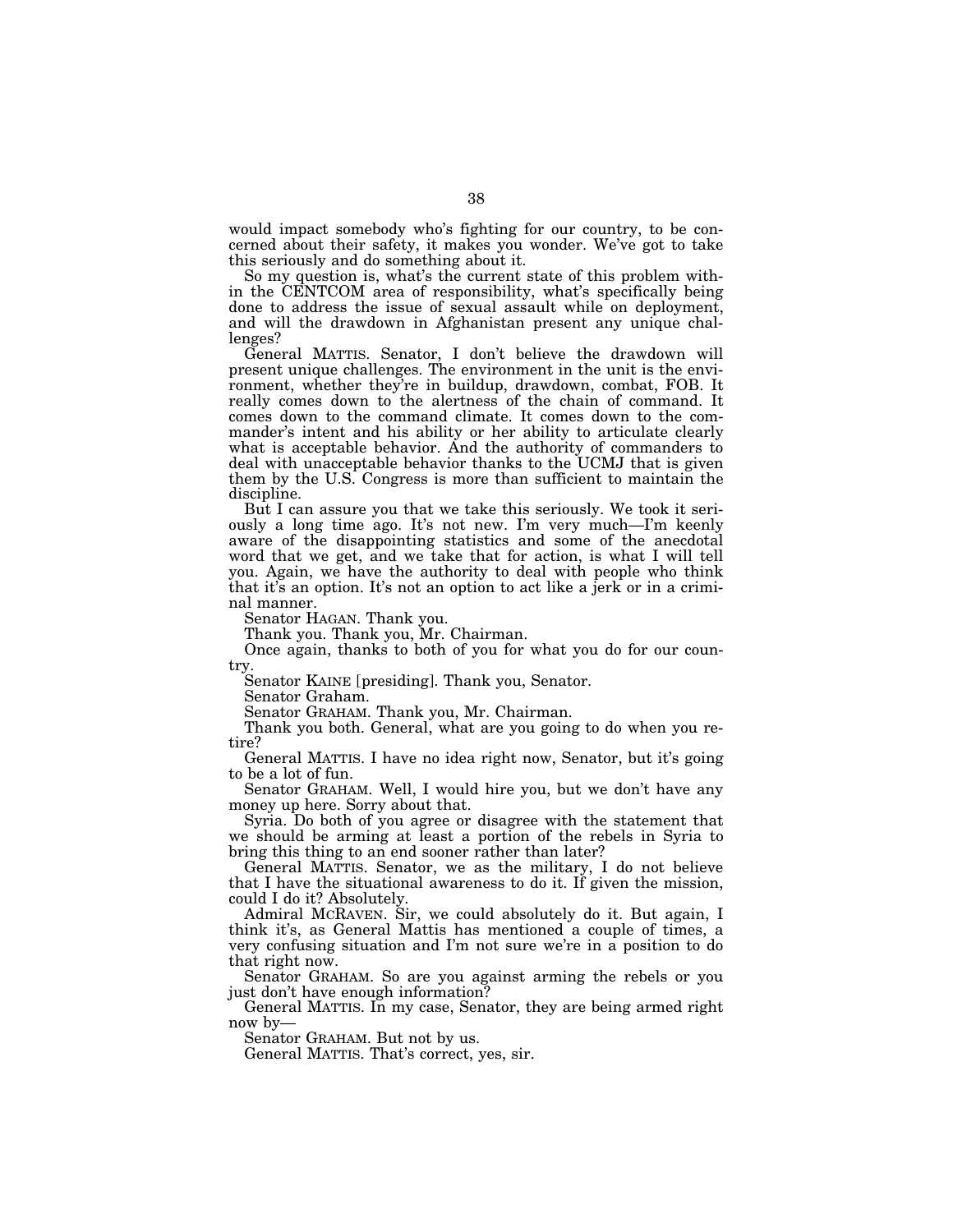Senator GRAHAM. Do you have enough information to give us advice as to whether or not we should as Americans arm a portion of the rebels?

General MATTIS. It's a policy decision, sir. I think that if we know who the weapons are going to it's certainly an option that would complicate Assad's stay in power.

Senator GRAHAM. Okay. Iran. Do you believe that 2013 is a year of reckoning when it comes to Iran?

General MATTIS. Senator, every year I seem to have a year of reckoning. Again, I'm paid to be a sentinel for this country, so I consider 2013 a year of reckoning.

Senator GRAHAM. Now, when it comes to Iran you said that the sanctions you believe were not working in their ultimate goal of deterring them from acquiring a new capability; is that correct?

General MATTIS. That's correct, sir. Their nuclear industry continues.

Senator GRAHAM. Now, what is the likelihood that they would work in the future in your view?

General MATTIS. I believe this regime, knowing it can't win the affections of its own people, I think they are very concerned that the economic sanctions could turn the people against them, in which case I think they'd cost-benefit. They could be willing to give up even the nuclear effort to stay in power.

Senator GRAHAM. Do you think that's the most likely scenario if we continue sanctions?

General MATTIS. I think we have to continue sanctions, but have other options ready.

Senator GRAHAM. Do you believe that the Israelis would attack Iran if they believed they had reached a critical point in terms of nuclear capability?

General MATTIS. The Israelis have said so, Senator. I take them at their word.

Senator GRAHAM. If they did attack Iran, would they need our help militarily?

General MATTIS. They could conduct a strike without our help. Senator GRAHAM. Would it be in our interest to help them, in your view?

General MATTIS. That would depend on what the objective of the strike is. Is it to stop them? Is it to delay them? How long do you want to delay them? Is there a broader effort?

Senator GRAHAM. If we had to use military force against the Iranian nuclear program, would you recommend a limited strike or should we go after their navy, their air force, and the Revolutionary Guard?

General MATTIS. Senator, I think that is advice that I owe confidentiality to the President on. But I could meet you separately and answer that question fully.

Senator GRAHAM. If the Iranians develop a nuclear capability, how certain are you that other nations in the region would acquire an equal capability?

General MATTIS. At least one other nation has told me they would do that. At a leadership level, they have assured me they would not stay without a nuclear weapon if Iran—

Senator GRAHAM. Was that a Sunni Arab state?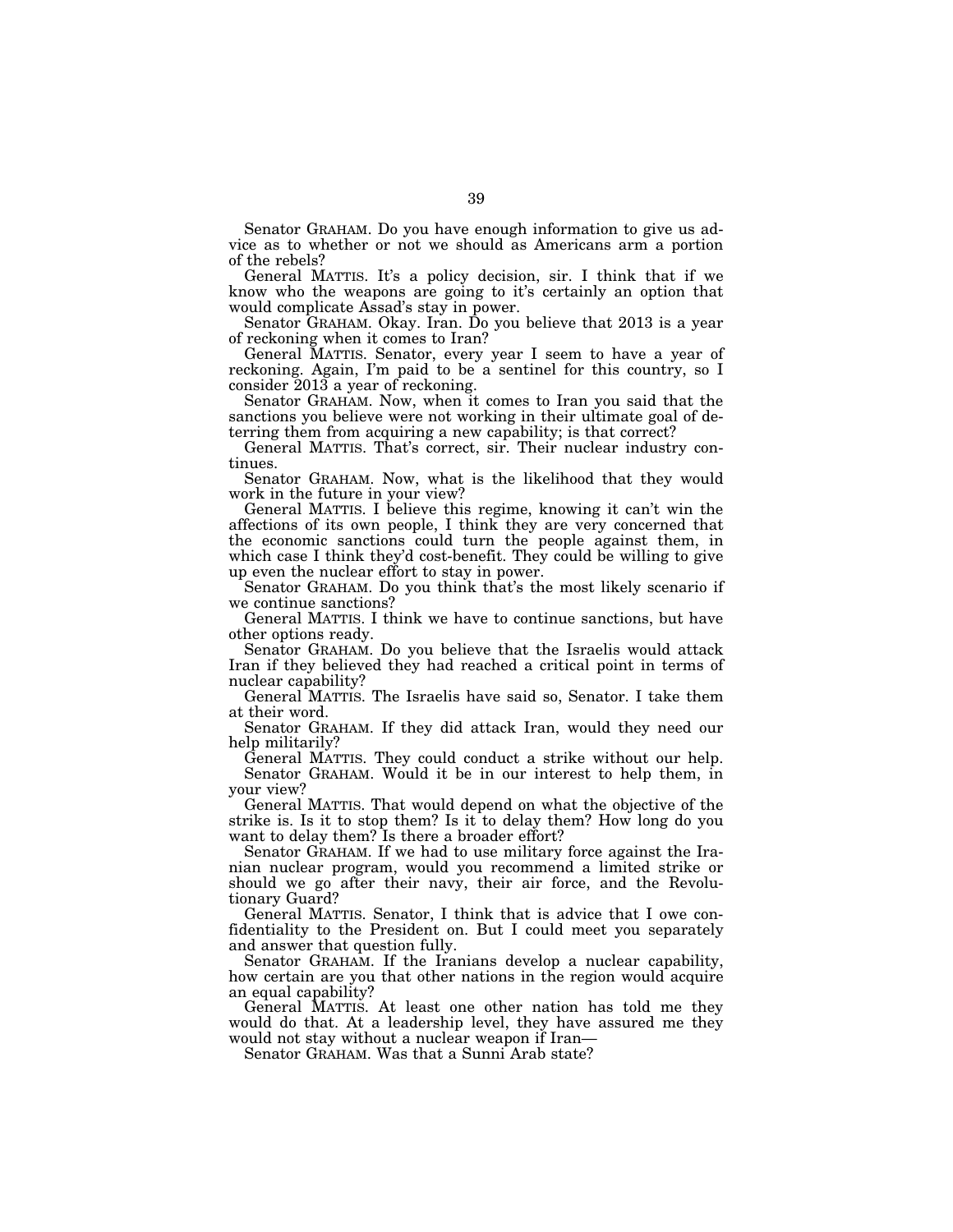General MATTIS. Yes, sir.

Senator GRAHAM. So likelihood of Sunni Arab states acquiring nuclear capability to counter the Shia Persians is great; would you not agree with that?

General MATTIS. I agree, and also other, non-Sunni Arab states in the general region.

Senator GRAHAM. Okay. Let's talk about the budget. Admiral McRaven, you say that your budget is being reduced by 23 percent when you look at the CR as well as sequestration. Over a ten-year window, if sequestration is fully implemented, what does it do to your command?

Admiral MCRAVEN. Sir, over a 10-year window it'll cut is by about \$10 billion. Sequestration right now, sequestration alone is \$900 million, so thereabouts over a ten-year period.

Senator GRAHAM. What does that mean to your ability to help defend this Nation?

Admiral MCRAVEN. Sir, sequestration alone then is about a 10 percent cut to my budget. So I could get into eaches, but essentially you think about a 10 percent reduction in readiness and in capability.

Senator GRAHAM. Would we have a hollow force if we implemented sequestration?

Admiral MCRAVEN. Sir, I think I can manage—I'm confident I can manage the Special Operations community so that we would not have a hollow Special Operations Force as a result of sequestration alone.

Senator GRAHAM. Okay. What about you, General Mattis? What about the Marine Corps?

General MATTIS. Well, I can't speak for the Marine Corps. I'm a little outside it right now, sir, since I run Central Command. I will tell you with sequestration, bottom line, we will do less with the military in the future. Our goal is to not do it less well, in other words keep the sense of purpose, keep them at the top of their game with training and good equipment. It would be a smaller force. We would do less with it.

Senator GRAHAM. Well, when people like myself go around the country and say that if you implement sequestration the way it's designed, where two-thirds of the budget's not affected, only onethird, and 50 percent of that, of what's left, comes out of DOD on top of what we've done, and personnel is exempt, that we would be doing great damage to our National security, am I overstating that?

Admiral MCRAVEN. No, sir, you are not overstating that. I would, if I can, kind of continue on with the SOF side of this, because what is unappreciated sometimes is, while I will take about \$900 million a year in cuts, I get a lot of my support from the services. So the service cuts that they take compound the problem of Special Operations support.

So to clarify my earlier comments, I can manage the Special Operations Force, those that are badged Special Operations officers and NCOs. But I get a tremendous amount of my support from the various services and that will absolutely affect the Special Operations capability of this Nation.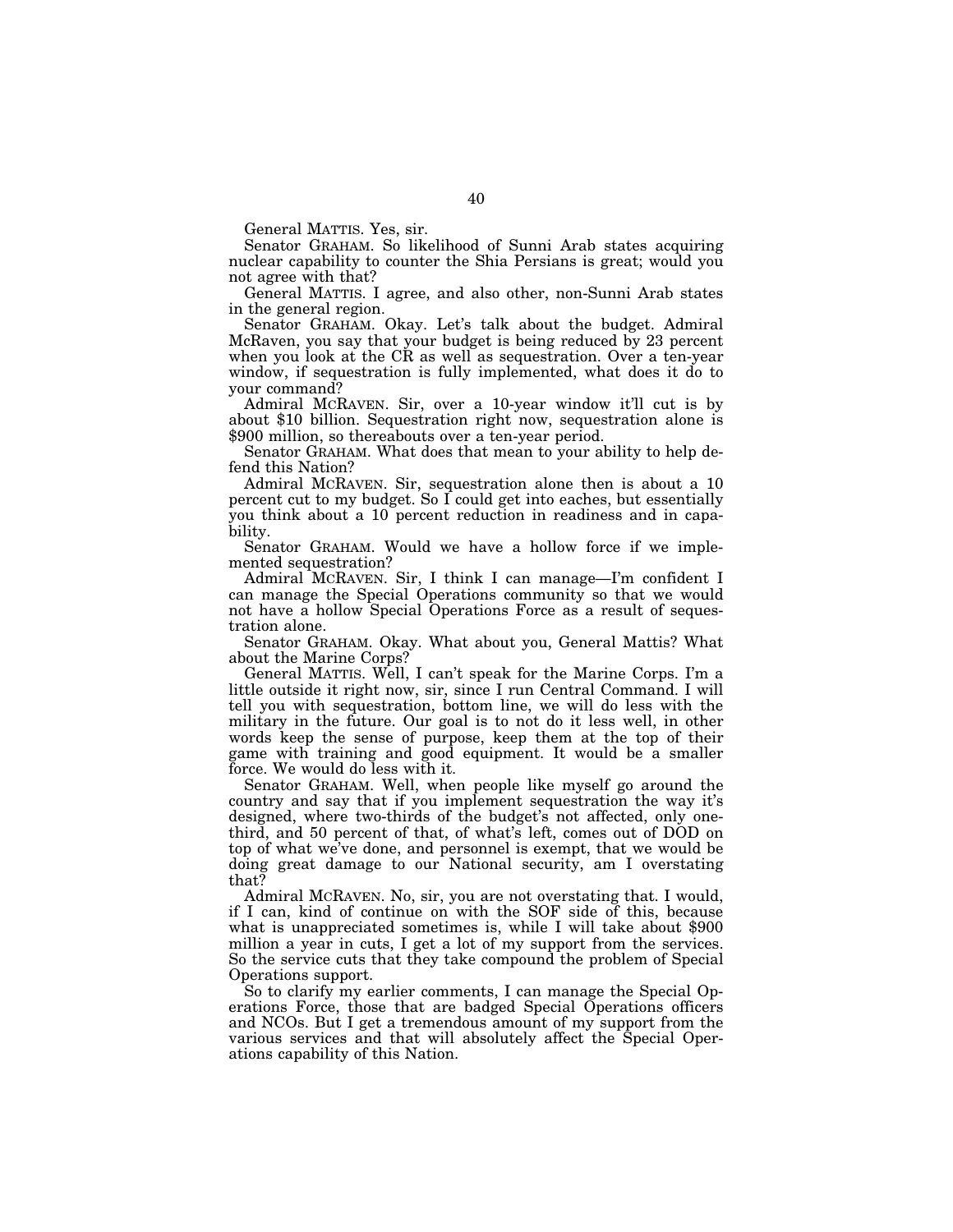Senator GRAHAM. Am I correct in my statements to my fellow constituents, my constituents back home and my colleagues, that sequestration would do a lot of damage to our military, General Mattis?

General MATTIS. Yes, sir, it would.

Senator GRAHAM. Maybe we'll have a second round. Very quickly, at the end of the ten-year sequestration we'll be at 2.41 percent of GDP in terms of military spending. In 1940 we were at 1.6. On 9– 11 we were at 3. I just want the committee to understand we'll be at an incredibly low number. And in 1962 49 percent of spending was on the military, 30 percent on entitlements. Today 61.9 percent of the Federal budget is spent on entitlements, 18.7 on the military. If we don't deal with entitlements, we're just going to become Greece. I think that's the challenge of the Congress.

So I have a couple other questions, but I'll wait for a second round if that's possible.

Senator KAINE. Thank you, Senator.

Senator Blumenthal.

Senator BLUMENTHAL. Thank you, Mr. Chairman.

Thank you both for your service to our Nation. We thank every member of the armed services who comes before us and many who do not when we encounter them. But you both really exemplify the strength and courage that we see from our military and your records of service I think are simply extraordinary. So a special thanks to each of you and to your staffs for the great work that you have done for our country.

I want to follow some of the questions that Senator Graham has been asking because I think the American people should be really deeply troubled that our Special Operations Forces are going to be cut, not increased. After all, the President's strategy, his vision for the future of our military readiness, is for Special Operations to play a greater role and to be supported more, not less, in resources and budget. I personally feel that approach is critical to our Nation's security.

So my question, Admiral McRaven, is how do you make these kinds of cuts consistent with that approach that emphasizes Special Operations as the centerpiece, as the tip of the spear of our Nation's readiness going forward? I don't know how I can go back to the people of Connecticut and say everything's fine, but we're cutting Special Operations by 10 percent. So I put that question to you. I think it's a difficult question for us as elected officials and I'm hoping that now and going into the future you will have an answer.

Admiral MCRAVEN. Sir, make no mistake about it, the sequestration and then on top of that the continuing resolution will have a dramatic impact on Special Operations now and into the future. The President and the Secretary charged me to manage the best force I can to provide combat- capable Special Operations troops forward to the combatant commanders. I will do absolutely the best I can to ensure that I am providing those forces forward.

However, having said that, as I said, we tend to have to mortgage a little bit of the future. So it will not be apparent, I don't think, to the combatant commanders or to the American people the effect that these cuts are having on Special Operations for several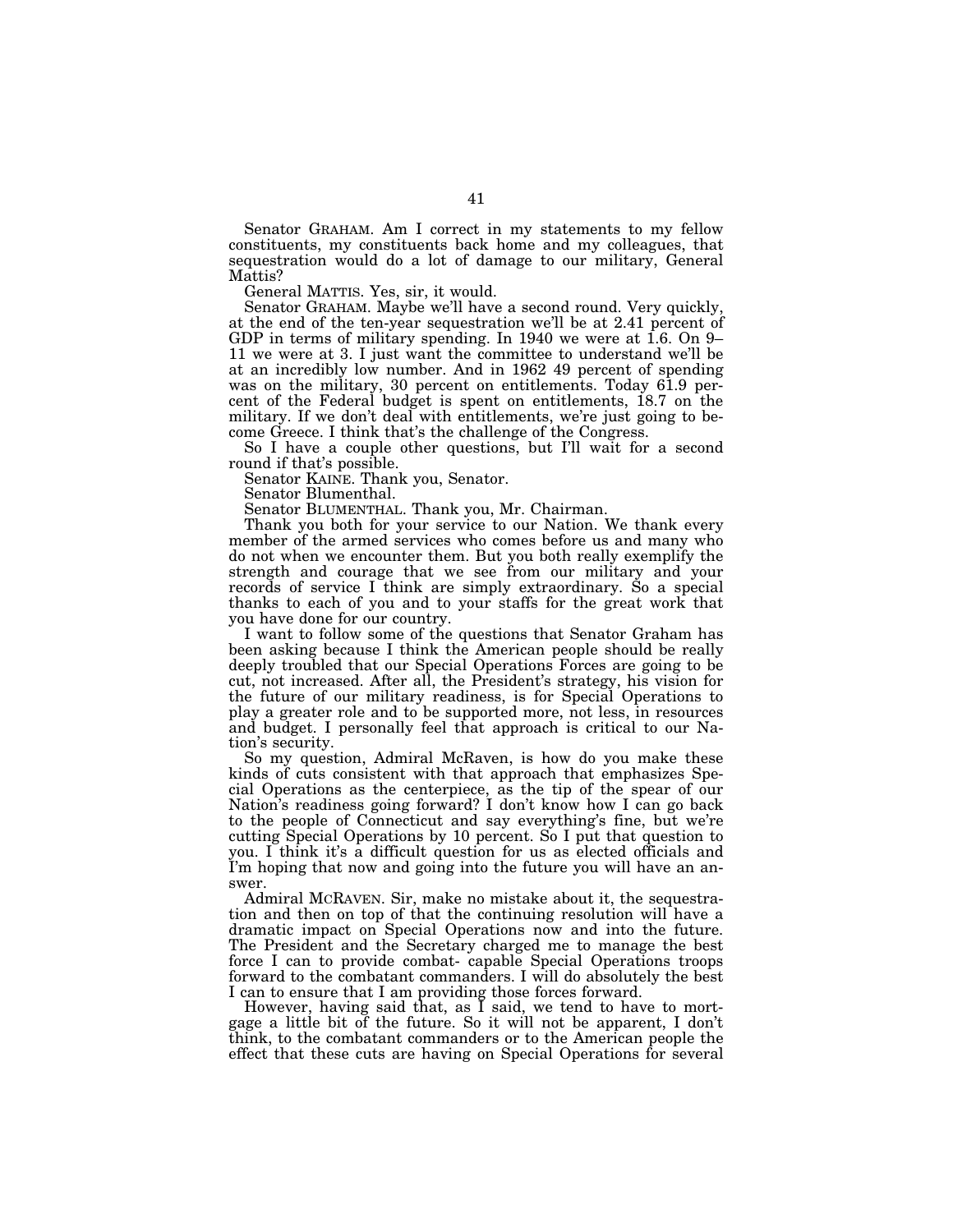years as we begin to cut back on our flying programs, as we begin to cut back on our recruiting base, as we begin to cut back on some of the modifications we're going to do on our helicopters, as we begin to cut back on the deployments. Before long, there is an effect, a global effect, frankly, with the reduction in capability of the Special Operations Forces.

Now, I can't tell you when that line is going to come, when we're going to hit that mark where now the forces I'm deploying are not the quality forces that I think the American people expect. But make no mistake about it, as we move forward with these sequestration cuts and if the CR stays in effect we will hit that line sooner than later.

Senator BLUMENTHAL. So we have some time, but—and I'm not going to ask you how much—but the sooner the better that we reverse these cuts so as to avoid the lasting damage to our National security.

Admiral MCRAVEN. Sir, the problems are current, so I don't want to lead you to believe that the cuts that were incurred now, or that we're accepting now, are not affecting the force now. They are. I've cut some of my deployments by about 20 percent in some cases, in some cases 60 percent of my deployments for some of my less forward units.

So the effect is—it is having an effect now, but that effect will be magnified as we go forward into the future.

Senator BLUMENTHAL. Thank you.

Do either of you differ with the statement, which I happen to think is true, that Iran continues to be determined to develop a nuclear capability?

General MATTIS. Senator, they are enriching uranium beyond any plausible peaceful purpose.

Senator BLUMENTHAL. Do you share that view, Admiral McRaven?

Admiral MCRAVEN. I do, sir.

Senator BLUMENTHAL. So whether there has been a slowdown, a pause, however the intelligence community may refer to it, that basic ambition is still there; you would agree with that?

General MATTIS. I would, sir. And by their own public announcements, they've brought advanced centrifuges on line. They are refusing the IAEA access to Parchin site. They are continuing their program.

Senator BLUMENTHAL. Thank you.

I'm going to jump to another topic and I apologize that there seems to be little continuity between the subjects, but that's the nature of this questioning process, as I'm sure you know. On sexual assault, an area that has concerned me, as a prosecutor for a good part of my professional career, as well as now a member of this committee, one of the current weaknesses in our system of deterring as well as punishing sexual assault in the military seems to me the nature of the reporting of complaints, but also the prosecutorial decisions as to whether someone is held criminally responsible. In other words the decision within the command structure is in fact within that command made by generally someone to whom both the complainant and the potential defendant report. That sys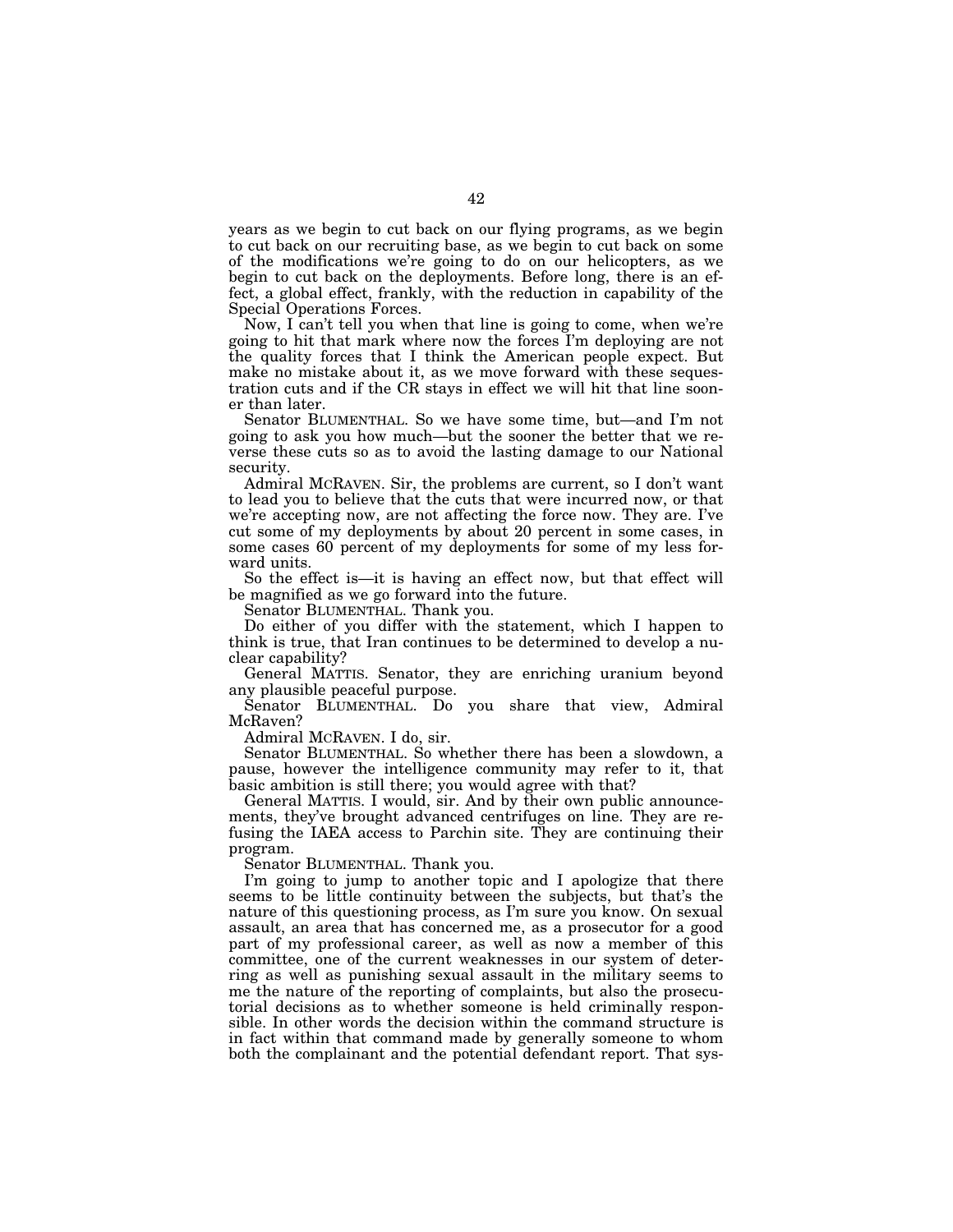tem is somewhat unique because of the nature of the military. There has to be a command structure.

I am posing to you the question whether if that decisionmaking function, whether to prosecute, whether to hold a predator criminally responsible, were taken away from the commander, whether that would severely undermine the capability of that commander to effectively command, whether it's at the regiment or whatever level the decision is made?

General MATTIS. It would severely undermine his command authority. Any time a commander is no longer responsible for some aspect of good order and discipline, you have set the groundwork, perhaps for the best of reasons or best of intentions, to leave the commander in a more circumscribed situation, and that is not something that's good and something a force that's put together for the use of violent action. He must be seen, she must be seen, as the ultimate arbiter of good order and discipline in that unit, or you're solving—perhaps addressing one issue and creating a Pandora's box of other issues that history will tell you will not work out well.

General MATTIS. Would you agree, Admiral McRaven?

Admiral MCRAVEN. Sir, I would. Also, while I don't want to get too far astray from my expertise here, I will tell you that in cases where there are felony charges against an individual, those felony charges are generally resolved by a courtsmartial, as opposed to an individual commander. They're taken out of the commander's hands if there are felony charges in some cases, and in some cases they're actually prosecuted in a civilian court.

So the characterization that a commanding officer at a battalion level can come to his own decision on a felony charge of rape I think is a mischaracterization of the UCMJ. Again, I will defer to the military lawyers who have that expertise, but in my many years of exercising the UCMJ I've found one. As General Mattis said, it is absolutely positively critical to maintaining good order and discipline in a unit.

Those cases that are beyond the commander's purview by law are referred to a professional lawyer, a judge, a military judge, and a courtsmartial, much like we have in the civilian system. So the earlier characterization of the UCMJ as an arbitrary decision by a commander to take care of one of his buddies I think is a mischaracterization of the UCMJ.

Senator BLUMENTHAL. Thank you.

My time has expired. I really want to thank you for your very helpful and forthright responses and again for your service. Thank you very much.

Senator KAINE. Thank you, Senator.

Senator Donnelly.

Senator DONNELLY. Thank you, Mr. Chairman.

To General Mattis and Admiral McRaven, thank you for your service to the Nation. To General Mattis, thank you so much for an extraordinary career devoted to the men and women of our services and to our country. Thank you so very, very much.

General Mattis, in regards to Pakistan, what would you say is the state of where our relationship is right now compared to some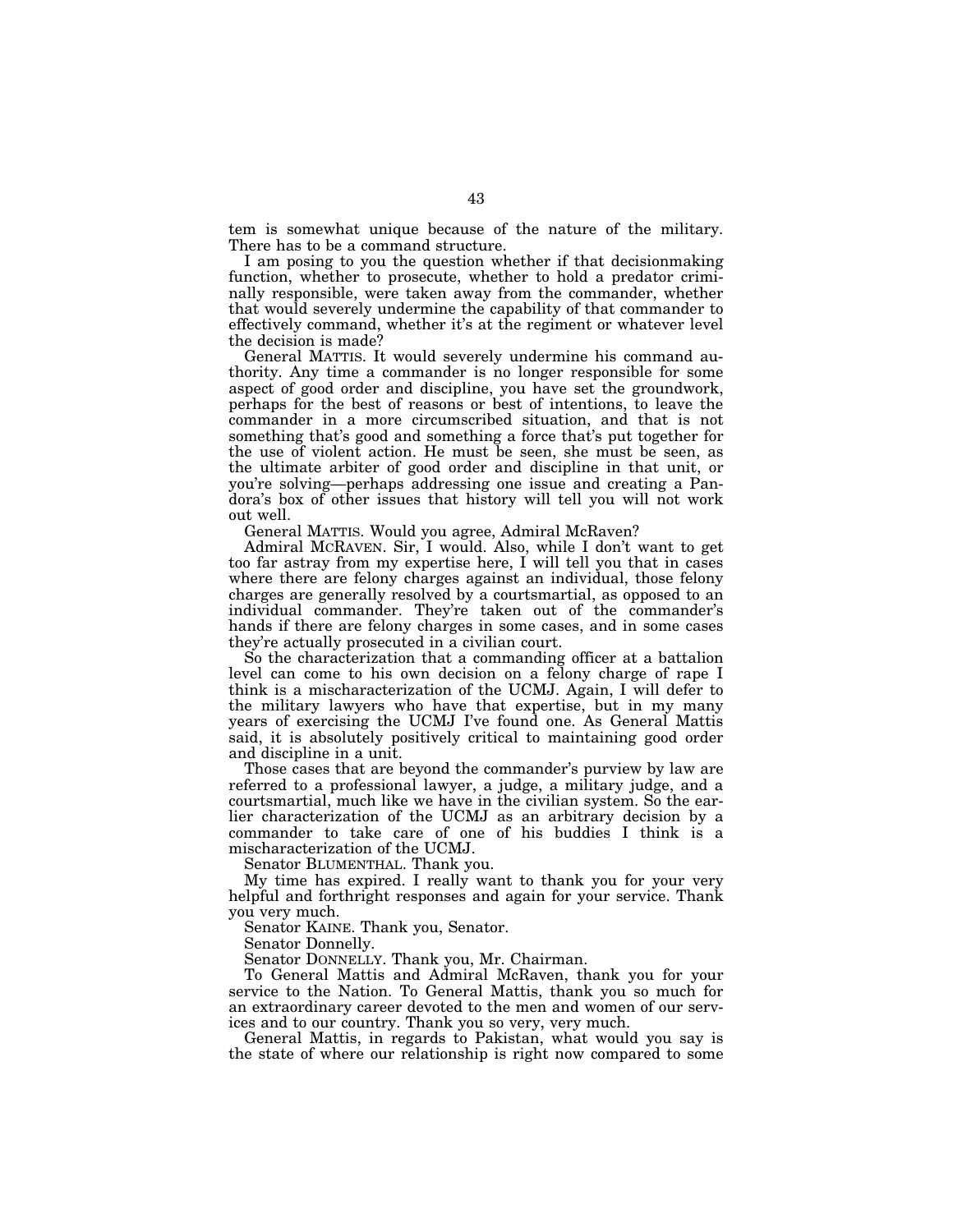of the peaks and valleys that we have had in the past and where we are at the present time as you see it?

General MATTIS. Senator, we're on an improving trajectory. It's been improving for probably the last year, maybe eight months, and we have some valid reasons, I think, to see it continue to improve into the near future as we try to get our two countries to find common ground wherever possible.

Senator DONNELLY. What do you see—as we come home from Afghanistan, how do you see Pakistan's reaction in relationship to Afghanistan regarding that?

General MATTIS. Well, in Pakistan as well as Central Asia, Senator Donnelly, there's a lot of concern about what's going to be there after the NATO forces come out. I think that the Afghan security forces, which are performing better, will give a certain amount of credence to the idea that the success we've achieved to date is not transient. In fact, it can be sustained, and I think the more we can get the current trilateral effort of NATO, Afghan, and Pakistanis to work together, the more we'll build confidence for the Afghans and Pakistanis to take control of that border region at a higher level than they've enjoyed before.

Senator DONNELLY. As a big part of this also as we move forward is the Afghan-Pakistan relationship. What is your best estimate of that relationship right now and where that seems to be heading?

General MATTIS. Sir, Pakistan, as you know, has lost more troops in this fight than NATO combined. As they go through this fight in an area of their country where they have never had a lot of control, they're going to have to exercise a degree of control they have not exercised, been able to exercise always in the past. There are a number of areas where they're actually improving their control right now, but it is militarily the most difficult terrain I've ever operated in along that border region.

So this is not easy. The enemy is well dug in. They're hard to get at. But the Pakistan military is moving against them, and we'll just have to try and keep the collaboration along the border continuing on the trajectory it's on now if we're going to have success.

Senator DONNELLY. Are the Afghans and Pakistanis, are they cooperating more, or is it still a trust but verify type relationship? Or both?

General MATTIS. Right. There's dissatisfaction that has been articulated by the Afghans about the havens on the Pakistan side of the border. Of course, there are some of these terrorists who use the Afghan side of the border to attack Pakistan. So they both recognize they have to work together. It's imperfect right now. There are concerns that I don't want to wish away or dismiss. But at least it's going in the right direction, and I think NATO is a big facilitator to why it's going in the right direction right now, getting the Pakistani and Afghan officers to talk together, to work together.

Senator DONNELLY. There's a report this morning, and I know it is not in your particular area, but in some ways it may come back to that, that North Korea is again ratcheting up and has said that on March 11th they are looking at possible surgical strike actions. What do you see as the relationship between Iran and North Korea, and how much of the technology that Iran is developing is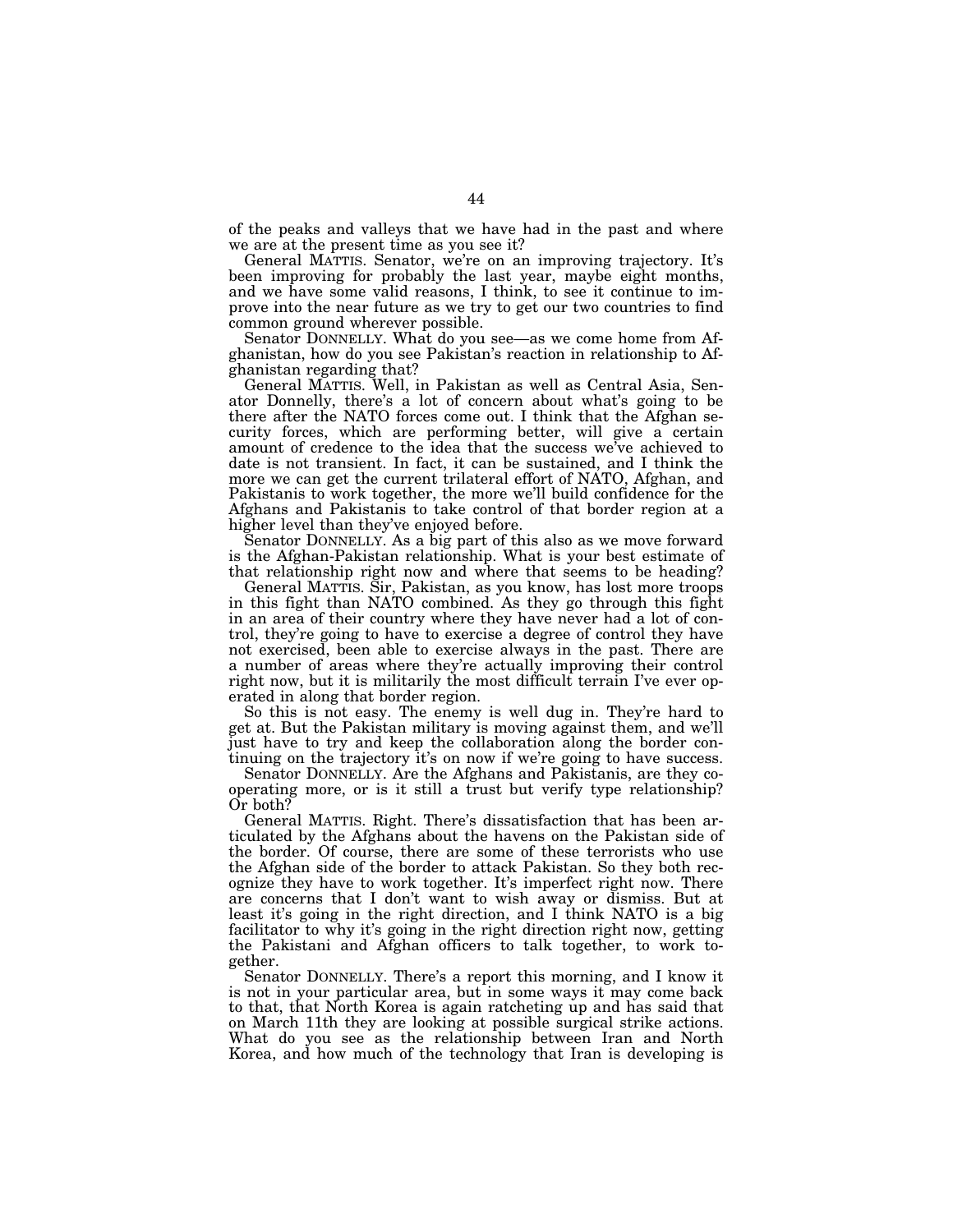coming from that direction? And is that going to be a substantial force for Iran's information in further developing what they have? That would be for either of you.

General MATTIS. It's a great question, Senator Donnelly. I would like to get back to you with a more complete answer, but your instincts, your thoughts, are on target. There is a connection and the degree to which that connection provides real progress for Iran I cannot say in open hearing. But I will get back to you, Senator.

Senator DONNELLY. Thank you, General.

Admiral, one of the strongest parts of our State's, my State's, Indiana's, assistance to the United States armed forces is Crane Naval Warfare. I know one of the areas they work on—and this is without getting into too much technical detail—is developing technology for Special Operations Forces. I want you to know we consider that a privilege.

But then also, in terms of our special ops, is there going to be a continuing emphasis on the technical improvements as we move forward?

Admiral MCRAVEN. Sir, there absolutely will, and Crane, Indiana, is one of our key depots for supporting Special Operations, sir, as you know. I've visited Crane a number of times—magnificent DOD civilians there and contractors and military officers and enlisted that are supporting our efforts. And, sir, that will continue.

Senator DONNELLY. Thank you.

General, one of the areas in regards to the Syrian conflict that we hear is, what will happen if the rebels are successful to non-Muslim faith communities? Will there be a cleansing? Will there be a purging? I was just wondering if there have been any discussions in regards to those forces as to their intentions in that area?

General MATTIS. Sir, the kind of extremists we're most concerned about there are not the opposition, not the people that are trying to unseat Assad, and we understand where they're coming from and where they want to take their country, but these extremists who are taking advantage of the current situation and the Iranianinspired and supported what I would call militias that they're going to have ready in the event Assad falls so they've still got some influence.

They have a pretty medieval philosophy and I would anticipate the worst from them. But they don't represent the opposition, either.

Senator DONNELLY. Do you know if there are any plans being made by either ourselves or the rebels, who in some cases you see the rebels that these extremist groups are working right next door to them? Are the rebels aware of the potential of this danger?

General MATTIS. I believe in many cases they are and they're uncomfortable with those folks working next door to them. At the same time, they're locked in a pretty rough fight and I think they're willing to let bygones be bygones at this time in order to try to win this fight, and then deal with that issue once they've gotten rid of Assad. But of course, that always brings its own danger, Senator.

Senator DONNELLY. Well, General Mattis, thank you again for everything you've done; Admiral McRaven, for your continued service.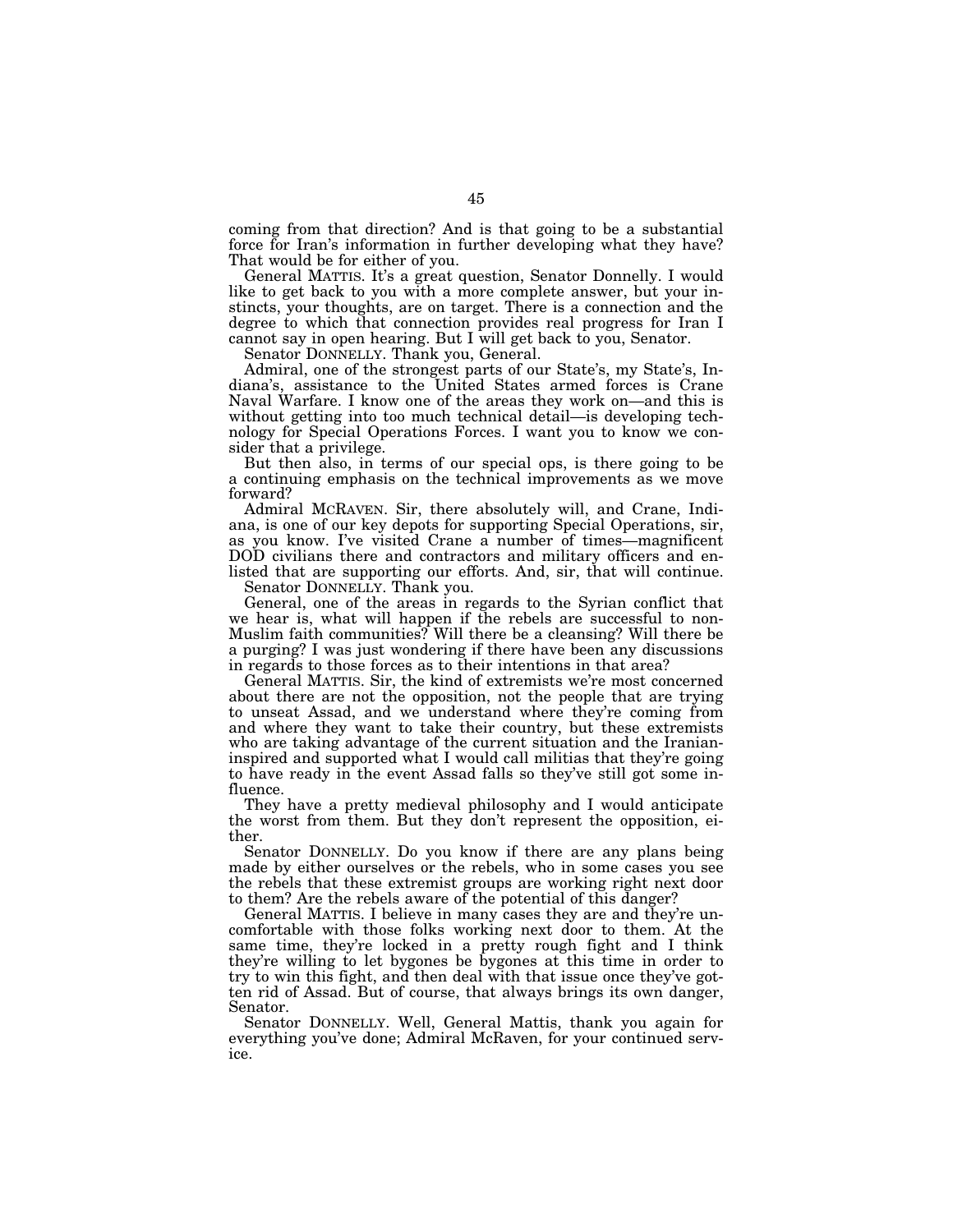Mr. Chairman.

Senator KAINE. Thank you.

Senator Hirono.

Senator HIRONO. Thank you very much, Mr. Chairman.

I would like to join my colleagues in thanking General Mattis and Admiral McRaven for your service to our country, and also thank the men and women in your respective commands for the hard work that they do on behalf of all of us. And of course, General Mattis, with 41 years of service, my congratulations to you upon your retirement. My very best wishes go with you.

I know that some of my colleagues have focused on sexual assault prevention in the military, so I share their concerns and I am looking forward to the Personnel Subcommittee's hearing that will focus on these issues. I won't go into that, but I just want to let you know that I share those concerns.

General Mattis, in your testimony you talked about the most serious strategic risk to the U.S. national security in the Central Region. One of these areas was, and you said, ''Perhaps the greatest risk to U.S. interests in this area is the perceived lack of U.S. commitment, particularly with regard to what happens in Afghanistan, Middle East peace, Syria.'' Then you note that ''If we seek to influence events, we must listen to partner concerns and continue to demonstrate our support through tangible actions.''

Can you give me examples of what you would define as ''tangible actions'' to make sure that people in this region understand we have a continuing commitment?

General MATTIS. Yes, ma'am. On the military side, I provide options to the President, and that manifests itself as U.S. forces that work within the framework of U.S. foreign policy to reassure our friends and make certain our enemies know that we're there, we're going to stand by our friends and work with them. It involves bringing officers from various militaries overseas to our schools here in the United States so that we create relationships with them and create a degree of interoperability. It means that we have our Special Operations and conventional forces training alongside their forces. Nothing builds those personal relationships faster than probably the education and training effort.

It also means that we're going to be selling equipment, high tech American equipment, to countries that share our security interests as we make certain that we can operate alongside them and they'll be equipped with some of the best equipment in the world should we have to fight together. Taken together, that serves as a deterrent so hopefully we never have to go into that fight.

But those would be some of the tangible things that we can do, ma'am.

Senator HIRONO. Obviously, we need to continue those efforts. It's a long-term kind of a relationship-building that we're going to need to engage in in this highly volatile, unstable area of the world.

General MATTIS. Absolutely, Senator.

Senator HIRONO. When Senator Hagel's confirmation hearing occurred, and now he is the Secretary of Defense, I asked him some questions about the rebalance to the Pacific. So that is not your command, but I'm just wondering, do you support the rebalance to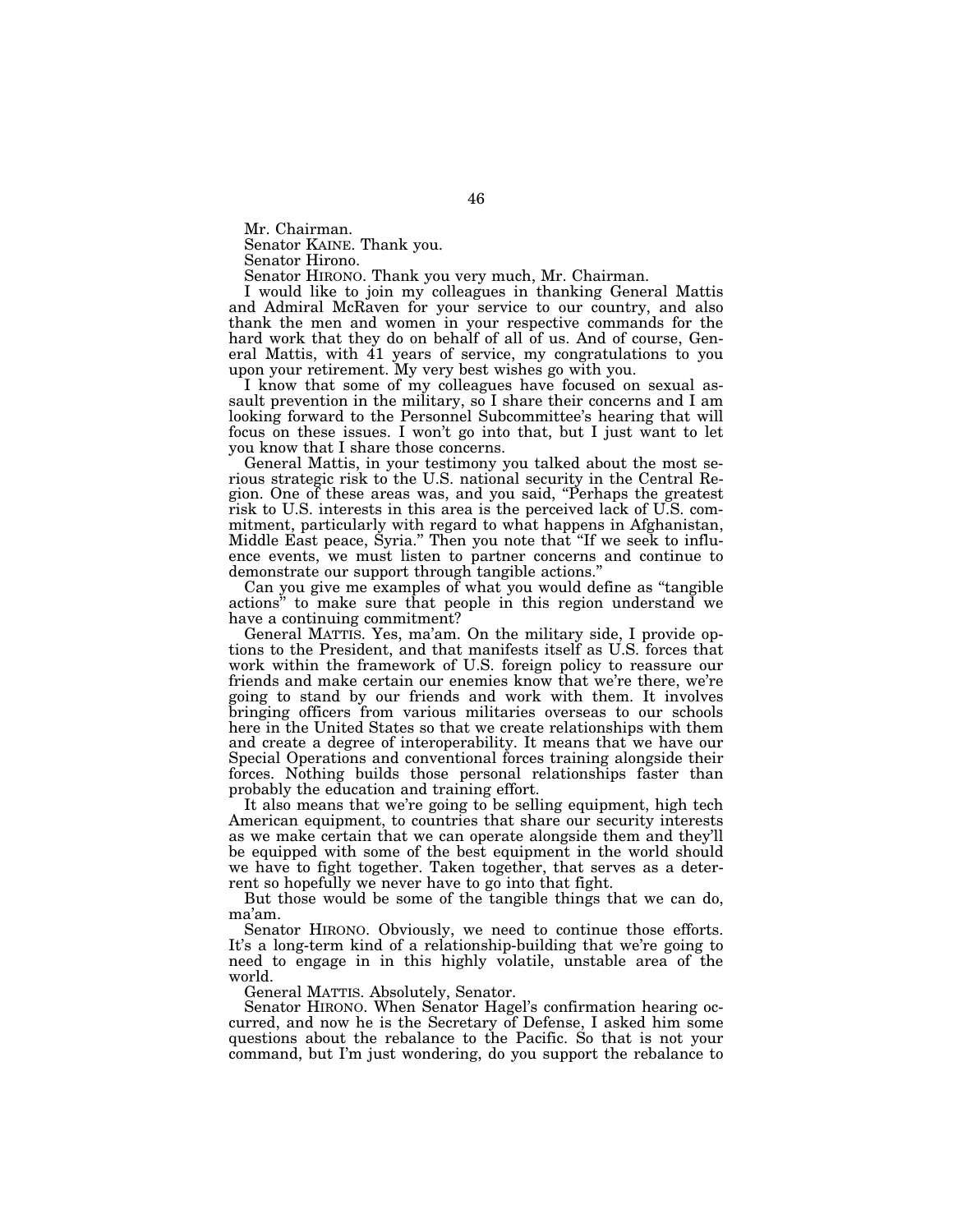the Pacific in light of the realities that we are facing in that area of the world?

General MATTIS. Senator Hirono, I completely support it. We do have three anchors in the Middle East. One of them is our friends and partners there that must not face the future alone without the reassurance that we're with them. One is, of course, oil that fuels the global economy, a global economy that we're intimately connected to with the American economy. The third are the violent extremists that come out of this region threatening civilization everywhere, whether it be India or Indonesia, United Kingdom or North Africa. This is a problem that we all have to work with.

So we have three anchors that will keep us firmly committed in the Middle East. But I completely support the President's declared shift to the Pacific.

Senator HIRONO. Thank you.

Admiral McRaven, following our move out of Iraq and leaving Afghanistan also on the horizon, as you look forward do you see the roles of our special operators changing or moving to a different primary mission, and what would be the factors that you would consider in making any kind of a change for our special ops program?

Admiral MCRAVEN. Thank you, Senator. As we draw down in Afghanistan, that will certainly provide me more capacity and Special Operations Forces that I can then provide to the combatant commanders. You talk about the rebalancing to the Pacific. I was out with Admiral Locklear a little over a month ago. I had an opportunity to spend a fair amount of time in the Pacific. In my Navy SEAL career I kind of grew up in the Pacific, if you will. As you know, ma'am, we have had, we the Special Operations community, have had wonderful relationships in the Pacific for many, many, many decades, from Korea down to Australia and every country in between.

So we very much value our relationship in the Pacific. I will tell you that I think as we look at Special Operations moving forward, we always need to maintain our ability to rescue Americans and to capture or eliminate the terrorist threats. So that kind of kinetic, that direct action approach, is an important part of what we in Special Operations do.

But I would tell you, the current and future aspect of Special Operations that I think is equally, if not more, important is how we go about building our partners' capacity, how we allow them to deal with their own security problems. So part of the strategy of U.S. Special Operations Command, building off the Defense Strategic Guidance put in place in 2012 by Secretary Panetta, is the work with the combatant commanders, work with the chiefs of missions, work with the host nations, and figure out where can we apply our Special Operations resources to best help the Nations that are inclined to help themselves and deal with these problems.

Senator HIRONO. I don't know if this is a setting in which you can mention some of those countries in which you are working very closely to enable them to enhance their own capacity to engage in Special Operations?

Admiral MCRAVEN. Yes, ma'am. One of the great success stories we've had is working with our Filipino partners. Of course, we've been, we Special Operations and I can tell you in my time as a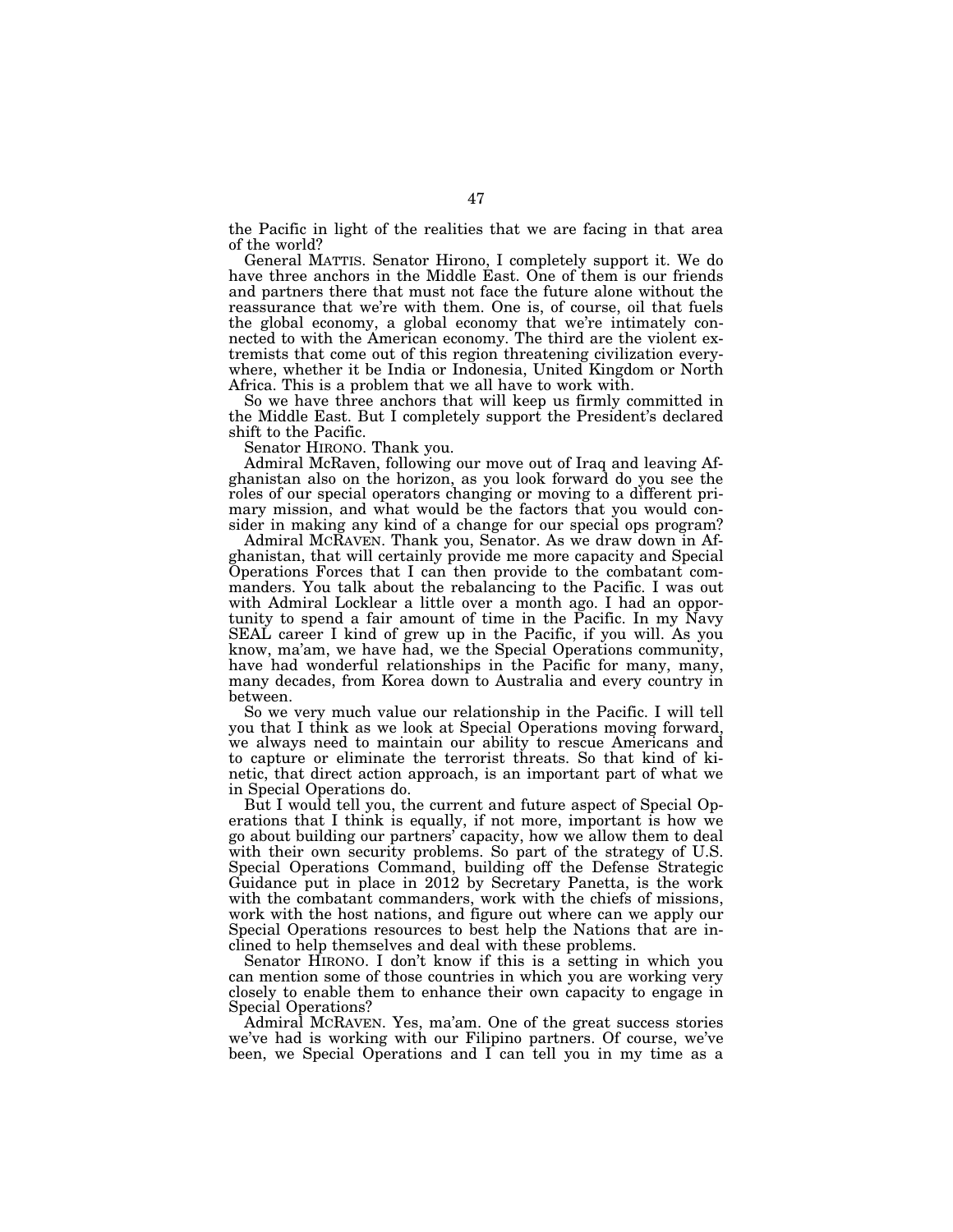SEAL, we have been in the Philippines, as I said, for decades and had a great relationship with the Philippine armed forces. But really since September 11, as the Filipinos aggressively, Filipino government, aggressively went after the Abu Sayyaf and the Jemaah Islamiyah down in Basilan and Mindanao, they requested and we supported them in building their special operations capability and capacity.

I had an opportunity again in my trip out to PACCOM a little over a month ago to visit Mindanao and Basilan, and I will tell you the success is remarkable, the degree of stability. The people see the Filipino army as a credible, reliable, important partner. The Abu Sayyaf is maybe not completely gone, but they are on the ropes, and I give tremendous credit to the government of the Philippines and our support to the government of the Philippines in dealing with that problem.

But the Philippines is one example. We have been partnered with our South Korean brothers for a long time, and I can go from South Korea to Singapore to Australia-

Senator HIRONO. Any country in the Middle East?

Admiral MCRAVEN. Just about every country in the Pacific, yes, ma'am.

Senator HIRONO. Any country in the Central Command?

Admiral MCRAVEN. Oh, yes, ma'am. We are partnered with General Mattis and most of our allies in the Central Command as well.

Senator HIRONO. So, General Mattis, what he's doing very much is in line with our showing the continuing commitment that we have; that addresses your perception issue that you talked about?

General MATTIS. Yes, ma'am. As we draw down in Afghanistan, as we draw down on some of our forces—you saw that the *Harry S. Truman* battle group will not deploy right now—we just have to make certain that's not misinterpreted as a pullback, that we stay fully engaged. There's a number of ways to do so, not just military. That's the area that I am concerned with and Admiral McRaven's concerned with, but there's a number of ways to do it. Not all of them cost a lot of money, but it's critical that we do it.

Senator HIRONO. Thank you.

Thank you, Mr. Chairman.

Senator KAINE. Thank you, Senator Hirono.

Thank you for the testimony today and for your service, to each of you.

I had intended to make my questions heavily focused on budget, but I think you've done a very good job of covering the sequester-CR effects. I went to the Pentagon yesterday o my way into town, to stop and visit with Secretary Hagel, Deputy Secretary Carter, and General Odierno. Then I went to the lunch room and talked to Active, vet, Guard, Reserve, and DOD civilians and contractors who were there.

The message I came away with loud and clear is certainly something that you've underlined today, the need for us to provide some certainty so that you can do the best with the resources you have. I think the optimal situation would be for our National security strategy to drive our budget. A distant second would be for our budget strategy to drive our National security. But we're sort of in the far distant third, which is budgetary indecision driving national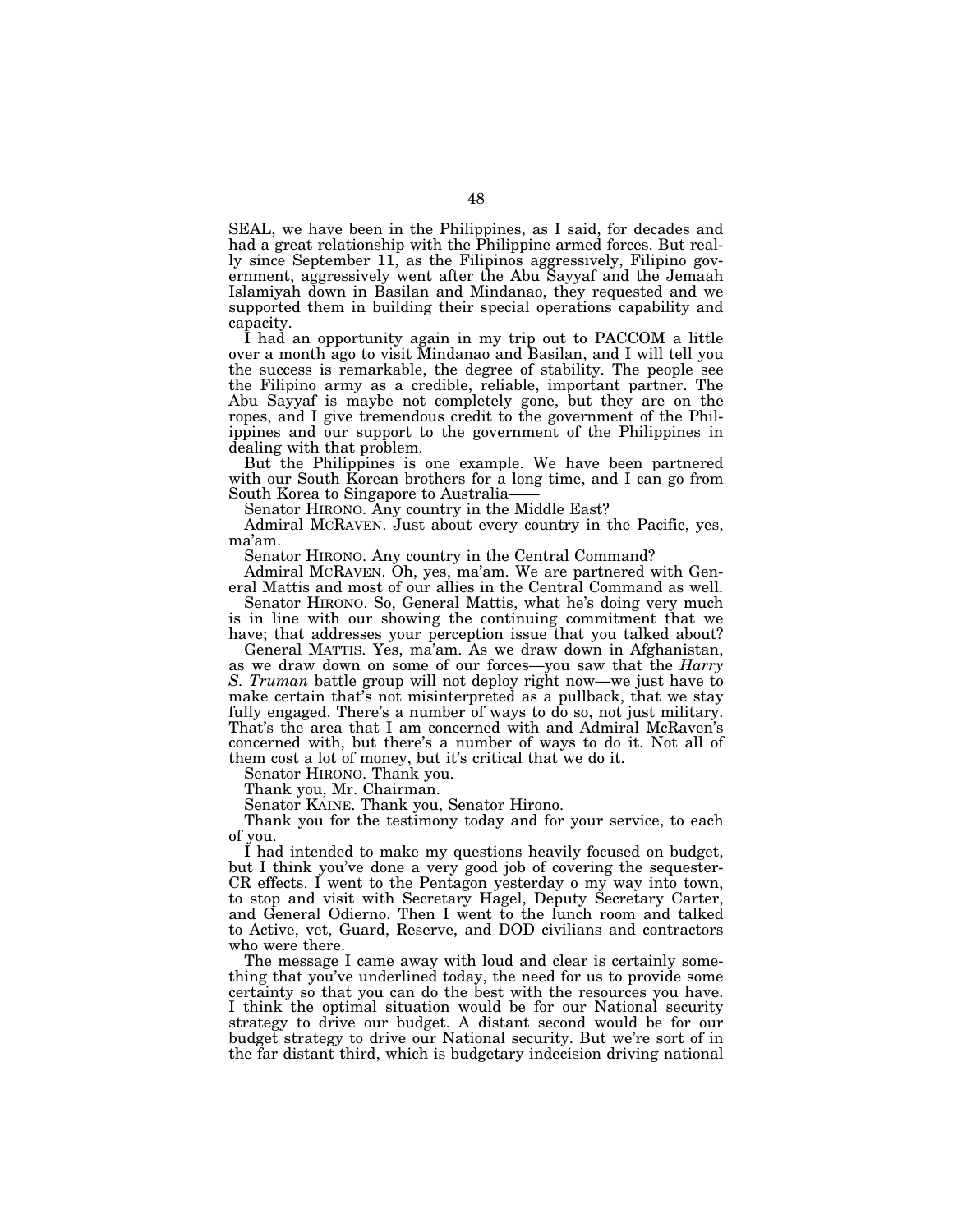security decisions, and that's very dangerous. I think your testimony encourages us to try to do some of our best work.

You are risk tolerators. You run the risk. The risk that you shouldn't have to tolerate is a wavering political commitment or political indecision in terms of providing you the backup that you need.

Let me just talk for a second about Iran. Good discussion today. One of the questions that I have is, as we are evaluating what are the right options for our country to make sure that Iran does not obtain nuclear capacity or nuclear weapons, one of the keys to that is the confidence level that we have about our own intelligence regarding Iranian activity. That intelligence is both our own, but also credible intelligence that we're able to receive from allies.

Without going into classified material, I'd be kind of curious as to each of your confidence level in our intel surrounding the current status of Iranian activities regarding their nuclear plans.

General MATTIS. Senator, first I'll just tell you that in 40-odd years in the U.S. military I have never enjoyed the level of intelligence and the anticipation I'm able to achieve as I do today in this job. It is phenomenal and it allows me insights that I know that nobody else has in terms of outside the U.S. Government.

Senator KAINE. General, is that both the intelligence that we generate, but also the credible intelligence that we are able to share appropriately with allies?

General MATTIS. Absolutely, sir, and that they share with us, I might add, which is invaluable.

But I would also tell you that this program inside a closed country that's virtually a police state, its ability to conduct denial and deception operations means that I stay in a very watchful mode, as does our intelligence community. I think we have to assume that in some cases we would not know something, a decision made in a very small cohort of people, and perhaps other hidden sites like the one revealed by our President a couple years ago, Fordow. I have to assume they have other hidden sites where certain activities could be going on.

So the decision itself and what's going on at those hidden sites, Senator Kaine, could—it could take a while for us to find something like that. It's just the normal give and take of the intel world.

Senator KAINE. Admiral McRaven, any additional comments on that?

Admiral MCRAVEN. Sir, nothing, but to add to what General Mattis said, as the Special Operations commander I see virtually everything General Mattis sees in terms of the intelligence products and I would echo his sentiments that the intelligence community both within the U.S. and the external communities that provide us that insight is truly incredible.

Senator KAINE. Admiral McRaven, we have such a Special Forces footprint in the Commonwealth. In Senator Kevin's opening comments he referred to the work that you've done in stress on force studies and then recommendations to follow. I would just like you to talk a bit about that. What are some of the things that you're doing within Special Forces to deal with this uptempo operation, the effect upon our warriors and their families?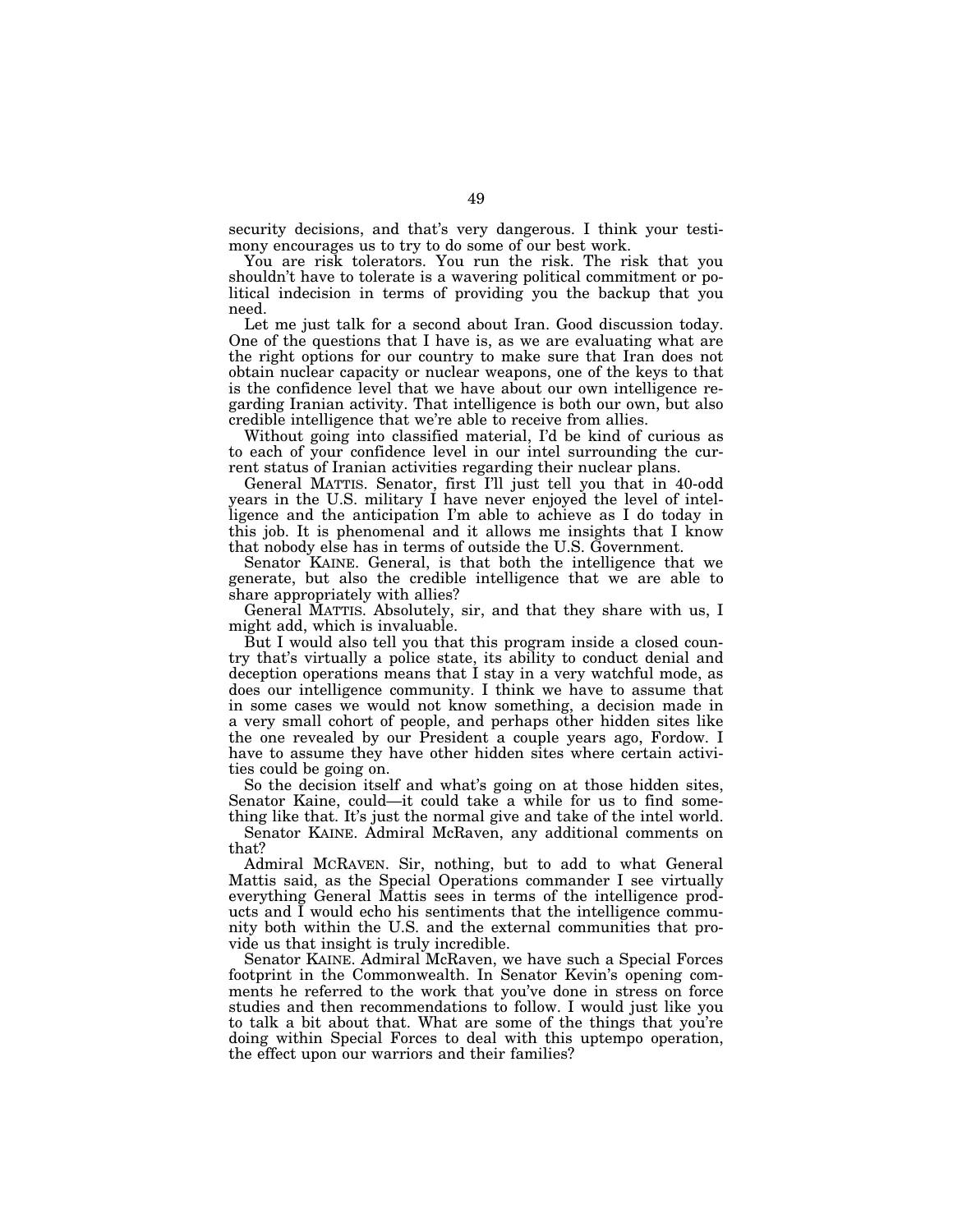Admiral MCRAVEN. Thank you, Senator. I appreciate the question. My predecessor Admiral Eric Olson did a wonderful job of identifying the problem early on, and he put together a Pressure on the Force Task Force. We called it the POTF at the time. They went out and interviewed about 7,000 servicemembers, about 1,000 spouses. They had 440 different meetings. It was about a 10-month assessment to determine the pressure on the Special Operations Force.

About the time that I took command back in the summer of 2011, that report just a couple days after I took command landed on my desk. It was very apparent that, as Admiral Olson had said, the force was frayed at the time. Candidly, in the last 18 months the force has continued to fray, and I'm committed to making sure that the force that I leave my successor and his successor is healthy and capable of doing the mission the Nation expects us to do.

As a result of that, I took the "Pressure On The Force" and we've kind of changed the name a little bit and the focus, and it is now Preserving the Force and the Families. We have spent time working with Capitol Hill, working with the services who provide us a lot of our support, to make sure we have the right programs in place for not only our members, which we do pretty well, but also for their families. I have made a point of stating that the readiness of the member is directly related to the readiness of the family.

So there are a lot of programs out there that allow us to take good care of our members, but not such good care of our families in some areas. So we're working, again, with Capitol Hill and with OSD and others to figure out how can we find the programs, the appropriate programs where we can take care of our families so that, frankly, the servicemembers will be ready to do the job. And frankly, it is absolutely the right thing to do, is to take care of those families that have been supporting this Nation along with their servicemember for so very long.

So I'm pleased we have a full-time task force that does nothing but work with my component commanders and their service components to make sure that we're taking care of the tactical and the headquarters elements as well. So it's pretty aggressive, but, as I said, I want to make sure the force is healthy for years to come, sir.

Senator KAINE. Thank you, Admiral. I appreciate hearing that status report.

One last question, General Mattis, for you, kind of a big picture question to take advantage of your lengthy experience. When I was elected lieutenant governor of Virginia we had a Virginia Guard, as all States did, that was a Reserve Force. 12 years later, as I am now a junior Senator, we have a Virginia Guard that has had significant operational experience, scar tissue, training, wisdom, lives lost, folks injured in battle. But it's a very different kind of a Guard force than it was 10 or 11 years ago.

I'd like for you just to talk about in your experience since 2001 the changing nature of the Guard and how critical the Guard and Reserve have been to your activities in CENTCOM or, more broadly, other activities during the war on terror.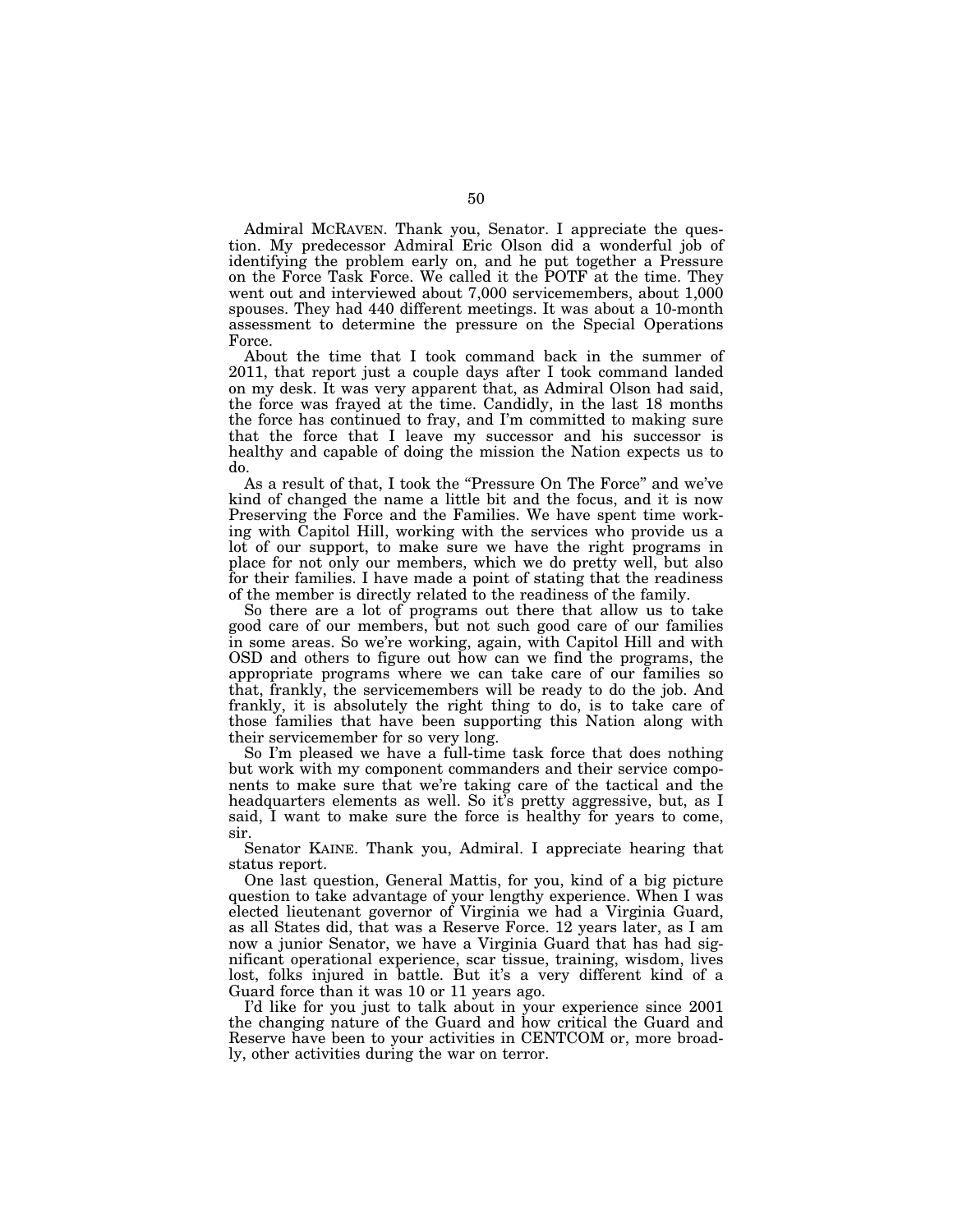General MATTIS. Thanks, Senator Kaine. I appreciate the opportunity to recognize that here in a public hearing. They have been magnificent in serving as an operational and even strategic shock absorber for us so that we could conduct this war and not lose the all-volunteer force, which I think would have been the cost had we not had the ability to bring these ready forces full of patriots who look past any hot political rhetoric swirling around this war and answer their country's call, come in, and deploy, not once, not twice, but in many cases multiple times.

I bring this up because we did have a contract with the Guard and Reserve that said you would come in to take some pressure off the others. They've become more of an operational force now, and we have to make sure we don't break that fundamental contract that allows them to be citizen-soldiers, in other words continue with their civilian career and still give us the Reserve, the shock absorber we need. There comes a point where they're Reserve only in name; they're in fact becoming regulars.

I think we have to look at the kind of force we compose at this point and make sure we keep faith with the Reserves and the Guard, but at the same time not dismiss the very real capability they give this country when the call comes.

Senator KAINE. Thank you, General.

We'll have a second round, a second round of questions for 3 minutes, and I'll go to Senator Graham.

Senator GRAHAM. Thank you both.

Afghanistan, General Mattis. The last card to play really is the residual force in 2014; do you agree with that?

General MATTIS. I do, sir.

Senator GRAHAM. We could have a very good outcome in Afghanistan if we play that card well. Do you agree with that?

General MATTIS. It will be critical to the good outcome.

Senator GRAHAM. Okay. 13.6 was the recommendation in terms of U.S. force presence, 352 in terms of Afghan security forces, and some NATO. That's the configuration, right?

General MATTIS. 13.6 was my personal—

Senator GRAHAM. Right.

General MATTIS.—recommendation, yes, sir.

Senator GRAHAM. Well, let's say that, you know, the President, he's the Commander in Chief—we all respect that. My concern is that at the end here we're going to drop the ball and I don't want to do that. Let's say you announce 10,000 U.S. forces, not 13.6, and you said publicly we will reduce that force 2,000 a year until we get down to 2,000 4 years later. What kind of effect would a statement like that have on our success or potential success in Afghanistan?

General MATTIS. Senator Graham, I think we have to send a message of commitment. We work with a lot of unpredictability, Senator, and if the Afghan security forces continue to mature the way they have been and we hold them at that full strength into 2018, there may be more reductions we can take.

Senator GRAHAM. But you wouldn't announce on day one we're going to withdraw 2,000 a year no matter what?

General MATTIS. I think a military perspective, Senator, because of the unpredictable nature of war, we'd never reveal—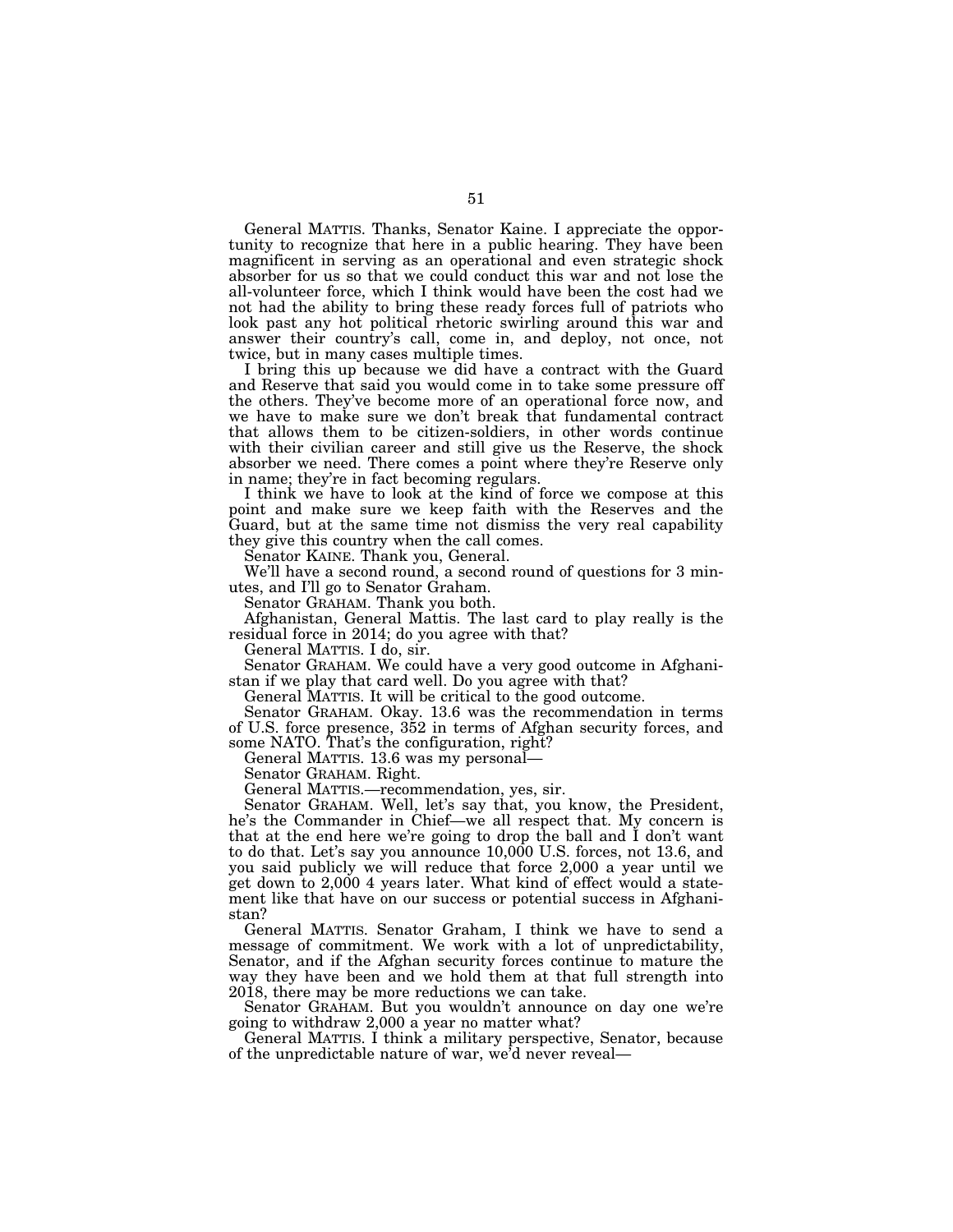Senator GRAHAM. The enemy would look at the last number, not the first number.

General MATTIS. They will, yes, sir, that's fair.

Senator GRAHAM. Okay. One last thing, about Iran. We've got two choices here: bring them to their senses, which is to stop developing a nuclear weapon capability; or bring them to their knees so they can't develop a nuclear weapon capability. Aren't those our two options?

General MATTIS. Yes, sir.

Senator GRAHAM. As to the second option, do we have the capability to bring them to their knees?

General MATTIS. Well, absolutely, Senator. I would still say, on "bring to their senses," between economic sanctions, diplomatic isolation, and encouragement of behavior that does not cost them such a degree of political support that they end up losing power, there may yet be a way to bring them to their senses on a purely costbenefit ratio.

Senator GRAHAM. And I hope you're right. But if that doesn't work, the only option left is to bring them to their knees. Do you agree?

General MATTIS. Yes, sir. The means—there are a number of means to do that, perhaps even short of open conflict. But certainly that's one of the options that I have to have prepared for the President.

Senator GRAHAM. Thank you.

Senator KAINE. Thank you, Senator Graham.

General Mattis, one more follow-up on this Guard and Reserve question. So if they were sort of a traditional Reserve and then we built the Guard and Reserve up to have this operational capacity and strategic shock absorber, as you indicate, and now we're wrestling with not wanting them to be frayed, you don't recommend that we take them back to a pure—the old Reserve model? There's training and expertise that we ought to now be taking advantage of, so some scale-back to not wear them out and maintain them is appropriate, but wouldn't you suggest that a future role for the Guard and Reserve going forward should try to take advantage of this operational and strategic shock absorber capacity that they've developed over the last ten years?

General MATTIS. I believe it would be wise to, Senator Kaine. Also, I think that we have to in light of the situation we face fiscally in the Department right now.

Senator KAINE. Let me thank each of you very much. As you've noticed, people have been departing because there's a vote on right now. I'm going to depart stage right very promptly, but thank you so much for your service and your testimony today.

[Whereupon, at 12:32 p.m., the committee adjourned.]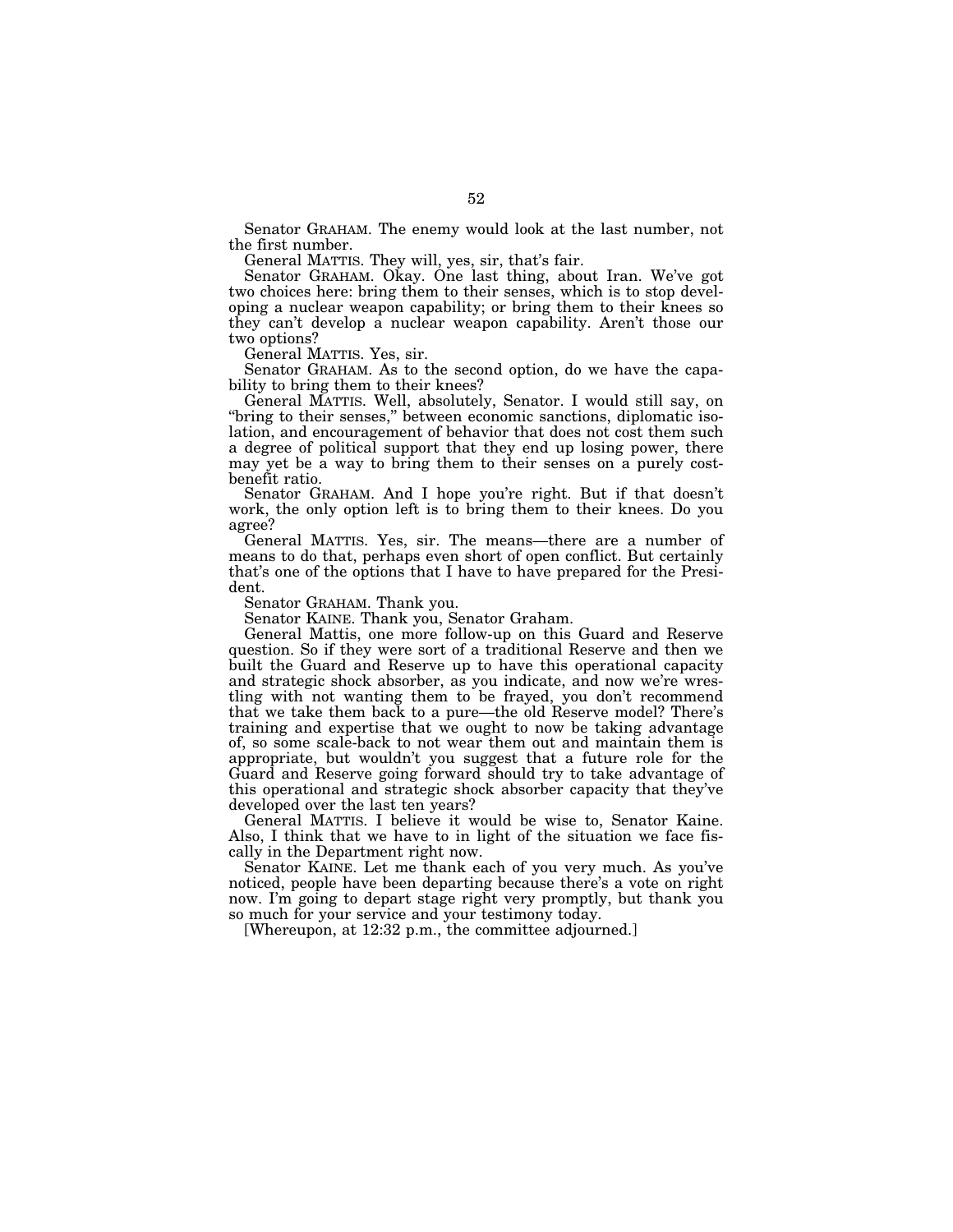### STATEMENT OF

# GENERAL JAMES N. MATTIS, U.S. MARINE CORPS

#### **COMMANDER**

### U.S. CENTRAL COMMAND

# BEFORE THE SENATE ARMED SERVICES COMMITTEE

ON

# THE POSTURE OF U.S. CENTRAL COMMAND

5 MAR 2013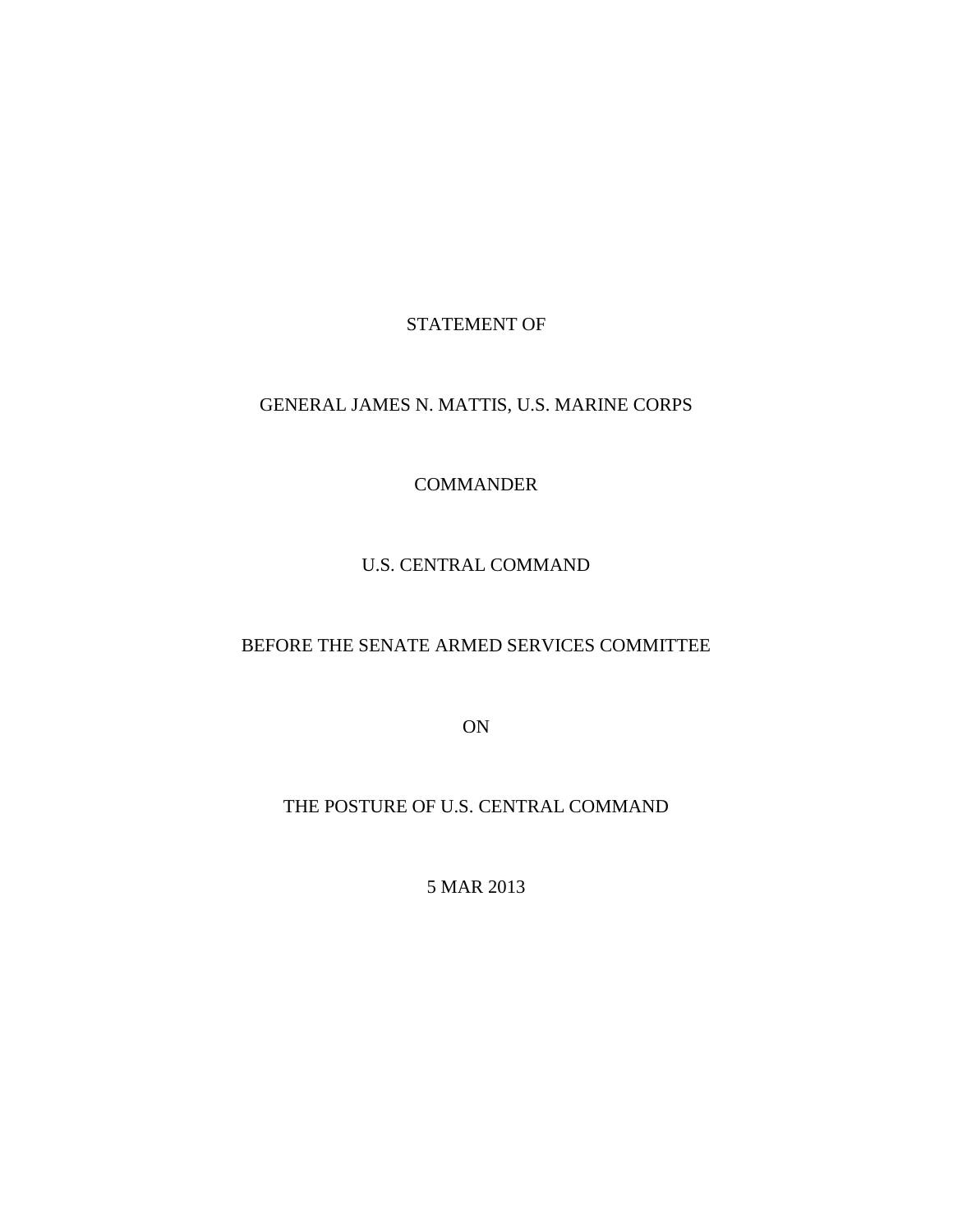**Introduction:** We are in the midst of a transition in the Central Command Area of Responsibility (AOR). With volatility a defining feature of the region, United States Central Command remains a command postured to respond to military crises while at the same time working in tandem with regional partners and American diplomats to carry out U.S. strategy in the region. In Afghanistan, U.S. forces continue to support the largest coalition campaign in modern history to ensure it will not again become a haven from which violent extremist organizations can plan, rehearse and execute terrorist attacks. We also work with international partners, and across U.S. government and Combatant Command lines, to share information and posture our forces to inhibit the spread of these radical and violent organizations and rapidly respond to protect U.S. interests. USCENTCOM works closely with our fellow Combatant Commands to mitigate risk collaboratively across COCOM boundaries.

As we transition to Afghan-lead in accordance with NATO's Lisbon and Chicago agreements, each of the other 19 countries that comprise U.S. Central Command's Area of Responsibility across the Middle East and Central Asian States present both challenges and opportunities for our military-to-military relationships. The ongoing events of the Arab Awakening, blatant brutality by the Iranian-backed Syrian regime and the spillover effects of refugees and violence into neighboring countries, coupled with Iran's flagrant violation of United Nations security council resolutions, bellicose rhetoric and pursuit of a nuclear weapons capability, and the persistent threat from both Shia (Iranian supported) and Sunni (Al Qaeda and its affiliates) violent extremists demand international attention.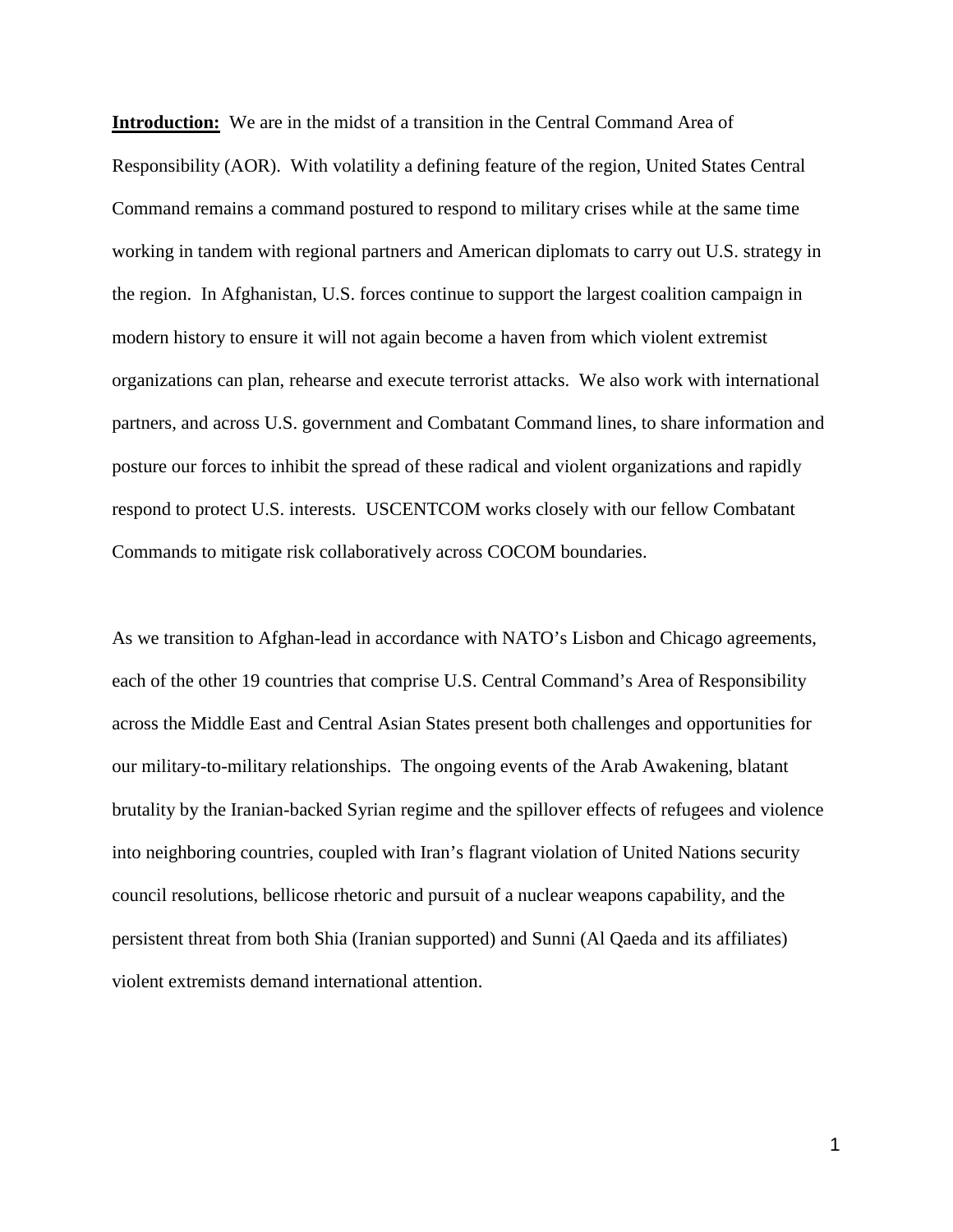These factors, compounded by the lack of forward progress on Middle East Peace and the movement toward a sustainable two-state solution and the serious economic challenges many nations in the region confront, require us to remain vigilant and be ready for turmoil in the months ahead. In fact, we are now at a point where a re-energized Middle East Peace effort could pay significant dividends in terms of regional security since the status quo benefits no one and violent extremists use the issue for their own purposes. It is essential that we maintain the viability of the Palestinian Authority as a partner for peace and security, and preserve the twostate solution.

As we look to the future direction of American foreign policy, three enduring factors will keep U.S. attention anchored in this region: the U.S. relationship with Israel and our other partner nations; oil and energy resources that fuel the global economy; and the persistent threat from violent extremist organizations. U.S. Central Command's approach – working in tandem with the State Department and other agencies through a whole of government approach – is to protect our interests using fewer military resources in an era of fiscal restraint and political change.

**Operating Environment:** Significant factors are currently shaping and changing the region. The Arab Awakening will bring years of political and social changes as the demographic challenges of a burgeoning youth bulge collide with struggling economies. There will be additional pressure on governments to respond to popular interests. We recognize the Awakening is what it is and not necessarily what we hope it will be: it is first a flight from repression and may or may not result in an embrace of democratic principles. The future is not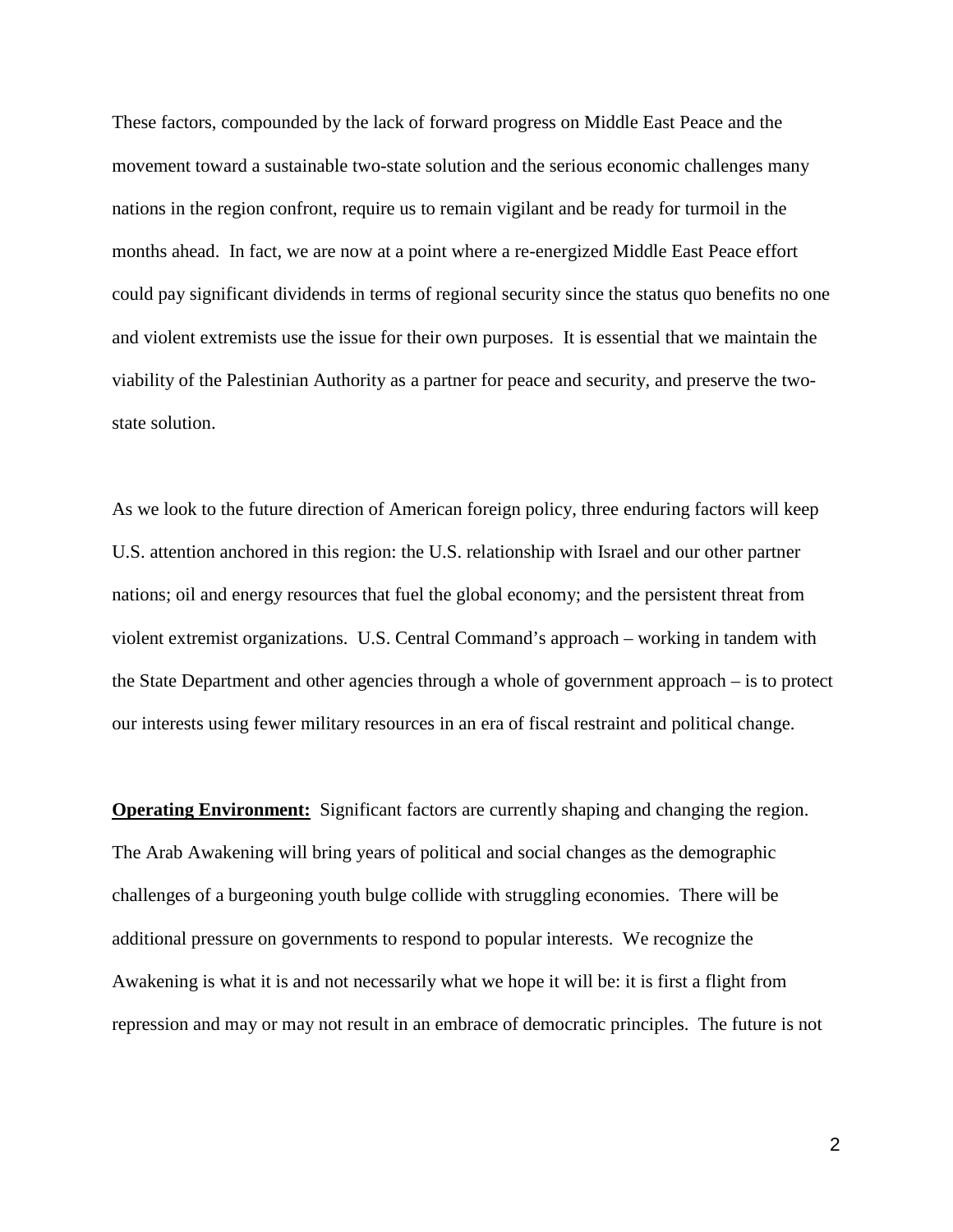foreseeable, but one thing is clear: America must remain deeply engaged in the region and fully utilize all tools of national power as a force for stability and prosperity.

Traditional regimes that held power for decades have been swept aside or are under siege, adding to the region's uncertain future. Modern communications and social media have the potential to both empower and endanger people. While they can enable users to better understand their social circumstances and provide ways to organize to improve them, they can also make people more vulnerable to manipulation by malevolent actors. The increasing role of our adversaries in cyberspace necessitates additional emphasis and urgency on a targeted expansion of our presence, influence, capabilities and the authorities necessary to maintain an advantage in cyberspace. Threat networks including those maintained by Iran are adjusting opportunistically, and are emboldened by regional developments – to include the Arab Spring and events such as those in Benghazi and Syria. These networks pursue a range of destabilizing activities that include but are not limited to the transfer of illicit arms, as well as the provision of financial, lethal, and material aid support to a range of malign actors seeking to undermine regional security. In our efforts to counter destabilizing extremists, our international and regional partnerships remain one of our greatest strengths, and most potent tools. Addressing these activities will require our continued engagement, reassurance and commitment to work with other nations against extremists' violent activities.

U.S. Central Command's operating environment is also influenced by the major and emerging powers bordering our region, by the increasing Sunni-Shia polarization, and by Iran's malign influence. U.S. government efforts led by State Department to develop more militarily capable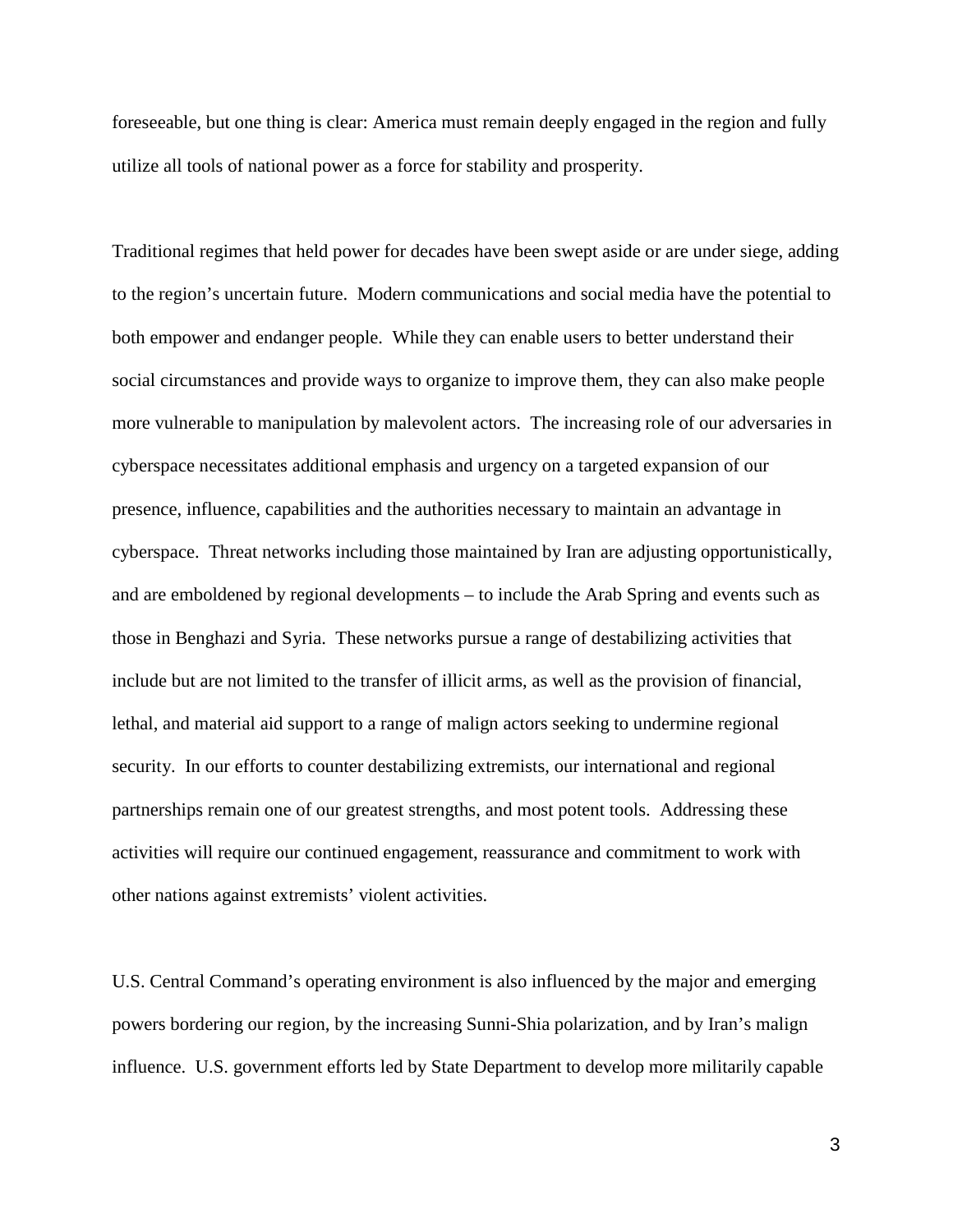and confident partners in the region are advancing, and contributing significantly to enhancing our robust regional security architecture. There is also widespread attention on how the U.S. and NATO will remain involved in Afghanistan post-2014 to prevent its regression, and whether the U.S. will continue to remain resolute in the face of a growing Iranian threat. Finally, the threat of weapons of mass destruction is prevalent in the region, with both Syria and Iran possessing chemical weapons or the capability to produce them and Iran advancing its nuclear program. Pakistan has a fast growing nuclear arsenal and violent extremists continue to profess a desire to obtain and use weapons of mass destruction. This danger has our full attention.

Each country in my assigned region has its own unique history, culture, religions and ethnicities and we treat each country on its own merits. The value of American military-to-military relationships is evident when you compare the transition in Egypt with events in Libya and the ongoing brutality in Syria. Under immense pressure both internally and externally, the Supreme Council of the Armed Forces in Egypt oversaw the transition and transferred power to an elected government. Egyptian military leaders did not attempt to protect the old regime from its accountability to the people or seize power for themselves. Moreover, they demonstrated restraint and steady performance through difficult transition milestones including the appointment of new military leadership and the political upheaval following President Morsi's December constitutional decree. First and foremost, the military sees itself as the upholder of Egypt's sovereignty and national security. It has maintained its professionalism and validated our longstanding investment in strong military ties, sustaining the trust of the Egyptian people through a most tumultuous period. As this critically important country experiences significant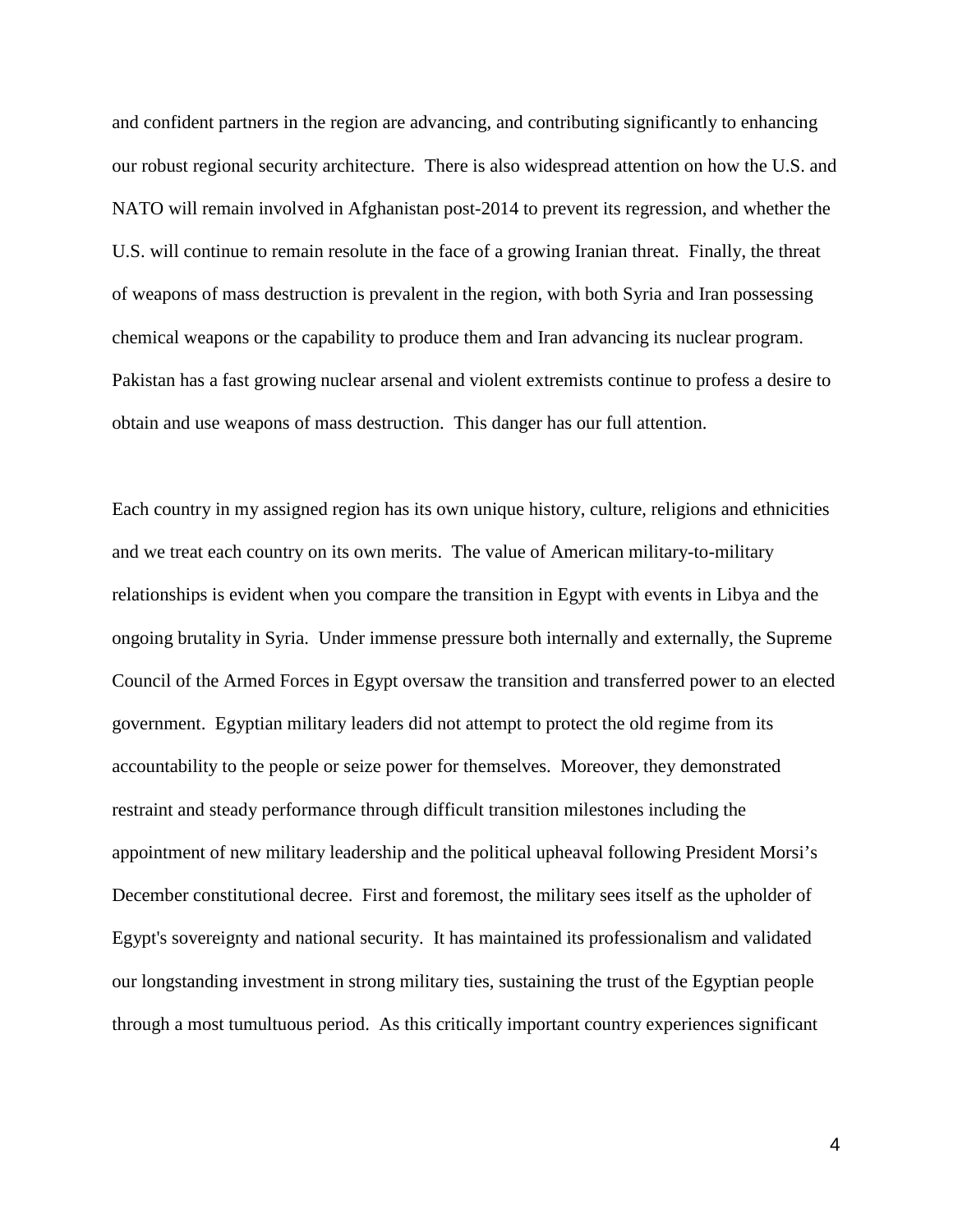political change and confronts a dire economic situation, USCENTCOM will remain actively engaged with Egypt's military leadership.

**Strategic Risks to U.S. Interests:** The most serious strategic risks to U.S. national security interests in the Central region are:

**Malign Iranian influence:** Despite significant economic sanctions and increased diplomatic isolation within the global community, Iran continues to export instability and violence across the region and beyond. There are five main threats Iran continues to develop: the potential nuclear threat; counter maritime threat; theater ballistic missile threat; the Iranian Threat Network to include the Qods Force and its regional surrogates and proxies; and cyber-attack capabilities.

- **Potential nuclear threat**. Iran continues to expand its nuclear enrichment capabilities, which enable Iran to quickly produce weapons-grade nuclear material, should Tehran make that decision.
- **Counter Maritime threat**. Iran is improving its counter maritime capabilities (mines, small boats, cruise missiles, submarines) to threaten sea-lanes vital to the global economy. The occasionally provocative behavior of the Revolutionary Guard Navy is an issue with which we deal and we refine our operational approaches in sustaining our stabilizing maritime presence in the Persian Gulf.
- **Theater Ballistic Missiles.** Iran has the largest and most diverse ballistic missile arsenal in the Middle East and is increasing medium and short range ballistic missile inventories and capability with ranges up to about 2,000 kilometers, sufficient to strike targets with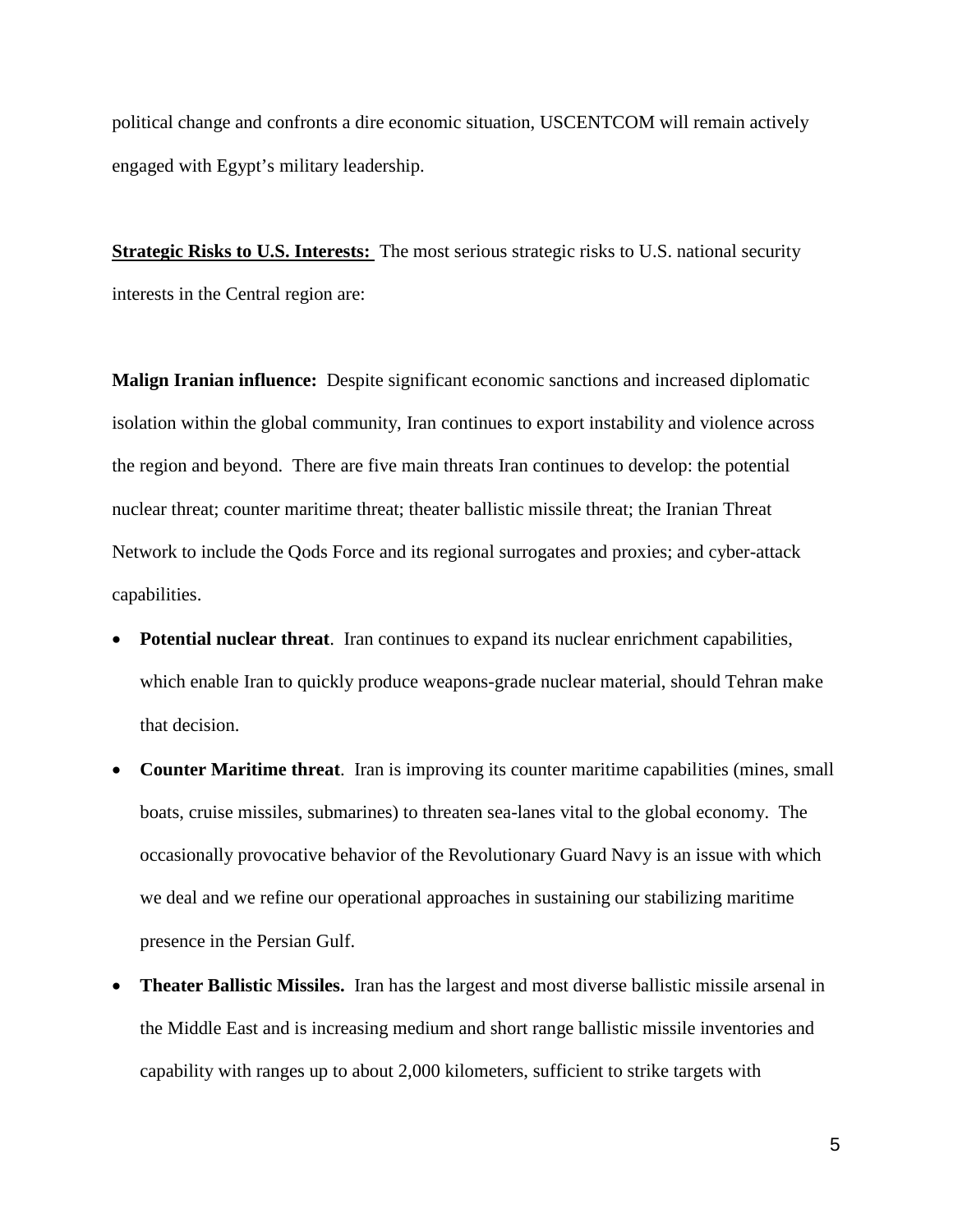increasing precision throughout the region. While Iran has previously exaggerated its capabilities, there is consensus that Tehran has creatively adapted foreign technology to increase the quality and quantity of its arsenal.

- **Iranian Threat Network.** Malign influence and activities (illicit weapons, financial aid, trained personnel and training) in Syria, Iraq, Afghanistan, Sudan, Gaza, Lebanon and Yemen along with the 2011 attempt here in Washington to assassinate the ambassador of the Kingdom of Saudi Arabia, indicate a long-term trend that has clear potential for murderous miscalculation that could spark a disastrous regional conflict. Iran continues to seek to establish nodes throughout the region through which to advance its destabilizing agenda.
- **Cyber.** Given Iran's growing capabilities in this sensitive domain, the U.S. must recognize and adapt now to defend against malicious cyber activity.

**Violent Extremist Organizations (VEOs)**: The focus of our military efforts over the past decade has largely been on Al Qaeda, its adherents and affiliates (AQAA), and we have achieved measurable successes in combating them. The AQAA "franchise" remains a threat however. An equally concerning long-term threat continues to emanate from the Iran-sponsored Shia brand of extremism wielded by groups such as Lebanese Hezbollah. In addition to the threat from these terrorists with which we are already familiar, a clash brought on by these two brands of extremism could pour fuel on the simmering Sunni-Shia tensions we observe from Baluchistan to Syria and incite a worsening cycle of violence.

**State Security and Weapons of Mass Destruction (WMD):** WMD proliferation and the potential loss of control of WMD by regional governments, for example the potential loss of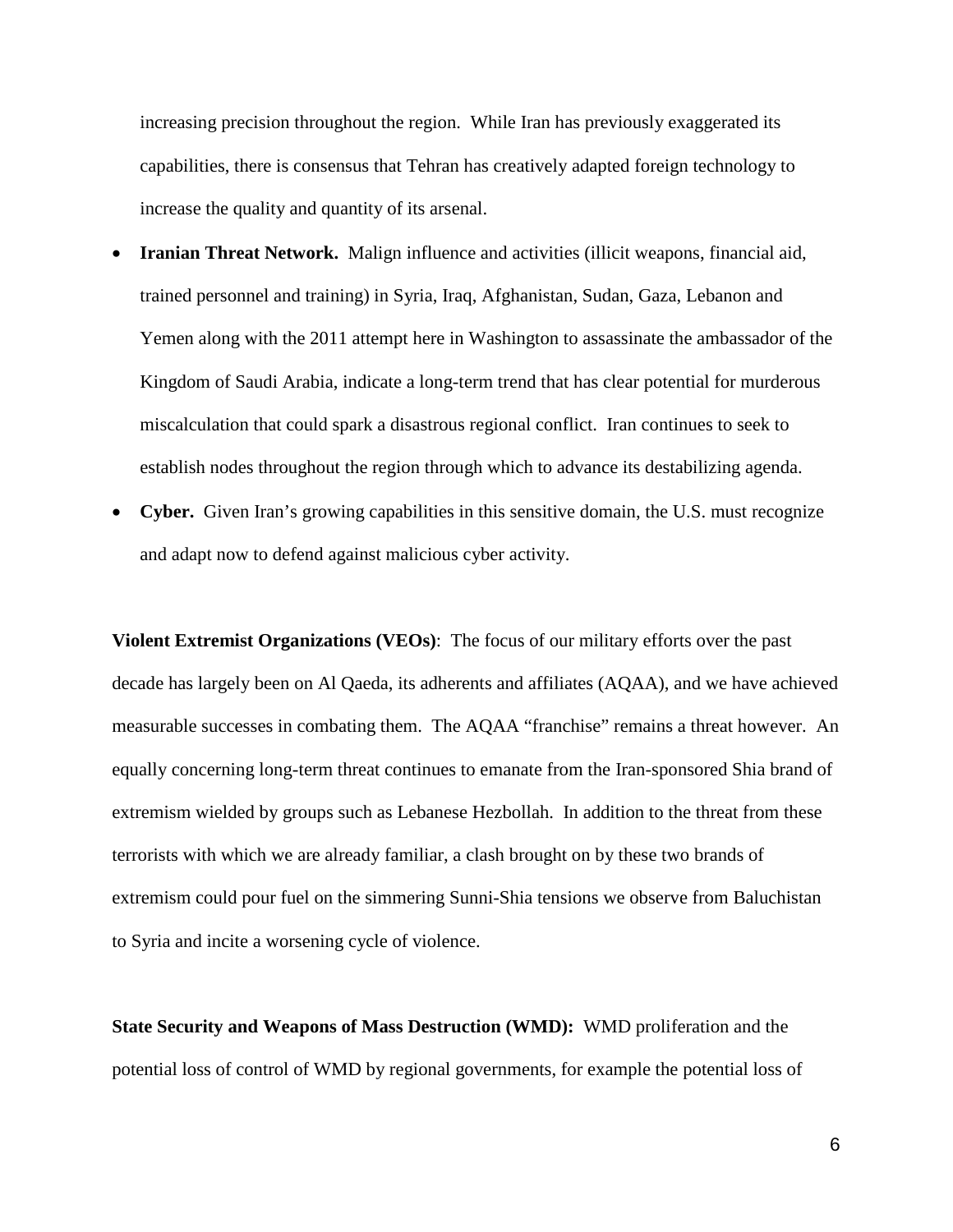control of Syrian chemical weapons, pose a significant risk to the region and our most vital national security interests. The potential for WMD in the hands of non-state actors and extremist organizations cannot be addressed by traditional Cold War deterrence methods and presents a clear threat to our regional partners, innocent populations, and our forces and bases.

**Afghanistan Stability and Security:** While progress in Afghanistan is undeniable, progress and violence coexist. In accordance with NATO/ISAF's campaign plan, our sustained training, advising and assistance have led to a counterinsurgency-focused Afghan National Security Force (ANSF) that has now achieved full strength in numbers. Keeping our campaign on track requires close collaboration and reassurance to our Allies and Afghan partners to maintain the confidence of the largest wartime alliance in modern history and the Afghan people. That message of commitment will also reassure the Central Asian States, which are understandably sharply focused on 2014 and beyond. The present drawdown rate leaves the campaign on a sound footing for the Afghan forces to assume the lead with our advisory support and training.

**Regional Instability:** As savagery increases in Syria's civil war, the number of refugees fleeing the fighting continues to grow. The impacts on Turkey, Jordan and Lebanon are severe, with media reports of over 4 million internally displaced persons and the U.N. estimating over 900 thousand refugees in neighboring countries. Refugees into Jordan alone continue to increase by more than 50,000 monthly since the New Year. The potential destabilizing impact is clear and there is a growing likelihood of unpredictable longer-term effects on regional stability. Refugee camps are not a permanent solution, they have not proven to be economically viable, nor do they give hope to younger generations.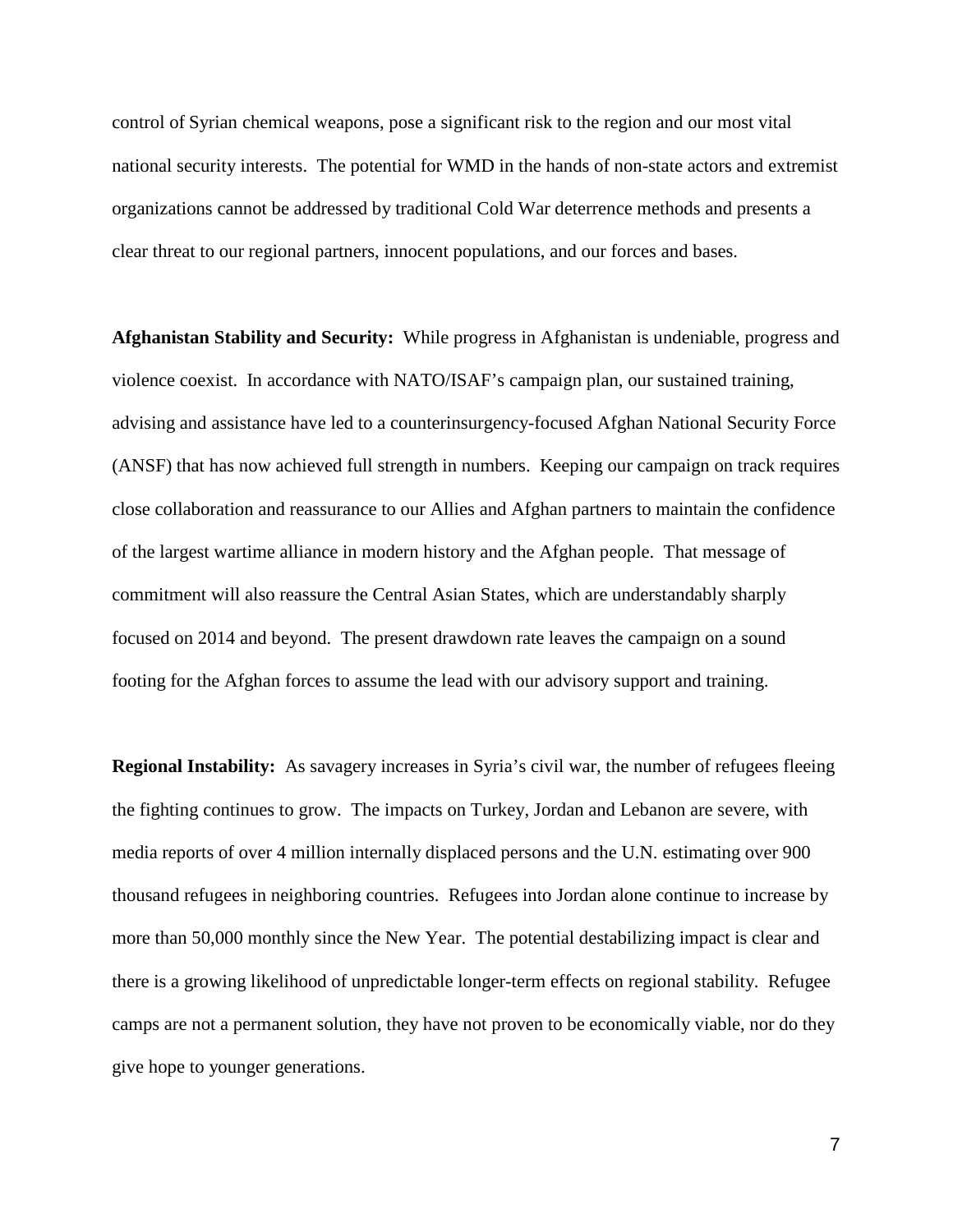**Perceived Lack of U.S. Commitment:** Perhaps the greatest risk to U.S. interests in the region is a perceived lack of an enduring U.S. commitment to collective interests and the security of our regional partners. This impression, if not actively and often countered, and any lack of clarity regarding U.S. intentions in the region, particularly with respect to Afghanistan's future, Middle East Peace, and shaping an acceptable outcome in Syria, could reduce our partners' commitment to stand with us and leave space for other actors to assume less benign leadership roles. If we seek to influence events, we must listen to partner concerns and continue to demonstrate our support through tangible actions. Our regional partners want to share the security burden with us, and we should actively enable them to do so, especially as we face our own fiscal realities.

**USCENTCOM's Approach:** All of U.S. Central Command's military activities are firmly nested in four main drivers of U.S. foreign policy. First is security**,** and in particular, meeting the urgent challenges posed by Iran's reckless behavior across a wide front and being prepared to respond to a range of regional contingencies, as well as the related imperative of accelerating a transition to the new leadership which the Syrian people so deeply deserve. The second driver is our continued support for political openness, democratic reforms and successful postrevolutionary transitions. Third, no political transition or democratic reform process can succeed without a sense of economic opportunity.Fourth and finally, a re-energized effort is needed to resolve persistent regional conflicts, and especially for renewing hope for a two-state solution between Israelis and Palestinians. Within this framework, USCENTCOM stands firmly alongside our friends and supports regional security, territorial integrity of sovereign nations, and the free flow of commerce.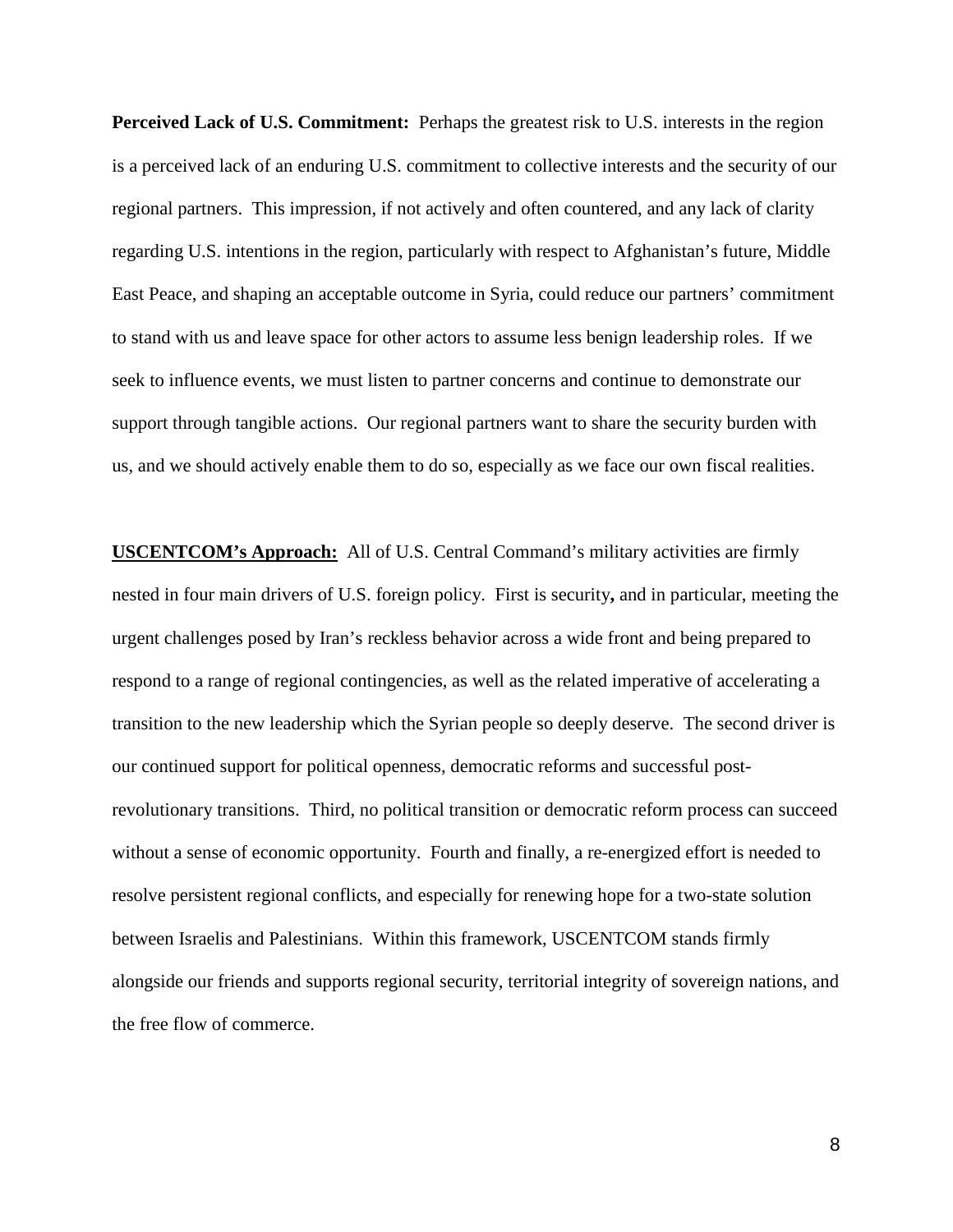CENTCOM's approach to protect the nation's interests in the Middle East is to work BY, WITH and THROUGH key regional partners to bolster regional security and promote stability, while minimizing a permanent U.S. military footprint. In so doing, we can build our partners' capacity to enable them to share in the security costs for the region.

USCENTCOM uses four principal levers as we engage in the region:

- **Military to Military Engagements:** These lay the foundation for and bolster our broader diplomatic relationships. Much of this work is ongoing, but as resources decrease and American forward presence in the region declines, mil-to-mil engagements and working by, with, and through our partners will become increasingly important. This type of *forward engagement* is often the bedrock of our most important relationships and builds the trust necessary to work closely together.
- **Plans and Operations:** USCENTCOM develops and executes plans and operations in close collaboration with our fellow Combatant Commands, interagency organizations and international partners as necessary to address developing contingencies and crises. While providing military options for the Commander-in-Chief, these plans are designed from the outset to be inclusive of regional and traditional partners.
- **Security Cooperation Programs:** Building partner capacity is the responsible way to reduce U.S. military presence and maintain the health of our force by partnering with regional nations to distribute more of the security burden. In order to build partner effectiveness, we must be more responsive to their capability needs while strategically aligning acquisition and training plans with regional collective security requirements. Combined training, multilateral exercises (resourced by OSD's Combatant Commanders'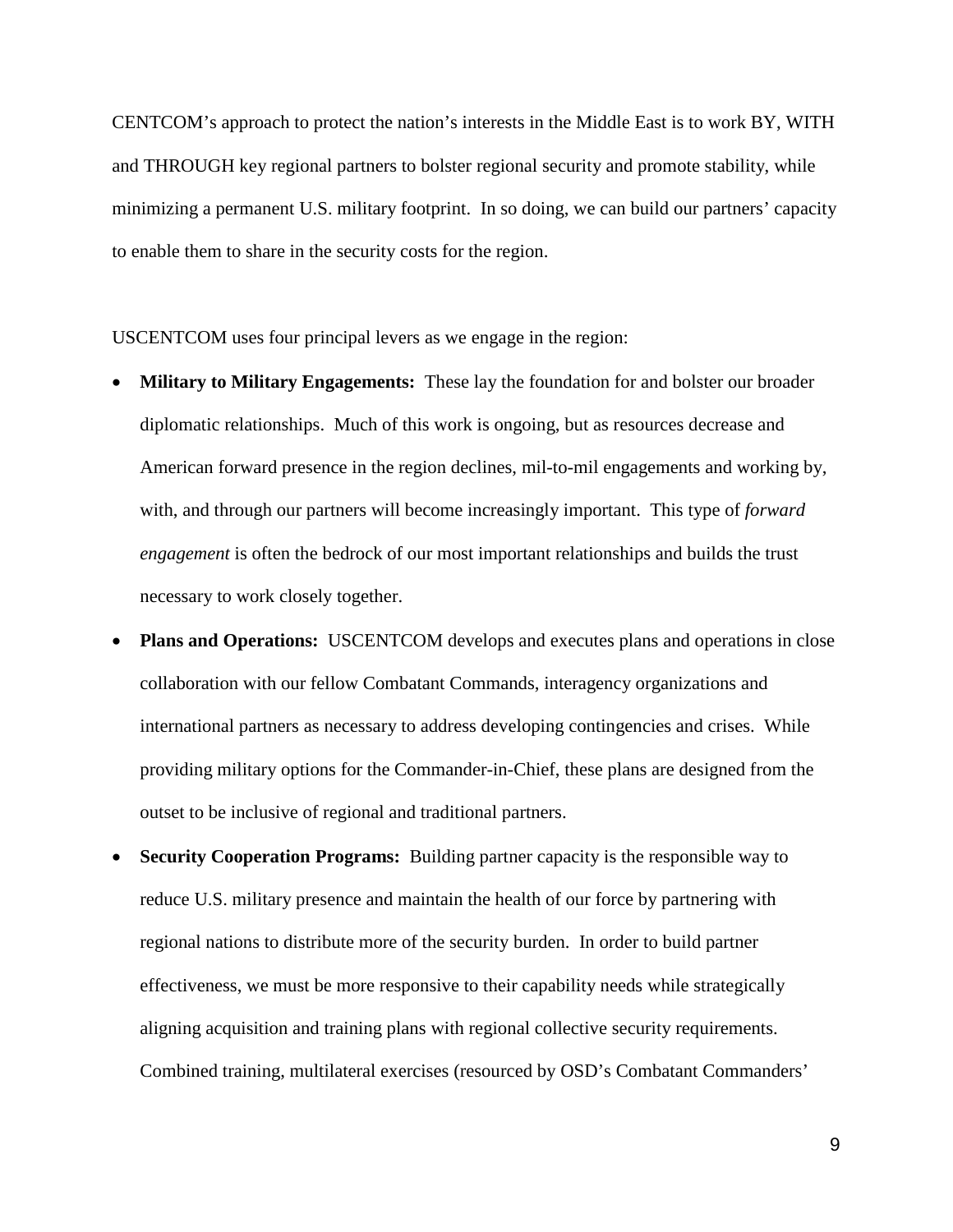Exercise Engagement and Training Transformation program), defense reviews and expanded professional military education exchanges are cost-effective means to enhance trust and interoperability while encouraging progress on rule of law and human rights issues. Once fully implemented, the Global Security Contingency Fund will offer us opportunities to respond to emerging security cooperation, assistance and requirements.

**Posture and Presence:** A tailored, lighter footprint supported by access to infrastructure that enables rapid reinforcement is the foundational concept for future military posture in the region. The USCENTCOM military presence will continue to become more maritime in character, supported by expeditionary land forces and have strong air enablers. I anticipate the need to sustain maritime defense, anti-fast attack craft capabilities, amphibious ships and mine-countermeasure capability and Intelligence Surveillance and Reconnaissance capabilities. I see the need for growth in our Counter Intelligence and Human Intelligence (HUMINT) capacities across the region. In summary, we will need strong strategic relationships with our partners to enable the presence required to deter adversaries and reassure our friends.

**Around the Region:** The Department of Defense carefully shapes military presence (U.S. and partners) in the Middle East to protect the global free flow of critical natural resources and to provide a counterbalance to Iran – a balanced force presence ready to respond to a variety of contingencies, and to deter Iranian aggression. To maintain a right-sized American security footprint in the Gulf, the U.S. promotes close teamwork with the **Gulf Cooperation Council (GCC)** states. By deepening strategic ties with the Gulf and improving the capability of the GCC states through multilateral exercises, security assistance and training, regional stability is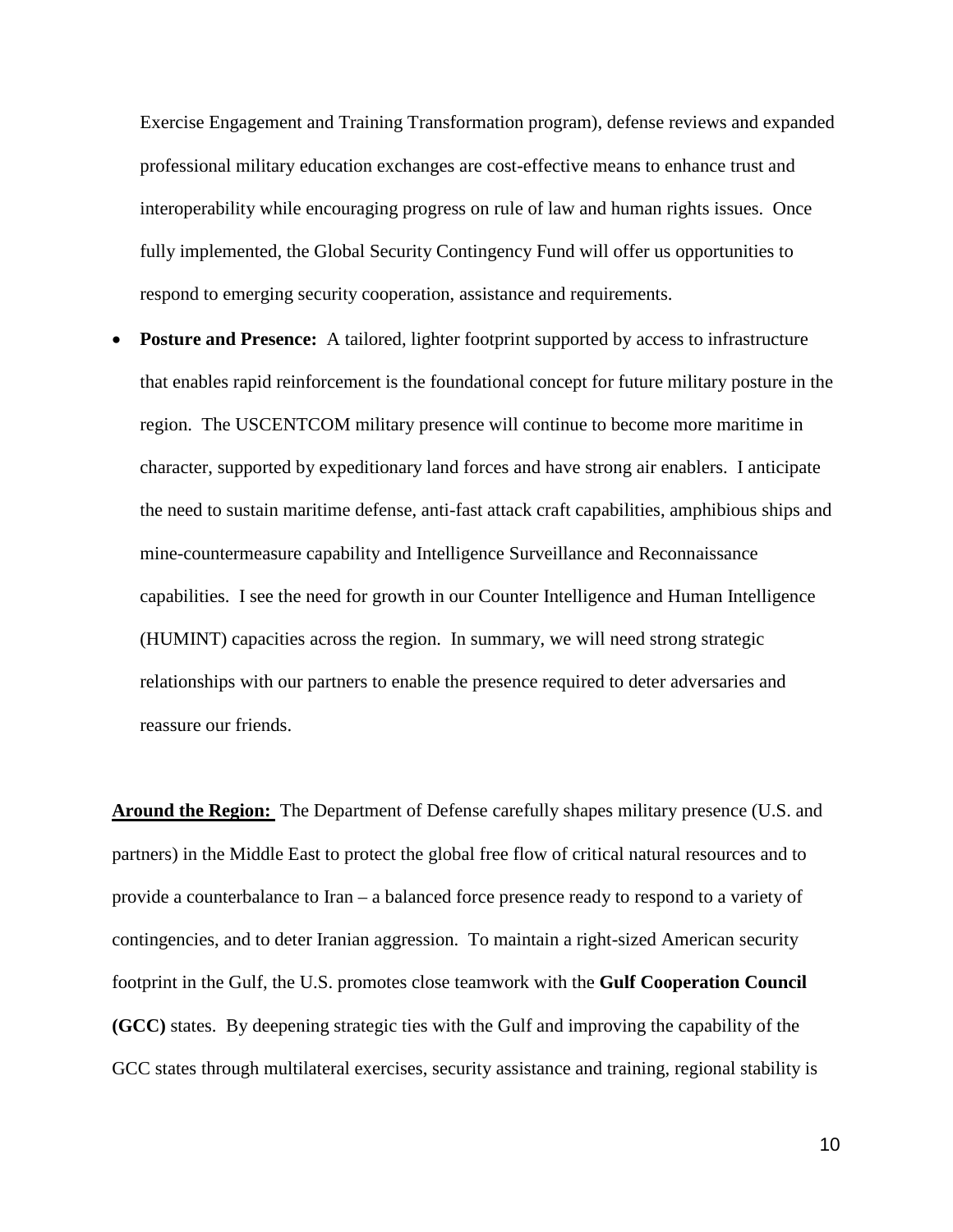appropriately shown to be an international responsibility. The U.S. will continue to promote the capabilities of GCC partners in such missions as missile defense, maritime security, critical infrastructure protection and development of a common operating picture that allows us to work smoothly together when necessary.

During the past year, we have seen significant progress in our military relationship with countries of the GCC. In support of the efforts of the Secretary of State and Secretary of Defense and the U.S.-GCC Strategic Cooperation Forum, we have worked to enhance and deepen Ballistic Missile Defense cooperation in response to the proliferation of these weapons. We continue to emphasize U.S.-GCC multilateral exercises, such as our successful International Mine Countermeasure Exercise, which included participants from over 30 countries from five continents in 2012, and our Proliferation Security Initiative (PSI) exercise LEADING EDGE 2013 ably hosted by UAE. The Gulf States have demonstrated the willingness to work with one another and with international partners to counter malign influence in the region and ensure freedom of commerce – a critical international issue in terms of the global economy. Interoperability in this framework improves U.S. defense-in-depth and our own capabilities become more robust by supporting partner capacity and working by, with and through the GCC.

For decades, security cooperation has been a cornerstone of our relationship with the **Kingdom of Saudi Arabia.** As we face ever more sophisticated regional challenges in the Middle East, helping to enable the upgrade of Saudi Arabia's defense capabilities sustains our strong militaryto-military relations, improves operational interoperability, helps the Kingdom prepare to meet regional threats and safeguards the world's largest oil reserves. In difficult times, the Kingdom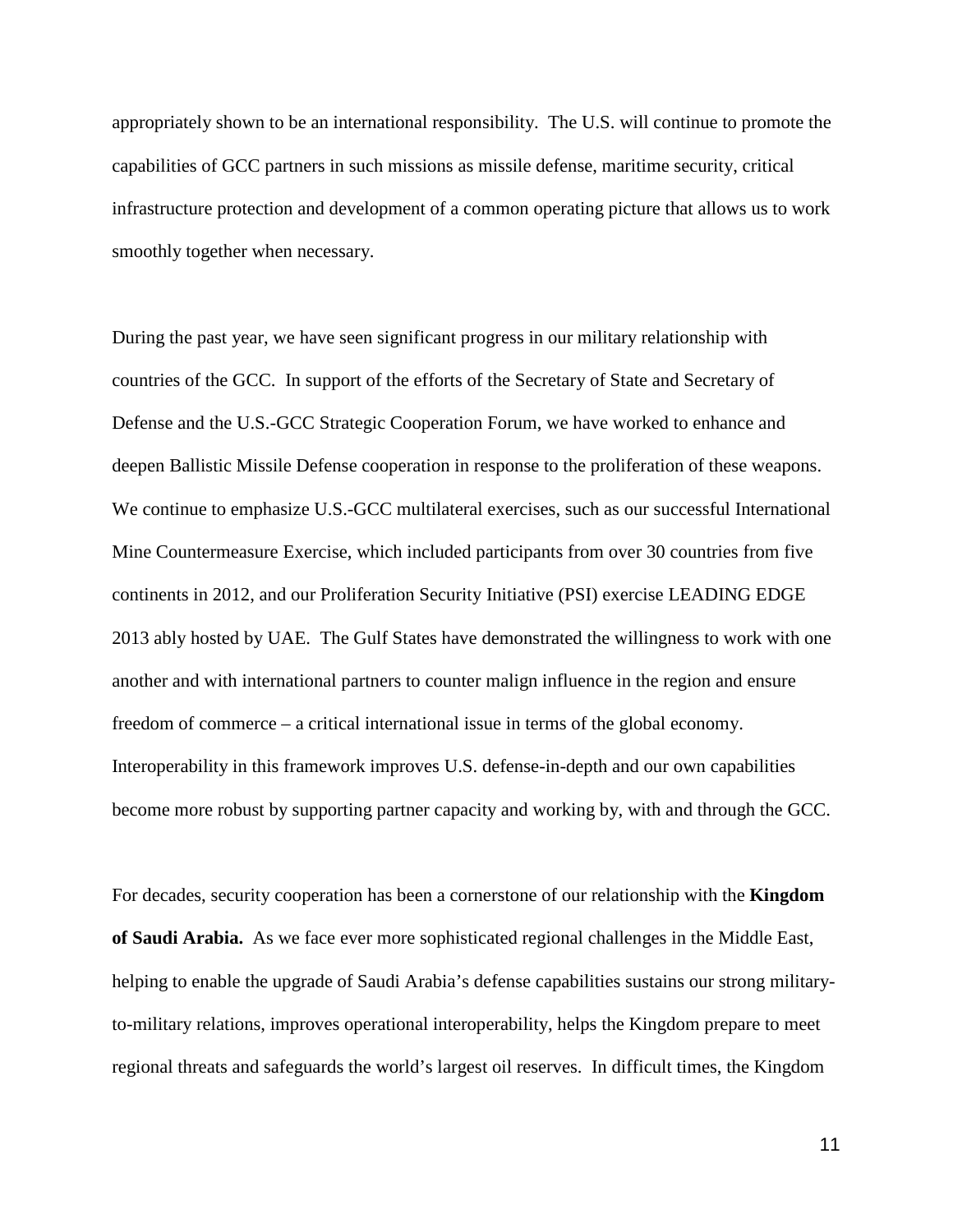has demonstrated its willingness and capability to use its military forces to fight as part of a coalition against regional threats. Sustaining the Saudi military capability deters hostile actors, increases U.S.-Saudi military interoperability and positively impacts the stability of the global economy. Working with Department of State, USCENTCOM helped establish the first interagency security assistance program to build the capabilities of the Ministry of Interior Security Forces that protect Saudi Arabia's critical infrastructure. This is a long-term \$1 billion FMS Interagency Technical Cooperation Agreement, which has shown remarkable progress.

A long term and strong ally in the region, **Kuwait** continues to build upon a long bi-lateral military relationship with its critical support for U.S. troops and equipment. Kuwait remains a valued partner and is steadily reconciling its long-standing issues with Iraq and supporting the region's stability. We enjoy excellent relations with the Kuwaiti military built on many years of trust between us since the liberation in 1991.

The **United Arab Emirates (UAE)** has been a valued partner through Operations Desert Shield/Desert Storm, Bosnia, Kosovo, Somalia, Afghanistan and Libya. The Emirates participated in Operation Unified Protector in Libya, flying as part of NATO's effort and the Emiratis have increased the number of their troops and aircraft deployed to Afghanistan even as other nations are drawing down. The UAE is also a leader in the Gulf for air and missile defense capabilities. Their Foreign Military Sales purchases total \$18.1 billion and include the Theater High Altitude Area Defense (THAAD) system, valued at approximately \$3.5 billion, a highly capable and wholly defensive system that will contribute to regional stability and our interoperability. The UAE was the first foreign government to purchase this system. Their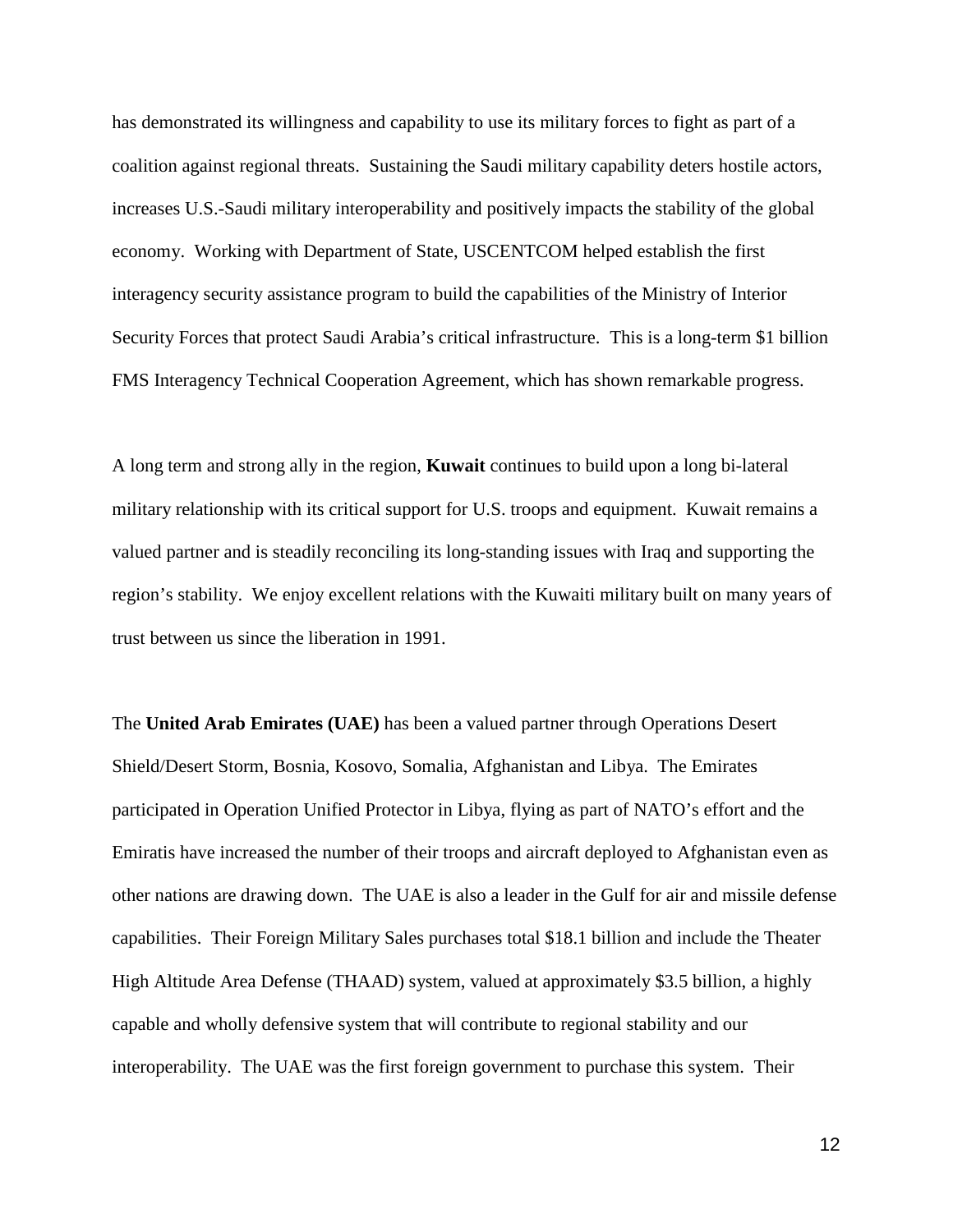many contributions to collective defense and their close military ties over decades mark UAE as one of our strongest friends within the region, deserving of our continued close engagement and tangible FMS support.

**Qatar** is taking an increasingly active role within the region, supporting operations in Libya with both military and humanitarian aid. Qatar continues to demonstrate leadership in its foreign policy, including spearheading an Arab League resolution suspending Syria's membership. Qatar has placed wide-ranging sanctions on Syria in response to the Assad regime's violence against its own citizens and has played a leading role in helping the Syrian opposition to improve its organization and capabilities. We enjoy excellent military relations with this country that has generously hosted several of our forward headquarters and facilities.

Home to our sole main naval operating base in the Middle East, **Bahrain** has been an important friend and partner for many decades, and provides key support for U.S. interests by hosting U.S. Navy's Fifth Fleet and providing facilities for other U.S. Forces engaged in regional security. The strong U.S.-Bahrain relationship is particularly critical in the face of the threat Iran poses to regional stability. Over the past several years, Bahrain has faced internal challenges. USCENTCOM works closely with others in the U.S. government to advance a message of support for dialogue and reform in Bahrain, which will be key to ensuring the country's stability and security. The United States supports Bahrain's National Dialogue and the government's ongoing efforts to implement recommendations from the Bahrain Independent Commission of Inquiry (BICI) report. We will continue to be a strong partner of Bahrain and the Bahraini people in the years ahead.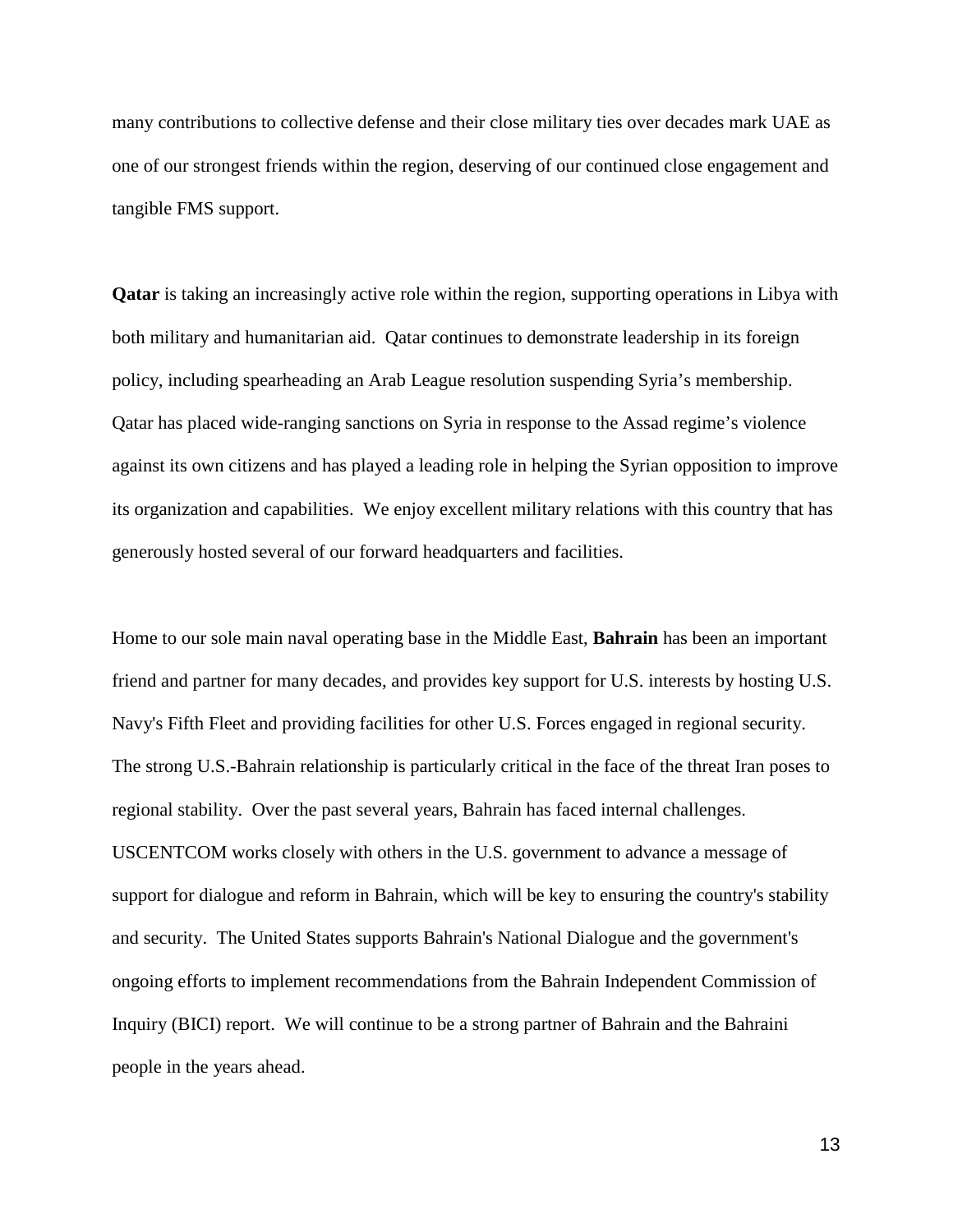**Oman** is strategically located along the Strait of Hormuz and the Indian Ocean and has played a steadying role and been a voice of moderation in the region for many years. We have a shared appreciation of the situation in the Gulf and Oman provides valued perspective for maintaining regional stability. We enjoy trusted military relations with the professional Omani Armed Forces and we are enhancing interoperability through exercises and Foreign Military Sales.

In the face of intense regional pressure and internal economic crisis, **Jordan** endures as one of our most dependable allies in the region. Political reform is clearly occurring even as the spillover of Syrian refugees severely impacts a challenging economic situation. Always a leader in the region, King Abdullah II continues to press forward with many political changes to strengthen Jordan's democratic processes. On the international front, he advocates for reenergizing the Middle East Peace. The Jordanian Armed Forces (JAF) continue to provide strong leadership and perform admirably and professionally while stretched thin, and while continuing to deploy troops in support of ISAF in Afghanistan. The JAF provides protection and humanitarian relief to the tens of thousands of Syrian refugees who have fled to Jordan over the last two years. Our continued support for Jordan, including building the capacity of the JAF, has never been more critical. A stable and secure Jordan is a needed bulwark now more than ever.

**Iraq** remains at the geo-strategic center of the Middle East. Iraq is also the fourth largest Foreign Military Sales (FMS) partner in the region, and ninth in the world. As we work to develop a new strategic relationship with the Iraqi government, our desired end state is a sustained U.S.- Iraqi partnership in which Iraq becomes a proactive security partner with their neighbors in the region. A shared border with Iran is a reality as is the spillover of Syria's civil war that can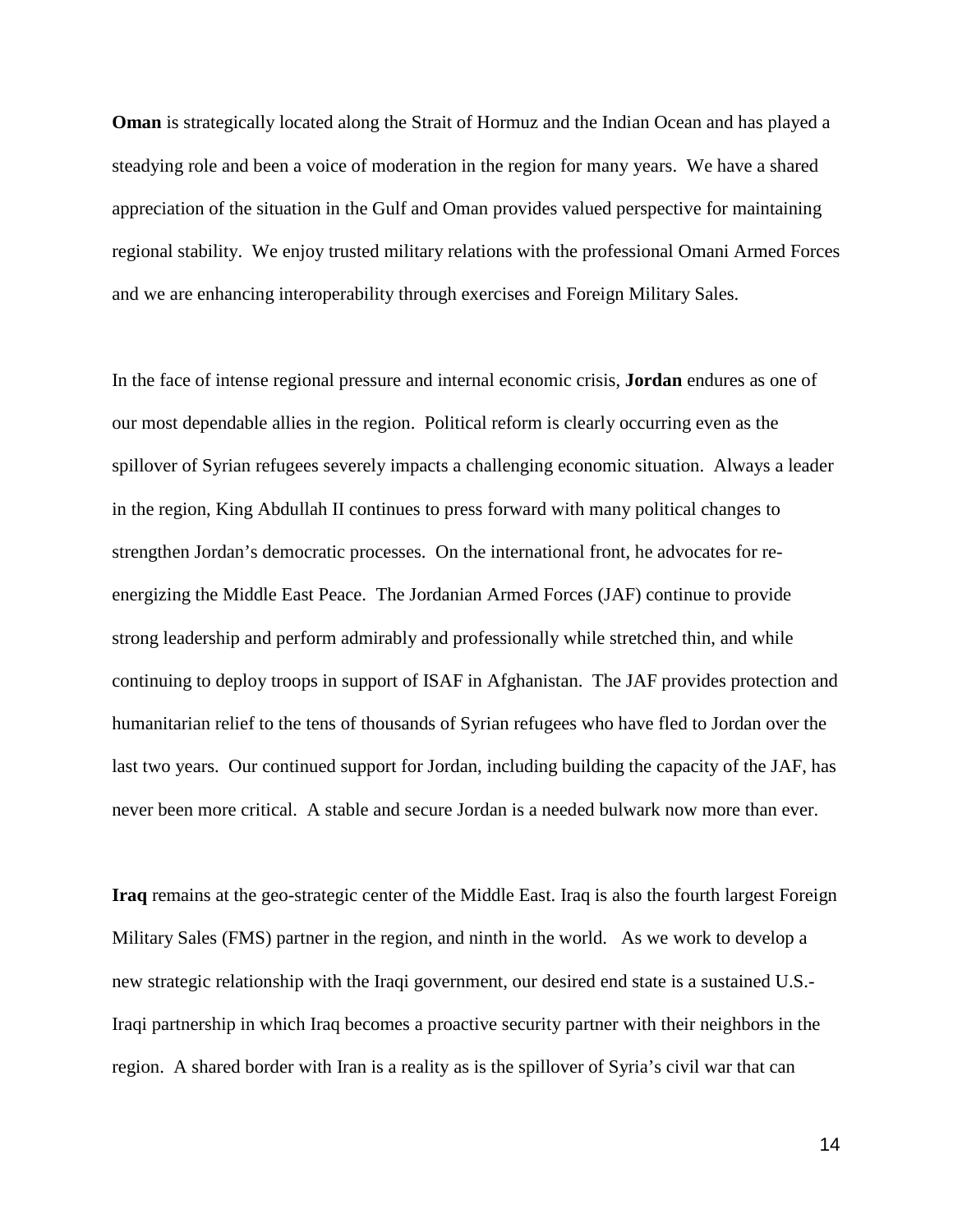reignite sectarian violence in Iraq. Our military-to-military relationship forged in recent years is the foundation for developing the desired strategic partnership. U.S. security assistance and FMS are key tools for building and shaping Iraq's defense capabilities and integrating Iraqi security forces into the region, anchored by U.S. materiel and training. Recently convened Defense and Security Joint Coordination Committees have helped in this regard and USCENTCOM continues expanding security cooperation activities that deepen our military-tomilitary ties with Iraq, to include opening doors for Iraqis to participate in our regional exercises. Internally today, the security environment in Iraq continues to present significant challenges, and the United States is supporting the Government of Iraq's efforts to confront these threats. The imperfect political processes still keep most of the tensions from creating havoc. However, persistent Arab-Kurd tensions and increasing Sunni discontent – exacerbated by events in Syria and a sustained violent AQI threat – diminish their regional leadership potential as well as their internal stability. Now the world's third largest producer of oil and desirous of the needed stability for exporting its oil, Iraq's long term interests align more closely with its Arab neighbors in the GCC than with Iran. With our persistent efforts over time, Iraq could become a partner that is both a consumer and provider of security in the region.

**Egypt** remains one of the most important partners in the pursuit of regional peace and stability in USCENTCOM's theater of operations. They continue to support our over-flight permissions and Suez Canal transit courtesies and maintain a field hospital in Afghanistan in support of the NATO campaign. The Egyptian military is also deploying peacekeeping troops in Darfur, Sudan. The ceasefire agreement with Israel is holding and Israeli military leaders have noted that Gaza is quieter today than it has been in years. In the Sinai, the Egyptians are taking steps to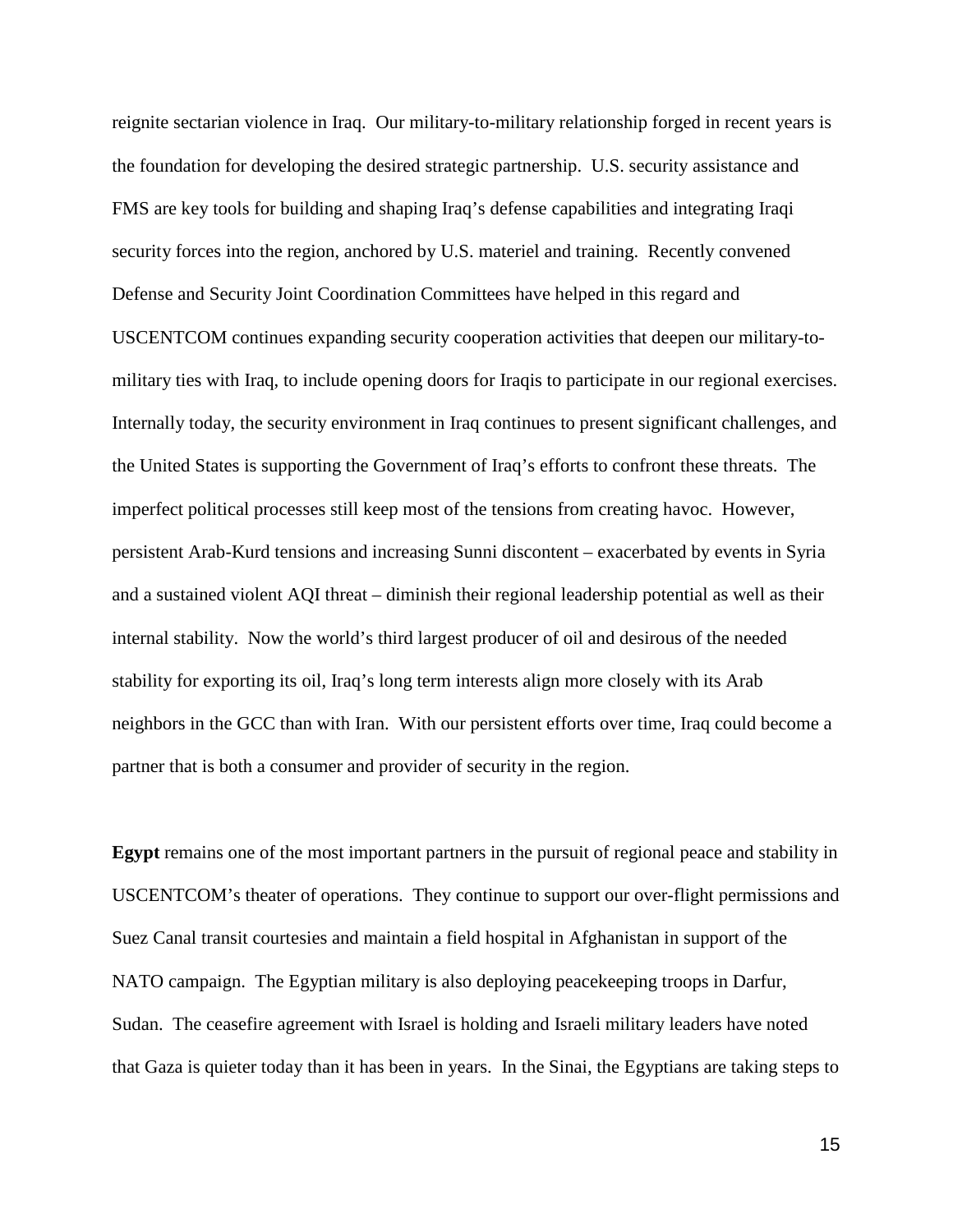improve security by relocating border detection equipment to counter smuggling activities and establishing a National Agency for Development and Reconstruction. Further, their military has created quick response forces to improve security for the Multinational Force and Observers Force stationed in the Sinai, which includes around 600 U.S. troops. The political situation remains fluid thus heightening the potential for further changes, and this dynamic could place strains on the network of relations between Egypt and its neighbors that have historically been critical to the anticipation and mitigation of emergent crises. Additionally, the dire state of the Egyptian economy remains a cause of concern and a driver of internal dissent. Our relationship with the Egyptian senior military leadership remains on a firm footing characterized by candid and professional discussions. Our military assistance plays a major role in protecting our interests and is crucial to the modernization and interoperability of the Egyptian Armed Forces and USCENTCOM endorses its continued support without conditionality.

As the sole multi-confessional security institution in **Lebanon**, the Lebanese Armed Forces (LAF) is a unifying force and the principal governmental organization viewed positively by the Lebanese from all sectarian groups. In light of the ongoing situation in Syria, our various forms of aid to the LAF are vital to maintaining Lebanon's internal stability and helping to guard against the spillover violence from across the Syrian border. Our program providing military training and material support to the LAF has enabled them to be a more effective counterbalance to violent extremists within Lebanon. Our shared goal is to support the Lebanese government to be responsive to the peoples' needs while allowing the LAF to build into the principal security force in a country long abused by extremists and externally supported militias.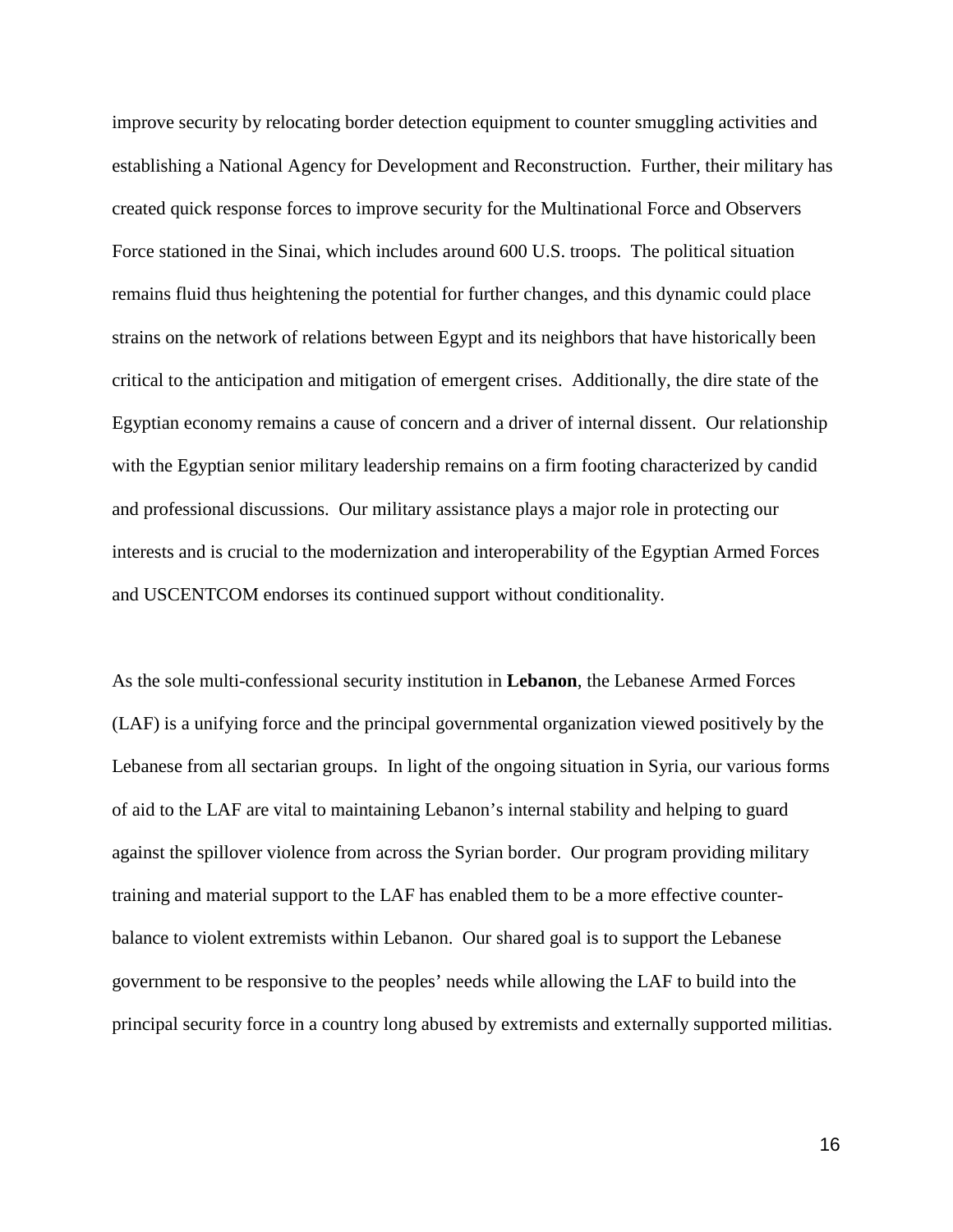In **Yemen**, President Hadi has made important progress implementing the GCC-sponsored political transition agreement. He continues to exhibit sound leadership and a strong commitment to reform. To support the Yemeni government's implementation of the agreement, we are working closely with the Ministry of Defense to restructure and professionalize the military and security apparatus to effectively deal with critical national security threats. The economic situation, already degraded by a long period of unrest, remains vulnerable and poses a significant threat to stability. The security situation remains fragile due to the threats posed by Al Qaeda in the Arabian Peninsula (AQAP) and Iran's destabilizing activities. We continue our support to the national unity government to reduce the opportunity for violent extremists to hold terrain, challenge the elected government, or conduct operations against U.S. interests in the region or the homeland.

As the crisis in **Syria** enters its third year, there is little evidence to suggest the conflict's end is imminent. Russia and China's regrettable vetoes in the U.N. and Iran and Hezbollah's full support have helped the Asad regime to remain defiant in the face of international condemnation. The regime has shown a growing willingness to escalate violence in pursuit of its goal to retain power at all costs. The regime's use of ballistic missiles since December 2012 perhaps best illustrates this point: Over 80 of these largely inaccurate but highly destructive weapons have been launched thus far, with little regard for collateral civilian population casualties. The regime has used almost every conventional weapon in its arsenal and we maintain a constant watch for any employment of its chemical and biological weapons (CBW). As the conflict spreads, potentially threatening the security of the regime's CBW stockpile, it will be increasingly difficult to track the vulnerability and status of these weapons.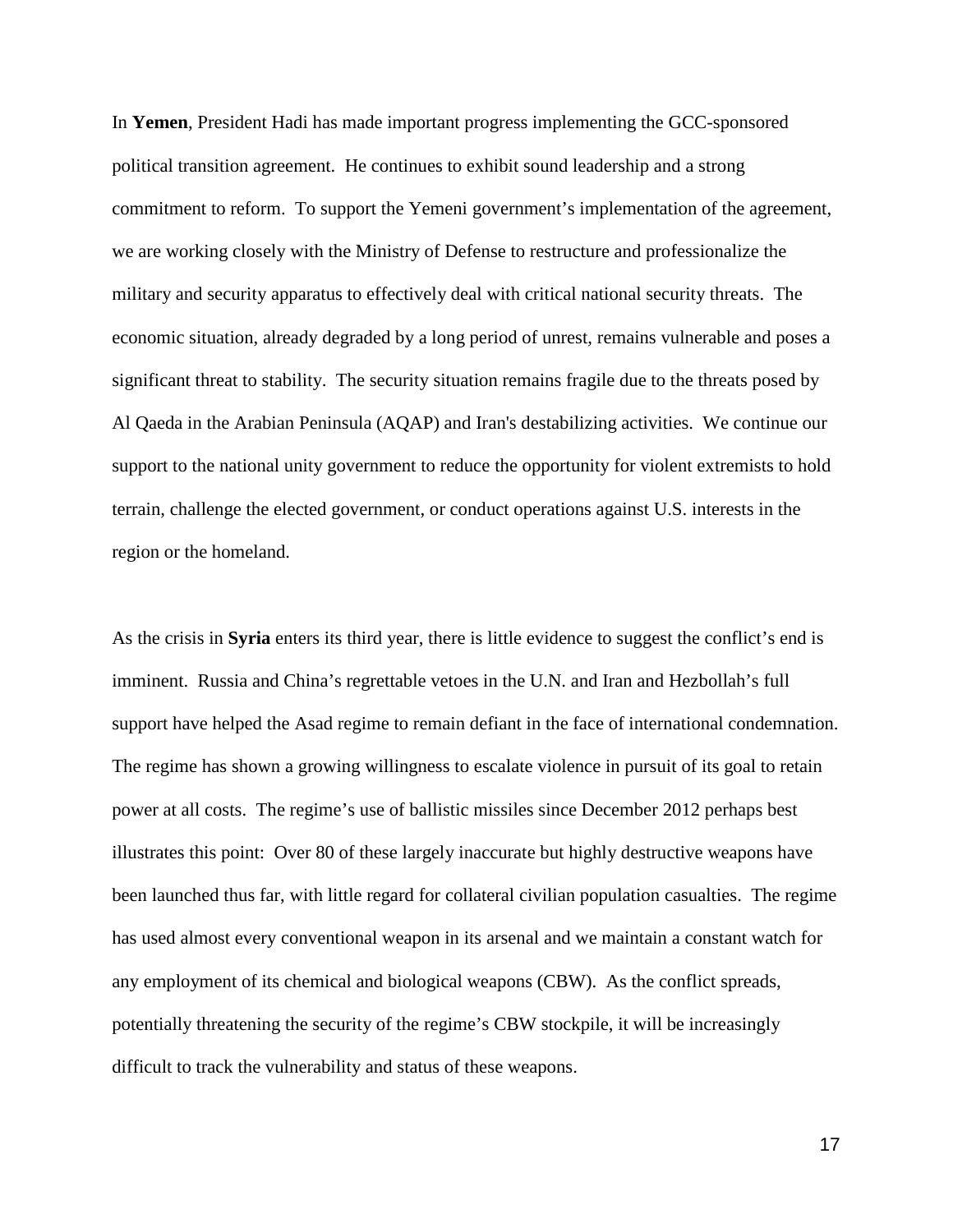The conflict has already resulted in an unprecedented level of violence, with the United Nations assessing more than 70,000 dead and nearly one million refugees fleeing the bloodshed (as of mid-Feb 2013). Despite tangible gains by the opposition, the Syrian military maintains its core capabilities – including ground forces, special operations forces, air forces, integrated air defense systems (IADS), and theater ballistic missiles (TBMs). Moreover, while the opposition has inflicted significant losses on Syria's military and eroded Asad's control over many parts of the country, the regime has responded with paramilitary operations assisted by sustained Iranian financial and lethal support. Hezbollah is now heavily committed as a critical partner of the Syrian regime, providing training and oversight to the Shabiha militia in conjunction with Iranian support. This cooperation between Syria, Iran and Hezbollah stands in contrast to the relative disunity of the Syrian Opposition – which is further encumbered by the malign influence of Al Nusrah/AQ-related groups.

In **Pakistan** we face a confluence of issues that challenge the Pakistan government and our ability to provide assistance. The political and security environment in Pakistan is impacted by terrorist attacks and ethno-sectarianism and a civilian government with tenuous control in parts of the country, radicalization of segments of the population, overstretched military, strained relationships with neighbors, and dealing with frequent natural disasters. The United States has a vested interest in Pakistan's sustainability as a nation and despite challenges in the U.S.-Pakistan relationship, they are an important regional partner that has sacrificed greatly in the war on terror. They must play a constructive role if Afghanistan is to achieve long-term stability.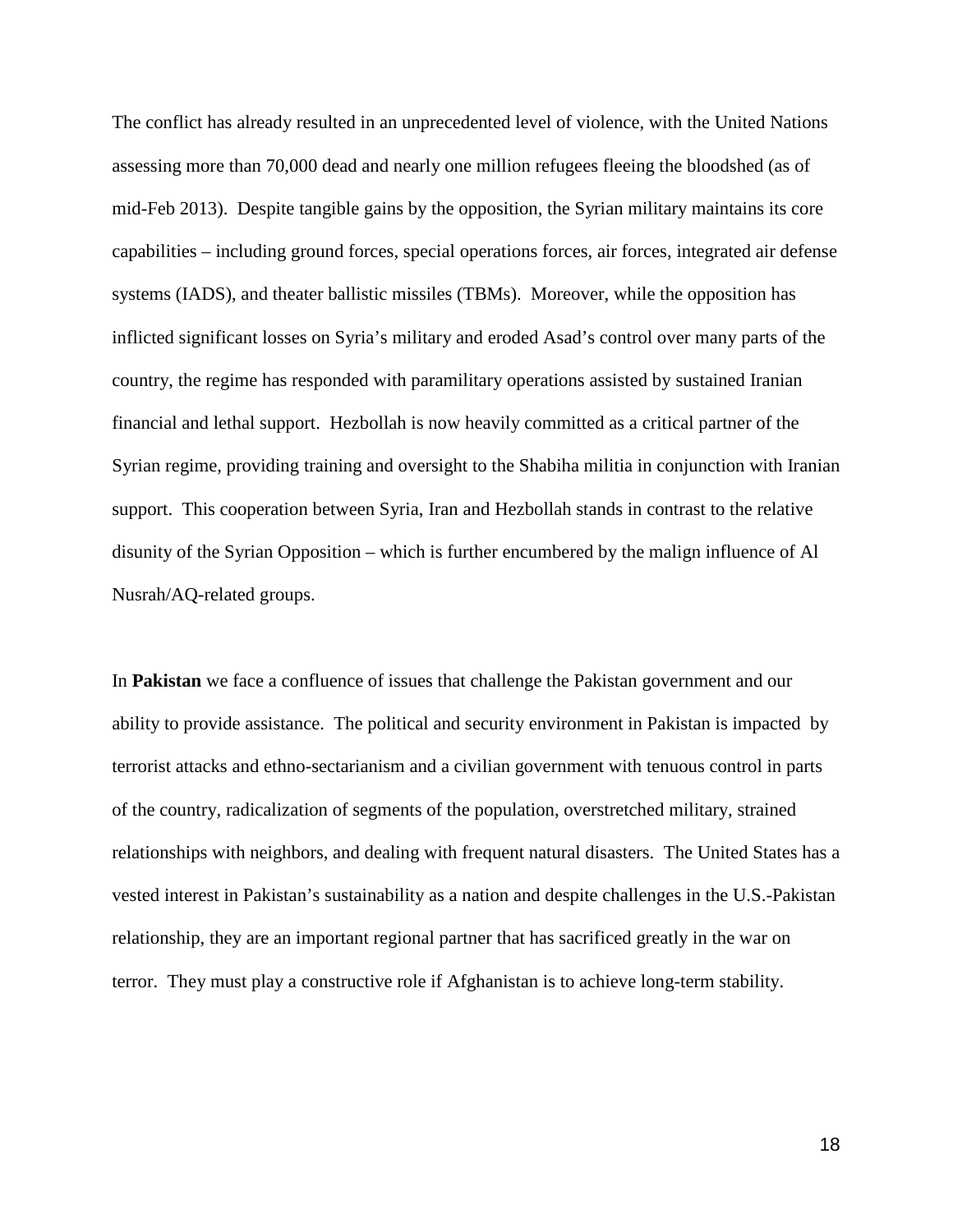The U.S.-Pakistan relationship in 2012 began at a low point as Pakistan maintained the closure of the U.S./ISAF ground lines of communication (GLOC) to Afghanistan in response to the tragic November 2011 incident at Salala. The relationship has steadily improved since the GLOC reopened in July 2012 when we resumed security cooperation with Pakistan's Army and concluded an agreement that permits two-way flow on the GLOC. We also concluded a tripartite U.S.-Pakistan-Afghanistan agreement to facilitate better coordination and complementary operations on both sides of the border that disrupt the enemies' freedom of movement and help prevent another fratricide incident. In December, we held our first high-level bilateral Defense Consultative Group in more than 18 months. We resumed strategic-level talks and committed to implement a framework for defense cooperation that promotes peace and stability within the region, based on areas of converging interests and principles of mutual respect and transparency. Subsequently, we have held operational level talks, including through the recent Defense Resourcing Conference and Military Consultative Committee, which focused on synchronization of our efforts to build Pakistan's capabilities to achieve our common objectives. Continued support for Foreign Military Financing, International Military Education and Training, and the Coalition Support Fund will provide the necessary tools to keep our military-to-military relationship on a solid footing.

In **Afghanistan**, ISAF operations and an increasingly capable ANSF have degraded the enemy's capability. The counterinsurgency campaign has made gains and created space for the Afghan government to continue to make progress toward long-term stability after thirty-plus years of war. Transition of security responsibilities from ISAF to the ANSF continues. Tranche 4 has been announced and will soon move into the Transition Phase, after which 87% of the population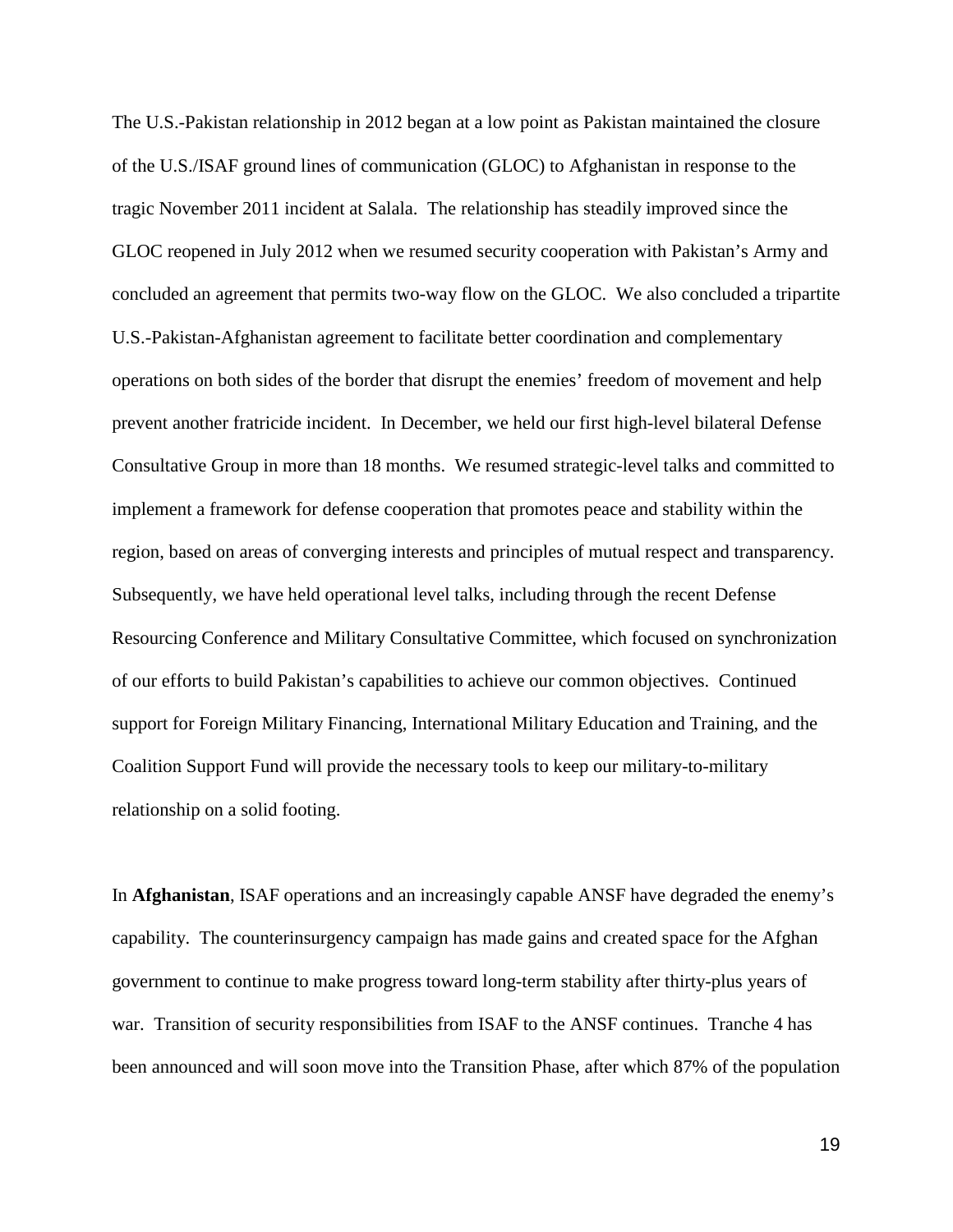will be in areas secured by the ANSF. To that end, ANSF units are demonstrating increasing confidence and capability. As the ANSF assumes full security lead, the Coalition will continue its transition to a security force assistance (SFA) role. These SFA Teams (SFATs) will focus not only on the Afghan National Army (ANA) maneuver units and the Afghan Uniformed Police (AUP), but will also work to develop a greater level of autonomy for key higher headquarters, district and provincial level components within the ANSF. With sustained U.S. and international support, in accordance with NATO's Lisbon and Chicago decisions, the ANSF will have the capability to prevent the return of terrorist safe havens and prevent a Taliban re-emergence as a dominant force.

However, our mission is not yet complete and our hard-fought gains must be strengthened. As the final tranches of security transition are implemented, Afghanistan will undergo three critical transitions: the assumption of full security lead by the ANSF, elections in the spring of 2014 with the transfer of authority to a new Afghan administration, and the redeployment of the majority of ISAF forces. The success of these transitions relies on continued financial support from the international community, particularly for training, advising and equipping the ANSF. In the current context of global fiscal austerity, demonstrated U.S. leadership through continued support of Afghanistan will be critical to maintaining Coalition cohesion. I greatly appreciate your support for the Afghan Security Forces Fund, which will continue to be a necessity through 2018. Not supporting the ANSF will greatly limit our ability to prevent the return of terrorist safe havens and a Taliban resurgence that threatens the Afghan Government. Our enemies are hedging and contemplating whether the opportunity will arise for them to pursue their agendas. Specific tools such as the Commander's Emergency Response Program, Lift and Sustain,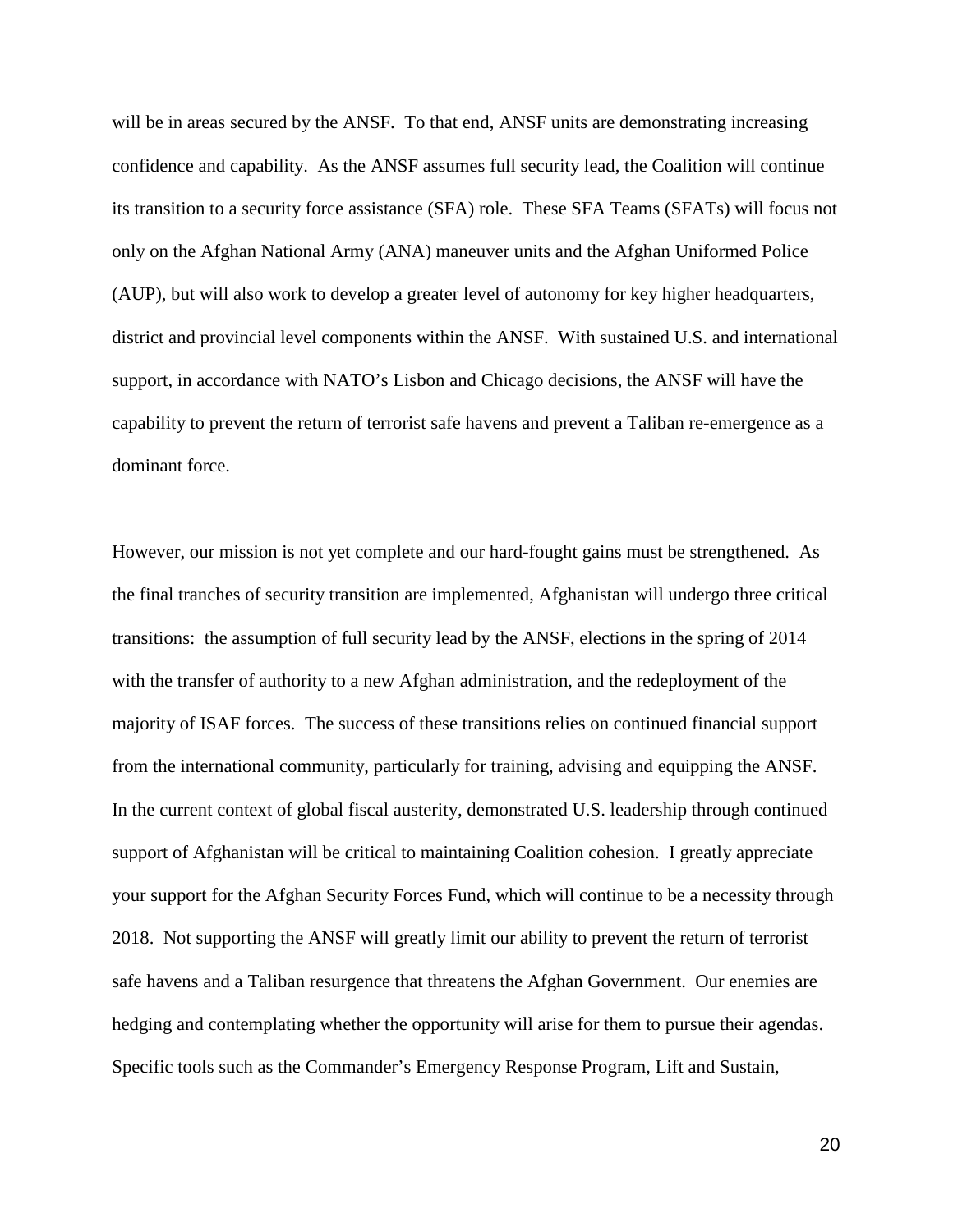Coalition Support Funds, Coalition Readiness Support Program and the Afghanistan Infrastructure Fund need your support if we are to achieve a successful transition.

The **Central Asian States** remain key supporting partners for our Afghanistan Strategic Partnership and are concerned about U.S. long-term engagement with the region. They share our priority to maintain security in the region after the transition in Afghanistan. As we transition, maintaining access to the Northern Distribution Network (NDN) for logistical resupply of the Afghan campaign and retrograde operations is of particular importance as we seek to promote stability and assure our partners of our continued commitment to the region. The development of the NDN has been a critical investment to that end and cooperation with our Central Asian partners will continue post-2014. Solidifying international support for the New Silk Road initiative, now and after the drawdown in Afghanistan, will increase economic development, contribute to stability across Central Asia, and may help mitigate the impact of a potential economic vacuum that illicit industries might otherwise fill. Coupled with our NDN efforts, USCENTCOM will continue to provide military assistance focused on building partner capacity and capabilities to combat terrorists and counter illegal trafficking in all its forms. In addition, we will work closely with several of our willing partners who are committed to developing deployable peacekeeping units. Programs and authorities such as Section 1206 (Global Train and Equip Fund) and the new Global Security Contingency Fund, together with the National Guard's State Partnership Program (SPP) represent cost-effective means for the United States to respond to emerging opportunities for building partner capacity.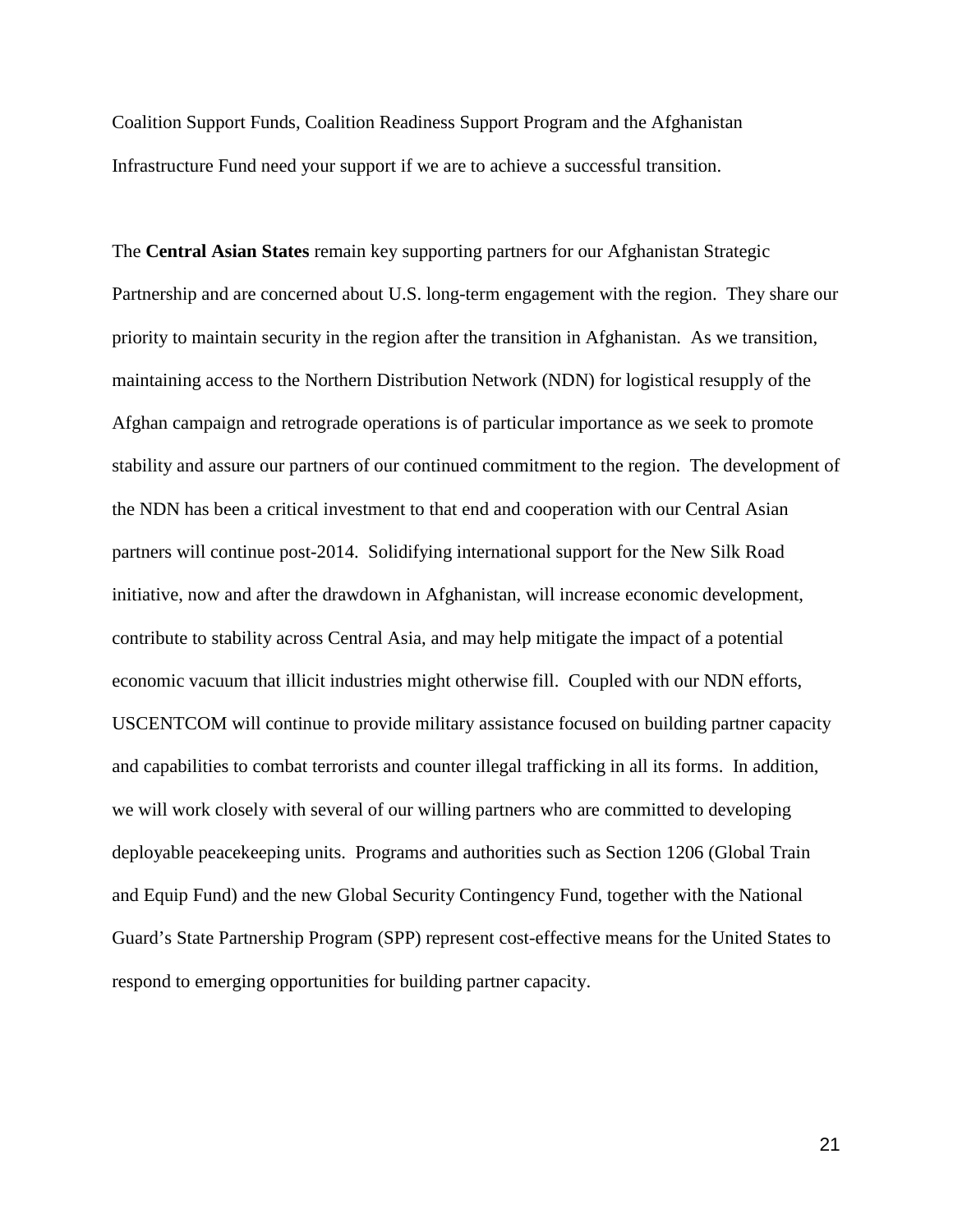Our relationship with **Kazakhstan** continues to mature from one of security assistance to a security partnership. In November 2012, we signed a Five-Year Military Cooperation Plan (2013-2017) and a Three-Year Plan of Cooperation in support of Kazakhstan's Partnership for Peace Training Center. Both agreements will assist Kazakhstan in realizing its objective to deploy a company-sized unit in support of a United Nations peacekeeping operation by 2015. Towards this end, Kazakhstan will undergo a NATO peacekeeping evaluation and certification process at STEPPE EAGLE, a peacekeeping exercise co-sponsored by Kazakhstan and the U.S. scheduled for August 2013. Kazakhstan remains a force for stability within the region and supports our efforts in Afghanistan through facilitation of the NDN.

**Kyrgyzstan** continues to be a key partner for U.S. efforts in Afghanistan and the region. Our military relationship continues to improve, particularly in the areas of regional security and military security cooperation. Kyrgyzstan aims to deploy a U.S.-trained peacekeeping mission within the next two years. The Kyrgyz provision of general access and over flight and use of the Manas Transit Center remain key factors for successful operations in Afghanistan.

For **Tajikistan**, building and maintaining counter-terrorism, border security and counternarcotics capability to protect our mutual interests from the threat of VEOs are important for regional stability. In concert with our counter-terrorism efforts, we are working with Tajikistan to improve disaster response capabilities. Tajikistan is committed to deploying their U.S.-trained peacekeeping battalion on a United Nations peacekeeping mission in 2014. We continue to use the transit routes along the Kyrgyzstan, Kazakhstan and Tajikistan (KKT) route of the NDN and explore options to facilitate the transit of goods and access in the event of a crisis.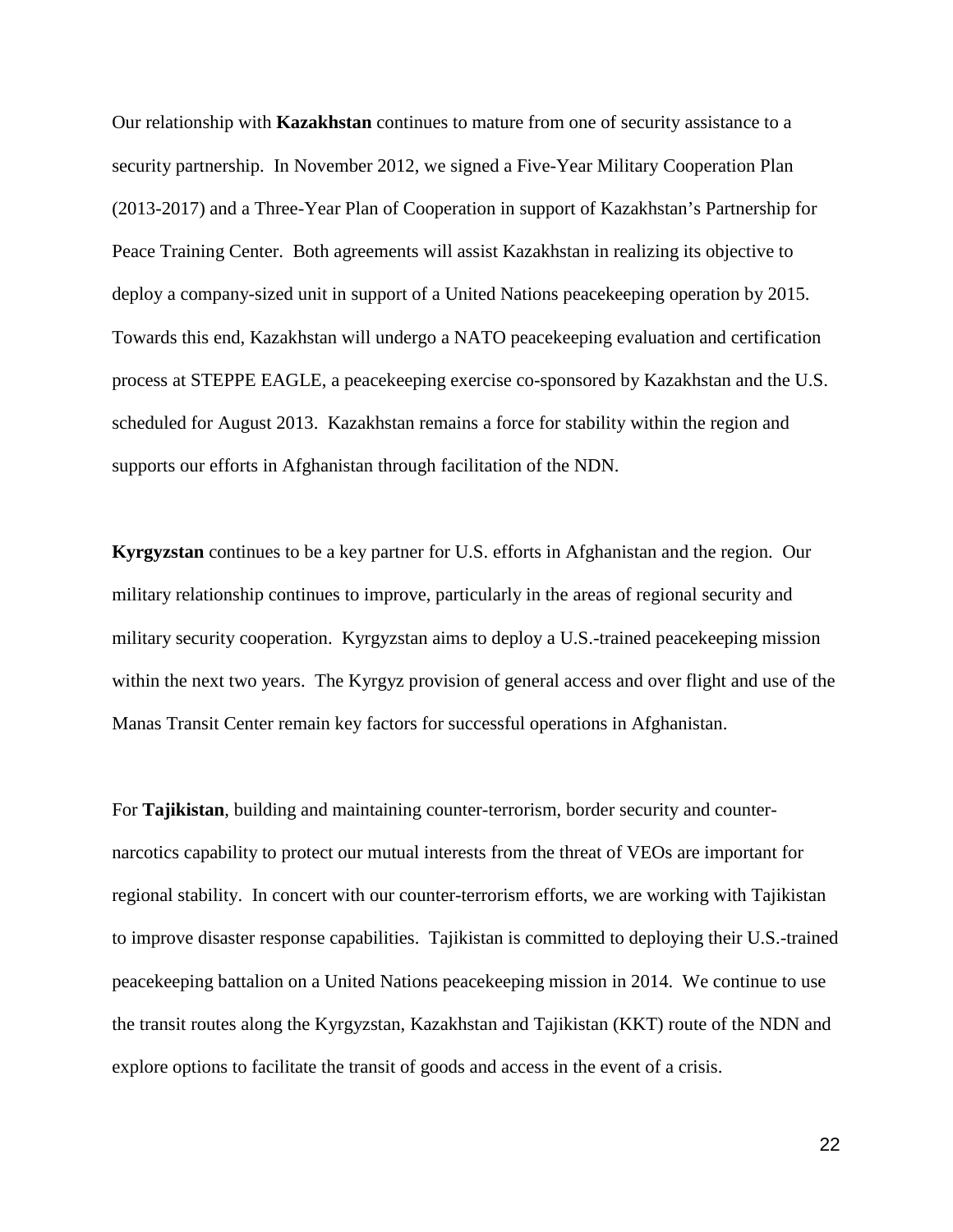**Turkmenistan's** policy of positive neutrality governs the shape and pace of our security assistance relationship. This is illustrated in their preference for non-military, non-alliance exchanges, such as those hosted by the George C. Marshall Center and Near East Asia Center for Strategic Studies on broad, multilateral topics. Our bi-lateral security assistance relationship has seen modest growth focused on building their Caspian Sea and border security capacity.

Our relationship with **Uzbekistan** continues to improve in a deliberate, balanced way driven by our common regional security concerns and expansion of the NDN. Security cooperation provides increased opportunity for engagement. The bilateral agreements signed in 2012 are now being implemented and are beginning to produce important capabilities that support our campaign in Afghanistan. In November 2012, we conducted our first Bilateral Defense Consultations, serving to focus and strengthen our military cooperation toward security threats of mutual concern. We expect cooperation with Uzbekistan to continue to progress.

**Required Capabilities:** America faces hard fiscal realities and the Defense Department is undergoing a period of transition adapting to decreased budgets. U.S. Central Command, along with the rest of DoD and the interagency, will do less with less, but we will not do it less well. CENTCOM will remain tenacious stewards of taxpayer resources as we seek to develop and employ innovative ways and means to achieve our ends.

It is vitally important to invest in relationship development and expand the capacity and capability of our regional partners. To accomplish this, we must adapt USCENTCOM's presence and Regional Security Cooperation through strategic reposturing of our forces and by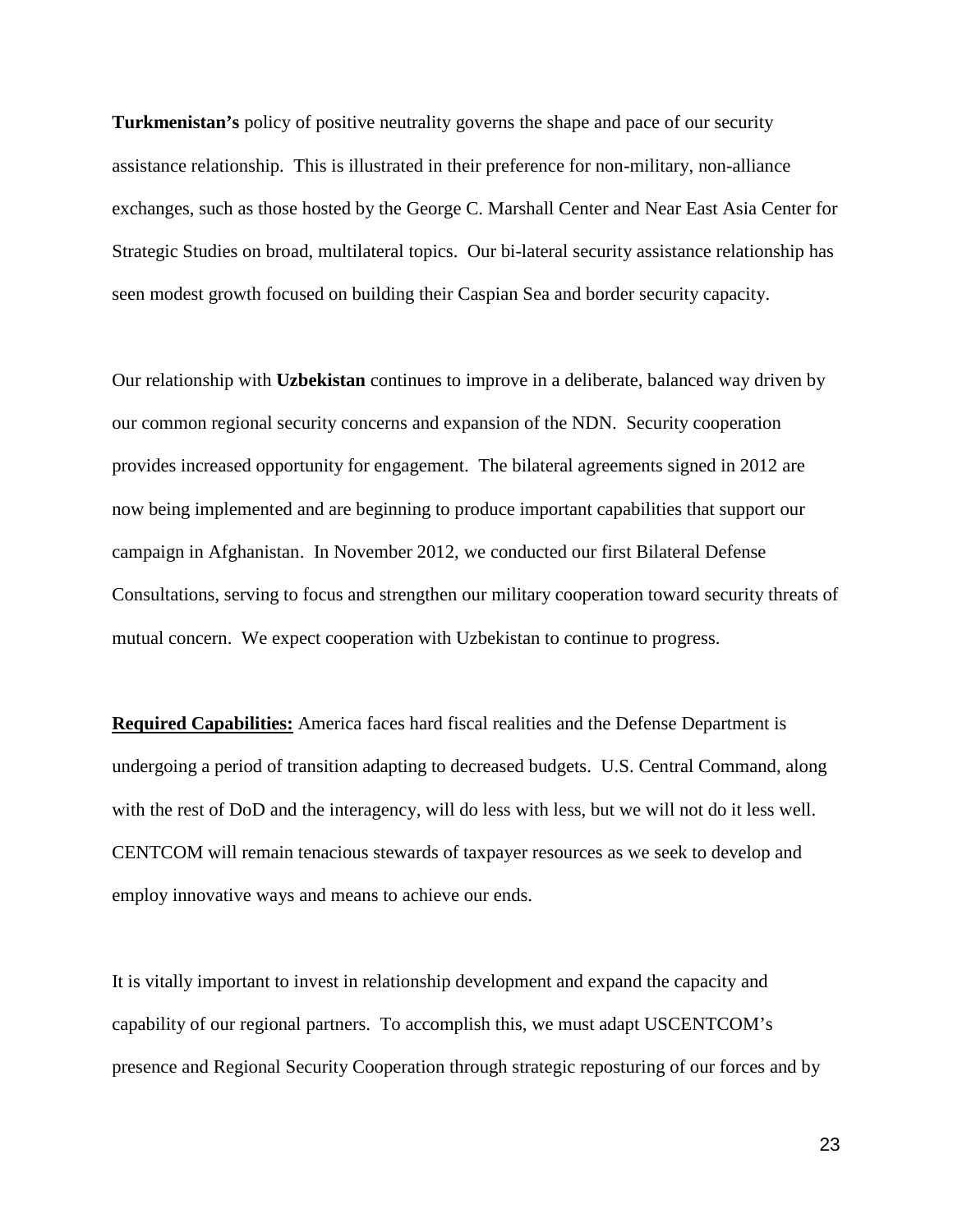providing these forces with the necessary support. We also work to maintain access and presence that provide both crisis response and pre-positioning of critical combat assets and equipment should the need for reinforcements arise. Finally, we need to maintain robust international training opportunities in U.S. schools for their officers as well as multinational exercises as we work to promote regional security and stability by, with and through our partners.

As the war in Afghanistan draws down and our presence reduces, it becomes increasingly important to cultivate strategic partnerships that enable sustained stability. We will need to continue to leverage combined training with our partners and build coalition integration for longterm security in the region. USCENTCOM's exercise and engagement program will enable critical mission rehearsals with partners across the entire military spectrum of operations – reducing the risk of denied access while enhancing interoperability with our partners and creating mutual awareness. This approach will build confidence and enable lower cost mil-tomil engagement and training activities.

Reposturing for the future, our enduring locations and projects support both a steady state and surge basing capacity, air-refueling, air operations, command and control, and special operations missions to preserve freedom of movement and strategic reach. Our presence also serves to demonstrate U.S. commitment to our allies, partners and foes. Our partners, in turn, provide locations that support critical access for current and future contingency operations while improving their forces and building interoperability with USCENTCOM.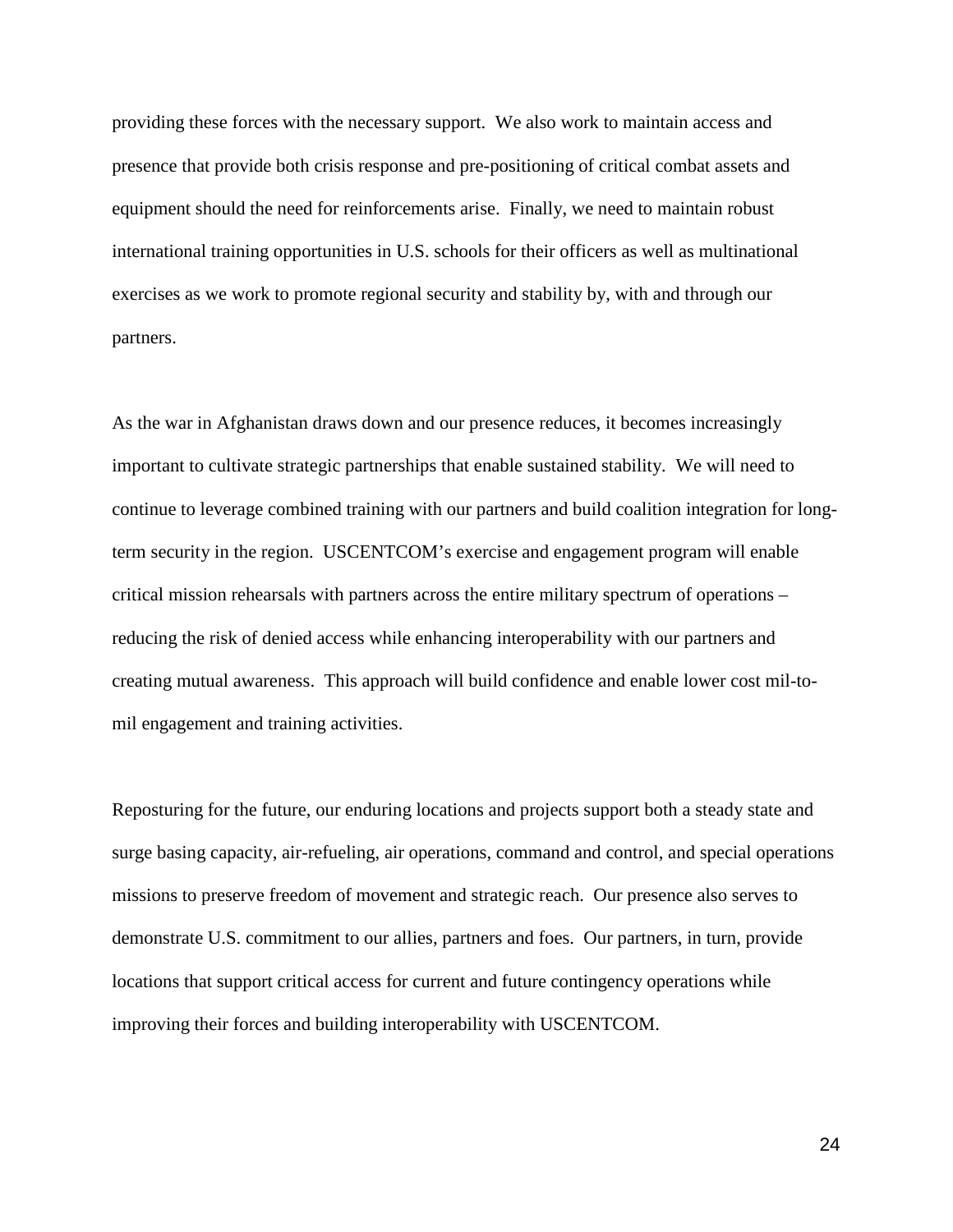The Iranian Threat Network and Ballistic Missile capability continue to pose a great threat in the region. These threats are expanding in quantity and quality and our focus on the nuclear threat will not divert our attention from the larger issues related to Iran's malign influence, as demonstrated through Lebanese Hezbollah and others of their ilk who are working with Iran's support to destabilize the region. Given Iran's intent to drive us out of the region, to undercut our partners, and its stated threats to disrupt international oil trade, our commitment and reassurance to our regional partners and allies have become the lynchpins to regional security and stability. Our efforts to advance regional integrated air and missile defense help foster U.S. and GCC coordination and advances GCC capabilities in this area. This also reduces risk to U.S. and partner deterrence and response capabilities and preserves freedom of movement. Iran's bombastic threats against the Strait of Hormuz, support for violent proxies and demonstrated military capabilities make the goal of enhancing GCC-wide missile defense capabilities and strengthening collaboration with our forces all the more important.

Improvised explosive devices (IEDs) continue to be the most persistent and lethal weapon confronting our forces, those of our partner nations, and local populaces throughout the Area of Responsibility with an average of 172 incidents per month over the past two years, principally but not solely in Afghanistan. We continue to execute a comprehensive program with the keenly focused Joint Improvised Explosive Device Defeat Organization (JIEDDO) to deter and defeat the IED threat in the region and we appreciate Congress' counter-homemade explosives legislation provision.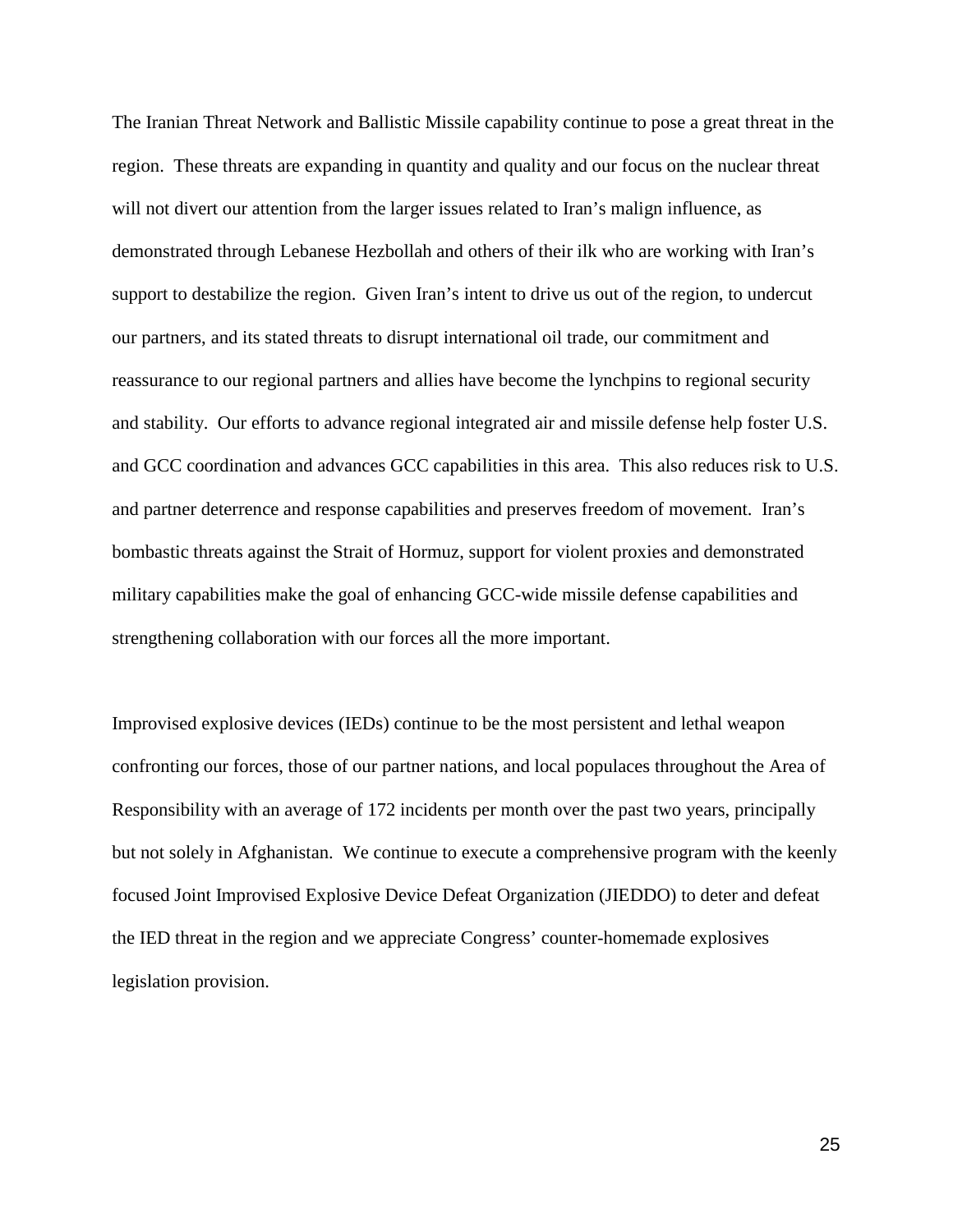Our strategic communications and information operations programs provide non-lethal tools to disrupt terrorist recruitment and propaganda within the region. In terms of both outcomes and cost, these programs are highly-effective complementary activities vital to our strategy in the region: they allow us to exert presence, even while our combat forces in the region are reducing. They provide the human socio-cultural data, media analysis, internet video products, and multimedia campaign that include attributable social media and the Regional Web Interaction program (RWIP) to counter current and future threats. They also enable the dissemination of regionally focused information that counters violent extremist ideology and propaganda, amplifies moderate voices within the region, and degrades adversary dominance of the information domain.

These relatively inexpensive activities support interagency efforts to counter violent extremist ideology and diminish the drivers of violence that Al Qaeda and other terrorists exploit. To make this supportable across the Defense enterprise requires an enduring funding mechanism that DOD and our partners can rely on. Episodic engagement is inefficient and has the potential to create animosity due to unmet expectations by the governments and populations we are trying to support. Over the long-run, these proactive activities reduce strategic risk, protect American lives, and reduce the need for expensive responses to terrorist attacks. We seek your support to sustain and expand these efforts.

As I travel throughout the AOR and see the promise of new initiatives and the risk posed by numerous challenges, I receive requests from military leaders across the region to increase intelligence sharing between our militaries. Many show determination to make tough decisions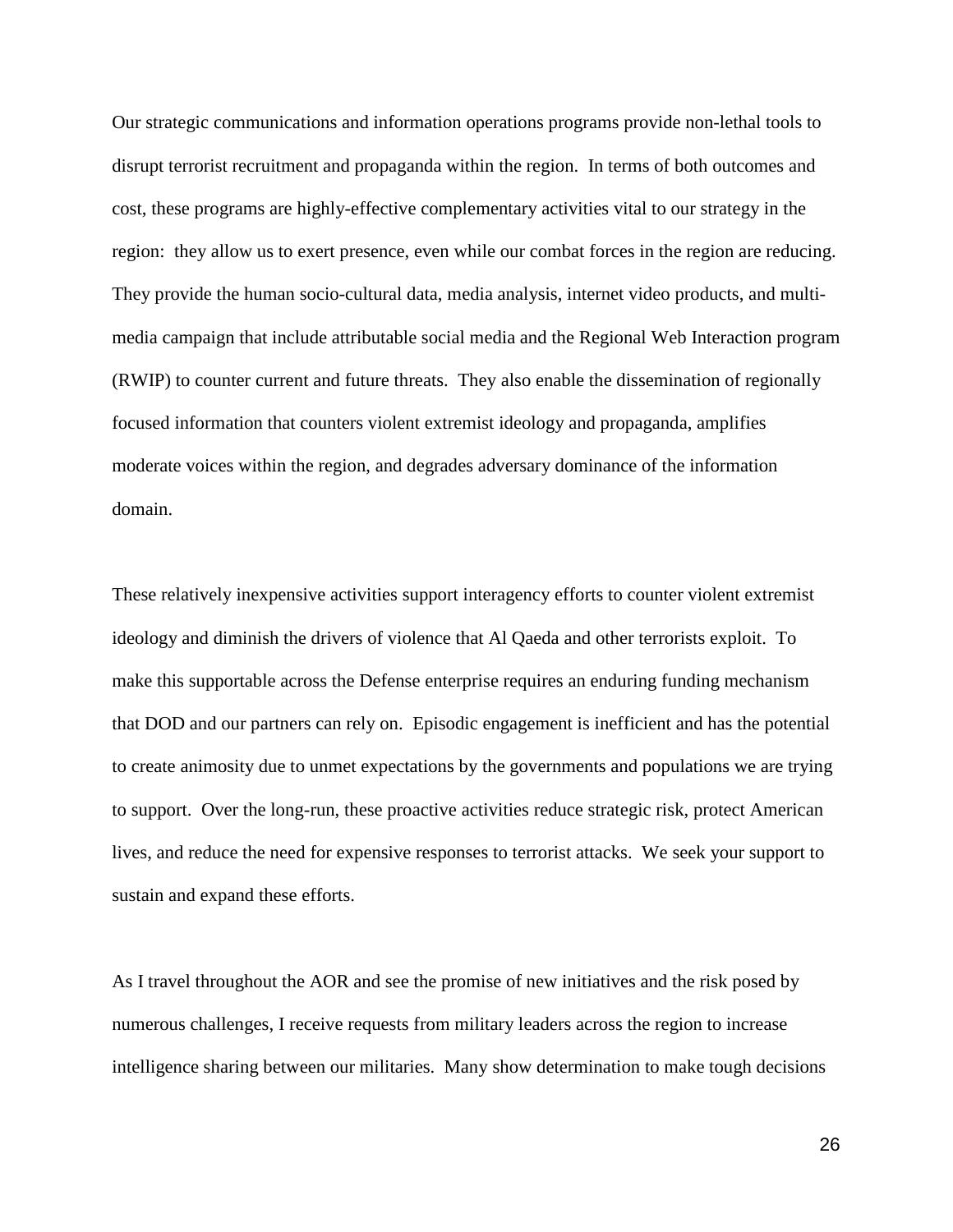and prioritize limited resources to oppose antagonists seeking to destabilize their countries or use them to plan and stage attacks against the U.S. homeland. With this in mind, and in order to demonstrate our commitment, I requested the Intelligence Community to begin drafting releasable products for our most trusted partners in the Levant, on the Arabian Peninsula, in the Central Asian States, and in South Asia as a standard practice rather than the exception.

I am encouraged by the personal attention the Office of the Director of National Intelligence is giving these matters. Director Clapper's strong emphasis and encouragement for the intelligence community to produce intelligence in a manner that eases our ability to responsibly share information with our military counterparts creates a stronger, more focused front against our common enemies and builds our partner nations' confidence. We are grateful for the nimble manner in which our intelligence community has strengthened our efforts to checkmate more of our enemy's designs.

**Conclusion:** Thank you for your continued support to U.S. Central Command and to our troops engaged across the region. I recognize the difficult choices you must make as we confront fiscal realities. We continue to prioritize our needs based on our most critical requirements as we rebalance our approach to work by, with and through our partners while continuing to build partner capacity and reduce our expenditures.

As a Geographic Combatant Commander, the negative impact of a yearlong continuing resolution and/or sequestration would severely undercut the coherence of our efforts. As conveyed in recent testimony by DepSecDef Carter before this committee, "The consequences of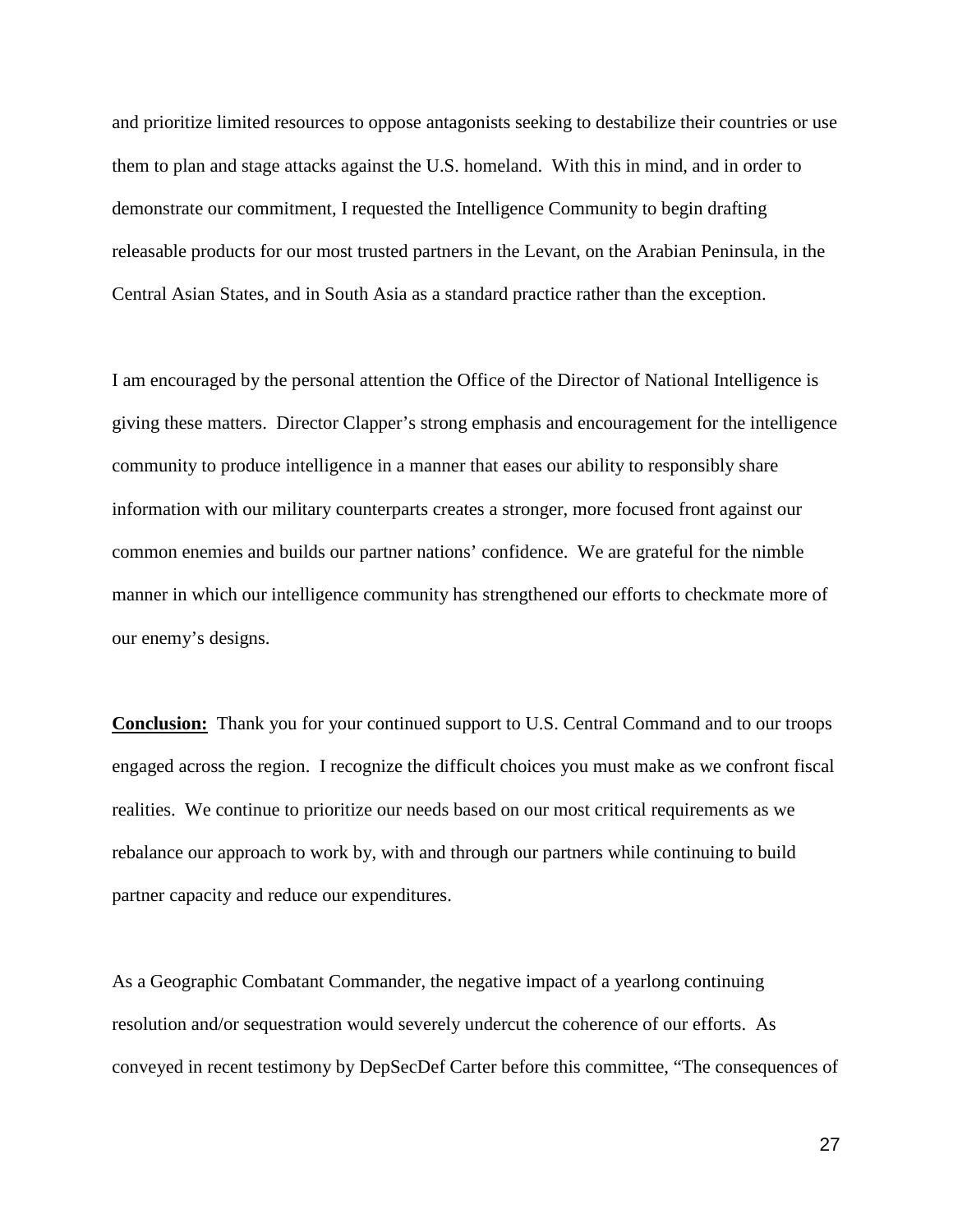sequestration and lowering of discretionary caps are serious and far-reaching. In the near-term, reductions would create [are creating] an immediate crisis in military readiness, especially if coupled with an extension of the Continuing Resolution under which we currently operate. In the long-term, failure to replace large arbitrary budget cuts with sensible and balanced deficit reduction require this nation to change its defense strategy." The Department continues to protect operations and priority activities in high threat areas, which will result in less initial impact on my current operations. However, impacts on readiness, investments and the civilian workforce are certain as well as other areas that are necessary to support our national security strategy and maintain options for the President. USCENTCOM will weather the challenges we face in the short term. We absorbed reductions in FY12 and will do our part to reduce spending this year as well. We prioritize our needs based on our most critical requirements as we balance our approach to work by, with and through our partners. Looking ahead, USCENTCOM will do its best to do what is required to protect U.S. national security interests in a region undergoing social and political change and in the face of declining resources for our own defense.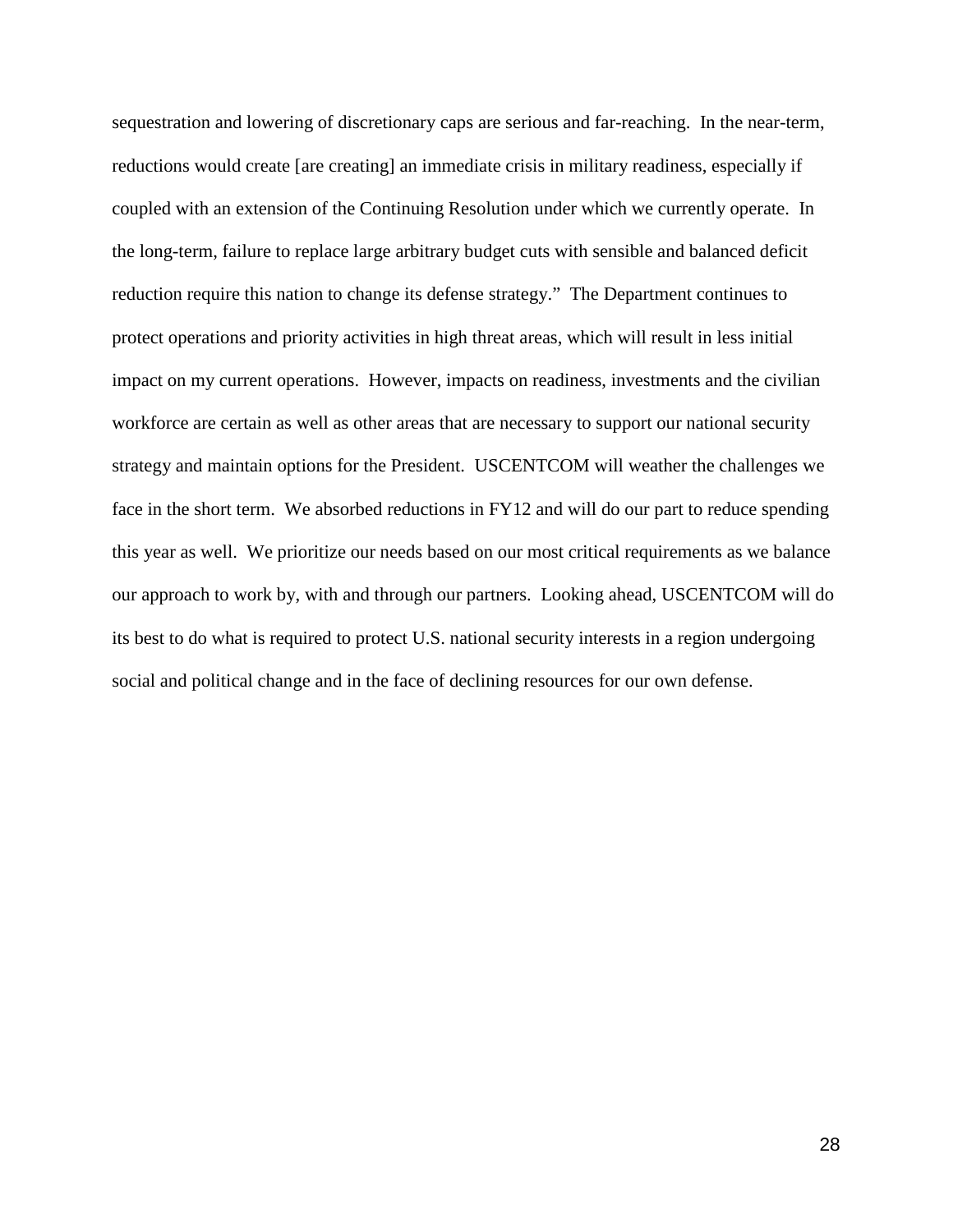# POSTURE STATEMENT OF ADMIRAL WILLIAM H. McRAVEN, USN COMMANDER, UNITED STATES SPECIAL OPERATIONS COMMAND BEFORE THE 113<sup>th</sup> CONGRESS SENATE ARMED SERVICES COMMITTEE March 5, 2013

Mr. Chairman and distinguished members of the Committee, thank you for this opportunity to address this committee, the second in my tenure as the 9th commander of United States Special Operations Command (USSOCOM).

USSOCOM is one of nine Unified Combatant Commands, yet it is distinct in that it exercises numerous Service, military department, and defense agency-like responsibilities. Under Title 10 U.S. Code Sections 164 and 167, it is my legal responsibility to organize, train and equip my force; to build a strategy that supports the goals and objectives of the Defense Strategic Guidance; and to provide combat ready forces to the President and the Secretary of Defense to meet the challenges of today's security environment.

### **USSOCCOM Strategy – SOF 2020**

In January 2012, the Secretary of Defense issued his Defense Strategic Guidance (DSG) and the Chairman followed with his Capstone Concept for Joint Operations (CCJO). The DSG describes the Joint Force of the future as "agile, flexible, ready" and possessing global reach, thereby directing "the joint force to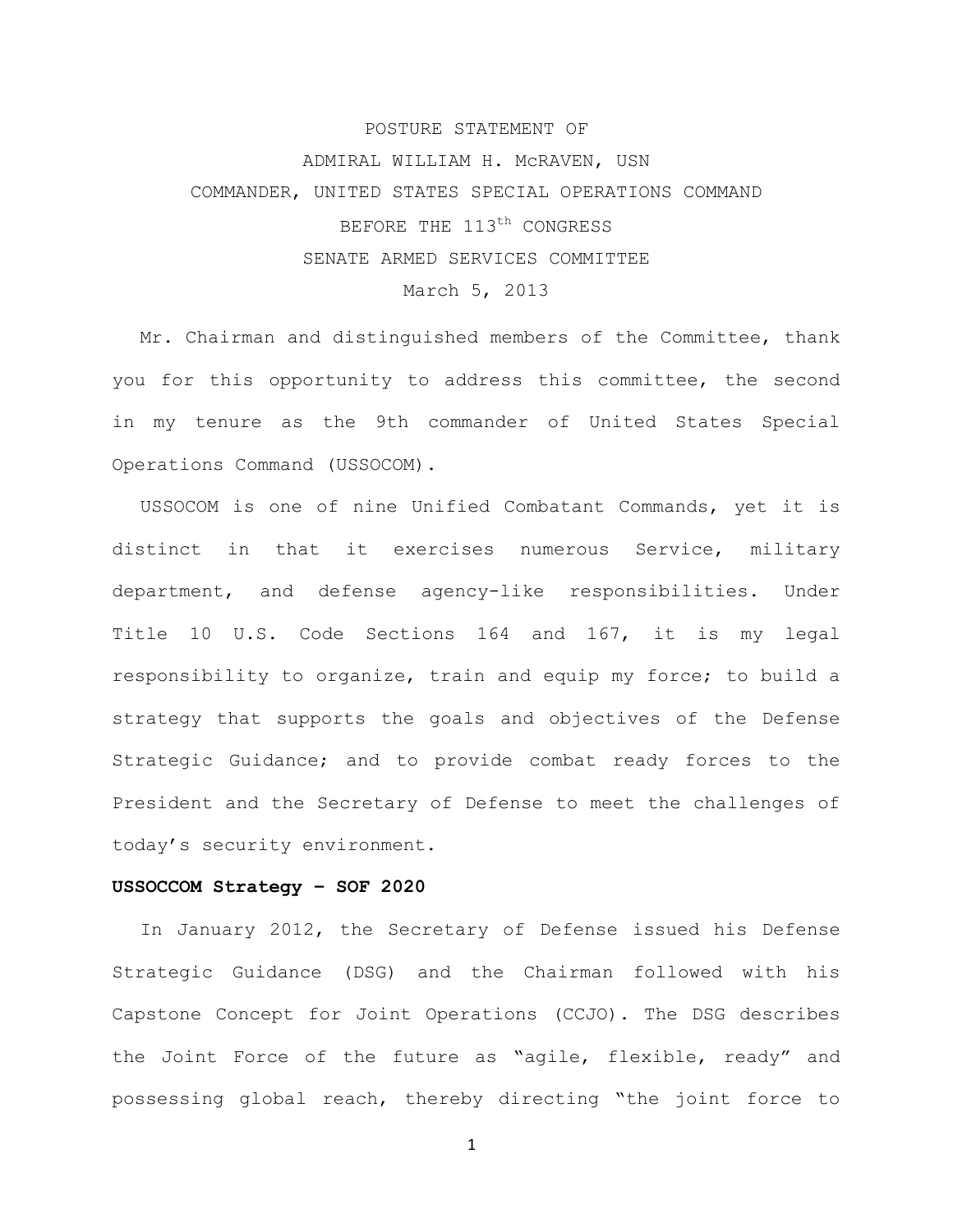capitalize on networks and inter-dependency to maximize effectiveness in deterrence and evolving war." Building on this imperative, the CCJO envisions a "globally postured Joint Force… that quickly combine[s] capabilities with itself and mission partners across domains, echelons, geographic boundaries, and organizational affiliations." Special Operations Forces are uniquely suited to implement the guidance outlined in these documents. Specifically, SOF are "rapidly deployable…have operational reach… [are] persistent…and do not constitute an irreversible policy commitment." General Dempsey concluded his Capstone Document with the statement that military success in today's environment is "about building a stronger network to defeat the networks that confront us."

We live in a world in which the threats have become increasingly networked and pose complex and dynamic risks to U.S. interests around the world. These networks are diversifying their activities, resulting in the convergence of threats that were once linear. In today's environment, this convergence can have explosive and destabilizing effects  $-$  there is no such thing as a local problem. In the words of former Secretary of State Hillary Clinton, "Extremist networks squeezed in one country migrate to others. Terrorist propaganda from a cell in Yemen can incite attacks as far away as Detroit or Delhi. A flu virus in Macao can become an epidemic in Miami. Technology and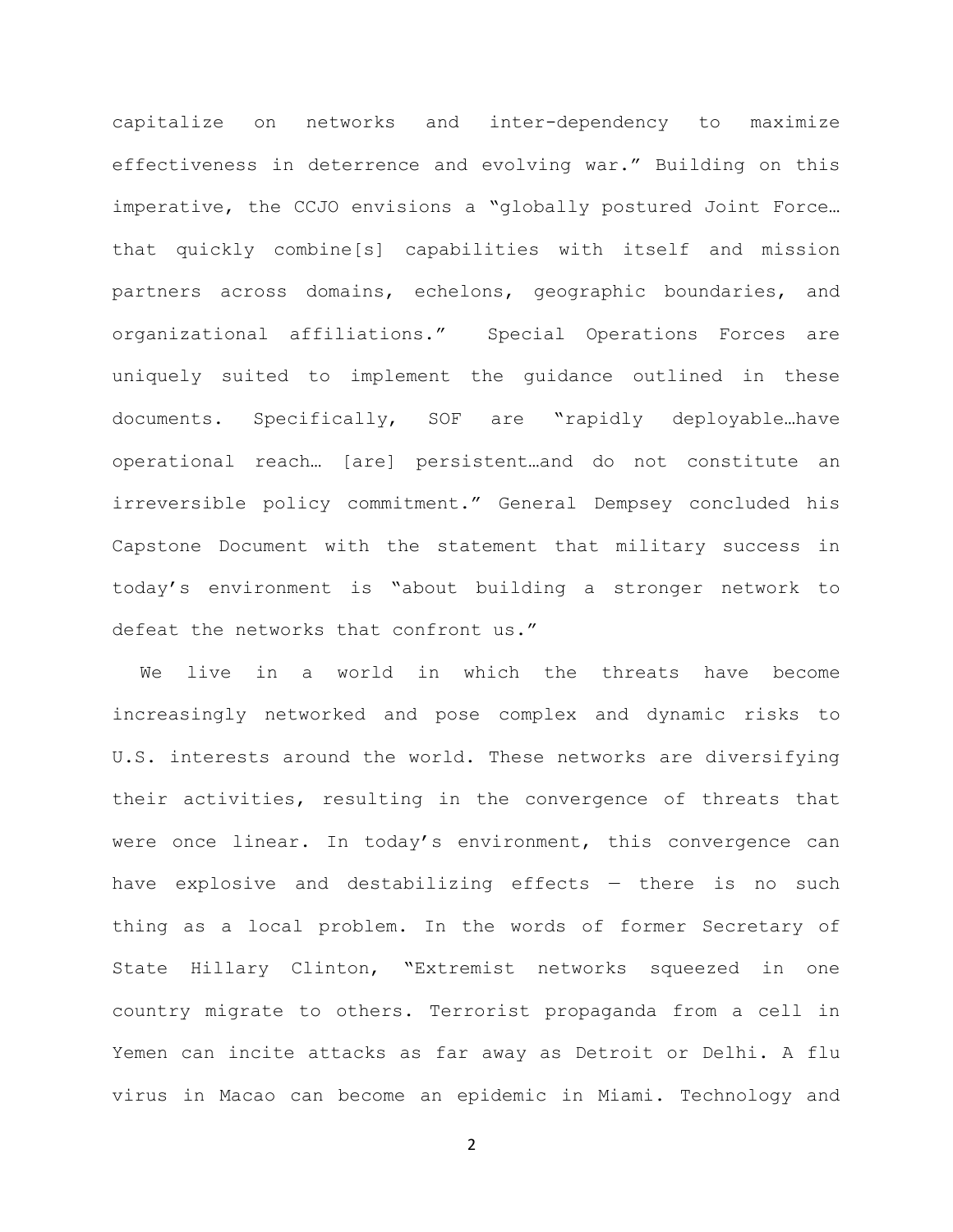globalization have made our countries and our communities interdependent and interconnected. And today's threats have become so complex, fast-moving, and cross-cutting that no one nation could ever hope to solve them alone."

To address these problems, we must adopt a global perspective. With SOF deployed in over 75 countries on a daily basis, I can provide a global view of the problem and help link and synchronize global effects across geographic boundaries. However, as the SOCOM Commander, with some unique exceptions, I do not command and control any forces in combat or crisis. I am a "supporting commander" to the Geographic Combatant Commanders and the Chiefs of Mission (COMs). It is my job to provide them the best Special Operations Force in the world. It is their job, to employ those forces in support of U.S. policy. Special Operations Forces do nothing, absolutely nothing, without the approval of the President, the Secretary of Defense, the Geographic Combatant Commanders and the Chiefs of Mission nothing. To best serve the interest of the GCCs and the Chiefs of Mission, SOCOM is developing a plan to enhance its already global force by networking with our U.S. interagency counterparts, and our foreign allies and partners around the globe. We aim to provide GCCs and Chiefs of Mission with improved special operations capacity and are aligning structures, processes, and authorities that enable the network.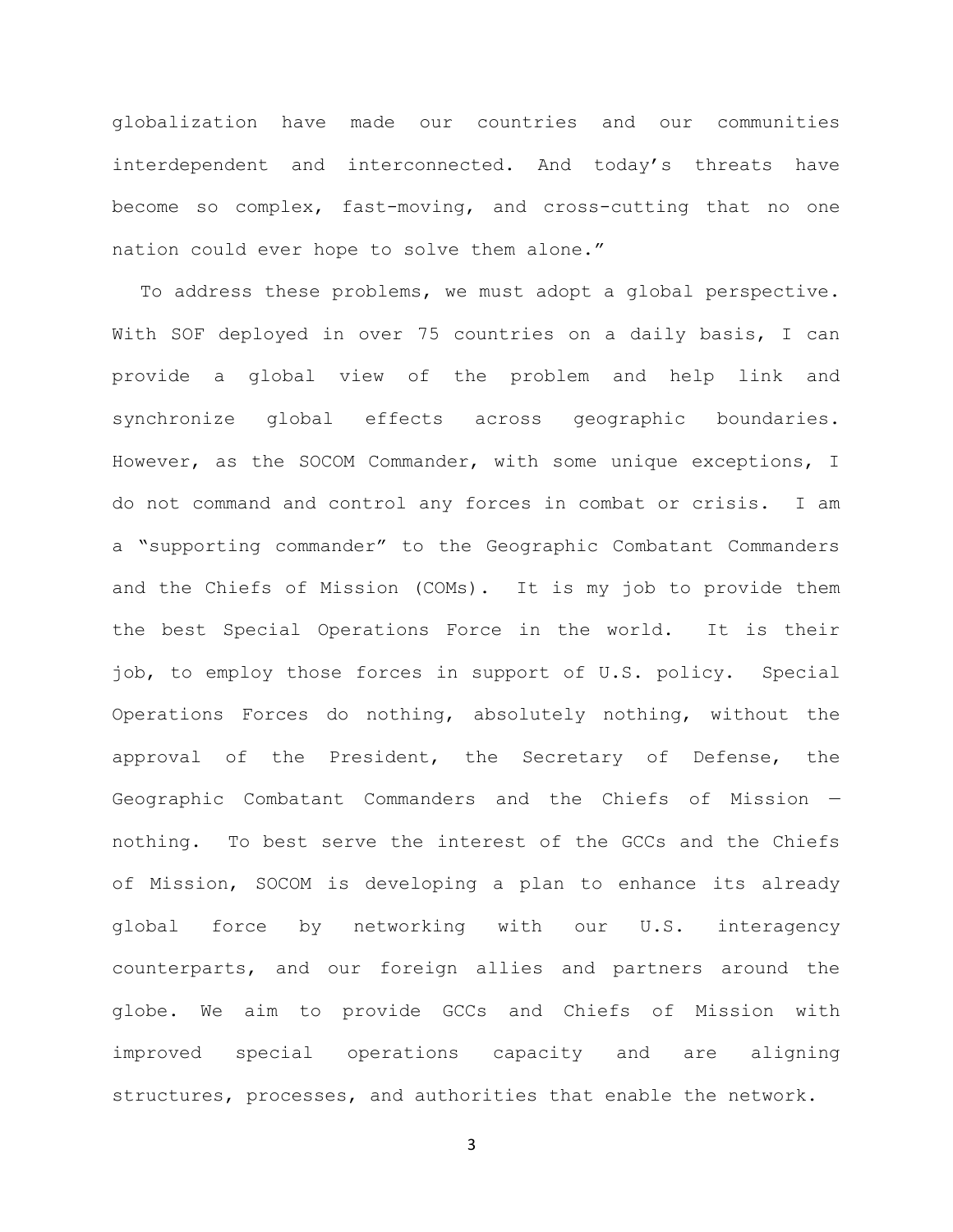## **The Global SOF Network**

 Given strategic guidance, increasing fiscal constraints, and the networked and dispersed nature of conflict, SOF will play an increasingly critical role in the Joint Force of the future. And although SOF usually only garner attention for highstakes raids and rescues, direct action missions are only a small part of what we do, albeit a very important part. USSOCOM will continue to ensure our nation has the best precision strike force in the world. We will not let up on that front. However, I'd like to emphasize that, in fact, on any given day USSOF are working with our allies around the world, helping build indigenous special operations capacity so that our partners can effectively deal with the threat of violent extremist groups, insurgents, and narco-terrorists — themselves. Indeed, SOF focuses intently on building partner capacity and security force assistance so that local and regional threats do not become global and thus more costly - both in blood and treasure.

 Accordingly, with the support of the GCCs and Chiefs of Mission, USSOCOM is enhancing its global network of SOF to support our interagency and international partners in order to gain expanded situational awareness of emerging threats and opportunities. The network enables small, persistent presence in critical locations, and facilitates engagement where necessary or appropriate — all under the authority of the GCC and COM.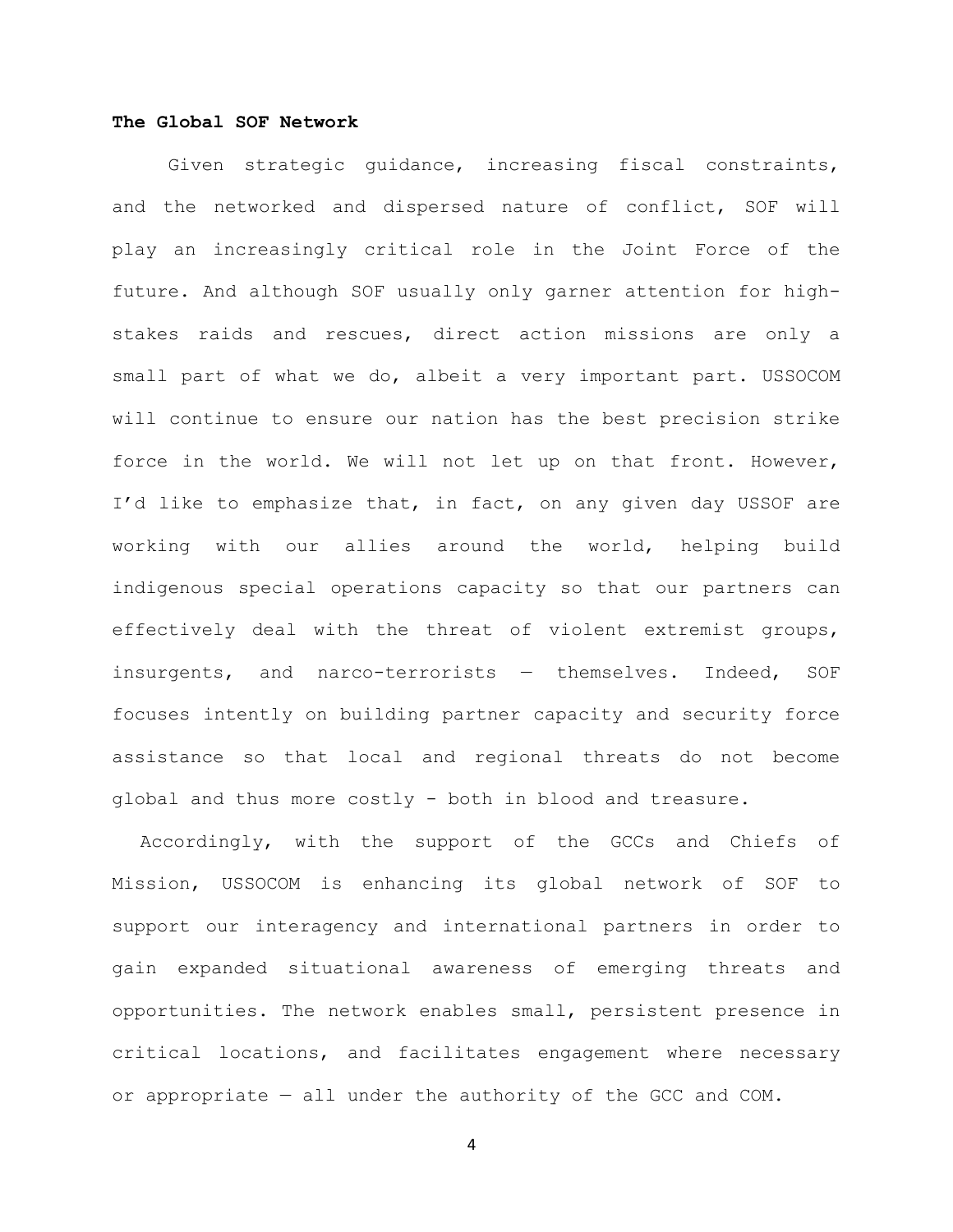Through civil-military support elements and support to public diplomacy, SOF directly support interagency efforts to counter violent extremist ideology and diminish the drivers of violence that al-Qa'ida and other terrorists exploit. These efforts to prevent terrorist radicalization, recruitment, and mobilization are critical to defeating this dangerous ideology in the future; neither we nor our partners can kill our way to victory in this fight. These efforts require continuity and perseverance. Episodic engagement is inefficient and has the potential to create animosity due to unmet expectations by the governments and populations we are trying to support. Over the long-run, these proactive activities reduce strategic risk, protect American lives, and reduce the need for expensive response to terrorist attacks.

 To this end, using already programmed force structure, USSOCOM is methodically enhancing the capabilities of the Theater Special Operations Commands (TSOCs) based on a multi-year deliberate process supported by detailed analysis and war gaming. The goal is to increase the capacity and capabilities of the TSOC and their assigned forces to the GCCs to conduct full spectrum special operations — ranging from building partner capacity (particularly in austere, high-risk or sensitive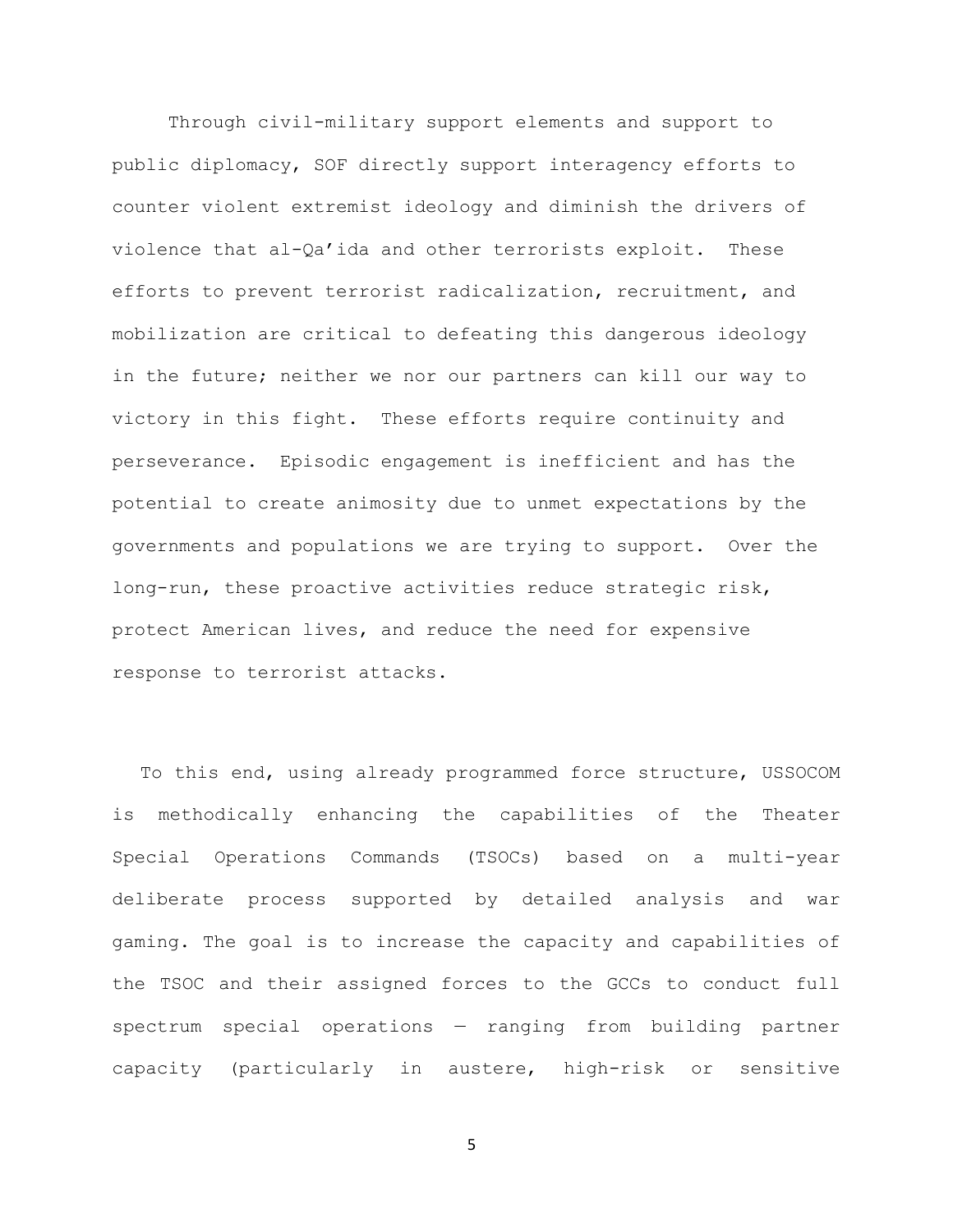environments) to irregular warfare and counterterrorism.

 In partnership with the GCCs, COM, TSOCs, other U.S. Government agencies and partner nations, USSOCOM is working to develop opportunities to improve our partnership with regional Special Operations Forces. This approach was very successful in NATO, with the establishment of the NATO SOF Headquarters which allowed U.S. and partner nations to share information, improve interoperability and, when necessary, work together abroad. While the NATO construct is unique in the world, we believe there are other low-key opportunities that may present themselves in other regions of the world.

In addition to the SOF capacity inherent in all GCCs through the TSOCs, USSOCOM also employs Special Operations Liaison Officers (SOLOs) in key U.S. embassies around the world. SOLOs are in-country SOF advisors to the U.S. Country Team. They advise and assist partner nation SOF and help to synchronize activities with the host nation. Currently, there are SOLOs in Australia, Canada, United Kingdom, Jordan, Poland, Colombia, France, Turkey, Kenya, and Italy.

Similarly, as part of the global SOF network here at home, one-to-three person Special Operations Support Teams (SOSTs) work with our interagency partners in the National Capital Region (NCR). They comprise the SOF liaison network that assists in synchronizing DoD planning for training, exercises and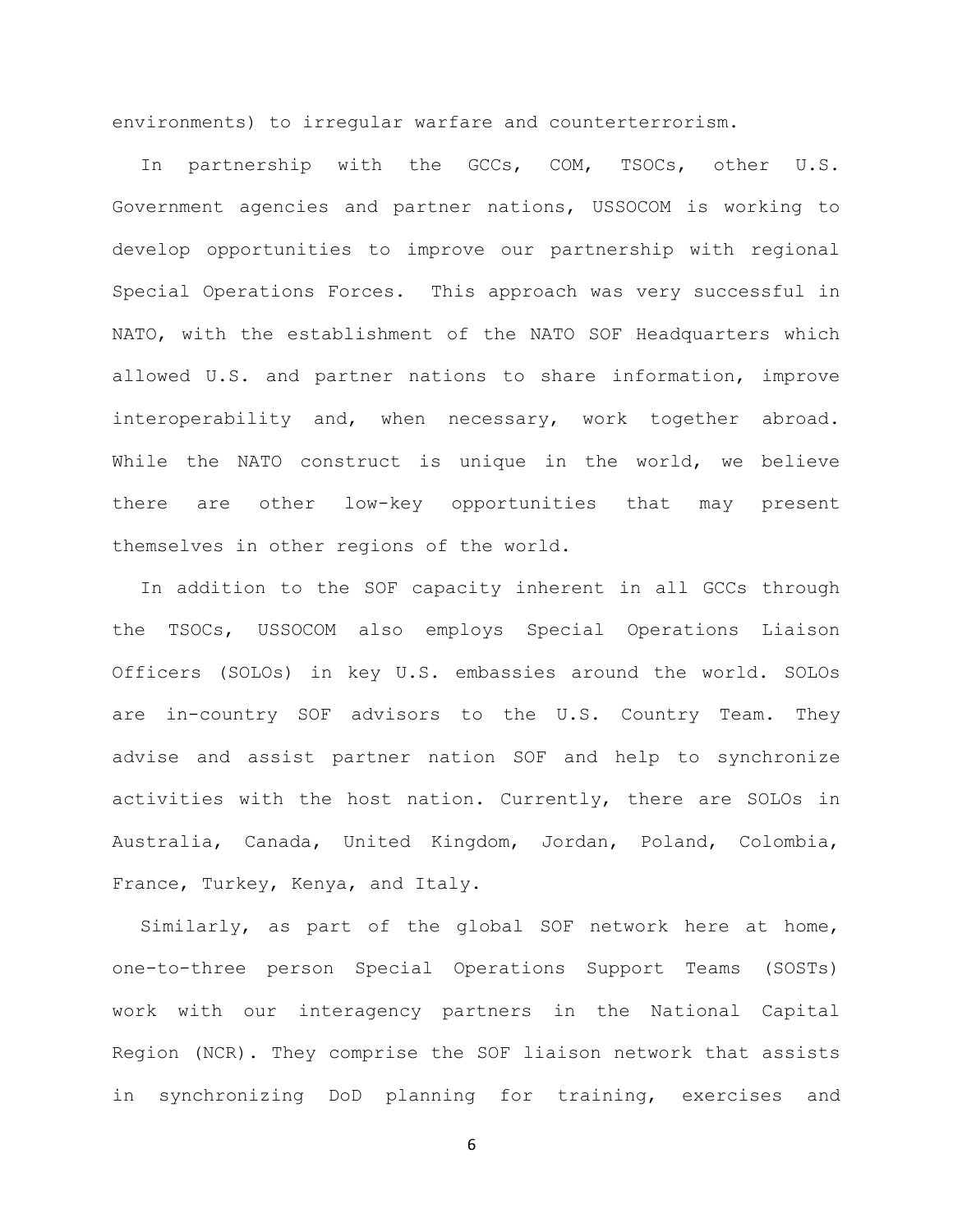operations. Currently, we have SOSTs working within 19 U.S. Government departments and agencies.

 Given the importance of interagency collaboration, USSOCOM is placing greater emphasis on its presence in the National Capital Region (NCR) to better support coordination and decision making with interagency partners. Thus, USSOCOM began to consolidate its presence in the NCR in early 2012. This is not a duplication of effort. We are focused instead on consolidating USSOCOM elements in the Washington D.C. region under the leadership of the USSOCOM Vice-Commander — who resides in Washington. Specifically, USSOCOM-NCR ensures that the perspectives and capabilities of interagency and international mission partners are incorporated into all phases of SOF planning efforts. The SOCOM NCR also conducts outreach to academia, non-governmental organizations, industry and other private sector organizations to get their perspective on complex issues affecting SOF.

 At the USSOCOM headquarters in Tampa, the staff will serve as the focal point for coordinating information that supports USSOCOM warfighters. It is here that USSOCOM will maintain the global perspective on all SOF activities in support of the GCCs and U.S. Chiefs of Mission. As such, SOCOM will support operations, intelligence, logistics, planning, communications, and provide critical information to enable forward deployed SOF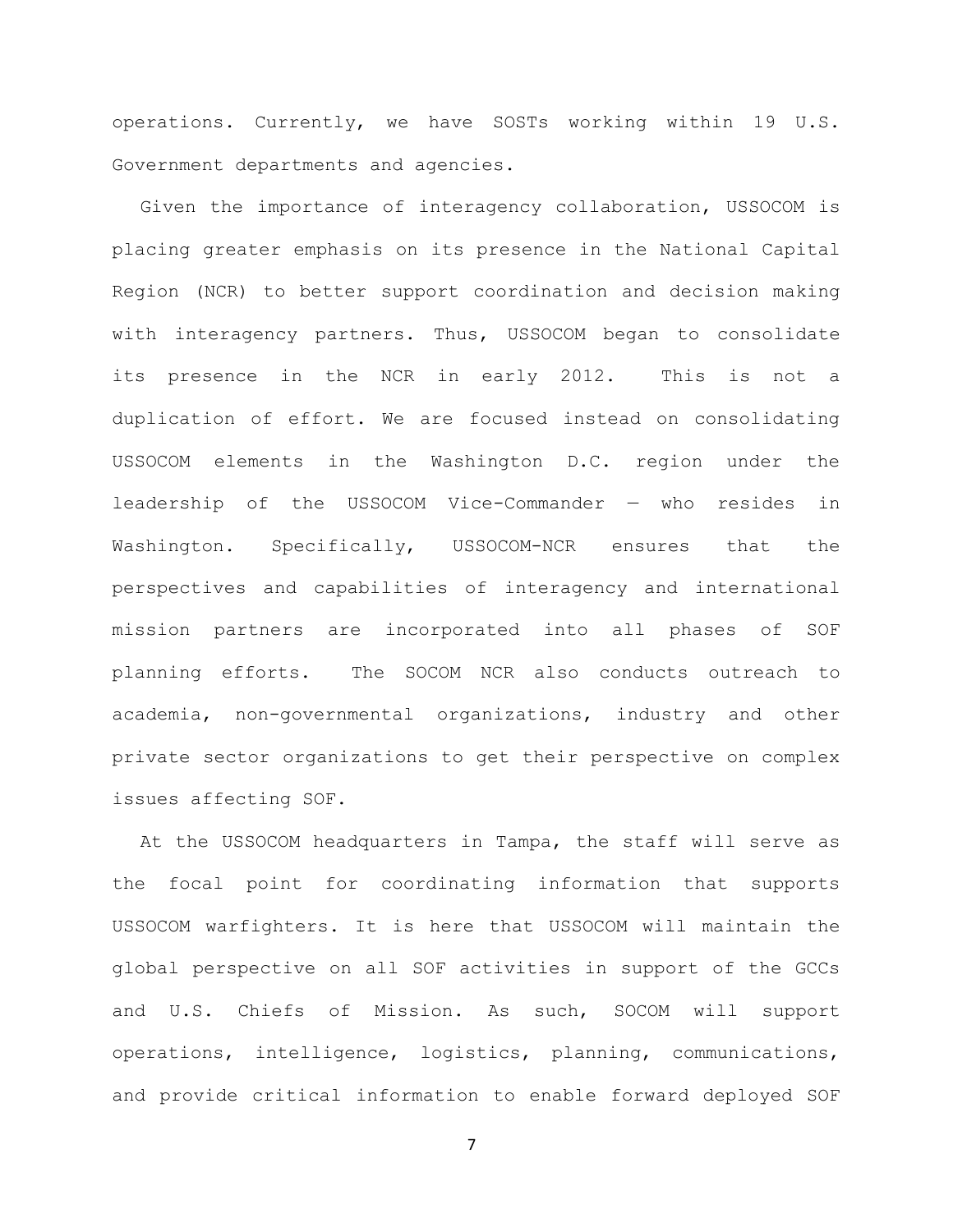to meet mission requirements. SOCOM will monitor SOF supporting campaigns, ensure that the Command is satisfying GCC theater requirements, maintain the global common operating picture for the SOF network, and monitor the readiness and availability of all U.S. SOF capabilities. The entire network will be enabled by the existing communications infrastructure. However, communication and information sharing must facilitate interconnectedness beyond the U.S.-only realm, and improve partner-nation capacity, interagency coordination, and stakeholder situational awareness by providing information technology infrastructure and communications services to unite U.S. and partner-nation SOF, plus other mission partners. This communications infrastructure will leverage existing networks and systems to avoid duplication of effort.

 As a whole, the SOF network represents a way to improve the support to the GCCs and Chiefs of Mission and to empower a global effort with capable allies and partners. Recognizing that we have much to learn from each other, working with partner SOF will build mutual trust, foster enduring relationships, and provide new opportunities to affect shared challenges.

To this end, the SECDEF's authority to support foreign forces, irregular forces, and groups or individuals who support or facilitate ongoing military operations to combat terrorism namely Section 1208 of the FY2005 NDAA — remains critical to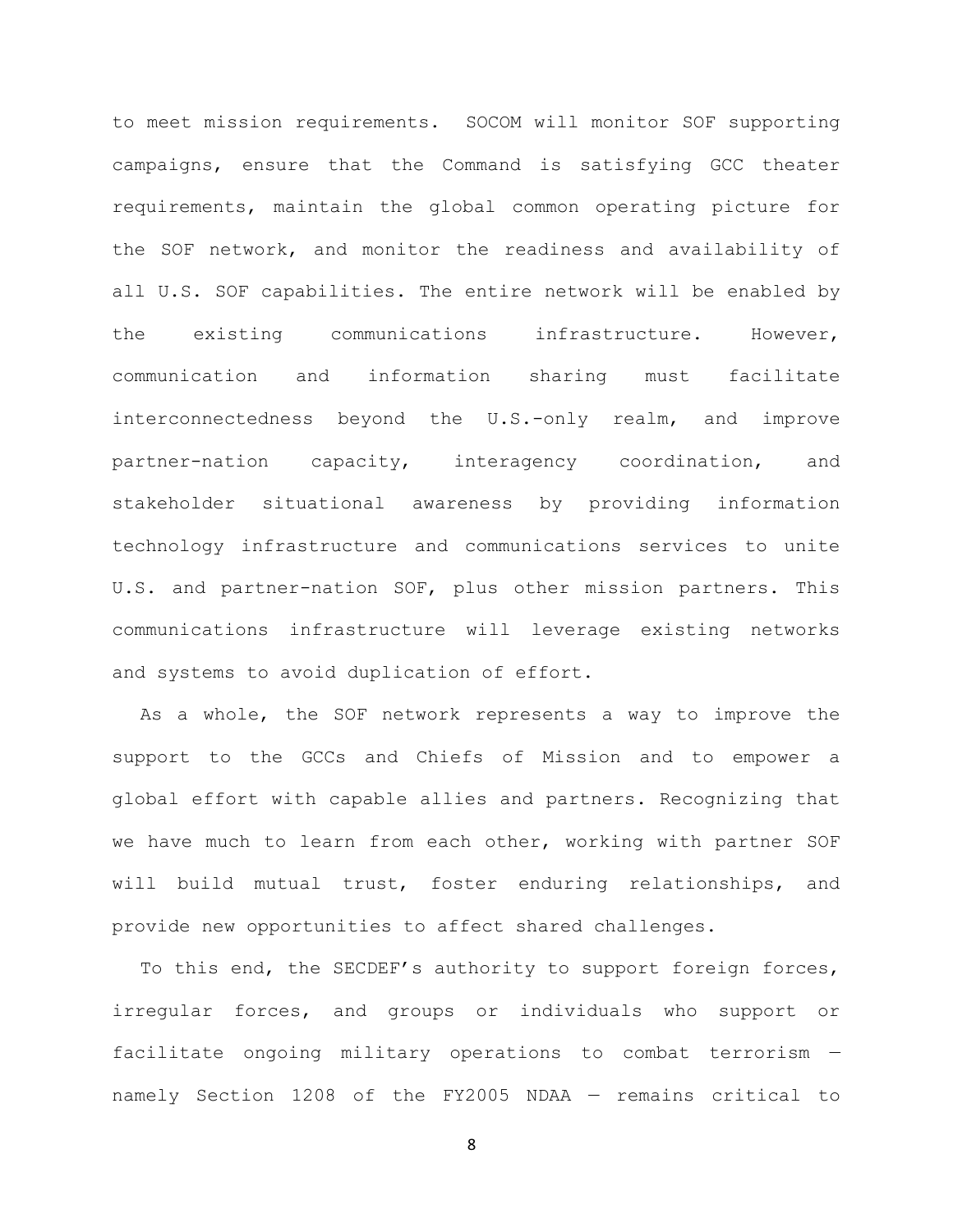Special Operations. The drawdown of forces in Afghanistan will not diminish the need for 1208 authority. In fact, GCCs' demand for 1208 authority has increased, and the authority's utility is recognized as mission essential in winning their current fight.

## **Preserve the Force and Families**

A SOF Universal Truth is that "people are more important than hardware." We recognize that none of the efforts described in preceding paragraphs are possible without having the dedicated, professional SOF warriors to bring them to fruition. Hence, it is imperative that we do all that we can to preserve the force and care for their families. Therefore, to lessen the strain, we are seeking improvements in the predictability of SOF schedules — training, education, deployment, and rest.

 USSOCOM must ensure our SOF warriors and their families are properly cared for and that we work to help them reduce the stress they face related to high operational tempos. Difficulty also occurs as forces reconnect and reintegrate into garrison and family activities. DOD provides preventive and responsive counseling, medical, psychological, and rehabilitative care to institutionalize the resiliency of our SOF warriors and their families.

 Everyone in the fight has been significantly changed by their experiences. Providing the treatment our troops need and reducing the stigma associated with asking for help is a top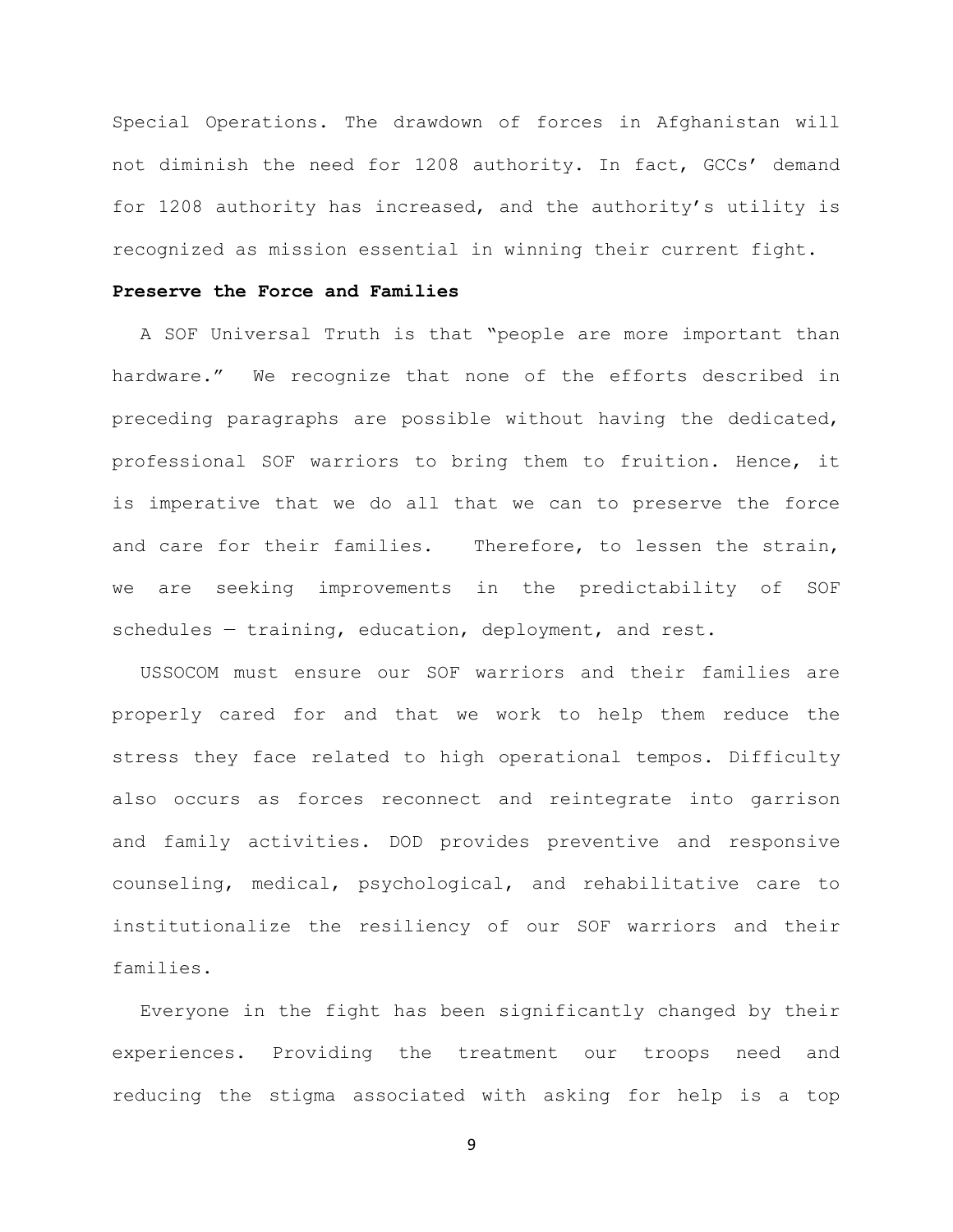priority for all USSOCOM leaders. For our service members and their families, we are implementing programs identified as best practices and aggressively institutionalizing education for our Chaplains and Mental Health professionals to emphasize prevention-oriented care. Through human performance improvement, readiness, and spiritual growth, we hope to preserve our forces for the duration of their careers. Recognizing that the readiness of many of our service members is inextricably tied to the well-being and happiness of their families, we have sought to bolster the care afforded to them. Additionally, to increase the predictability of service members' time, USSOCOM will redouble our efforts to reach out to families by opening up communication channels at all levels of the command through innovative use of varied media. We are committed to sustaining our force and families and will not break faith with our SOF family.

 Maximizing SOF readiness also requires an enhanced capacity to anticipate and proactively preserve and manage the future force. I am implementing an enterprise-wide PERSTEMPO capability that will provide commanders increased visibility, fidelity, and ability to manage SOF readiness down to the individual servicemember level. Once fully implemented throughout the command by FY14, SOF commanders from the O-5 level and above will have a near real-time common operating picture of SOF readiness. This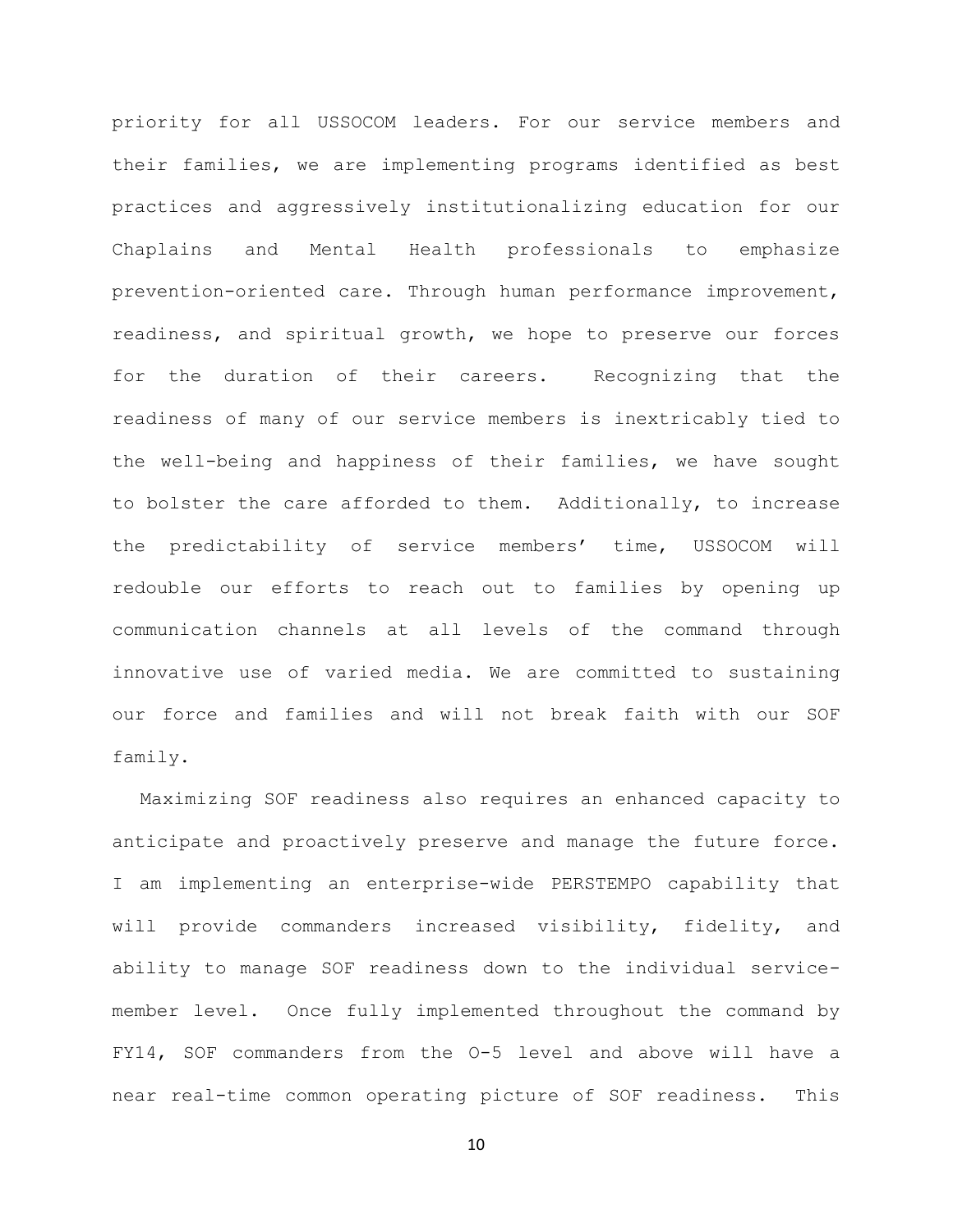new capability further enhances commanders' force management decision making, improves the quality of life for the SOF force, and offers promise for maximizing force readiness through improved recruitment, retention, and protection of investments in SOF personnel and the resources that enable them.

## **Acquisition Excellence**

Mobility, lethality, intelligence, surveillance, reconnaissance and survivability remain critical SOF enablers for the full spectrum of SOF operations. USSOCOM's unique acquisition authorities remain critical to meeting the rapid, information sensitive and operationally peculiar demands of Special Operations. Specifically, USSOCOM employs rapid and tailored acquisition strategies to modify Service-common equipment, enhance commercial items, or  $-$  when required  $-$  develop, procure and field SOF-peculiar equipment and services to respond to global requirements.

USSOCOM will continue its emphasis on equipping SOF operators as a system. Development, procurement and fielding of the SOF individual equipment system (i.e. individual protection, visual augmentation systems, weapons and sights) needs to suit the wide variety of SOF tasks and environments. The Tactical Combat Casualty Care (TCCC) system and use of Freeze Dried Plasma (FDP) will combine to help care for wounded operators in remote and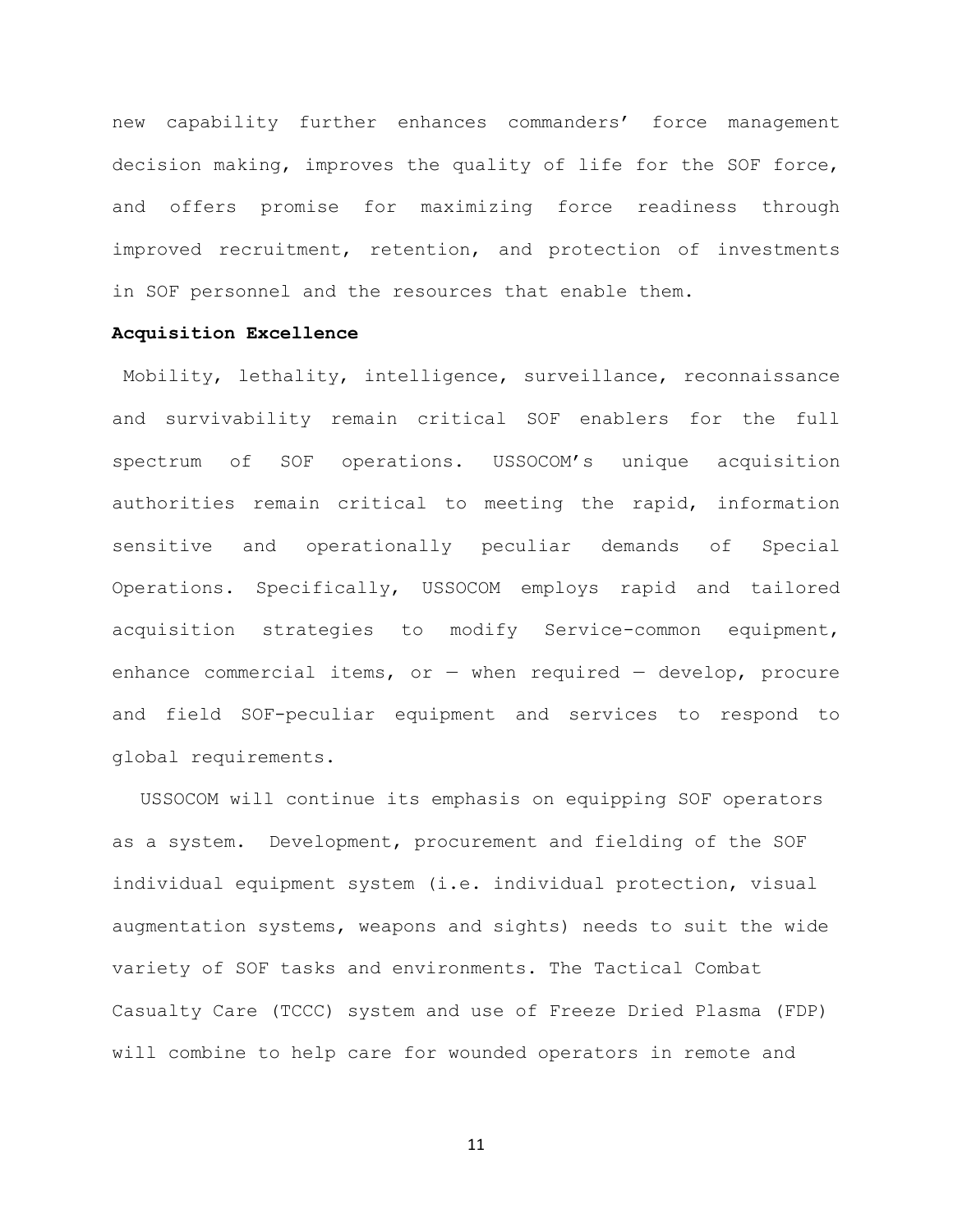challenging environments, often at great distance from primary care facilities.

To meet the wide range of SOF missions, USSOCOM employs platforms that are both versatile and agile. For example, current acquisition efforts focus on equipping both manned and unmanned fixed wing assets with intelligence, surveillance and reconnaissance (ISR) capabilities suitable for diverse global requirements. The Non-Standard Aviation fleet of aircraft supports SOF intra-theater mobility, Aviation Foreign Internal Defense (AvFID), and manned ISR. The SOF fleet of Remotely Piloted Aircraft (RPA) — ranging from the man-portable RQ-20A Puma to the medium altitude MQ-9 Reaper — provides essential ISR capabilities and cutting edge sensor and communication technologies. USSOCOM's ability to efficiently modify service common ISR assets with capabilities such as high definition (HD) full motion video (FMV) provides game-changing, operational effects at relatively small investment.

 USSOCOM is continuing to execute programs to modernize its rotary wing and maritime mobility fleets, replacing legacy equipment such as the MH-60 K/L, Mark V Naval Special Warfare Rigid Hull Inflatable boat (RHIB), and SEAL Delivery Vehicle in the coming years. On the ground, USSOCOM will maintain a family of special operations tactical combat vehicles with customizable, mission-specific payloads. A Non-Standard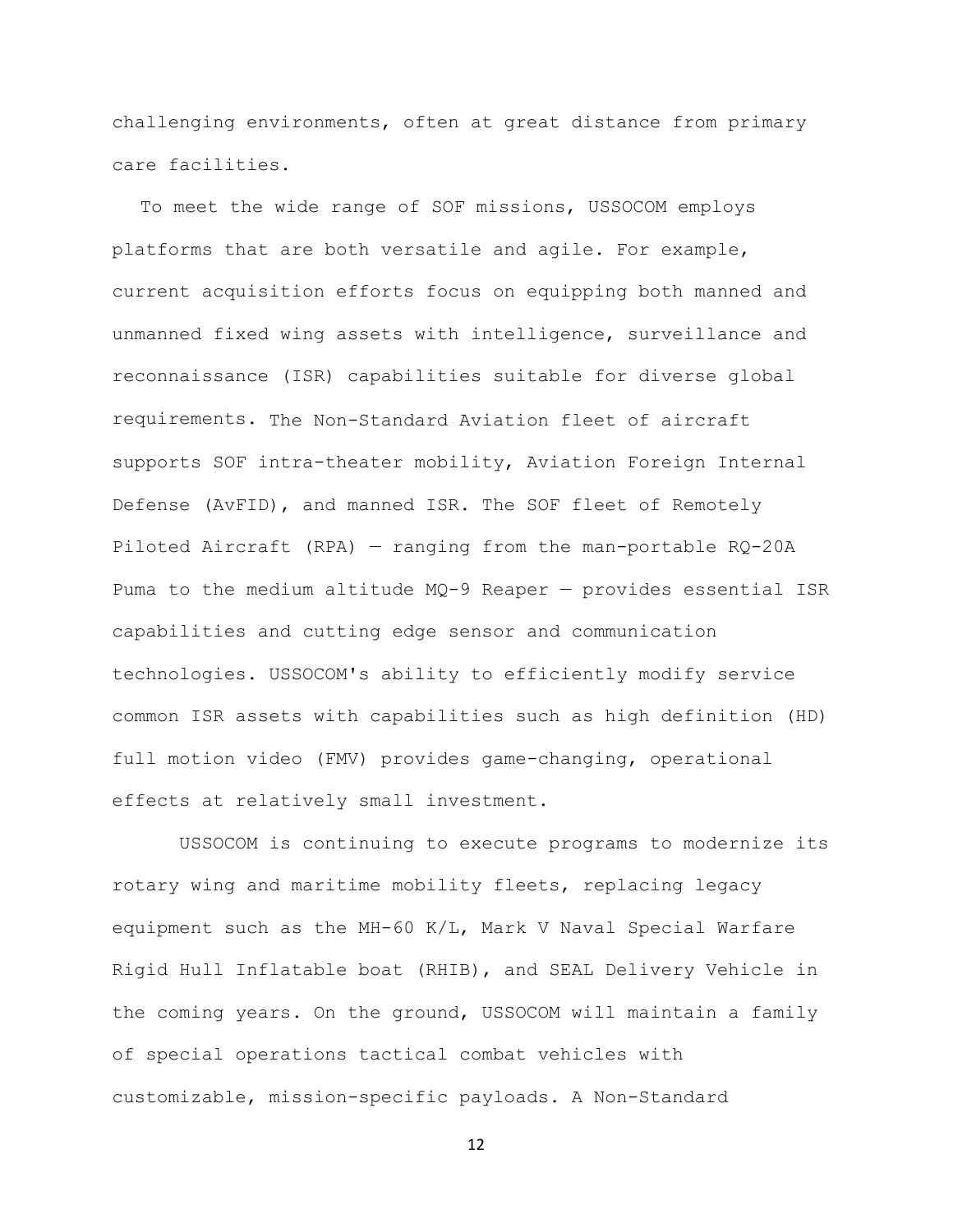Commercial Vehicle (NSCV) capability enables SOF operators to maintain a low profile among indigenous populations while providing necessary mobility and protection.

Global SOF rely on the SOF Information Environment (SIE) to achieve full operational potential. Within the SIE, USSOCOM will continue to incorporate a SOF Deployable Node (SDN), a family of Wide Band SATCOM systems, and increased access to SIE voice, data and video services to deployed headquarters and operational elements. Simultaneously, USSOCOM will continue its efforts to downsize system profiles and footprint through engineering efficiencies of common and scalable components amongst SDN variants, provide SIE access to tactical wireless users through SDN, and focus current efforts on providing SIE access to maritime and ground mobility platforms.

USSOCOM's Science and Technology (S&T) Directorate continues to pursue technology innovation, and utilizes a Special Operations Advanced Technology collaborative process for SOFcentric, S&T development. This process allows better synchronization of SOF-related technology initiatives with the Department of Defense and other government agencies to leverage external capital opportunities that address SOF capability gaps. S&T's near-term technology development efforts are focused on providing SOF operators with all-digital, multi-spectral visual augmentation systems and advanced novel materials to improve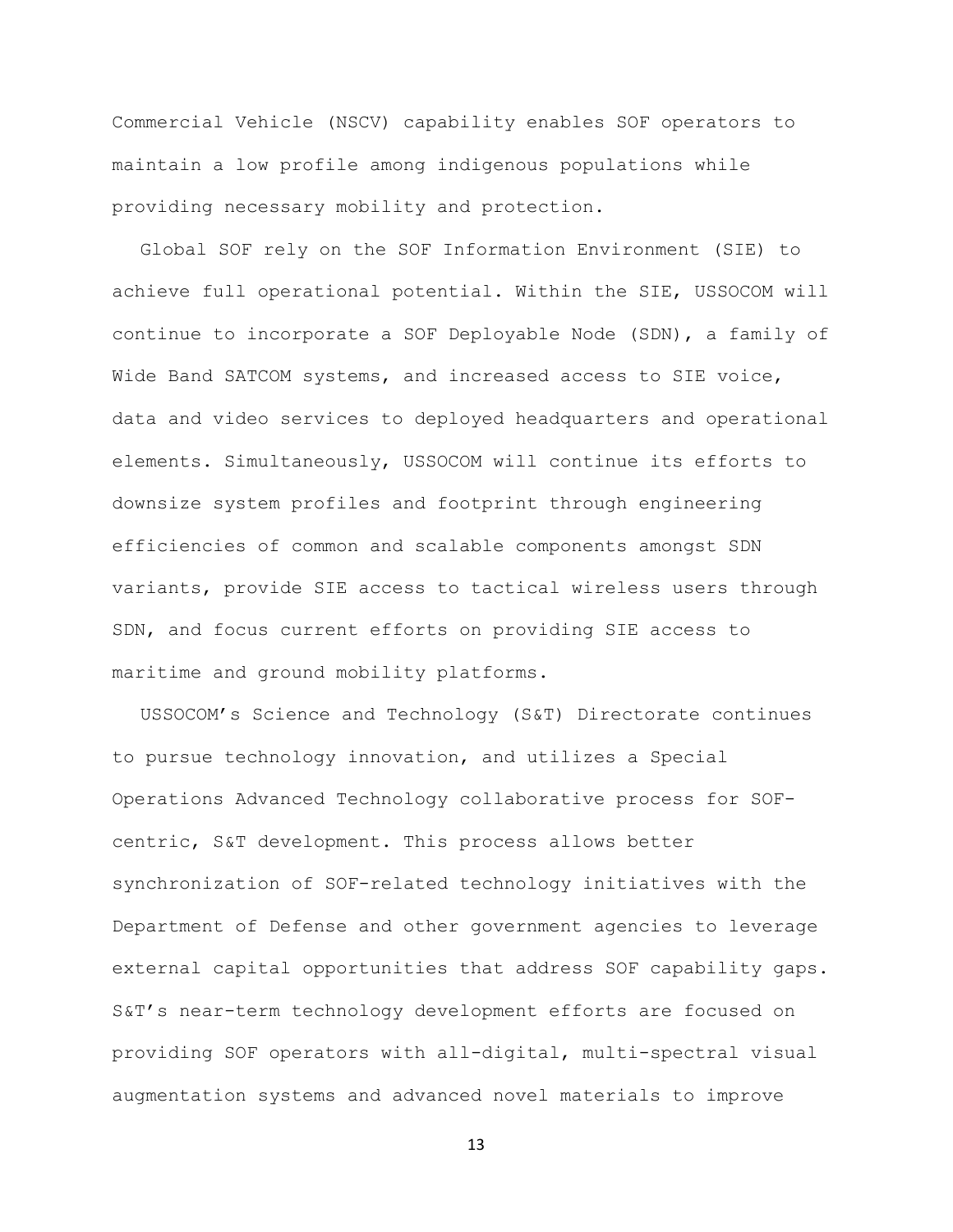protection and survivability for personnel and platforms.

# **Responsible Resourcing and Service Support**

Despite an increase in operational commitments over the last decade, we have been able to sustain our obligation to appropriately organize, train, and equip the warriors from whom we ask so much. We are aware of current budget uncertainties, and are therefore committed to only prudent use of resources provided to us by the taxpayers. I am committed to exercising common-sense steps to cost-cutting and cost-avoidance. The Command has begun to restructure and realign resources to support the SOF 2020 vision which reflects the nation's strategic priorities. Currently, we are able to execute the vision I have outlined in this document without any increase in either civilian or military manpower outside of current programmed growth or additional funding. I will continue to manage cost-growth in acquisition programs, and implement requirements of the Combatant Commanders, Executive Order mandates, and DoD auditability guidance.

USSOCOM has successfully used the Rapid Acquisition Authority to source a validated Joint Urgent Operational Needs (JUON) Statement for Intelligence, Surveillance and Reconnaissance activities. USSOCOM will rely more heavily on this authority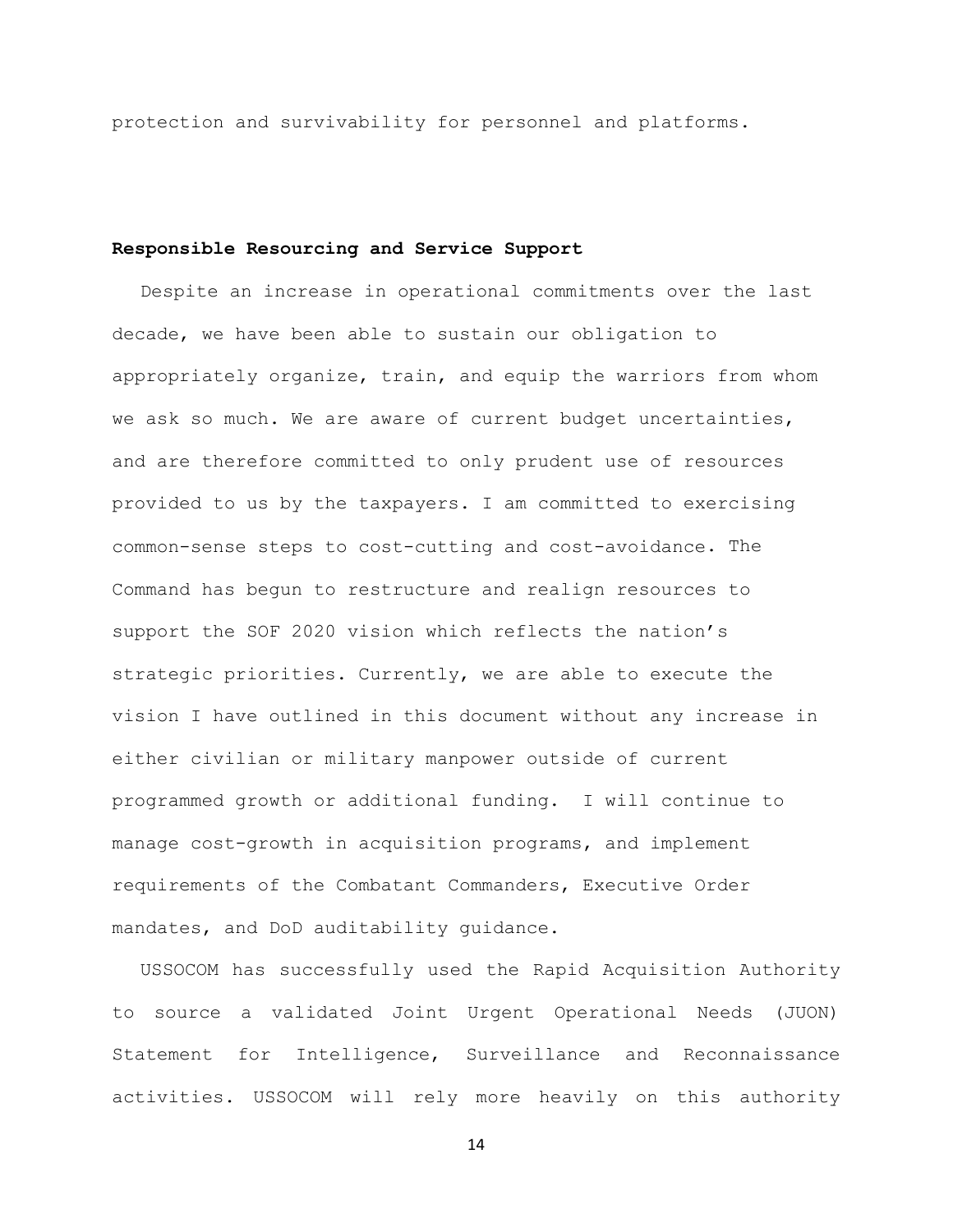within the future fiscal environment.

The Command's ability to execute rapid acquisition of its materiel and service programs is essential to deliver and field critical requirements and new technologies. USSOCOM's capacity to maintain a competitive advantage on the battlefield depends on out-thinking and outpacing the enemy in speed, technology, equipment, and maneuverability. SOF capabilities are directly related to investments we make through our procurement budget.

USSOCOM, like the Services, has seen an extraordinary increase in operational tempo. Through advanced technologies, the battlefield has become smaller, highlighting a need for continued interoperability among the Services and SOF. SOF's reliance on the Services for institutional training, installation services and support — particularly in forward deployed locations where SOF can only sustain itself for short periods of time — remains critical. The Services' support for SOF's global persistent presence and annual deployments to over 100 countries is both vital and very much appreciated.

### **Conclusion**

Budget uncertainties which face the Department of Defense and USSOCOM are of great concern in Fiscal Year 2013. The SOF network, as a vital tool to support the President and SECDEF's national defense strategy, seeks a strong and flexible global network of SOF, United States government partners, and partner